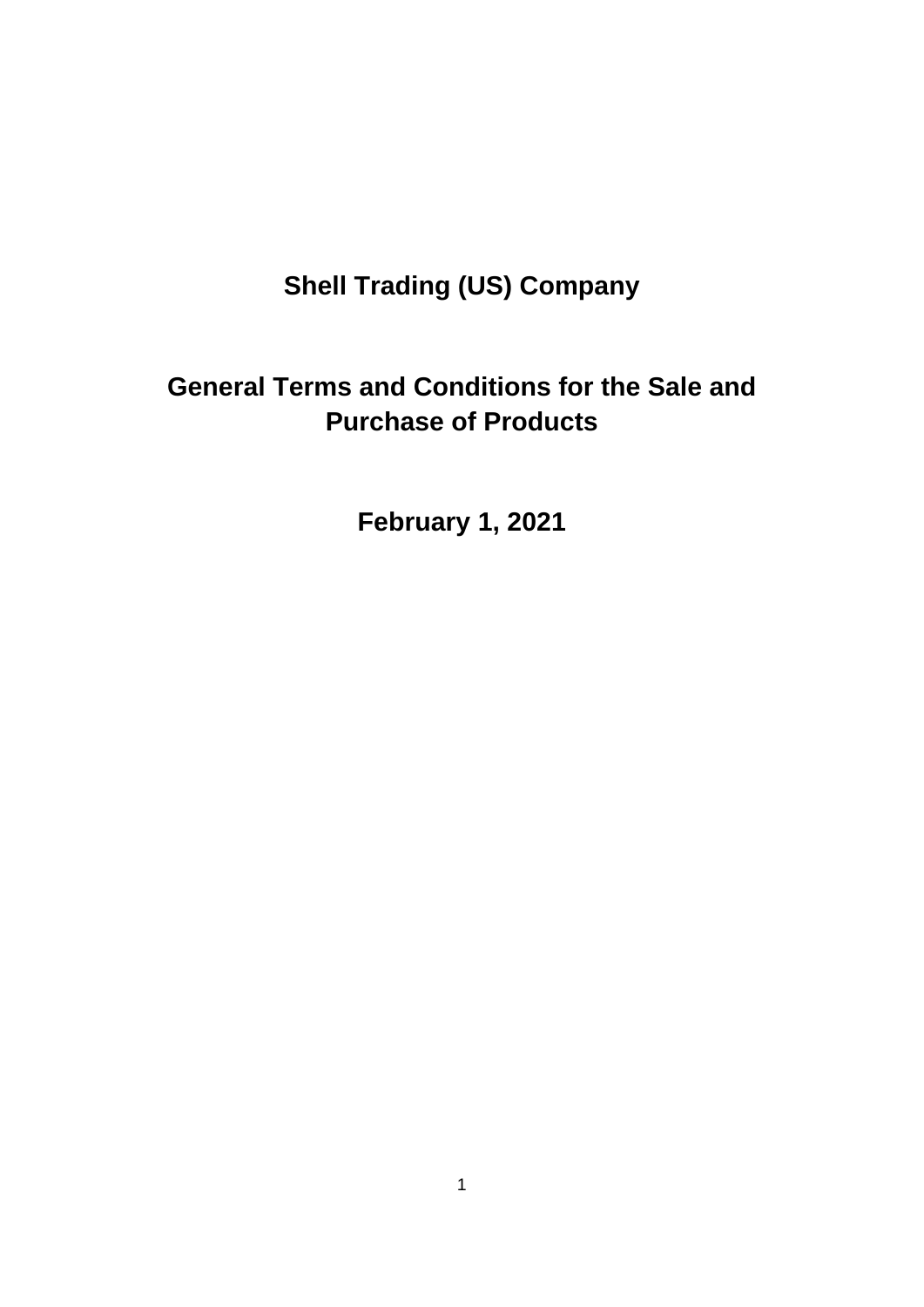| 1.         |                                                                                                |  |
|------------|------------------------------------------------------------------------------------------------|--|
| 2.         |                                                                                                |  |
| 3.         |                                                                                                |  |
| 4.         |                                                                                                |  |
| 5.         |                                                                                                |  |
| 6.         |                                                                                                |  |
| 7.         |                                                                                                |  |
| 8.         |                                                                                                |  |
| 9.         |                                                                                                |  |
| 10.        |                                                                                                |  |
| 11.        |                                                                                                |  |
| 12.        |                                                                                                |  |
|            |                                                                                                |  |
|            |                                                                                                |  |
| 15.        |                                                                                                |  |
|            |                                                                                                |  |
|            | PART B - IN RESPECT OF EX-TANK, INTO TANK, FREE INTO PIPE, EX-PIPE, AND IN SITU DELIVERIES  18 |  |
|            |                                                                                                |  |
|            |                                                                                                |  |
| 19.        |                                                                                                |  |
|            |                                                                                                |  |
|            |                                                                                                |  |
|            | PART C - IN RESPECT OF DELIVERIES FCA INTO AND DELIVERED FROM TANK TRUCKS AND RAILCARS  20     |  |
|            |                                                                                                |  |
|            |                                                                                                |  |
| 22.        |                                                                                                |  |
| 24.        |                                                                                                |  |
|            |                                                                                                |  |
|            |                                                                                                |  |
|            |                                                                                                |  |
|            |                                                                                                |  |
| 27.        |                                                                                                |  |
| 28.        |                                                                                                |  |
| 29.        |                                                                                                |  |
| 30.        |                                                                                                |  |
| 31.        |                                                                                                |  |
| 32.        |                                                                                                |  |
| 33.        |                                                                                                |  |
| 34.        |                                                                                                |  |
| 35.        |                                                                                                |  |
| 36.        |                                                                                                |  |
| 37.<br>38. |                                                                                                |  |
| 39.        |                                                                                                |  |
| 40.        |                                                                                                |  |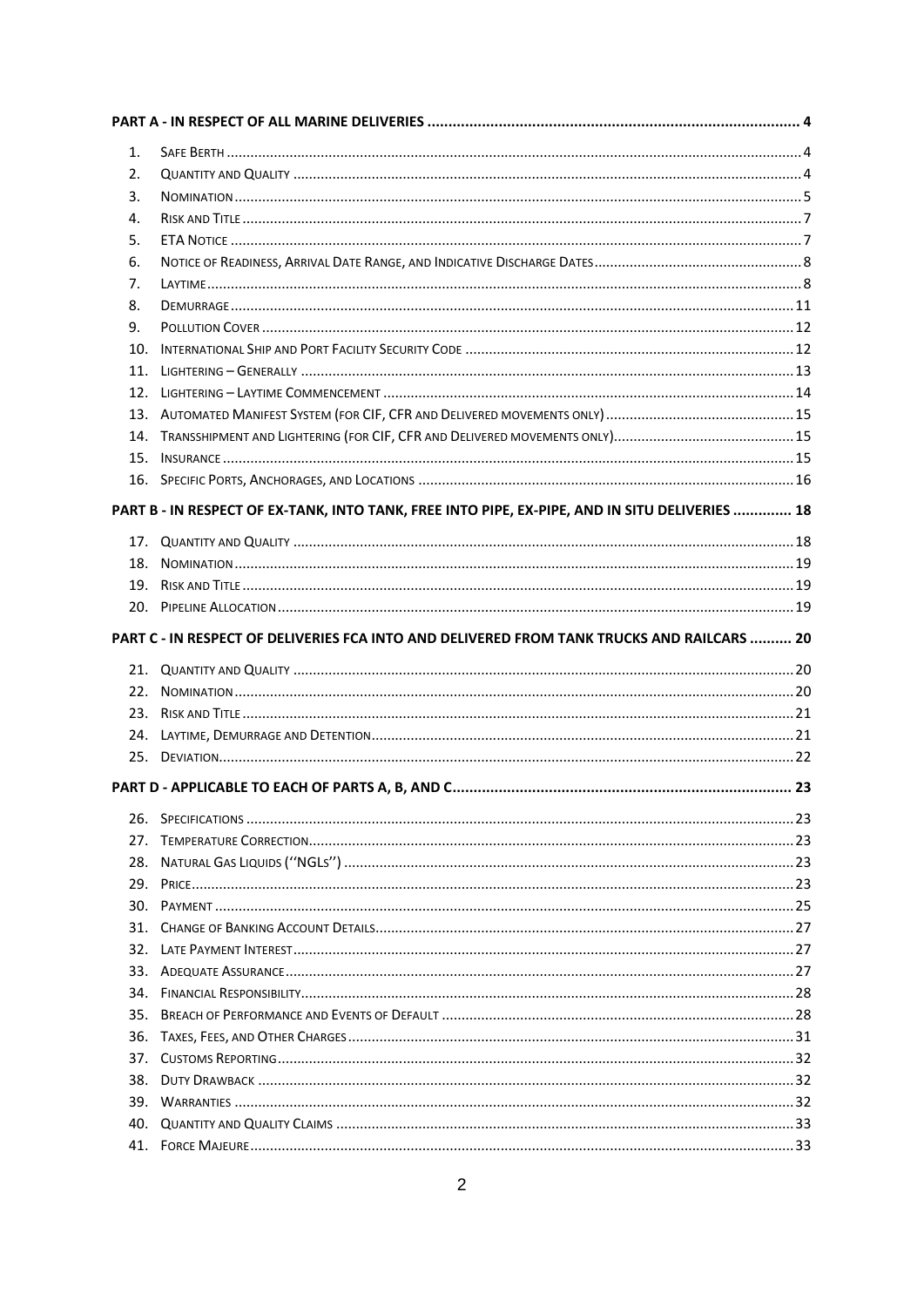|     | 44. REGULATION, EVALUATION, AUTHORIZATION AND RESTRICTION OF CHEMICAL SUBSTANCES 36 |  |
|-----|-------------------------------------------------------------------------------------|--|
| 45. |                                                                                     |  |
|     |                                                                                     |  |
| 47. |                                                                                     |  |
|     |                                                                                     |  |
| 49. |                                                                                     |  |
|     |                                                                                     |  |
|     |                                                                                     |  |
| 52. |                                                                                     |  |
|     |                                                                                     |  |
| 54. |                                                                                     |  |
| 55. |                                                                                     |  |
| 56. |                                                                                     |  |
| 57. |                                                                                     |  |
| 58. |                                                                                     |  |
| 59. |                                                                                     |  |
| 60. |                                                                                     |  |
|     |                                                                                     |  |
|     |                                                                                     |  |
|     |                                                                                     |  |
|     |                                                                                     |  |
|     |                                                                                     |  |
|     |                                                                                     |  |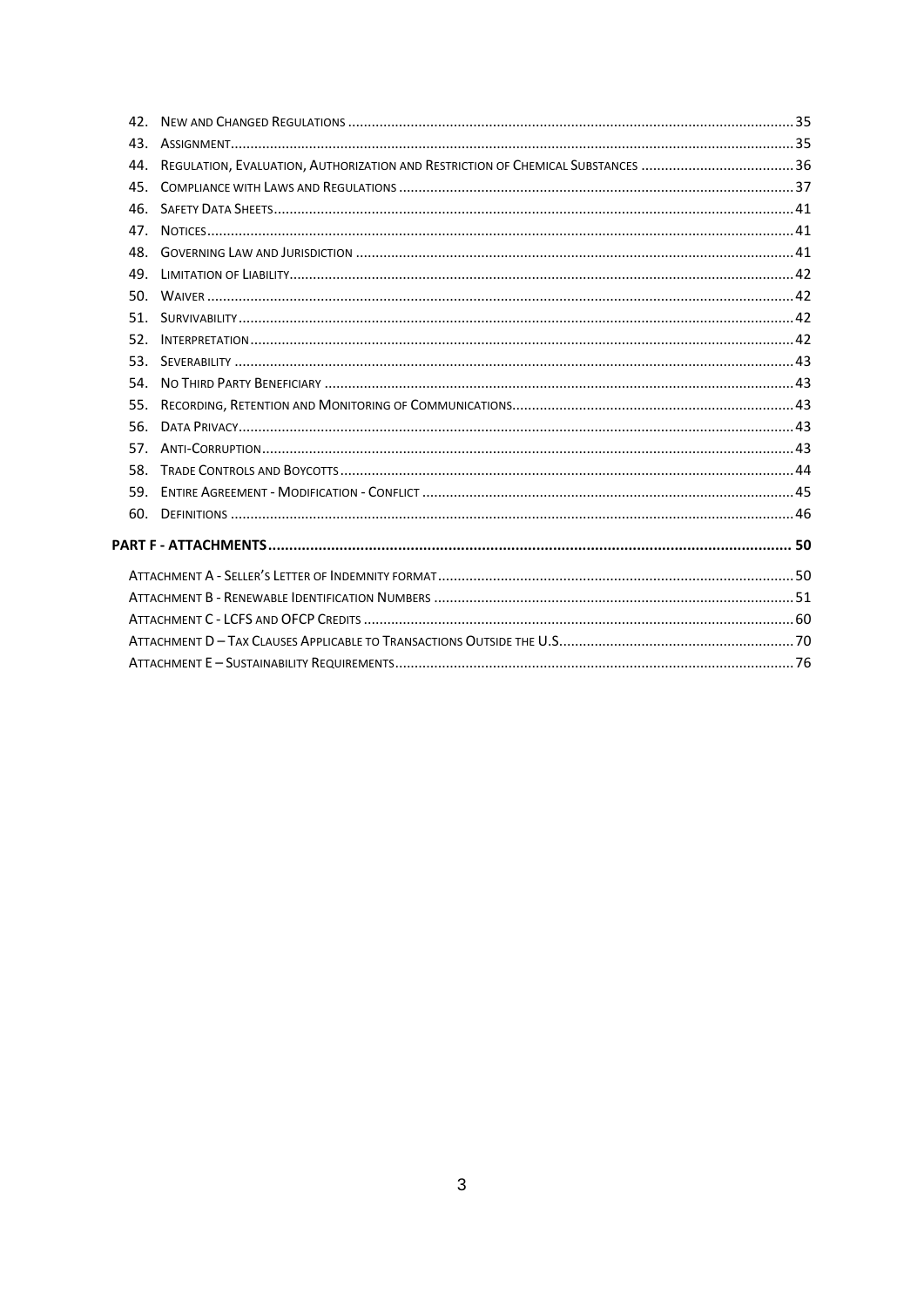## <span id="page-3-0"></span>**PART A - In respect of all Marine deliveries**

## <span id="page-3-1"></span>1. **Safe Berth**

- $1.1<sub>1</sub>$ Terminal Party shall provide or shall cause to be provided, free of charge, a berth which the nominated Vessel accepted by Terminal Party can safely reach and leave, and at which she can lie and load always safely afloat. All duties and other charges, including, without limitation, those incurred for tugs, pilots, mooring masters, and other port costs, due in respect of the Vessel at the Delivery Port, shall be paid by Vessel Party, except for those specified in Worldscale as being for owners' account and which are not specified in Worldscale as being reimbursable by charterer to owner for CIF, CFR, or Delivered cargoes, or those specified in Section 1.3 below.
- $1.2.$ Terminal Party shall not be deemed to warrant the safety of any channel, fairway, anchorage, or other waterway used in approaching or departing from the Delivery Port designated by Terminal Party. Terminal Party shall not be liable for:
	- 1.2.1. Any loss, damage, injury, or delay to the Vessel resulting from the use of such waterways; or
	- 1.2.2. Any damage to Vessels caused by other Vessels passing in the waterway.
- $1.3.$ Berth Shifting: When berth shifting is required for the convenience of Terminal Party, Terminal Party will pay all pilot, tug, and port expenses incurred in shifting the Vessel and time consumed therefor shall count as used Laytime. When shifting is required due to Vessel Party, the Vessel or its equipment, Vessel Party will pay all expenses incurred in shifting the Vessel and time consumed therefor will not count as used Laytime.

#### <span id="page-3-2"></span>2. **Quantity and Quality**

- $2.1.$ Quantity measurement and quality sampling and testing shall be conducted in accordance with the most current API or ASTM standards, as applicable.
- $2.2^{\circ}$ The quantity shall be based on proven meters (if available) at the Delivery Port. If proven meters are unavailable, shoretank(s) upgauge or downgauge (as applicable) measurements at the Delivery Port shall be used except when shoretank(s) (i) are active, or (ii) are in the critical zone, or (iii) are unable to be measured manually, or (iv) reference height and observed height vary by more than one-fourth (1/4) inch, or (v) the observed height changes by more than one-fourth (1/4) inch between the open and close measurement, or (vi) liquid level is not greater than one-eighth (1/8) inch above the datum plate, in which case measurement shall be conducted according to the following procedures:
	- 2.2.1. Tankers and Ocean-Going Barges: Quantity shall be based on the Vessel's loaded or discharged figure (as applicable at the Delivery Port), adjusted for OBQ or ROB (as applicable), with a valid VEF (if available) applied.
	- 2.2.2. Inland Barges: Quantity shall be based on proven meters (if available) at the Delivery Port. If proven meters are unavailable, static shoretank(s) upgauge or downgauge (as applicable) measurements at the Delivery Port, adjusted for OBQ and ROB shall be used. If static shoretank upgauge or downgauge (as applicable) measurement is unavailable at the Delivery Port, then quantity shall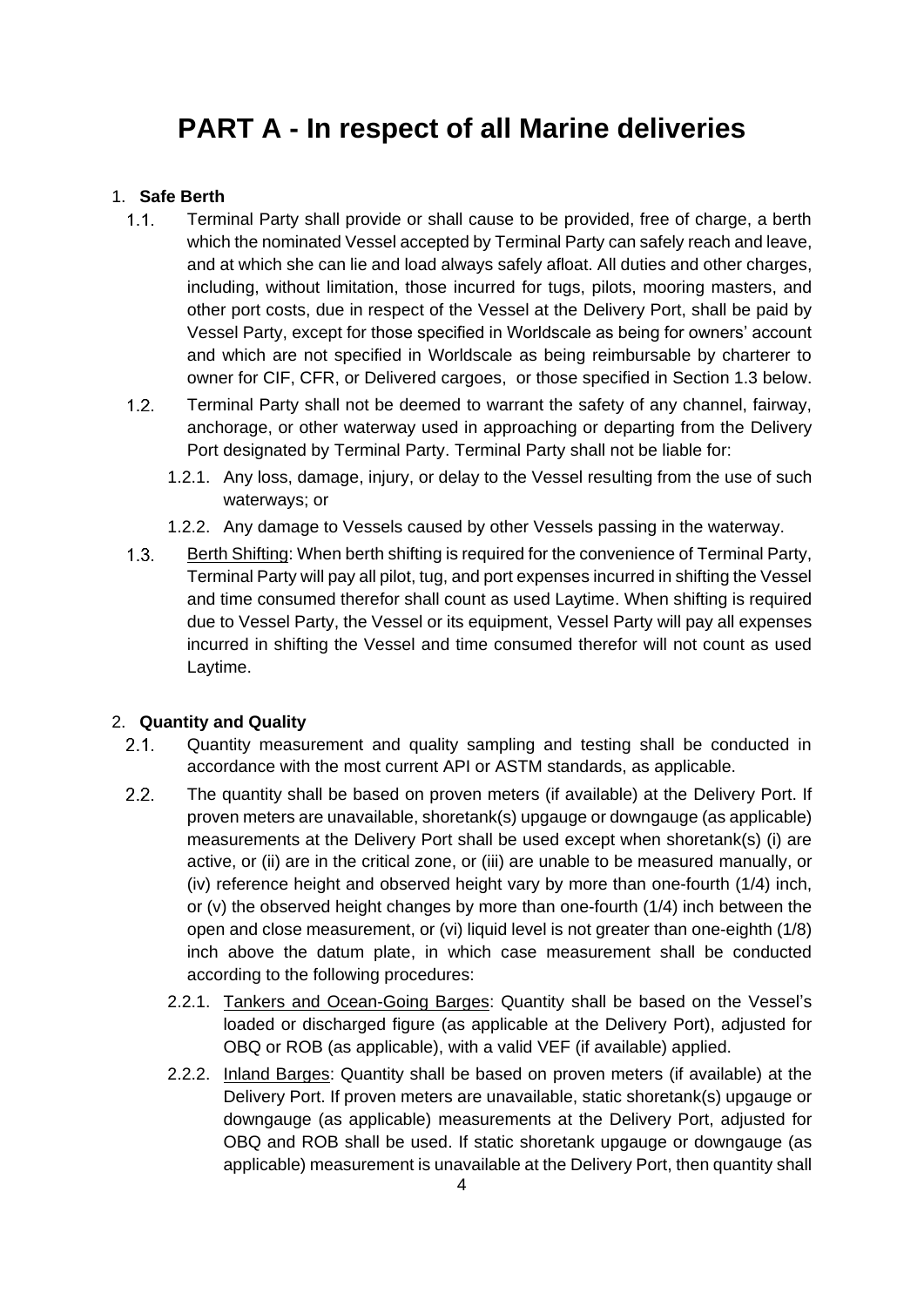be based on an average of the barge(s) loaded and discharged figures, adjusted for OBQ and ROB, with a valid VEF (if available) applied.

- $2.3.$ Quality determination shall be in accordance with the test results run on a volumetrically correct composite of samples drawn from inline sampler at the Delivery Port. If inline sampler is not available, shoretank(s) at the Delivery Port shall be used. If shoretank(s) is not available, a volumetrically correct Vessel compartment composite sample obtained at the Delivery Port shall be used and for RVP, the compartments shall be sampled and tested individually, and the average calculated using the volumetrically weighted average.
- $2.4$ CFR Outturn and CIF Outturn Deliveries: For the purpose of determining the compliance of the Product with the quantity and quality provisions of the Confirmation, quality shall be determined at the Load Port pursuant to Section 2.3 above, and quantity measurement shall be carried out at the Discharge Port pursuant to Section 2.2.
- $2.5.$ With respect to quantity and quality at the Delivery Port, an independent inspection shall be carried out at the Delivery Port by an independent inspector who is mutually acceptable to both Terminal Party and Vessel Party. Terminal Party and Vessel Party shall jointly appoint the independent inspector, and both Parties shall share all inspection charges equally. The independent inspector's report shall be made available to both Parties.
- $2.6$ Results of the measurements set forth in this Section shall be issued in the form of certificates of quantity and quality.
- $2.7<sub>2</sub>$ Except in cases of manifest error or fraud, the certificates of quantity and quality issued pursuant to this Section shall be conclusive and binding on both Parties for invoicing purposes, and Buyer shall be obliged to make payment in full in accordance with Section 31 below, but shall be without prejudice to the rights of either Party to file a claim for quantity and/or quality.
- $2.8<sub>1</sub>$ In addition to the independent inspector appointed pursuant to this Section, either Party may, at its own expense, appoint a representative, acceptable to the Delivery Port, to witness the loading or discharge (as applicable) of each cargo. The Party appointing said representative shall be liable for all costs resulting from any delays in loading or discharging (as applicable) the Product under the Agreement.

### <span id="page-4-0"></span>3. **Nomination**

- $3.1.$ Vessel Party shall nominate every Vessel used in cargo operations (including loading, discharging, or lightering), as well as, when known, the primary towing vessel engaged in the transport by directly towing astern, alongside, or pushing ahead of an associated barge which is acceptable to Terminal Party, and such acceptance shall not be unreasonably withheld. For the avoidance of doubt, Terminal Party shall be entitled to reject Vessel Party's nominated Vessel if it does not pass Terminal Party's internal safety vetting procedure or that of any of Terminal Party's Suppliers.
- $3.2.$ Where practicable under a Confirmation, Vessel Party shall nominate a Vessel pursuant to the following requirements: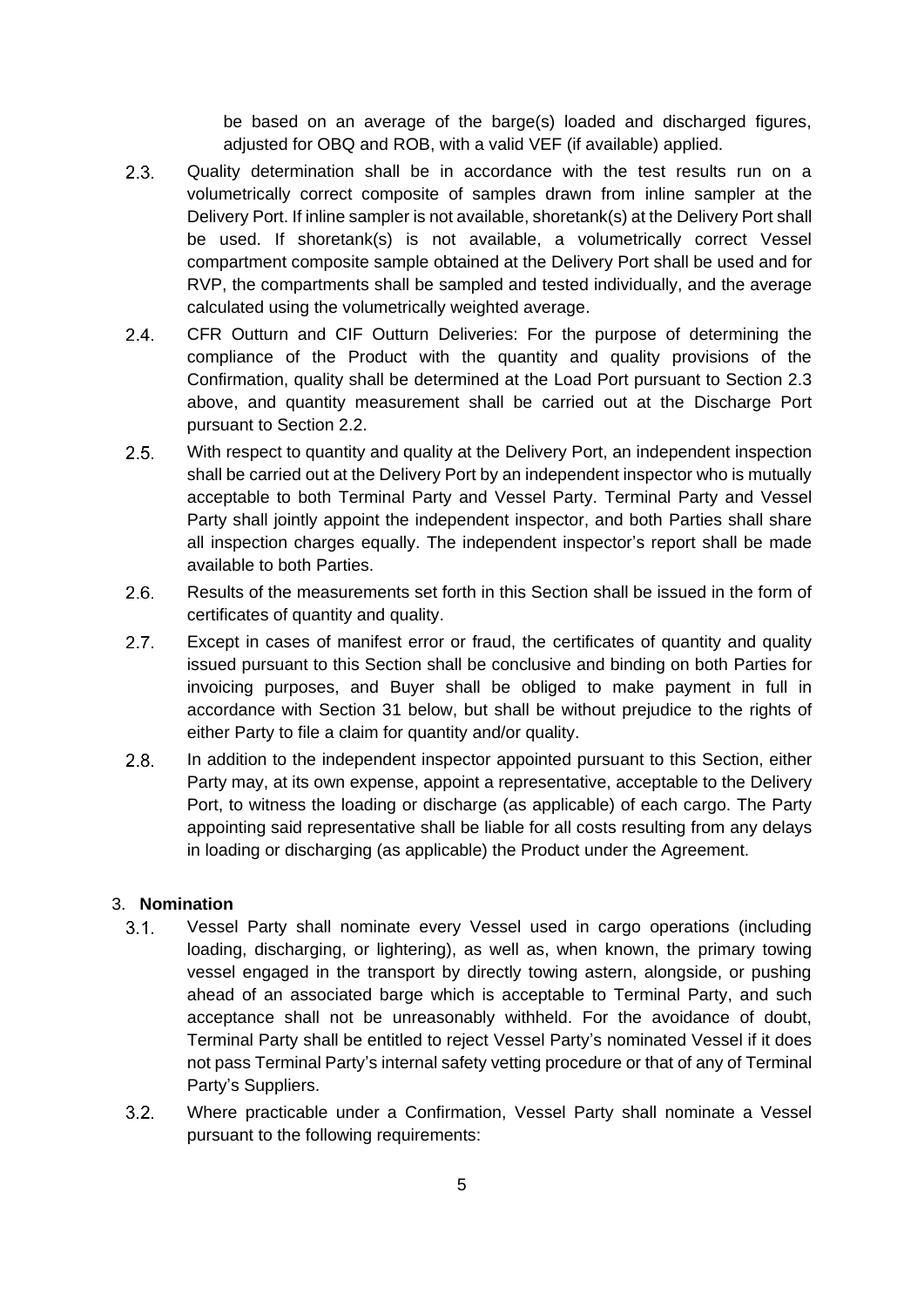- 3.2.1. Tanker Nominations: At least five (5) days before the first day of the agreed Delivery Window.
- 3.2.2. Ocean-Going Barge and Inland Barge Nominations: At least three (3) days before the first day of the agreed Delivery Window.
- $3.3.$ If the Parties enter into a Transaction later than any of the applicable dates for notification, then Vessel Party shall nominate a Vessel as soon as practicable following the Transaction date.
- $3.4.$ The nomination shall not be effective unless it is received by Terminal Party not later than as specified in Section 3.2.1, Section 3.2.2, or Section 3.3 (as applicable) above. Notwithstanding the foregoing, if the nomination is received by the Terminal Party after such fifth  $(5<sup>th</sup>)$  day for Tankers, or third  $(3<sup>rd</sup>)$  day for barges, and is accepted by the Terminal Party, it shall be effective but Vessel Party shall be liable for all costs resulting from any delays in loading/discharging (as applicable) the Product under the Agreement that are due directly to the failure by Vessel Party to nominate in a timely manner and any such delays shall not count as used Laytime or if the Vessel is on demurrage, as demurrage. Nominations received after 1800 hours receiving Party's local time will be deemed received at 0900 the following Banking Day.
- $3.5.$ All nominations shall be in writing (e-mail acceptable) and Vessel Party shall include, to the extent known (except with respect to the primary towing vessel engaged in the transport by directly towing astern, alongside, or pushing ahead of an associated barge, in which case the information identified in Sections 3.5.4, 3.5.5 and 3.5.8 are not required for such vessel):
	- 3.5.1. Contract Reference
	- 3.5.2. Vessel Name
	- 3.5.3. Delivery Port
	- 3.5.4. Product Grade
	- 3.5.5. Quantity
	- 3.5.6. Delivery Window
	- 3.5.7. Vessel ETA at the Delivery Port
	- 3.5.8. Independent inspector
	- 3.5.9. Comments / Instructions (as applicable)
- $3.6.$ Terminal Party shall communicate its acceptance or rejection of any Vessel nomination within one (1) Banking Day after receipt of such nomination.
- $3.7.$ Vessel Substitution. Vessel Party may, or if necessary to perform its obligations hereunder must, with Terminal Party's prior agreement, substitute, in accordance with the nomination procedures in this Section, any Vessel, with another Vessel acceptable to Terminal Party, which is similar in all material respects to the Vessel so replaced. Said nomination shall not alter any existing terms under this Agreement beyond the Vessel used to fulfill the obligations of this Agreement.
- $3.8.$ Despite any prior acceptance, Terminal Party shall have the right to revoke its acceptance of Vessel Party's Vessel nomination at any time after Terminal Party's initial acceptance (but prior to passing of risk and title hereunder) on any reasonable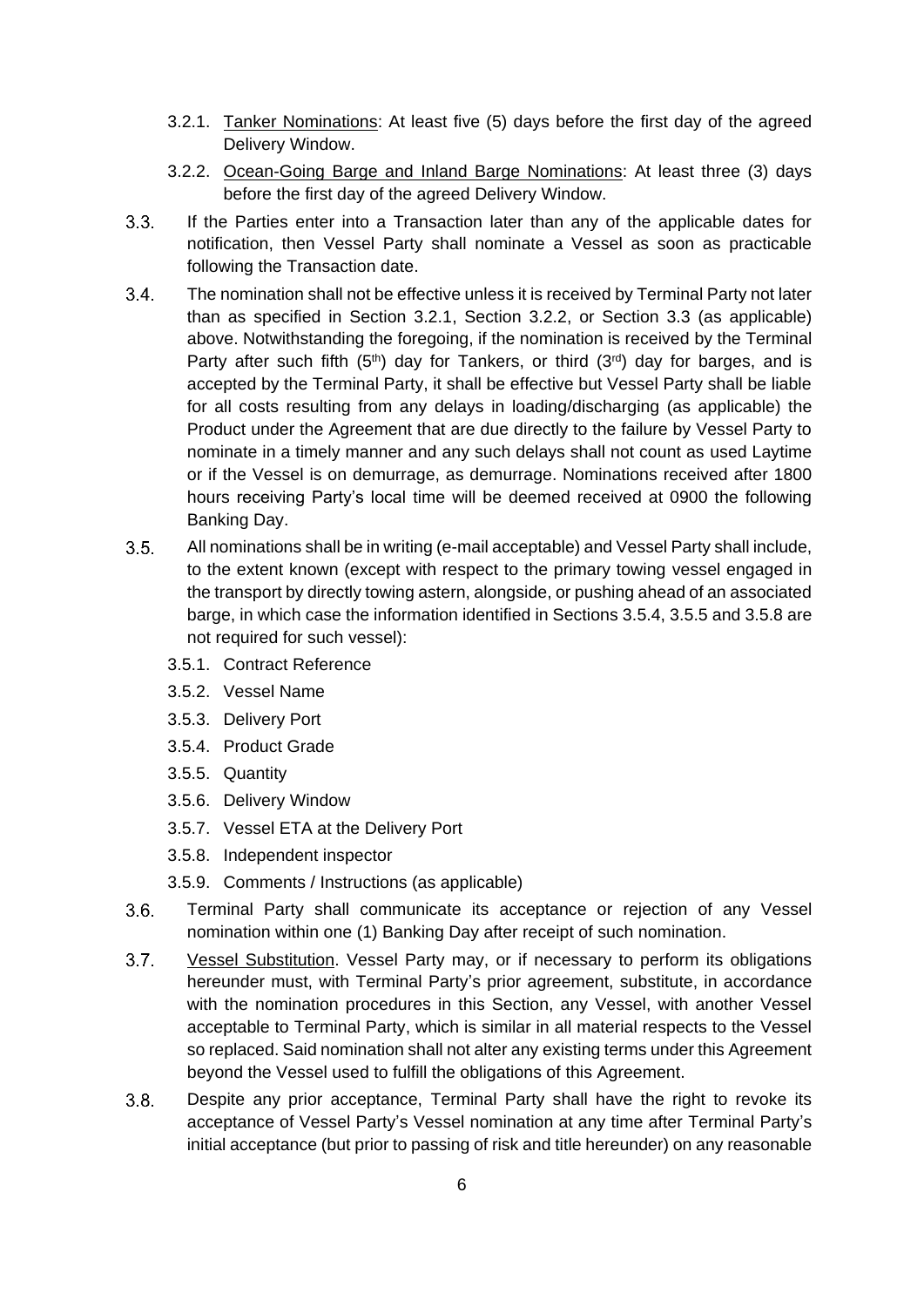ground, including but not limited to, if such Vessel is involved in any incident, or if additional information regarding such Vessel becomes available to Terminal Party at any time after such prior acceptance.

- $3.9.$ In case of rejection, Vessel Party shall promptly nominate a Vessel acceptable to Terminal Party and Vessel Party shall not, unless otherwise provided in Section 42 below, be relieved of its responsibility to perform the agreed loading or discharging (as applicable).
- $3.10.$ Vessel Party shall narrow (wholly within the original Delivery Window) the agreed Delivery Window to a three (3) day Delivery Window by providing Terminal Party written notice (e-mail acceptable) five (5) days before the first day of the narrowed Delivery Window.
- $3.11.$ Regulations at the Delivery Port. All applicable governmental, local and port authority rules and regulations, and terminal rules and regulations in force at the Delivery Port shall apply to Vessel Party's Vessel. Notwithstanding anything to the contrary contained in this Section, if any Vessel nominated by Vessel Party does not comply with the foregoing provisions or any of them, Terminal Party or Terminal Party's Supplier(s) may refuse to berth, load/discharge, or continue to load/discharge the Vessel in question.

## <span id="page-6-0"></span>4. **Risk and Title**

 $4.1.$ Title to and risk of loss or damage to any Product delivered under this Agreement shall be transferred from Terminal Party to Vessel Party at the Delivery Port as the Product passes the Vessel's permanent hose connection.

## <span id="page-6-1"></span>5. **ETA Notice**

- $5.1.$ Vessel Party shall arrange for its Vessel to notify the Delivery Port via letter, telegram, e-mail, or telecopy/fax of the Vessel's ETA pursuant to the following schedule:
	- 5.1.1. Tankers and Ocean-Going Barges:
		- 5.1.1.1. Where practicable, no later than seventy-two (72) hours prior to the Vessel's arrival at the Delivery Port. The Delivery Port shall be further notified forty-eight (48), twenty-four (24), and six (6) hours in advance of the Vessel's arrival at the Delivery Port.

## 5.1.2. Inland Barges:

- 5.1.2.1. Where practicable, no later than 48 hours prior to the Vessel's arrival at the Delivery Port. The Delivery Port shall be further notified twenty-four (24) and six (6) hours in advance of the Vessel's arrival at the Delivery Port. After the six (6) hour notice is given, when a scheduled arrival time changes by more than two (2) hours, all reasonable efforts shall be made to notify the Delivery Port of such change.
- $5.2.$ Any delays arising from the failure to adhere to these ETA notices shall not count as used Laytime or demurrage if the Vessel is on demurrage.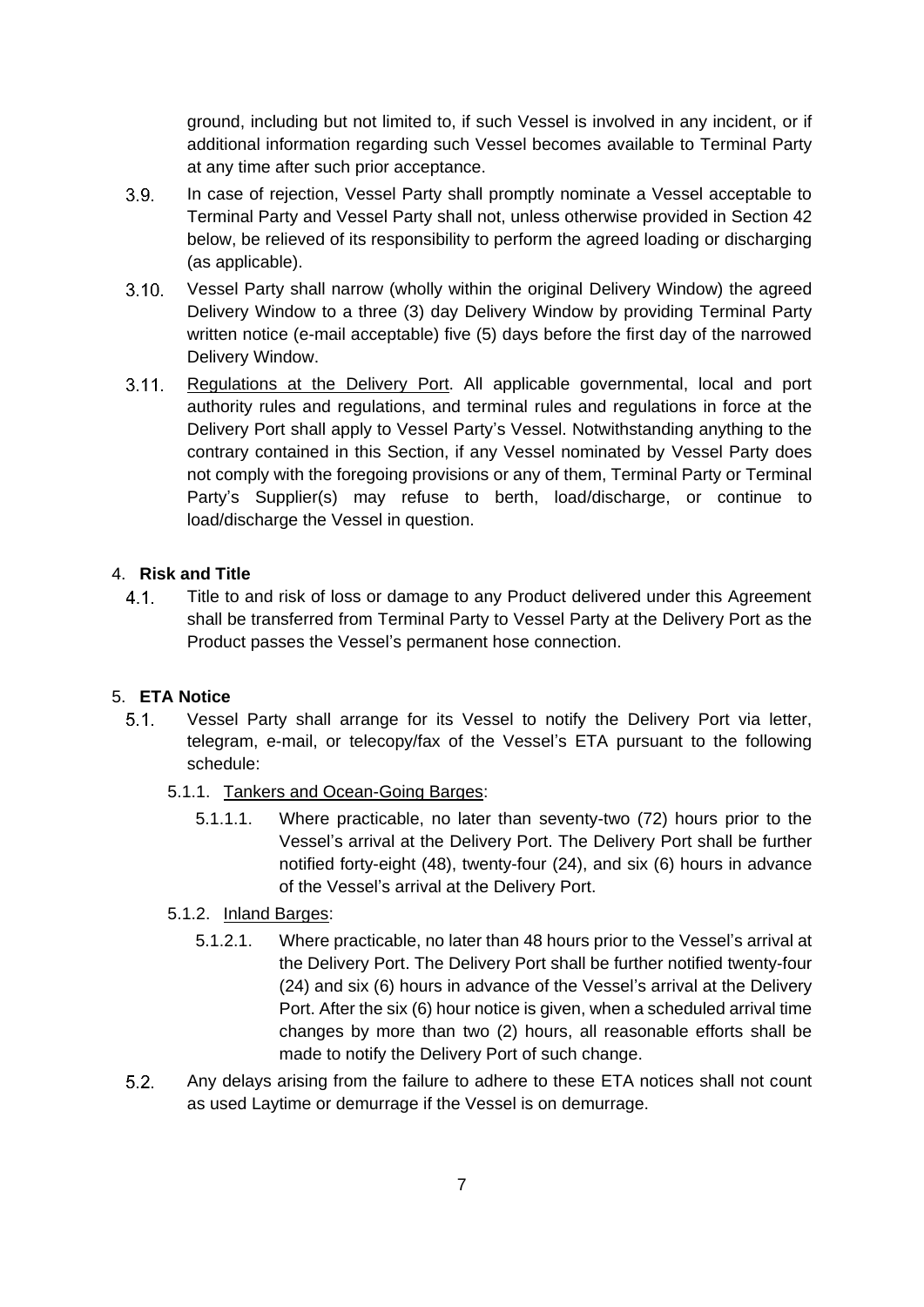$5.3.$ CFR / CIF: As soon as practicable after loading has been completed, Vessel Party shall notify Terminal Party of the actual quantity loaded and the latest ETA of the Vessel at the Discharge Port.

## <span id="page-7-0"></span>6. **Notice of Readiness, Arrival Date Range, and Indicative Discharge Dates**

- Except as set out in Section 6.2 below, by no later than 23:59 hours local time on  $6.1$ the last day of the agreed Delivery Window, the Vessel nominated by Vessel Party hereunder shall arrive at the Delivery Port (or the usual waiting place), complete all formalities, in all respects be ready to commence loading/discharging the Product deliverable hereunder, and NOR shall be tendered.
- $6.2.$ For CFR and CIF deliveries, where the Loading Date Range is specified in the Confirmation, if Vessel Party also expressly or implicitly provides the Terminal Party with a date or range of dates within which a nominated Vessel shall arrive at the Discharge Port these shall be indicative only, made by the Vessel Party as an honest assessment without guarantee. The Vessel Party shall not assume any responsibility for the delivery of the Product at the Discharge Port within such date range and Laytime shall commence at the Delivery Port six (6) hours after a valid NOR is tendered by the Vessel Party to the Terminal Party, berth or no berth, or when the Vessel is All Fast, whichever occurs first. If the Confirmation specifies an Arrival Date Range at the Discharge Port is to be used for demurrage purposes, then Laytime shall commence at the Discharge Port in accordance with 7.2.

## <span id="page-7-1"></span>7. **Laytime**

- $7.1$ Laytime Allowance:
	- 7.1.1. Unless otherwise specified in a Confirmation, the Laytime allowance shall be:
		- 7.1.1.1. Tankers: Thirty six (36) hours, pro rata for part cargo.
		- 7.1.1.2. Ocean-Going Barges and Inland Barges:
			- 7.1.1.2.1. Voyage Chartered: Where the single voyage charter party specifies a Laytime allowance per hour or a specific Laytime allowance for load, then such Laytime allowance shall apply, pro rata for part cargo, otherwise the Laytime allowance shall be one-half (1/2) of the total Laytime allowance as provided in the single voyage charter party, pro rata for part cargo.

| Vessel Type                  | <b>Barrel Volume</b> | Laytime Allowance                     |
|------------------------------|----------------------|---------------------------------------|
| Inland Barges (Lube Oil) n/a |                      | 24 hours                              |
| Inland Barges (Other)        | n/a                  | 3,000 barrels per hour + 3 free hours |
| <b>Ocean- Going Barges</b>   | Up to 39,999         | 12 hours                              |
|                              | 40,000 - 49,999      | 13 hours                              |
|                              | $50,000 - 59,999$    | 15 hours                              |

7.1.1.2.2. Time Chartered, Demise Chartered, or Vessel Party Owned: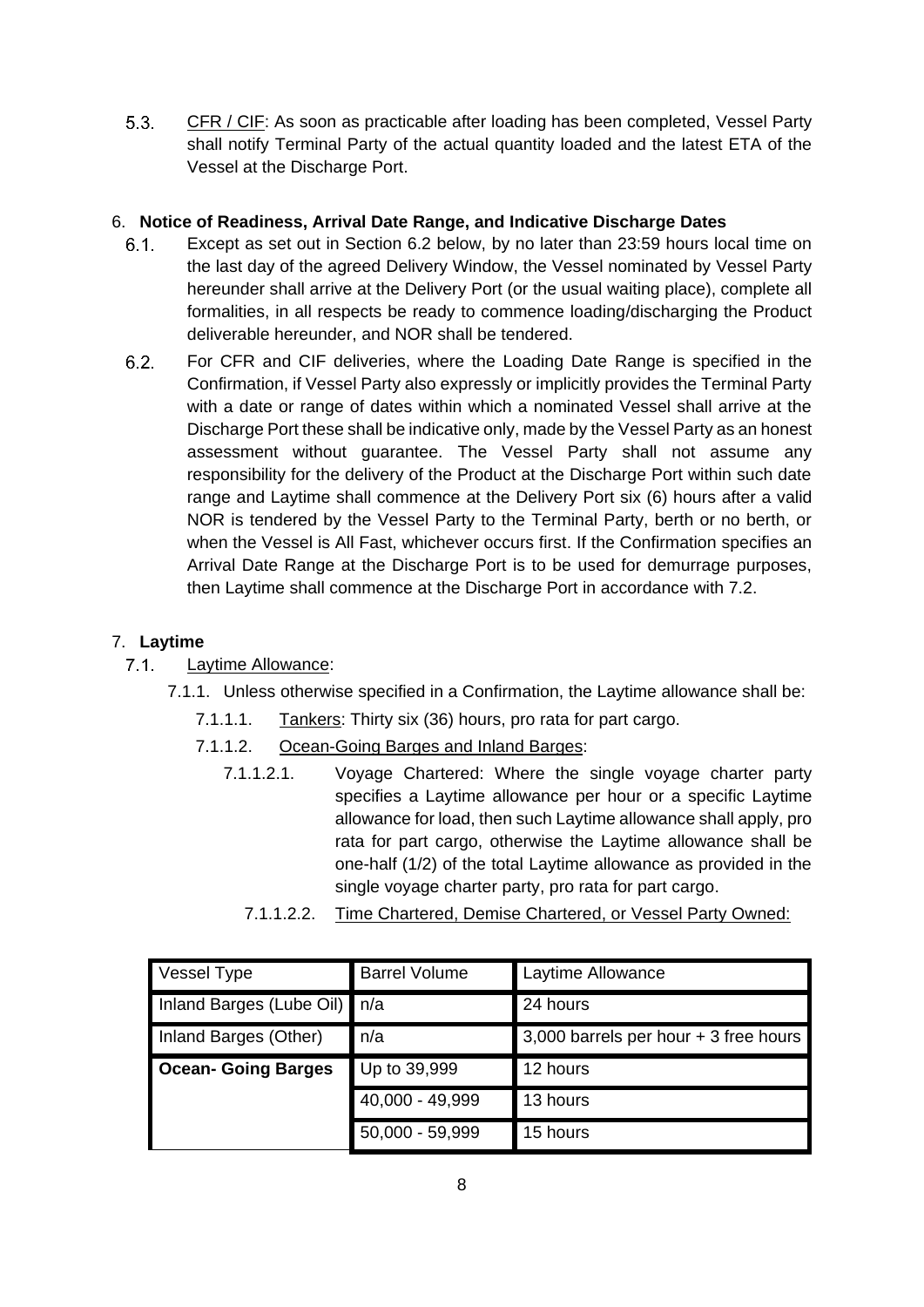| 60,000 - 67,999   | 16 hours |
|-------------------|----------|
| 68,000 - 74,999   | 17 hours |
| 75,000 - 95,999   | 19 hours |
| 96,000 - 118,999  | 20 hours |
| 119,000 - 144,999 | 21 hours |
| 145,000 - 154,999 | 23 hours |
| 155,000 - 164,999 | 25 hours |
| 165,000 - 174,999 | 27 hours |
| 175,000 - 184,999 | 30 hours |
| 185,000 - 199,999 | 32 hours |
| 200,000 and above | 36 hours |

- 7.1.2. If the Vessel is loading or discharging any part cargo for other Parties at the same berth, then any time used by the Vessel waiting at, or for, such berth, and in loading/discharging, which would otherwise count as used Laytime or demurrage if the Vessel is on demurrage, shall be pro-rated in the proportion that Terminal Party's cargo bears to the total cargo worked by the Vessel at such berth. If, however, used Laytime or demurrage, if the Vessel is on demurrage, is solely attributable to the other Parties' cargo operations, then such time shall not count in calculating used Laytime or demurrage if the Vessel is on demurrage.
- 7.1.3. Laytime allowance shall be no less than a minimum of twelve (12) hours.
- $7.2.$ Laytime Commencement:
	- 7.2.1. Tankers and Ocean-Going Barges:
		- 7.2.1.1. If the Vessel arrives before the agreed Delivery Window and tenders NOR, Laytime shall commence at the earlier of 06:01 hours on the first day of the agreed Delivery Window, or when the Vessel is All Fast, if Terminal Party elects to accept the Vessel earlier.
		- 7.2.1.2. If the Vessel arrives within the agreed Delivery Window and tenders NOR, Laytime shall commence six (6) hours after the Vessel's NOR being tendered, berth or no berth, or when the Vessel is All Fast, whichever occurs first.
		- 7.2.1.3. If the Vessel arrives after the last day of the agreed Delivery Window and tenders NOR, then, without prejudice to any of Terminal Party's other rights, Laytime shall commence when the Vessel is All Fast.
	- 7.2.2. Inland Barges:
		- 7.2.2.1. If the Vessel arrives before the agreed Delivery Window and tenders NOR, Laytime shall commence on the earlier of 00:01 hours on the first day of the agreed Delivery Window, or when the Vessel is All Fast, if Terminal Party elects to accept the Vessel earlier.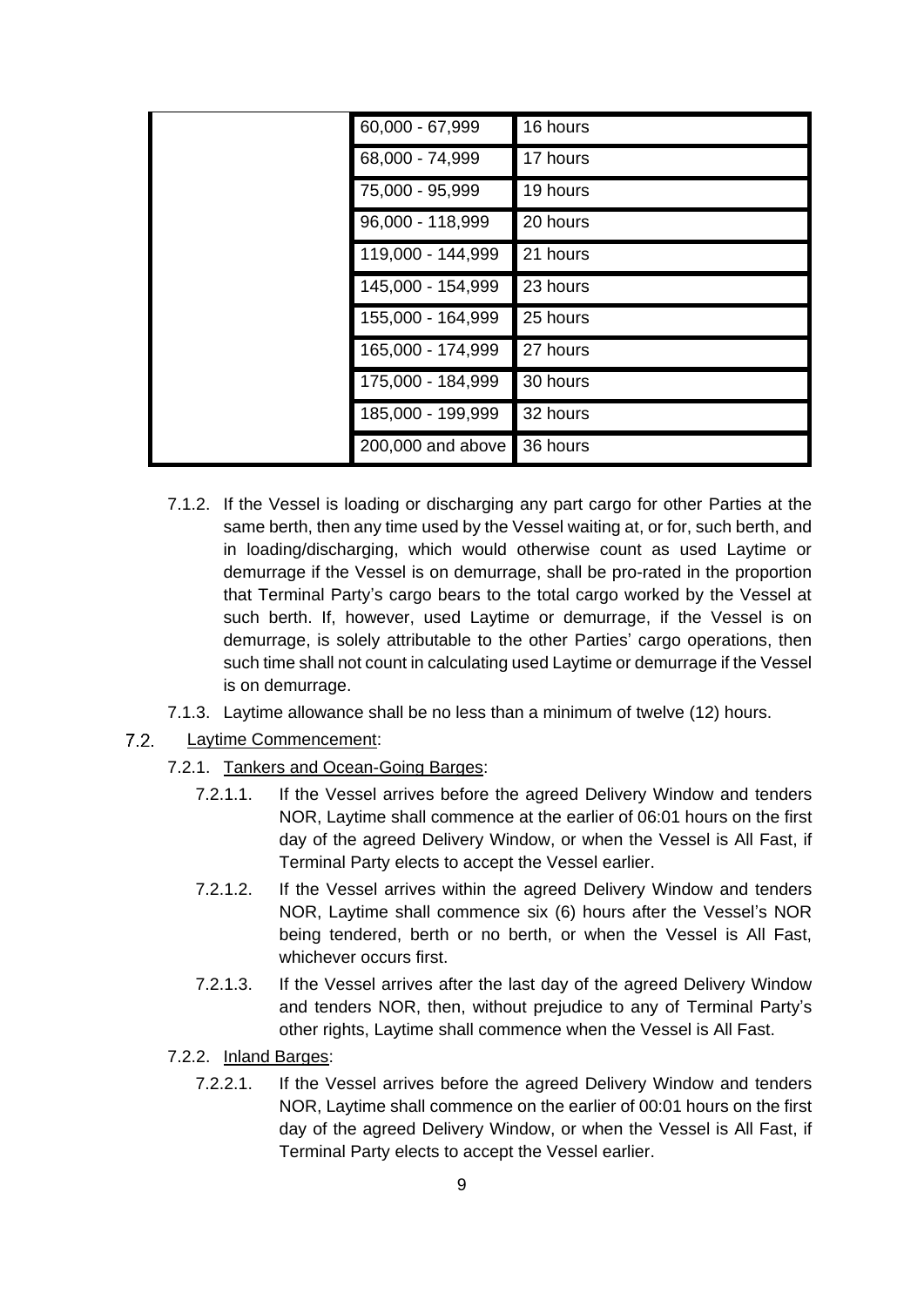- 7.2.2.2. If the Vessel arrives within the agreed Delivery Window and tenders NOR, Laytime shall commence upon the Vessel's NOR being tendered, berth or no berth, or when the Vessel is All Fast, whichever occurs first.
- 7.2.2.3. If the Vessel arrives after the last day of the agreed Delivery Window and tenders NOR, then, without prejudice to any of Terminal Party's other rights, Laytime shall commence when the Vessel is All Fast.
- $7.3$ Time consumed due to any of the following shall not count as used Laytime, or if the Vessel is on demurrage, for demurrage:
	- 7.3.1. On an inward passage including, but not limited to, awaiting daylight, tide, tugs, or pilot, and moving from an anchorage or other waiting place until the Vessel is All Fast;
	- 7.3.2. Any delay due to the Vessel's condition, breakdown, or any other causes attributable to the Vessel;
	- 7.3.3. Any delay due to prohibition of loading/discharging at any time by the owner or operator of the Vessel or by the port authorities, unless the prohibition is caused by Terminal Party or Terminal Party's Supplier's facility's failure to comply with applicable laws, rules, and regulations;
	- 7.3.4. Any delay due to the Vessel bunkering, provisioning, discharging or shifting of slops, ballast, or contaminated cargo, unless this is carried out concurrent with loading/discharging or other normal cargo operations such that no loss of time is involved;
	- 7.3.5. Any delay due to the Vessel's incompatibility with the configuration of the berthing or other port facilities, including time consumed in making up connections to remedy any incompatibility;
	- 7.3.6. Any delay due to pollution or threat thereof caused by any defect in the Vessel or any act or omission to act by the master or crew of the Vessel;
	- 7.3.7. Any delay due to the Vessel's violation of the operating or safety rules and/or regulations of the Delivery Port, and/or noncompliance with: (i) federal or state laws, (ii) U.S. Coast Guard regulations, (iii) any other applicable regulations, (iv) or failure to obtain or maintain required certification;
	- 7.3.8. Any delays caused by strike, lockout, stoppage or restraint of labor of master, officers or crew of the Vessel, or of tugboats or pilots;
	- 7.3.9. Any delay awaiting customs or immigration clearance, other required governmental or port clearance, or free pratique, if applicable;
	- 7.3.10. Any other delay solely for the Vessel Party's or the Vessel's purposes.
- $7.4$ Any delay, not first caused by the negligence of Terminal Party or Terminal Party's Supplier(s), that is the result of fire, explosion, civil unrest, act of war, riot, strike, lockout, stoppage or restraint of labor, breakdown of machinery or equipment in or about the facilities of Terminal Party or Terminal Party's Supplier, adverse weather and/or sea conditions or Act of God, or other delays not reasonably within the control of either Party (and except as otherwise provided in this Agreement), shall be paid for at one-half (1/2) the rate otherwise provided for demurrage.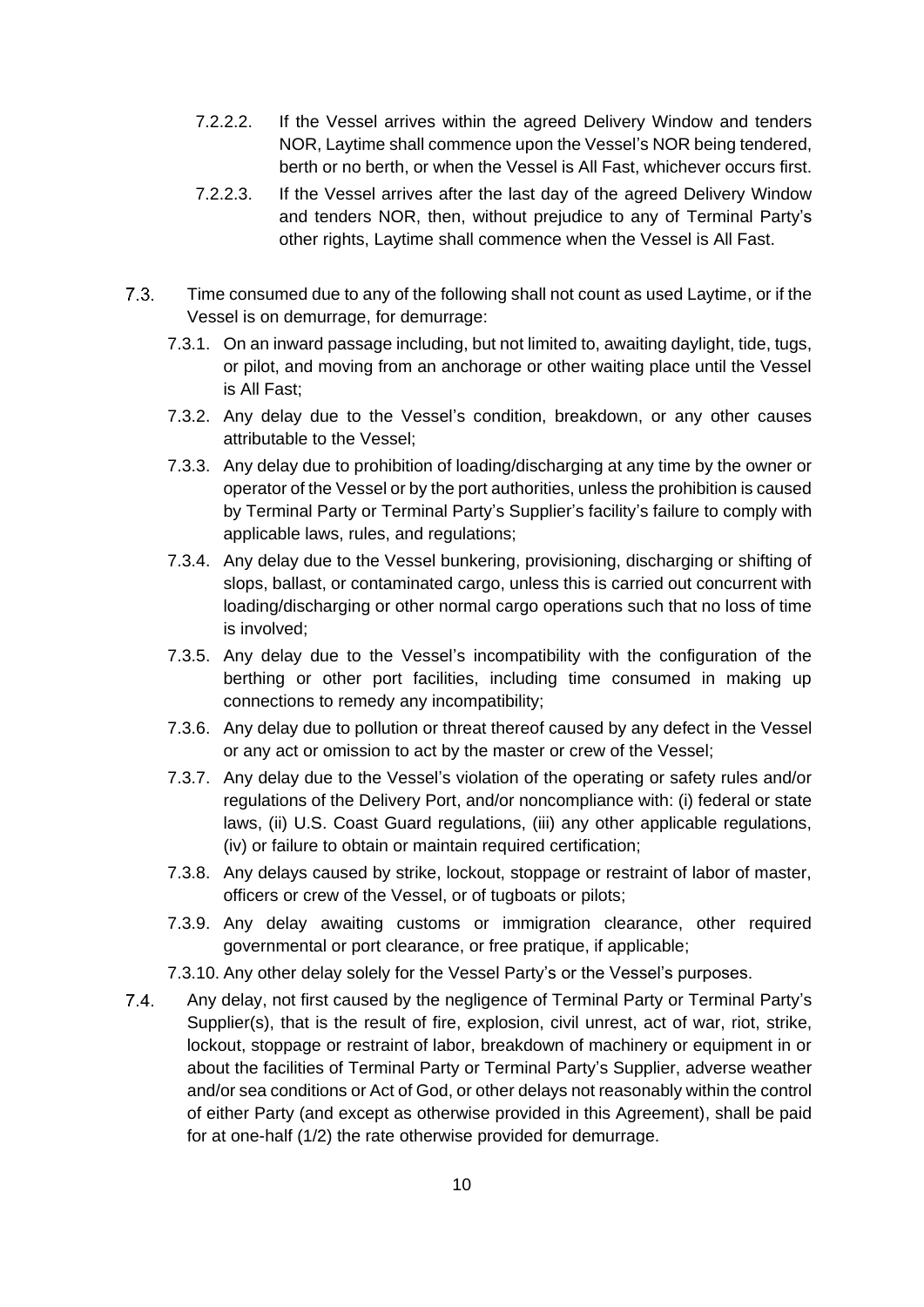- $7.5$ Laytime shall cease after all Product has been loaded or discharged (as applicable) and:
	- 7.5.1. Tankers and Ocean-Going Barges: When the hoses have been disconnected from the Vessel. However, Laytime will recommence two (2) hours after disconnection of hoses if the Vessel is delayed in its departure due to Terminal Party's or Terminal Party's Supplier's not providing any and/or all of the necessary documents and/or clearances to allow the Vessel to depart. Used Laytime shall continue until such documents and/or clearances have been provided to the Vessel by Terminal Party or Terminal Party's Supplier(s).
	- 7.5.2. Inland Barges: When the hoses have been disconnected from the Vessel and the Vessel has been released by Terminal Party or Terminal Party's Supplier(s).
- $7.6$ The Confirmation shall specify whether the location for loading/discharging is a public dock, and where it applies, then any delay caused solely by berth congestion shall not count as used Laytime, and Laytime shall not commence until Vessel is All Fast at the dock.

## <span id="page-10-0"></span>8. **Demurrage**

- $8.1.$ Demurrage Rate: For all time that used Laytime exceeds the Laytime allowance, Terminal Party shall pay demurrage, at the rate specified in a Confirmation, or where no rate is specified in a Confirmation, as follows:
	- 8.1.1. for single voyage chartered Vessels, the demurrage rate shall be based on the demurrage rate specified in the single voyage charter party for the Vessel performing the voyage in question.
	- 8.1.2. for Vessel Party owned, time chartered, or demise chartered Vessels, or where Vessel Party is unable to substantiate the single voyage demurrage rate per this Section, the Parties shall mutually agree upon the applicable rate. If a dispute arises between the Parties as to the applicable rate, then the rate shall be established as follows:
		- 8.1.2.1. Tankers: The single voyage market level current in London, on the date loading commenced for the voyage concerned, for a Vessel of similar type and summer deadweight and service to that of the Vessel actually involved. Such single voyage market level shall be expressed in percentage points of Worldscale (as amended from time to time), or such other freight scale as may be issued in replacement of Worldscale, and applied to the demurrage rate appropriate to the size of the Vessel concerned provided for in the aforementioned freight scale. In absence of agreement between Vessel Party and Terminal Party, the market level is to be determined by the London Tanker Brokers' Panel as being representative of a current market rate for a similar Vessel performing a similar voyage, with costs for obtaining such demurrage rate split between the Parties.
		- 8.1.2.2. Ocean-Going Barges and Inland Barges: The Parties shall appoint a mutually agreed upon ship broker who shall establish the applicable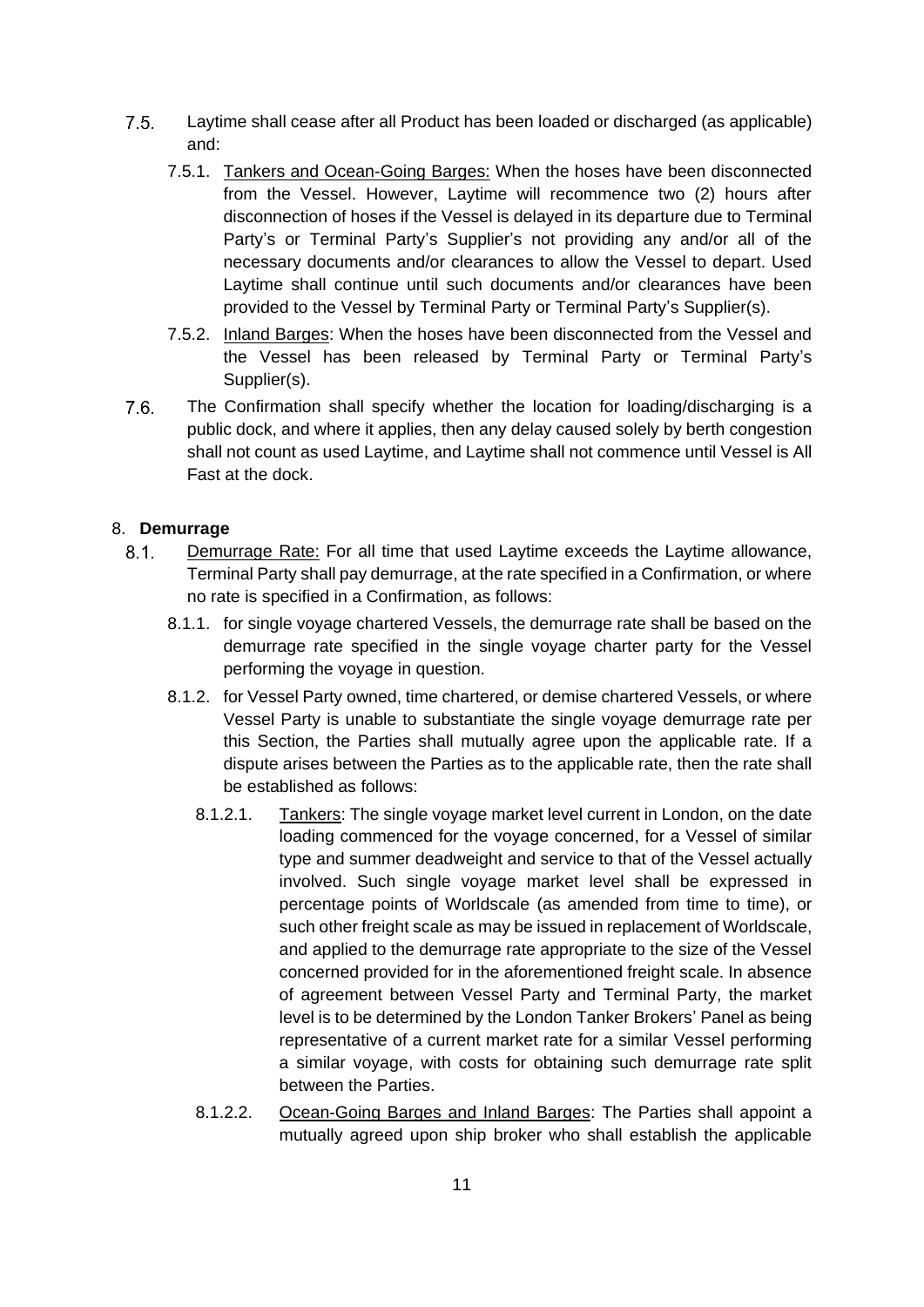demurrage rate with costs for obtaining such demurrage rate split between the Parties.

- $8.2.$ For demurrage purposes, all Inland Barges or tows operating as a unit shall be considered collectively as one unit.
	- 8.2.1. In respect of tows, Terminal Party will not be liable for tug demurrage during delays of berthing or loading where the Delivery Port has notified the Vessel's master that the tug would not be required at the Delivery Port for that time period.
- 8.3. Demurrage Claims: Demurrage claims must be submitted in writing (e-mail acceptable) with full supporting documentation no later than ninety (90) calendar days after the completion of delivery date. IF A DEMURRAGE CLAIM AND ITS SUPPORTING DOCUMENTATION IS PROVIDED LATER THAN NINETY (90) CALENDAR DAYS AFTER THE COMPLETION OF DELIVERY DATE, THE CLAIM WILL BE DEEMED TO HAVE BEEN WAIVED. For the avoidance of doubt, the Vessel is not required to have completed loading/discharging (as applicable) for demurrage to become due and payable.

## <span id="page-11-0"></span>9. **Pollution Cover**

- $9.1$ Where delivery is to a Tanker:
	- 9.1.1. Except in the case of delivery of LPG's, each Tanker shall be owned by, or demise chartered by, a member of the International Tanker Owners Pollution Federation Limited ("ITOPF").
	- 9.1.2. The Tanker shall carry on board certificate(s) as required pursuant to the 1992 Civil Liability Convention for Oil Pollution Damage or any Protocols thereto ("CLC") and the Oil Pollution Act 1990, as applicable; and
	- 9.1.3. The Tanker shall have in place insurance cover for oil pollution no less in scope and amounts than the highest available under the rules of P. & I. Clubs entered into the International Group of P. & I. Clubs.
- $9.2.$ Where delivery is to an Ocean-Going Barge or Inland Barge, Vessel Party shall exercise reasonable efforts to ensure that the barge owner has marine insurance in place for such barge, in an amount that meets or exceeds the minimum insurance requirements as required by applicable law or regulation for a barge of that size, transporting that Product.
- 9.3. If Vessel Party's Vessel does not meet any of the above requirements, Terminal Party or Terminal Party's Supplier(s) may refuse to berth or load or continue loading such Vessel.

### <span id="page-11-1"></span>10. **International Ship and Port Facility Security Code**

- $10.1.$ This Section shall apply:
	- 10.1.1. to all Delivery Ports not located within the United States of America ("USA" or "U.S.") or a U.S. territory, and
	- 10.1.2. any other Delivery Port and/or Vessel used that is subject to the International Ship and Port Facility Security Code or the U.S. Maritime Transportation Security Act 2002 ("MTSA").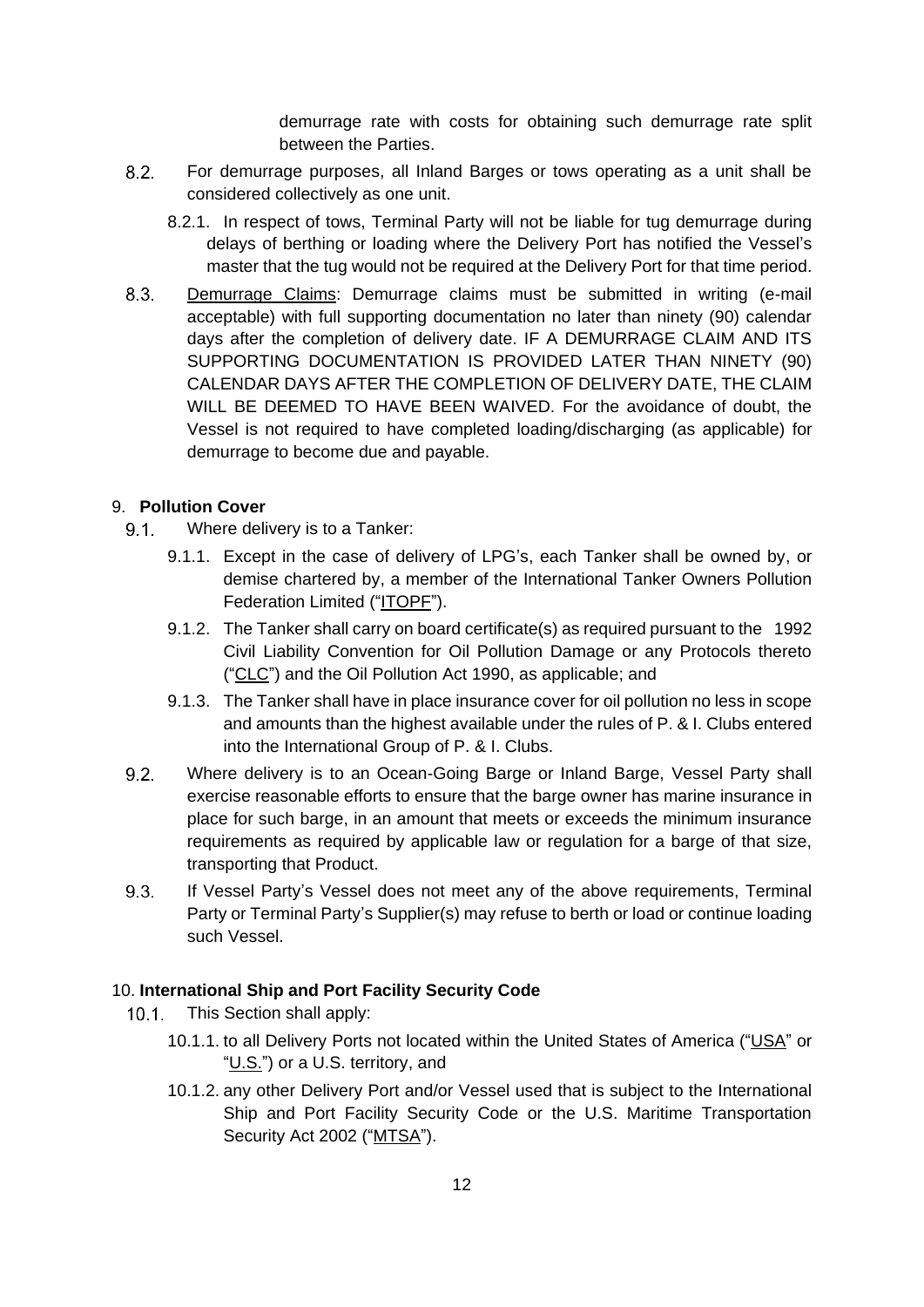- $10.2.$ Vessel Party shall procure that the Vessel shall comply with the requirements of the International Ship and Port Facility Security Code and the relevant amendments to Chapter XI of SOLAS ("ISPS Code") and where the Delivery Port is within the USA and U.S. territories or waters, with the MTSA.
- $10.3<sub>1</sub>$ The Vessel shall, when required, submit a Declaration of Security to the appropriate authorities prior to its arrival at the Delivery Port.
- $10.4.$ Notwithstanding any prior acceptance of the Vessel by Terminal Party, if, at any time prior to the passing of risk and title the Vessel ceases to comply with the requirements of the ISPS Code or MTSA, then:
	- 10.4.1. Terminal Party shall have the right not to berth such nominated Vessel at the Delivery Port and any demurrage resulting shall not be for the account of Terminal Party, and
	- 10.4.2. Vessel Party shall be obliged to substitute such nominated Vessel with a Vessel complying with the requirements of the ISPS Code and MTSA.
- $10.5.$ Terminal Party shall procure that the Delivery Port/terminal/installation shall comply with the requirements of the ISPS Code and if located within the USA and U.S. territories or waters, with the MTSA.
- $10.6.$ Any costs or expenses in respect of the Vessel, including demurrage or any additional charge, fee or duty levied on the Vessel at the Delivery Port and actually incurred by Vessel Party resulting directly from the failure of the Delivery Port/terminal/installation to comply with the ISPS Code and if located within the USA and U.S. territories or waters, with the MTSA, shall be for the account of Terminal Party, including but not limited to the time required or costs incurred by the Vessel in taking any action or any special or additional security measures required by the ISPS Code or MTSA.
- $10.7.$ Save where the Vessel has failed to comply with the requirements of the ISPS Code and within the USA and U.S. territories or waters, with the MTSA, Terminal Party shall be responsible for any demurrage actually incurred by Vessel Party arising from delay to the Vessel at the Delivery Port resulting directly from the Vessel being required by the port facility, or any relevant authority, to take any action, any special or additional security measures, or to undergo additional inspections.
- If the Delivery Port/terminal/installation is not operated by Terminal Party or one of  $10.8.$ its Affiliates, Terminal Party's liability to Vessel Party under this Agreement for any demurrage, costs, losses or expenses incurred by the Vessel, the charterers, or the Vessel owners resulting from the failure of the Delivery Port/terminal/installation to comply with the ISPS Code, or if located within the USA and U.S. territories or waters, with the MTSA, shall be limited to the payment of demurrage and costs actually incurred by Vessel Party in accordance with the provisions of this Section.

## <span id="page-12-0"></span>11. **Lightering – Generally**

11.1.1. Any Lightering, Vessel-to-Vessel ("Transshipment") or barging operations at sea or inside port limits shall always be performed at a location considered safe and acceptable to the Vessel's owners and/or master. All Lightering/Transshipment shall conform to standards not less than those set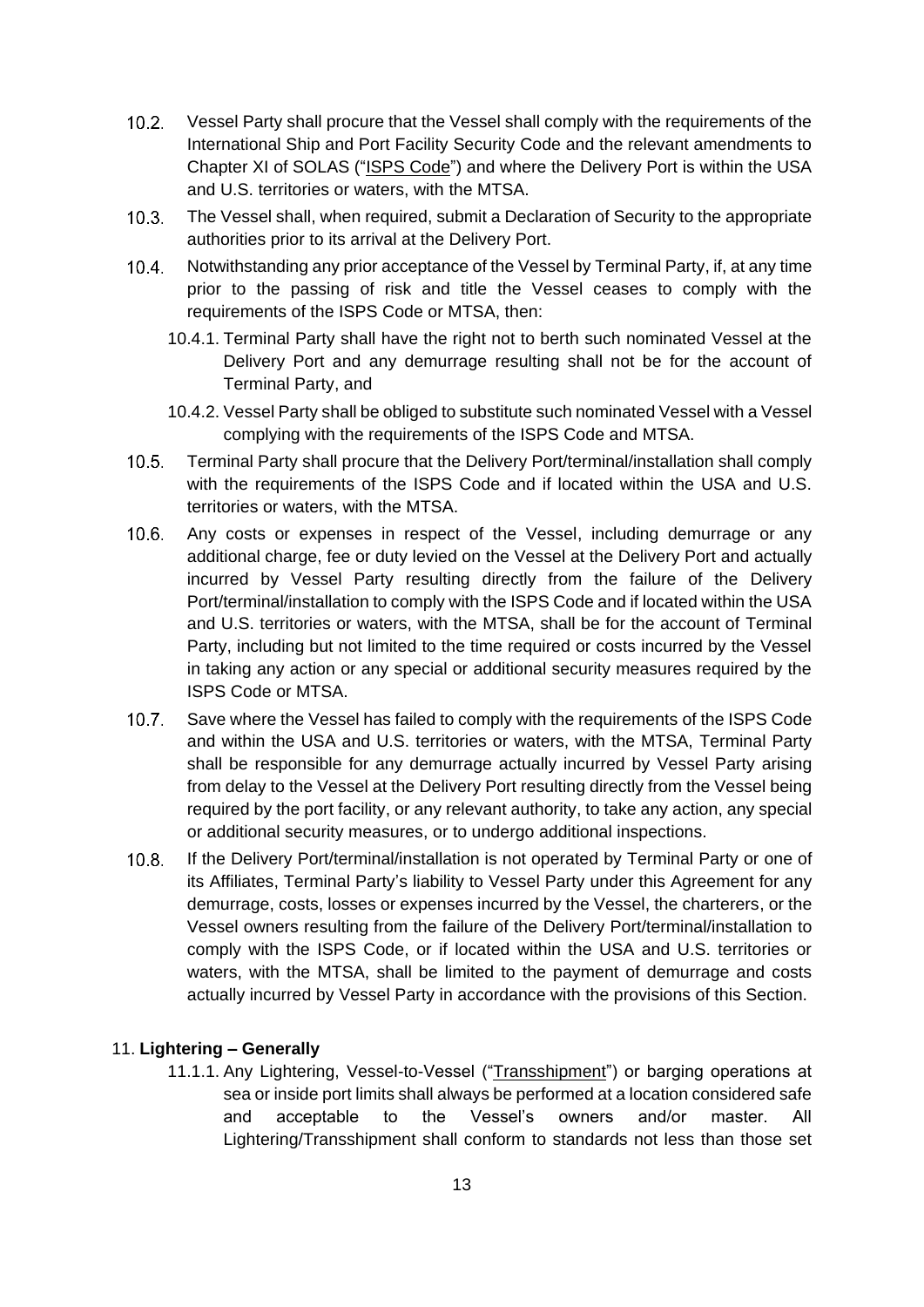out in the latest edition of the International Chamber of Shipping/OCIMF shipto-ship transfer guide (Petroleum).

- 11.1.2. Any lightering Vessel required by either Vessel Party or Terminal Party shall be subject to the prior written approval of the other Party, which shall not be unreasonably withheld, and the Vessel owner's prior acceptance.
- 11.1.3. The Party requiring lightering is responsible for all expenses related to the lightering. Unless lightering is performed at Vessel's request or as a result of any fault that is attributable to the Vessel, any time used for lightering shall count as used Laytime or as time on demurrage, if on demurrage.
- 11.1.4. The lightering point shall not be considered a second discharge berth or port under the terms of the Agreement. No Laytime/demurrage deductions shall be considered for weather or shifting within the lightering area.
- 11.1.5. If measurement of quantity is to occur at lightering, then the official quantity shall be calculated using daughter Vessel measurements (as measured alongside a stationary berth) less OBQ and adjusted with valid VEF. In the event daughter Vessel does not have a valid VEF or same cannot be determined, then the mother Vessel measurement adjusted with valid VEF shall apply.

### <span id="page-13-0"></span>12. **Lightering – Laytime Commencement**

### 12.1.1. **Commencement:**

- 12.1.1.1. If the Vessel tenders NOR prior to the commencement of the applicable Delivery Window, Laytime shall commence at 00:01 hours, local time, at the specified location on the commencement date of such Delivery Window or All Fast, whichever occurs first, unless otherwise specifically agreed and documented by the Parties in advance of docking.
- 12.1.1.2. If the Vessel tenders NOR within the applicable Delivery Window, Laytime shall commence upon tender of NOR.
- 12.1.1.3. If the Vessel tenders NOR after the end of the applicable Delivery Window, Laytime shall commence at All Fast alongside the lightering Vessel.
- 12.1.1.4. Laytime shall cease when all applicable lightering equipment and fenders have been removed.

## 12.1.2. **Allowed Laytime:**

- 12.1.2.1. The Vessel shall be permitted thirty-six (36) hours as allowed Laytime for either loading or discharging a full cargo.
- 12.1.2.2. In the event of a partial delivery of cargo, allowed laytime shall be based on thirty-six (36) hours and allocated pro rata by dividing the cargo quantity delivered by the mother Vessel's full cargo volume which shall be determined by the bill of lading. If the bill of lading is not available, then the total outturn volume shall be used. In any case, the minimum allowed laytime for a partial delivery of cargo shall never be less than twelve (12) hours.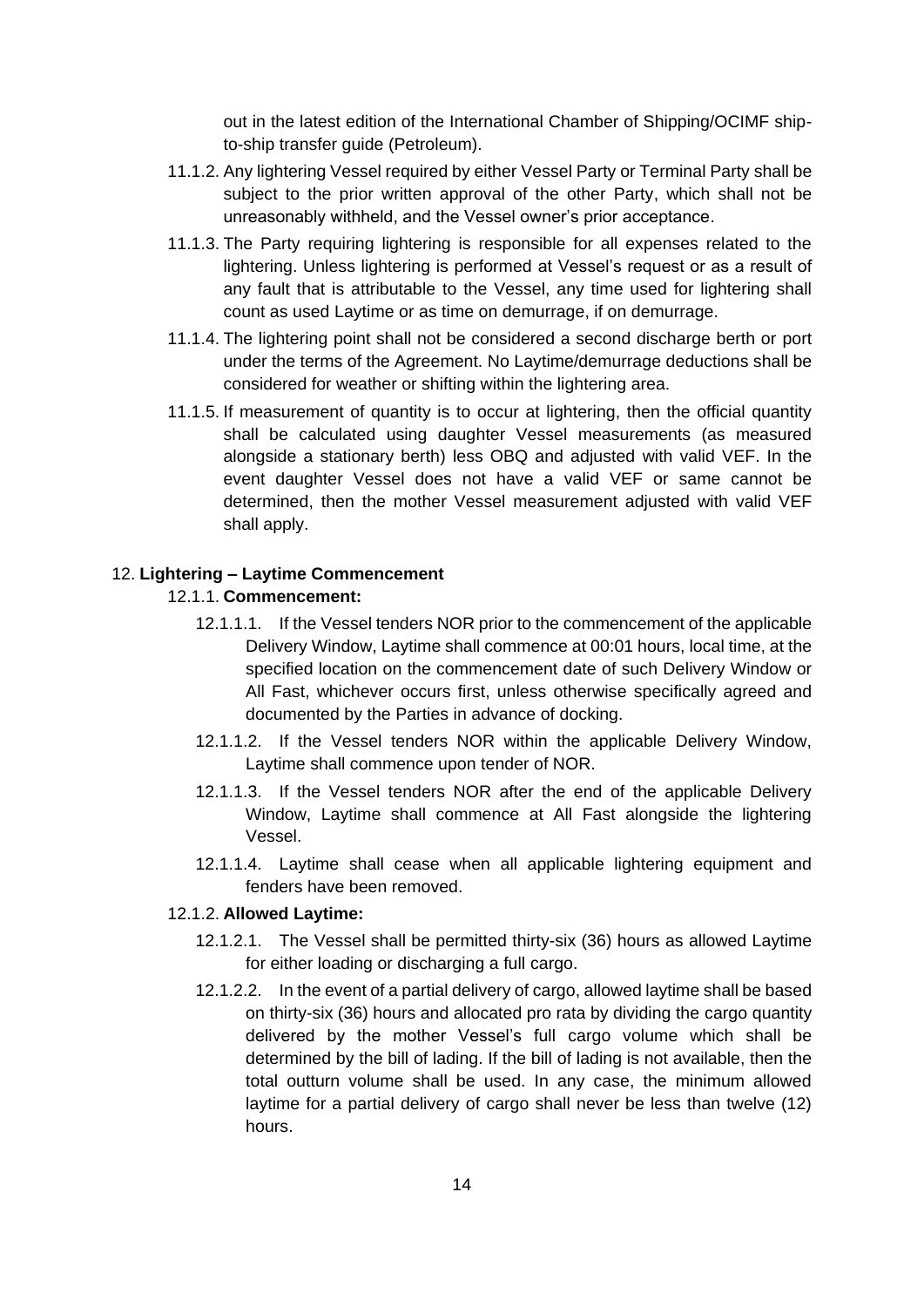12.1.2.3. Any delay during the lightering operation for which the Vessel is responsible shall not count as used Laytime or as time on demurrage, if on demurrage.

## <span id="page-14-0"></span>13. **Automated Manifest System (for CIF, CFR and Delivered movements only)**

- Where the Delivery Port is located within the USA or U.S. Territories, Vessel Party  $13.1$ shall exercise reasonable efforts to ensure that the Vessel is aware of the requirements of the CBP ruling issued on December 5th 2003 under Federal Register Part II Department of Homeland Security, 19 CFR Parts 4 and 103, and will comply fully with these requirements for entering U.S. ports (including for avoidance of doubt, the requirements of the Automated Manifest System).
- $13.2.$ In the event the Delivery Port is changed at Terminal Party's request such that, despite Vessel Party exercising all reasonable efforts pursuant to Section 13.1 above, Vessel Party's nominated Vessel is unable to comply with the notification period required by the CBP ruling issued on December 5th 2003 under Federal Register Part II Department of Homeland Security 19 CFR Parts 4 and 103, (including for avoidance of doubt the requirements of the Automated Manifest System):
	- 13.2.1. Any delay directly resulting from such non-compliance shall be for Terminal Party's account.
	- 13.2.2. Vessel Party shall not be liable for failure of performance directly resulting from such non-compliance.

## <span id="page-14-1"></span>14. **Transshipment and Lightering (for CIF, CFR and Delivered movements only)**

- Vessel Party shall not Transship Product (excluding Lightering operations in U.S.  $14.1.$ waters) prior to delivering the Product into the U.S. without prior disclosure to Terminal Party; and
- $14.2.$ Should Vessel Party decide to Transship the Product prior to delivering it into the U.S., Vessel Party shall disclose its intent to Transship to Buyer at the time of this Agreement and must provide Terminal Party all documents as requested by the CBP to support the validation to Vessel Party's certificate of origin. Failure to disclose this information or to provide the required documents in a timely manner for importation purposes, shall constitute a material breach of this Agreement entitling Buyer to immediately cancel this Agreement. In such event, Vessel Party agrees to compensate Terminal Party for all costs associated with the cancellation of this Agreement including but not limited to replacement costs for a substituted cargo from another seller.

## <span id="page-14-2"></span>15. **Insurance**

- $15.1.$ CFR: The responsibility for procuring insurance shall rest with Buyer.
- $15.2<sub>1</sub>$ CIF: Seller shall procure insurance for the benefit of Buyer which shall cover the period from the time when the risk passes in accordance with the terms of this Agreement, until the Product passes the Vessel's permanent hose connection at the Discharge Port, and shall be covered by the same terms and conditions as a standard marine insurance policy MAR with Institute Cargo Clauses (A), Institute War Clauses (Cargo) and Institute Strikes Clauses (Cargo) attached. Claims for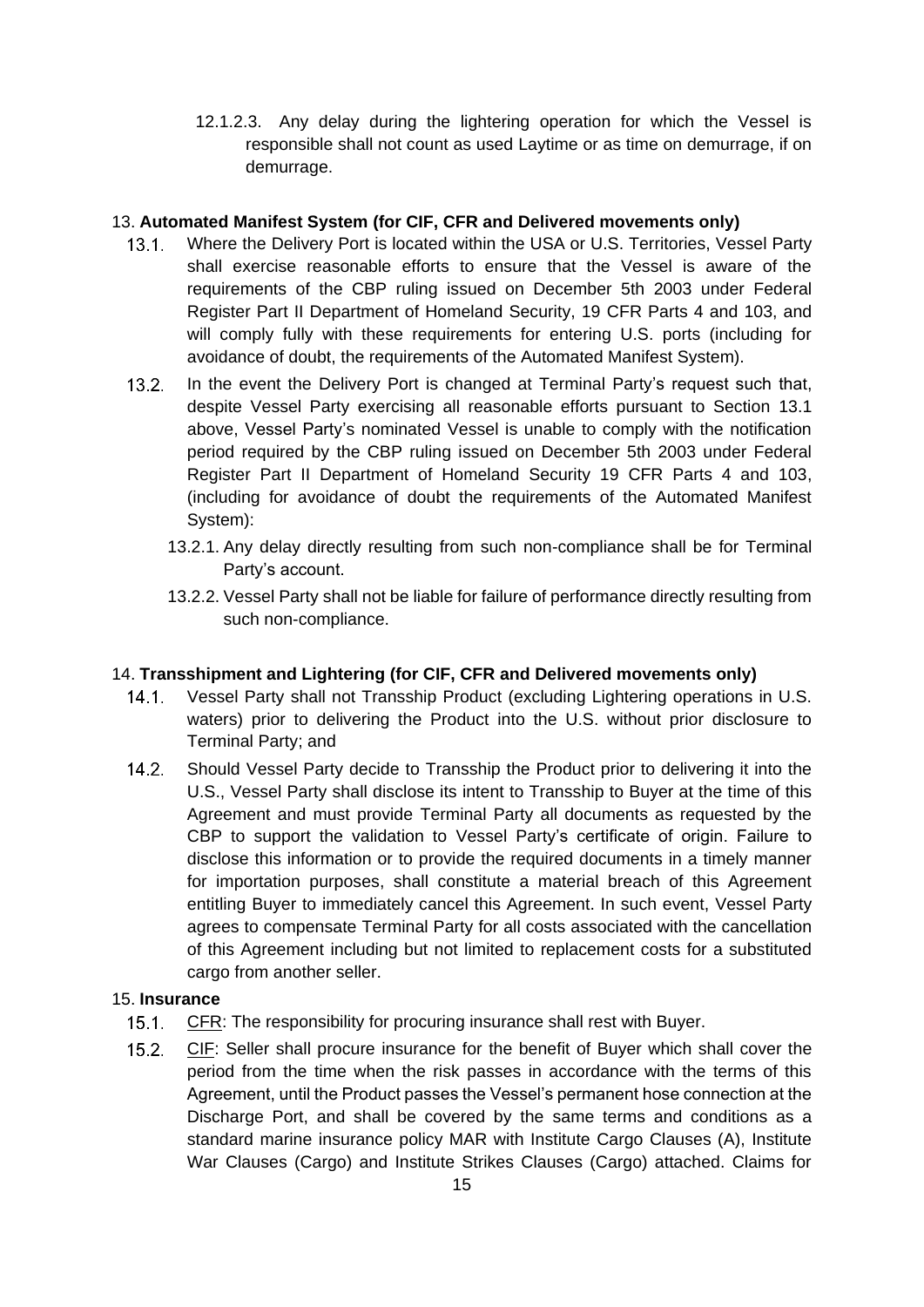leakage and/or shortage shall be subject to a deductible of one-half of one percent (0.5%), which figure shall be deemed to include ordinary loss.

- $15.3.$ Delivered: The responsibility for procuring insurance shall rest with Seller.
- $15.4.$ War Risk Insurance:
	- 15.4.1. If, and so long as, voyages to any of the Load Ports or Discharge Ports for this Agreement, or any sea areas through which the Vessel has to travel in performance of this Agreement, incur any additional insurance or war risk insurance premiums for:
		- 15.4.1.1. CFR: the Vessel's hull and machinery, then any and all costs of such additional insurance and/or additional premiums, as well as crew war bonuses or any other bonuses relating to the shipment of Product(s) will be paid by Buyer to Seller in addition to the price stipulated in this Agreement.
		- 15.4.1.2. CIF / Delivered: either the Vessel's hull and machinery or cargo or both, then any and all costs of such additional insurance and/or additional premiums, as well as crew war bonuses or any other bonuses relating to the shipment of Product(s) will be paid by Buyer to Seller in addition to the price stipulated in this Agreement.
	- 15.4.2. Vessel Party reserves the right to refuse at any time to direct any Vessel to undertake or to complete such a voyage to the intended Discharge Port if such Vessel is required in performance of this Agreement:
		- 15.4.2.1. To transit or to proceed to or to remain in waters so that the Vessel concerned would be involved in a breach of Institute Warranties or, in Seller's opinion, risk to its safety or risk of ice damage; or
		- 15.4.2.2. To transit or to proceed to or to remain in waters where there is war (de facto or de jure) or threat thereof; or
		- 15.4.2.3. Prior to the commencement of loading to direct any Vessel to undertake a voyage to the intended destination if such Vessel is required in performance of the terms of this Agreement to transit waters which, in Vessel Party's reasonably held opinion, would involve abnormal delay.
	- 15.4.3. If Vessel Party agrees to direct a Vessel to undertake or to complete a voyage as referred to in this Section, then Terminal Party undertakes to reimburse Vessel Party in addition to the price for each supply of Product as provided in this Agreement, for the costs to Vessel Party of any additional insurance premiums (including those under this Section) and any other sums that Vessel Party is required to pay to the Vessel owners, including but not limited to, any sums in respect of any amounts deductible under the Vessel owner's insurance and any other costs and/or expenses incurred by Vessel Party.

## <span id="page-15-0"></span>16. **Specific Ports, Anchorages, and Locations**

- $16.1.$ Mississippi River Ports:
	- 16.1.1. Via Southwest Pass: Any Vessel which must make passage to any port along the Mississippi River shall announce to the Delivery Port the Vessel's arrival at Southwest Pass. The NOR given upon arrival at the Delivery Port's berth or,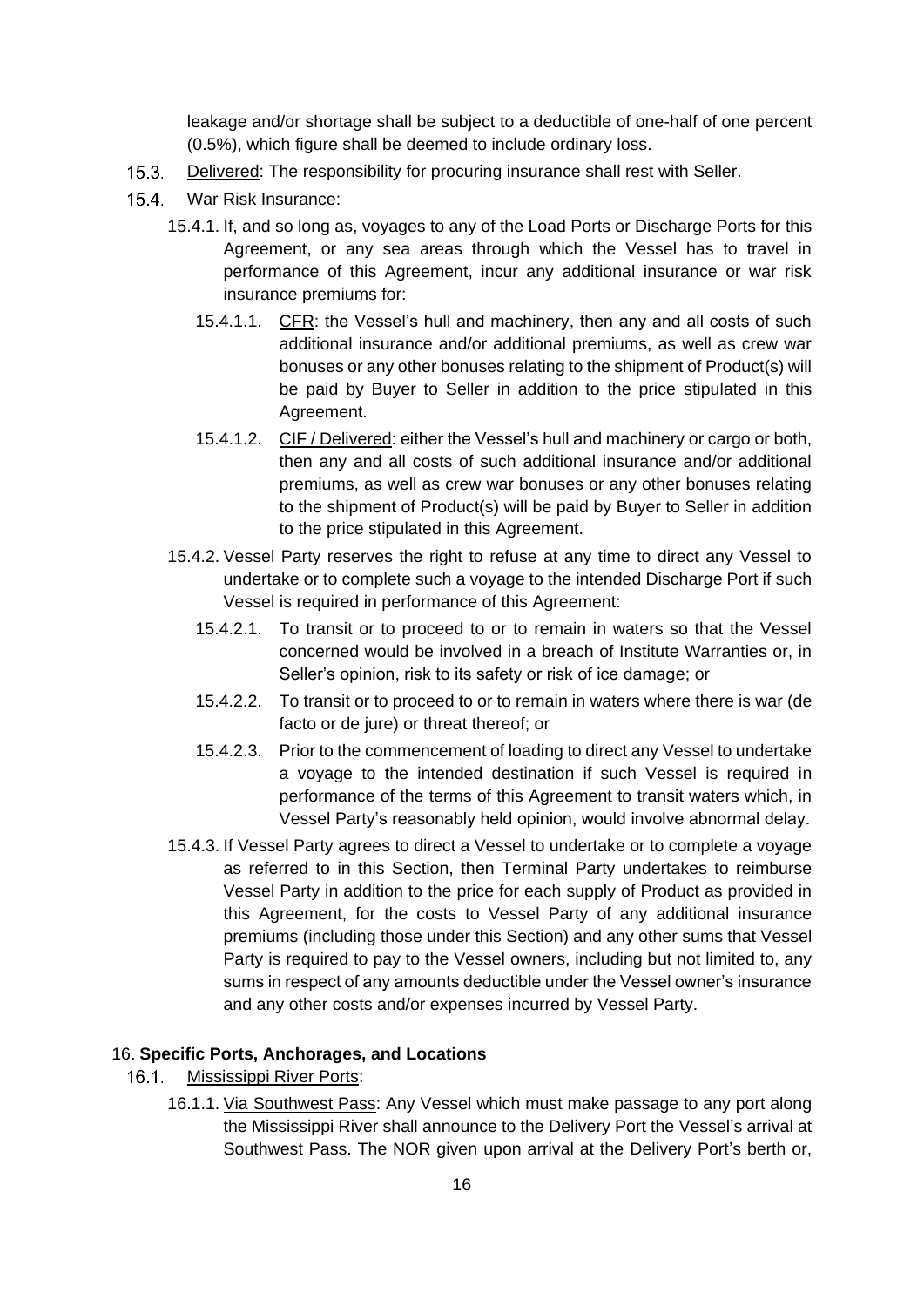the nearest customary anchorage or waiting place for the Delivery Port to which it is destined if the berth is not available upon its arrival shall be used for Laytime and demurrage purposes.

- 16.1.2. Via other than Southwest Pass: The NOR or notice of arrival, as applicable, given upon arrival at the Delivery Port's berth or, the nearest customary anchorage or waiting place for the Delivery Port to which it is destined if the berth is not available upon its arrival shall be used for Laytime and demurrage purposes.
- 16.1.3. For clarity, the following locations in and along the Mississippi River are considered the customary anchorage for Vessels destined to the following ports:

| Location      | Anchorage                  |
|---------------|----------------------------|
| Convent, LA   | <b>Burnside Anchorage</b>  |
| Geismar, LA   | <b>Burnside Anchorage</b>  |
| Gretna, LA    | Nine Mile Anchorage        |
| Norco, LA     | <b>AMA Anchorage</b>       |
| St. James, LA | <b>Grandview Anchorage</b> |
| St. Rose, LA  | <b>AMA Anchorage</b>       |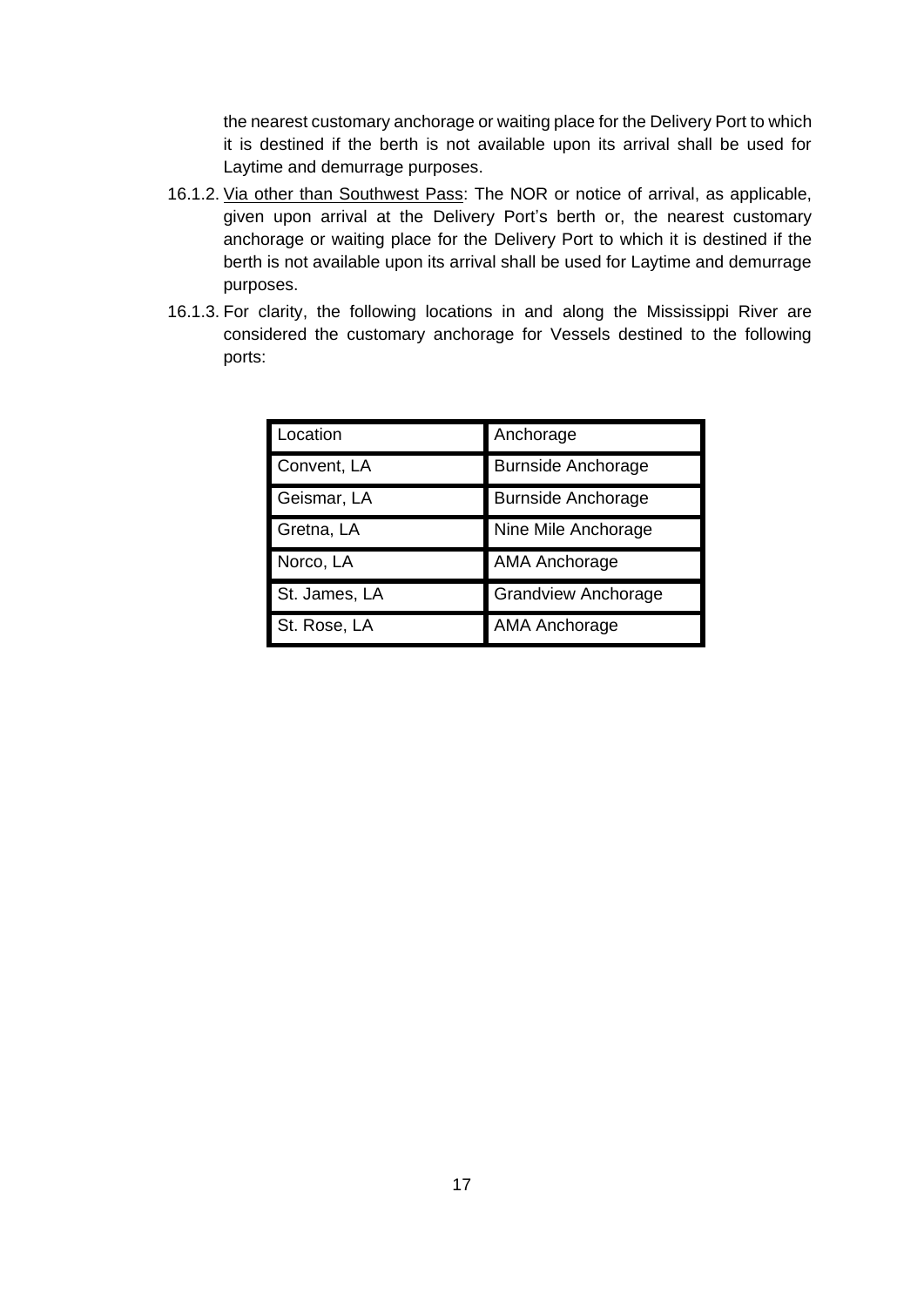## <span id="page-17-0"></span>**PART B - In respect of Ex-tank, Into tank, Free into pipe, Ex-pipe, and In situ deliveries**

### <span id="page-17-1"></span>17. **Quantity and Quality**

- $17.1.$ Quantity measurement and quality sampling and testing shall be conducted in accordance with the most current API or ASTM standards, as applicable.
- Quantity and quality shall be determined in accordance with the following  $17.2$ procedures:
	- 17.2.1. Ex-tank: Quantity shall be as per Seller's proven meters (if available). If proven meters are unavailable, Seller's tank downgauge measurement shall be used, except when shoretank(s) (i) are active, or (ii) are in the critical zone, or (iii) are unable to be measured manually, or (iv) the reference height and observed height vary by more than one-fourth (1/4) inch, or (v) the observed height changes by more than one-fourth (1/4) inch between the open and close measurement, or (vi) liquid level is not greater than one-eighth (1/8) inch above the datum plate, in which case Buyer's shoretank upgauge measurement shall be used. Quality shall be as per the volumetrically correct composite of samples drawn from Seller's tank(s) and for RVP, the tank(s) shall be sampled and tested individually, and the average calculated using the volumetrically weighted average.
	- 17.2.2. Into tank: Quantity shall be as per Buyer's proven meters (if available). If proven meters are unavailable, Buyer's tank upgauge measurement shall be used, except when Buyer's shoretank(s) (i) are active, or (ii) are in the critical zone, or (iii) are unable to be measured manually, or (iv) the reference height and observed height vary by more than one-fourth (1/4) inch, or (v) the observed height changes by more than one-fourth (1/4) inch between the open and close measurement, or (vi) liquid level is not greater than one-eighth (1/8) inch above the datum plate, in which case Seller's shoretank downgauge measurement shall be used. Quality shall be as per the volumetrically correct composite of samples drawn from Seller's tank(s) and for RVP, the tank(s) shall be sampled and tested individually, and the average calculated using the volumetrically weighted average.
	- 17.2.3. Free into pipe and ex-pipe: Quantity shall be as per the pipeline company's meters and quality shall be as per the pipeline specifications.
	- 17.2.4. In Situ (by way of book transfer): Quantity shall be as mutually agreed per the book transfer letter. Quality shall be as per the independent inspection report of the applicable transfer tank.
- Where a Party requires an independent inspection, the inspection shall be made by  $17.3$ an independent inspector who is mutually acceptable to both Seller and Buyer, and the Party or Parties (as applicable) requiring an independent inspection shall appoint the independent inspector with the inspection charges for the account of the Party requiring such independent inspection. In the case where both Parties require an independent inspection the Parties shall share all inspection charges equally. The independent inspector's report shall be made available to both Parties.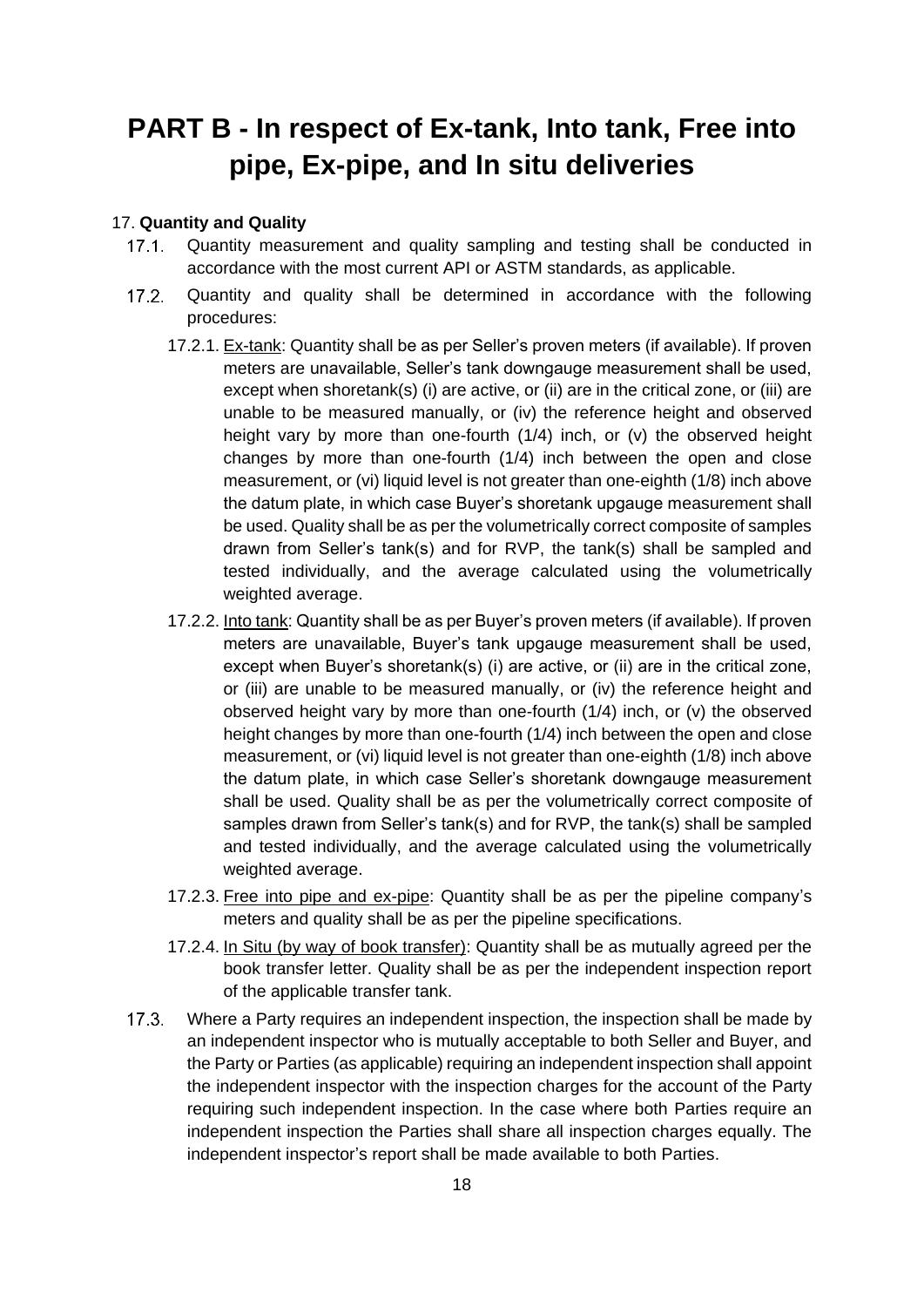- 17.3.1. Where an independent inspection takes place, excluding inspections where the independent inspector only witnesses the measurement, results of the measurements set forth in this Section shall be issued in the form of the certificates of quantity and/or quality and issued by the independent inspector.
- 17.3.2. Where no independent inspection takes place, or where the independent inspector only witnesses the measurement, quantity and quality determination(s) shall be made by the terminal/pipeline company and measurement shall be by terminal/pipeline (as applicable) meter tickets or other applicable documents.
- $17.4$ Except in cases of manifest error or fraud, the certificates of quantity and quality or meter tickets (as applicable) issued pursuant to this Section shall be conclusive and binding on both Parties for invoicing purposes, and Buyer shall be obliged to make payment in full in accordance with Section 31 below, but shall be without prejudice to the rights of either Party to file a claim for quantity and/or quality.

#### <span id="page-18-0"></span>18. **Nomination**

- $18.1.$ Nominations shall be made in accordance with the standard operating procedures of the relevant pipeline/storage company(ies).
- $18.2.$ Additionally, where it is agreed between the Parties that Buyer has the option for delivery via Buckeye pipeline, Buyer shall provide seven (7) days notice (e-mail acceptable) to Seller that it requires delivery by Buckeye pipeline.

#### <span id="page-18-1"></span>19. **Risk and Title**

- Title to and risk of loss or damage to any Product delivered under this Agreement  $19.1.$ shall be transferred from Seller to Buyer as follows, where delivery is:
	- 19.1.1. Ex-tank As the Product passes the outlet flange of Seller's storage tank from which the Product is being delivered; or
	- 19.1.2. Into tank As the Product passes the inlet flange of Buyer's storage tank to which the Product is being delivered; or
	- 19.1.3. Free into pipe As the Product passes the inlet flange of Buyer's receiving pipeline system; or
	- 19.1.4. Ex-pipe As the Product passes the outlet flange of Seller's delivering pipeline system; or
	- 19.1.5. In situ (by way of book transfer) At such time and day and in such tank(s) as shall either be specified in a Confirmation or as agreed between the Parties prior to such transfer being effected and, where applicable, confirmed by the owner/operator of such tank(s).

#### <span id="page-18-2"></span>20. **Pipeline Allocation**

Where delivery is free into pipe or ex-pipe and if the pipeline company allocates line  $20.1$ space and Seller fails to deliver the agreed volume, or Seller delivers a volume outside the pipeline company's permitted tolerance, then the damages recoverable by Buyer shall include any penalties or fees assessed by the pipeline company and actually paid by Buyer as a direct result of Seller's failure to deliver the agreed volume, in accordance with the pipeline company's rules and regulations for the shortfall in volume shipped and shall be without prejudice to any of Buyer's other rights under this Agreement.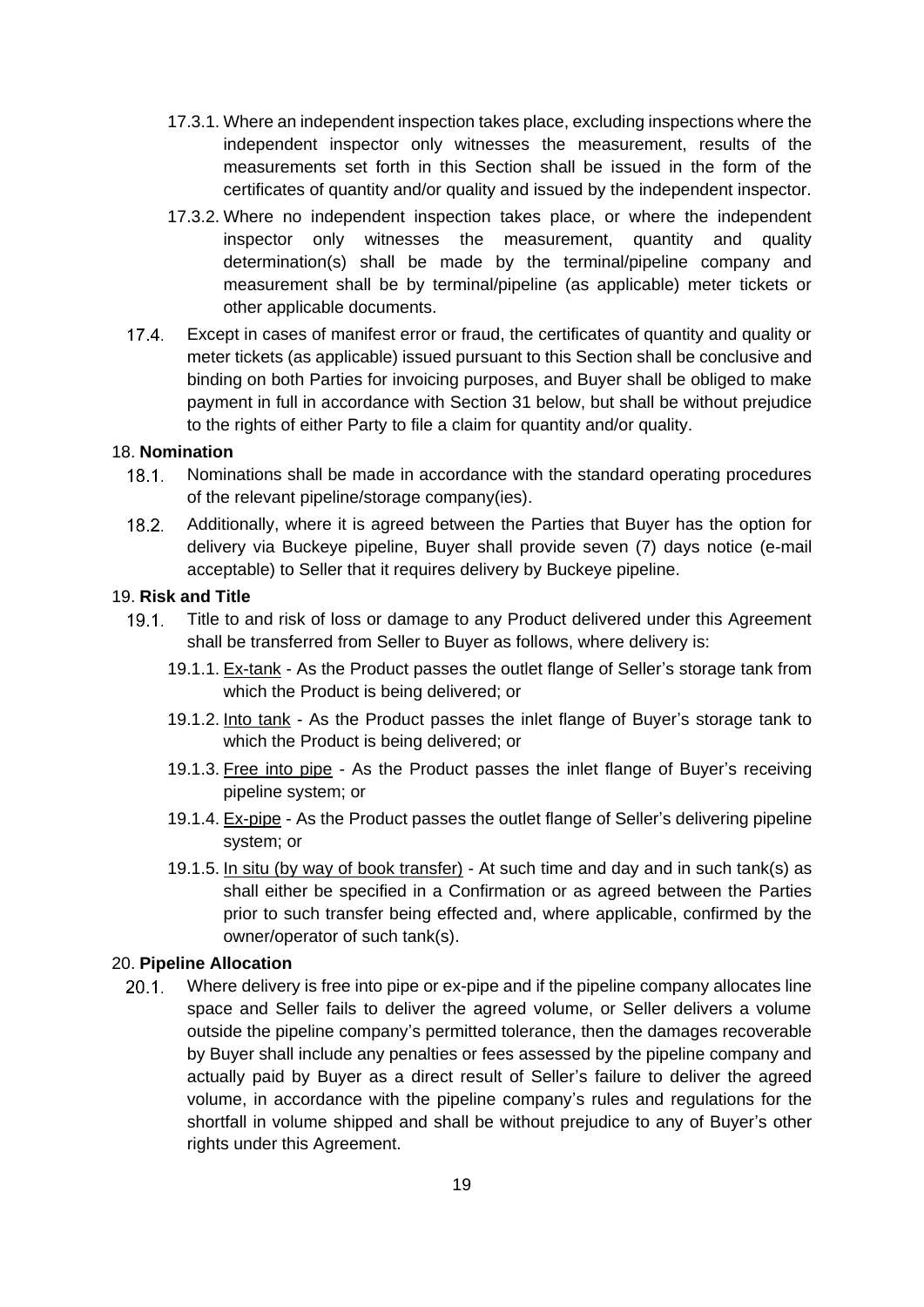## <span id="page-19-0"></span>**PART C - In respect of deliveries FCA into and delivered from tank trucks and railcars**

## <span id="page-19-1"></span>21. **Quantity and Quality**

- $21.1.$ Quantity measurement and quality sampling and testing shall be conducted in accordance with the most current API or ASTM standards, as applicable.
- $21.2$ Quantity shall be determined in accordance with the following procedures: Certified meter ticket at the loading terminal. If certified meter ticket at the loading terminal is not available, then quantity measurement shall be by certified weight scale at the loading terminal.
- $21.3.$ Quality shall be determined in accordance with the following procedures:
	- 21.3.1. Test results run on a volumetrically correct composite of samples from in line sampler shall be used. If inline sampler is not available, then samples drawn from Seller's tank(s) at the loading terminal shall be used and for RVP, the tank(s) shall be sampled and tested individually, and the average calculated using the volumetrically weighted average.
	- 21.3.2. Where a Party requires an independent inspection to determine quality, the inspection shall be made by an independent inspector who is mutually acceptable to both Seller and Buyer, and the Party or Parties (as applicable) requiring an independent inspection shall appoint the independent inspector with the inspection charges for the account of the Party requiring such independent inspection. In the case where both Parties require an independent inspection, the Parties shall share all inspection charges equally. The independent inspector's report shall be made available to both Parties.
	- 21.3.3. Where no independent inspection takes place, or where the independent inspector only witnesses the quantity measurement, quality determination(s) shall be made by the loading terminal.
- $21.4$ Results of the measurements set forth in this Section shall be issued in the form of the certificates of quantity and/or quality, meter tickets or weight tickets (as applicable) with respect to the Product delivered and shall be issued by the independent inspector. Where no independent inspection occurs, measurement shall be by terminal meter tickets or weight tickets (as applicable).
- $21.5$ Except in cases of manifest error or fraud, the certificates of quantity and quality, meter tickets or weight tickets (as applicable) issued pursuant to this Section shall be conclusive and binding on both Parties for invoicing purposes, and Buyer shall be obliged to make payment in full in accordance with Section 31 below, but shall be without prejudice to the rights of either party to file a claim for quantity and/or quality.

## <span id="page-19-2"></span>22. **Nomination**

 $22.1$ Nominations shall be made in accordance with the standard operating procedures at the loading terminal.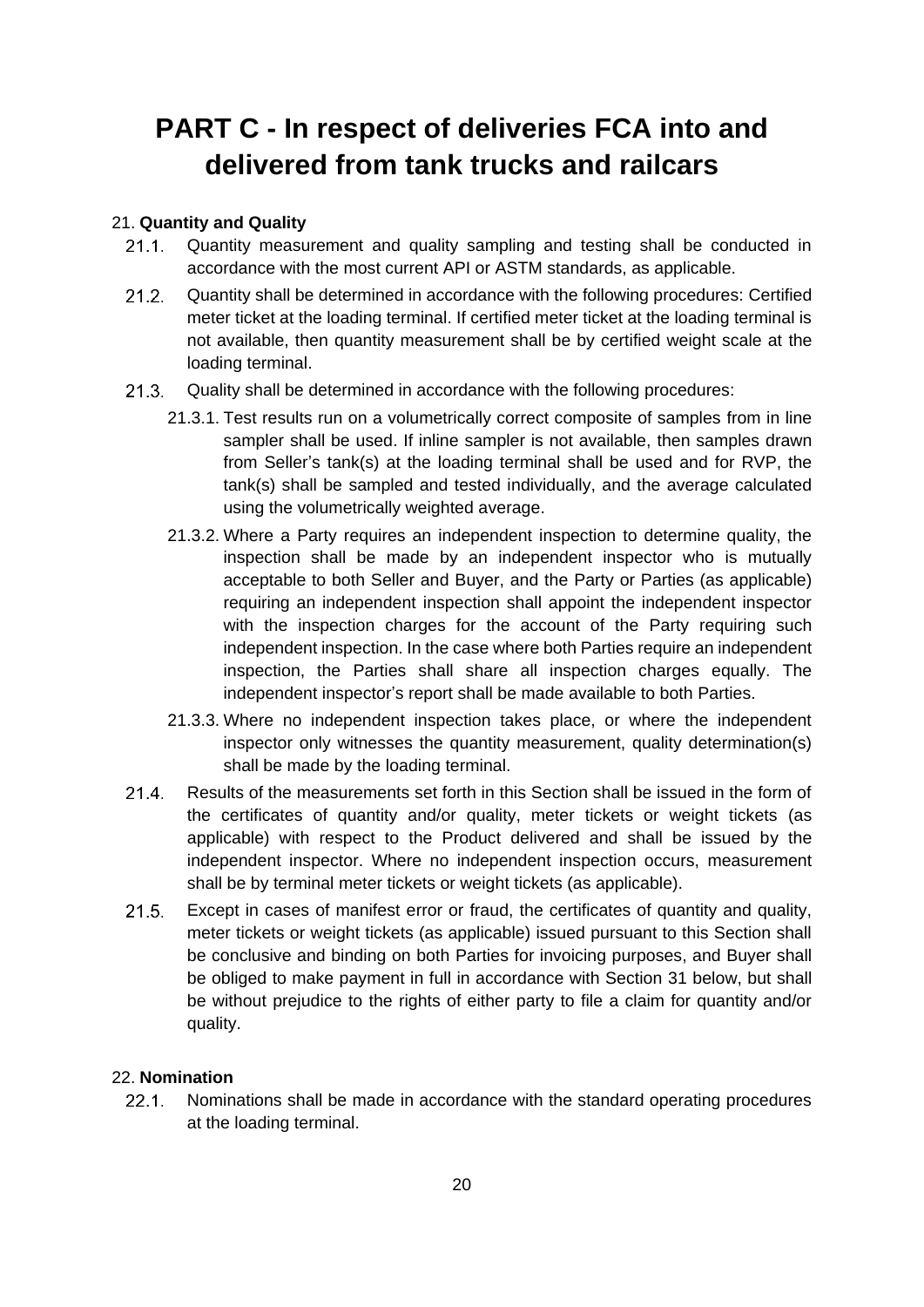- 22.2. FCA into tank truck or railcar: Tank trucks or railcars presented by Buyer for loading shall be fit, clean, and in all respects ready to load the Product.
	- 22.2.1. Unless otherwise agreed, in the event of an FCA delivery in which Buyer utilizes Seller's railcars, Buyer shall return the railcars to the loading or other terminal as directed by Seller in the same condition as the railcars were loaded. For avoidance of doubt, upon redelivery, the railcars shall be suitable to load the same product and any cleaning, if needed, shall be for Buyer's account.
- $22.3.$ Delivered from tank truck or railcar: Tank trucks or railcars presented by Seller for discharge shall be fit and in all respects ready to discharge the Product.

## <span id="page-20-0"></span>23. **Risk and Title**

- $23.1$ Title to and risk of loss or damage to any Product delivered under this Agreement shall be transferred from Seller to Buyer as follows, where delivery is:
	- 23.1.1. FCA into tank truck or railcar: At the loading terminal as the Product passes the inlet flange of the tank truck or railcar.
	- 23.1.2. Delivered from tank truck: At the receiving terminal as the Product passes the outlet flange of the tank truck.
	- 23.1.3. Delivered from railcar: At the moment that the locomotive used to transfer the railcars from the loading terminal to the agreed delivery point/frontier is uncoupled from such railcars at the agreed delivery point/frontier sidings.

#### <span id="page-20-1"></span>24. **Laytime, Demurrage and Detention**

- $24.1$ Laytime, demurrage and detention for tank trucks shall be determined as follows:
	- 24.1.1. Unless specified in a Confirmation, the Laytime allowance shall be one (1) hour. Laytime shall begin when the tank truck is constructively placed at load or discharge (as applicable) and shall cease when the final release of the tank truck has been granted at load or discharge (as applicable). For all time that used Laytime exceeds the Laytime allowance, the Party causing the delay shall pay all demurrage and detention charges at the applicable tariff and/or lease rate.
- 24.2. Demurrage and detention for railcars shall be determined as follows:
	- 24.2.1. FCA into railcar: For the purpose of detention, time shall start when the railcars are constructively placed at the disposal of Seller. Seller shall be responsible for demurrage and detention charges (as applicable) to the extent it delays the railcars loading. For the purpose of detention, time shall end when all loaded railcars are made available at the loading terminal for collection by, or on behalf of, Buyer.
	- 24.2.2. Delivered from railcar: For the purpose of detention, time shall start when the railcars are constructively placed at the disposal of Buyer. Buyer shall be responsible for demurrage and detention charges (as applicable) to the extent it delays the railcars discharge. For the purpose of detention, time shall end when all empty railcars are made available at the receiving terminal for collection by, or on behalf of, Seller.
	- 24.2.3. The demurrage charges shall be as per the applicable railroad tariff and the detention charges shall be as per the railcar lease rate. Unless otherwise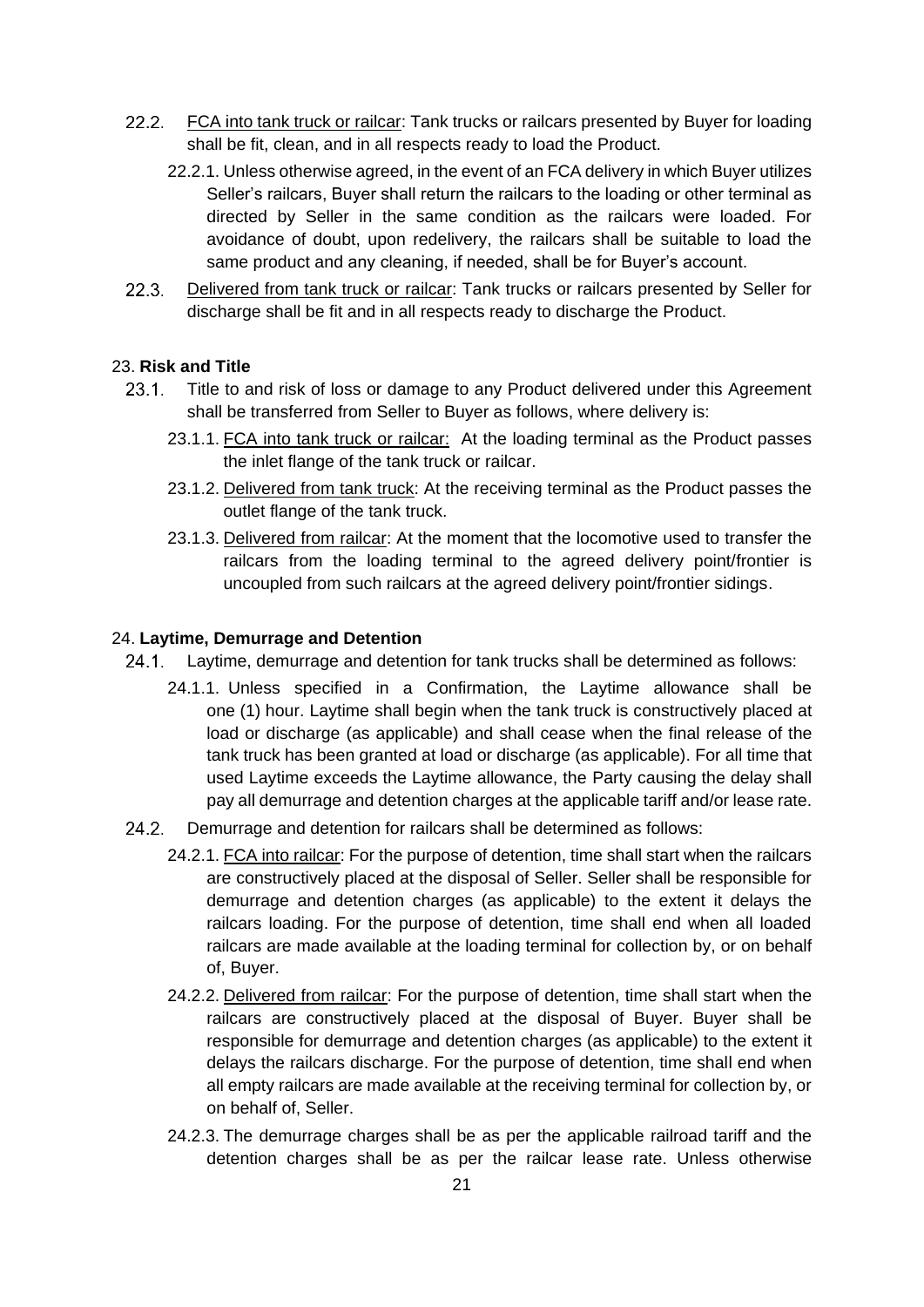provided in the Confirmation, Detention charges shall not apply to the first twentyfour (24) hours of delay.

 $24.3.$ Demurrage claims must be submitted in writing (e-mail acceptable) with such supporting documentation, as may reasonably to requested, including, without limitation, the commercial invoice, no later than ninety (90) calendar days after the completion of delivery of the Product. IF A DEMURRAGE CLAIM AND ITS SUPPORTING DOCUMENTATION IS PROVIDED LATER THAN NINETY (90) CALENDAR DAYS AFTER THE COMPLETION OF DELIVERY OF THE PRODUCT, THE CLAIM WILL BE DEEMED TO HAVE BEEN WAIVED.

## <span id="page-21-0"></span>25. **Deviation**

 $25.1$ Buyer will not divert Seller's railcars or consign them to any other routing or to any other destination than that set out in the bill of lading instructions without obtaining prior written consent of Seller (e-mail acceptable). All diversion charges, additional freight charges and any other costs or expenses incurred, sustained or paid by Seller resulting from such diversion shall be for the account of Buyer.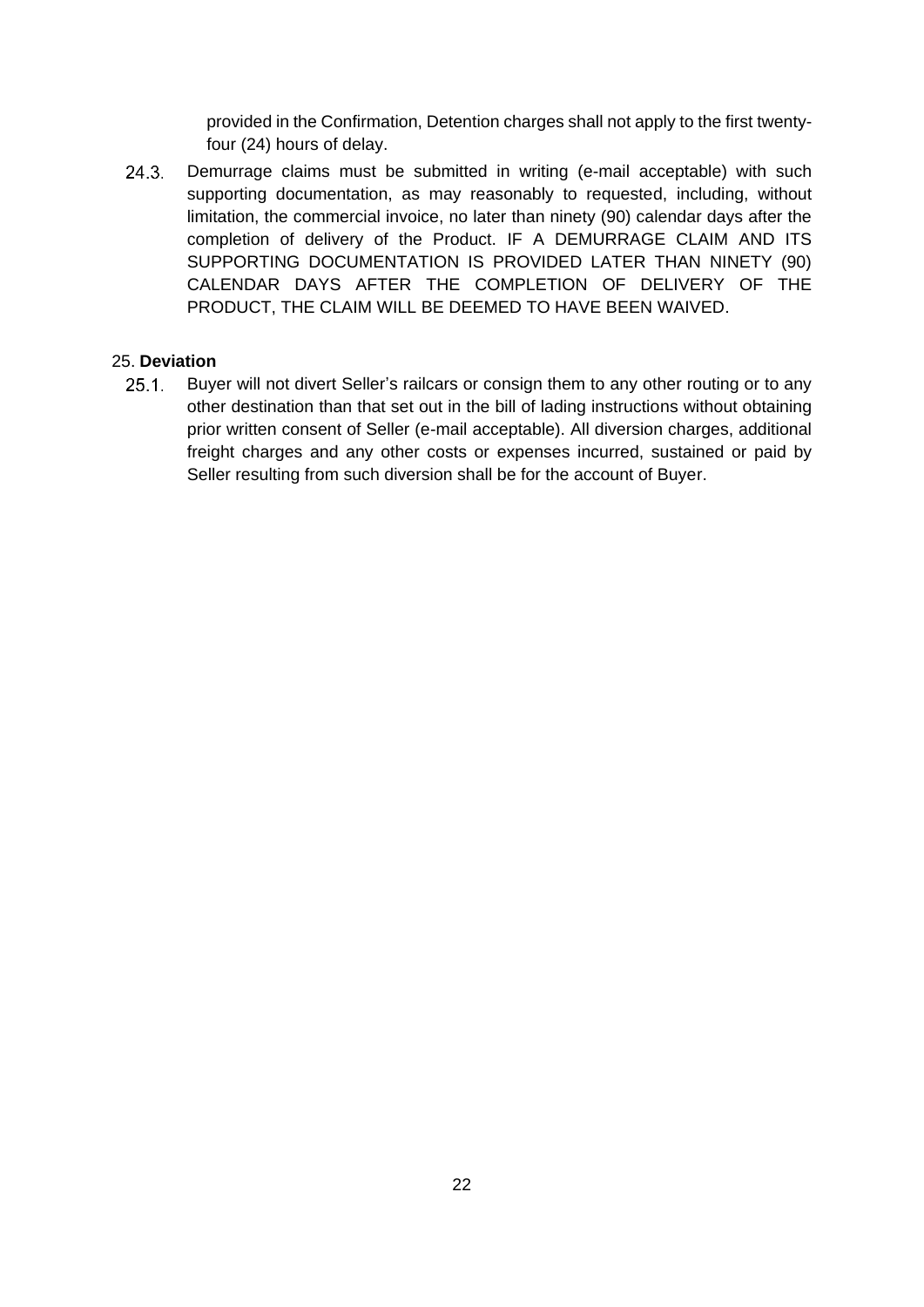## <span id="page-22-0"></span>**PART D - Applicable to each of Parts A, B, and C**

### <span id="page-22-1"></span>26. **Specifications**

 $26.1$ Product shall meet the specifications provided in a Confirmation.

## <span id="page-22-2"></span>27. **Temperature Correction**

 $27.1.$ All quantities of delivered Products shall be corrected for temperature to sixty degrees Fahrenheit (60 °F).

#### <span id="page-22-3"></span>28. **Natural Gas Liquids (''NGLs'')**

- $28.1.$ Odorization. Unless otherwise provided, to the extent required by Law, Seller shall odorize all shipments of NGLs. Seller shall have no further responsibility to monitor the NGLs or take any other action after delivery thereof to Buyer to ensure that said NGLs remain properly odorized after delivery to Buyer. Buyer will either monitor and maintain the odorant at or above proper levels as required by law, or notify its buyer(s) of the odorant fade risk. If unodorized NGLs are to be delivered hereunder, then Buyer will not use such NGLs for fuel or knowingly resell it for fuel without adding an odorizing agent in accordance with standard industry practice or as required by governmental agencies having proper jurisdiction.
- $28.2.$ Wet Deliveries. For NGL Transactions, delivery shall occur on any day within the month specified in the Confirmation as mutually agreed by both Parties, except where delivery is specified in a Confirmation as "wet" or "ratable" in which case delivery shall occur on the trade date, a later date, or across several dates, as mutually agreed by both Parties, but wholly within the date range specified in the Confirmation. In the case of there being no specific date of delivery mentioned, then delivery shall default to the last calendar day of the month specified in a Confirmation.

#### <span id="page-22-4"></span>29. **Price**

- $29.1$ Prices shall be rounded as follows:
	- 29.1.1. Product pricing in Barrels: Rounded to the nearest third decimal place. If:
		- 29.1.1.1. The fourth decimal place is five (5) or greater than five (5) then the third decimal place shall be rounded up to the next digit.
		- 29.1.1.2. The fourth decimal place is less than five (5) then the third decimal place will be unchanged.
	- 29.1.2. Product pricing in Gallons: Rounded to the nearest fourth decimal place. If:
		- 29.1.2.1. The fifth decimal place is five (5) or greater than five (5) then the fourth decimal place shall be rounded up to the next digit.
		- 29.1.2.2. The fifth decimal place is less than five (5) then the fourth decimal place will be unchanged.
- $29.2.$ EFP Balancing: When a Transaction involves the Exchange of Futures for Physical ("EFP''), the volumes sold and purchased by the Parties in a Transaction under this Agreement are intended to be equal. If the actual volume shipped differs from the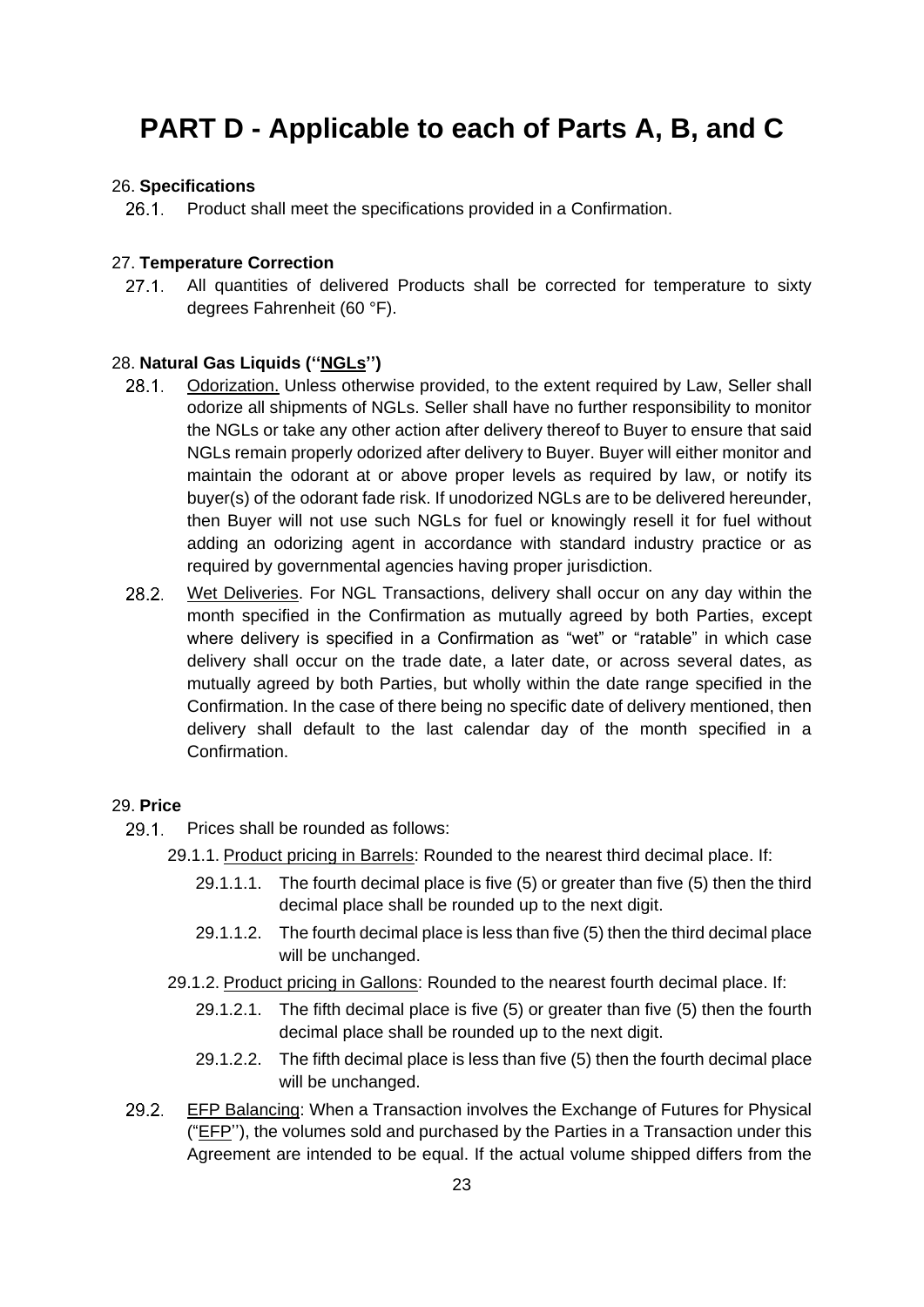number of contracts sold or bought under an EFP by an amount greater than fivehundred (500) Barrels, then the Parties will balance the difference to the nearest one-thousand (1,000) Barrels by posting within the current month's New York Mercantile Exchange ("NYMEX") contract an additional EFP for the amount. If the current month's NYMEX contract has expired at the time that the differing delivery occurs, the Parties may post an additional EFP in the then current NYMEX month's contract at a price plus or minus a differential to be agreed to by the Parties which represents the difference in settlement price of the expired NYMEX contract and the current month's contract price for the first three of the last four NYMEX trading days of the expired NYMEX contract on the day the additional EFP is posted.

- $29.3$ Cessation of Price Index Publication. If an index used to calculate a price set forth in this Agreement, and any adjustment thereto ("Original Index"), ceases to be published or is not published for any period applicable to calculation of such price, the following procedure shall apply:
	- 29.3.1. The Parties shall in good faith meet and agree on a replacement index within ten (10) Banking Days after the date the Original Index ceases to be published. Such replacement index will be as comparable as possible to the Original Index specified in this Agreement.
	- 29.3.2. If the Parties are not able to agree upon a replacement index within the ten (10) Banking Day period in accordance with Section 29.3.1, then:
		- 29.3.2.1. The dispute shall be settled by binding arbitration in accordance with the then current International Institute for Conflict Prevention and Resolution Rules for Non-Administered Arbitration ("CPR Rules") and this Section. The arbitration shall be governed by the U.S. Arbitration Act, 9 U.S.C. §§ 1-16 to the exclusion of any provision of state law inconsistent therewith or which would produce a different result. The arbitration shall be held in Houston, Texas or such other location as may be convenient and agreed to in writing by the Parties. The language of the arbitration shall be English. There shall be one arbitrator. The Parties shall attempt to agree on the selection of the arbitrator. If the Parties are unable to agree on the single arbitrator, the arbitrator shall be selected in accordance with the CPR Rules. The arbitrator shall determine the dispute of the Parties and render a final decision. The arbitrator shall set forth the reasons for the decision in writing.
		- 29.3.2.2. To assist the arbitrator in such determination, both as to a provisional replacement index and/or a final replacement index, each Party shall submit either one proposed alternate index, or one alternative basis for calculating the price, and the arbitrator shall select as the basis for the decision rendered the proposal which in the view of the arbitrator represents the closest replacement for the Original Index.
		- 29.3.2.3. The Parties shall also attempt to reach agreement on a provisional replacement index within the same ten (10) Banking Day period in Section 29.3.1, which shall be used for provisional invoices until a final determination is made by the arbitrator as described above. The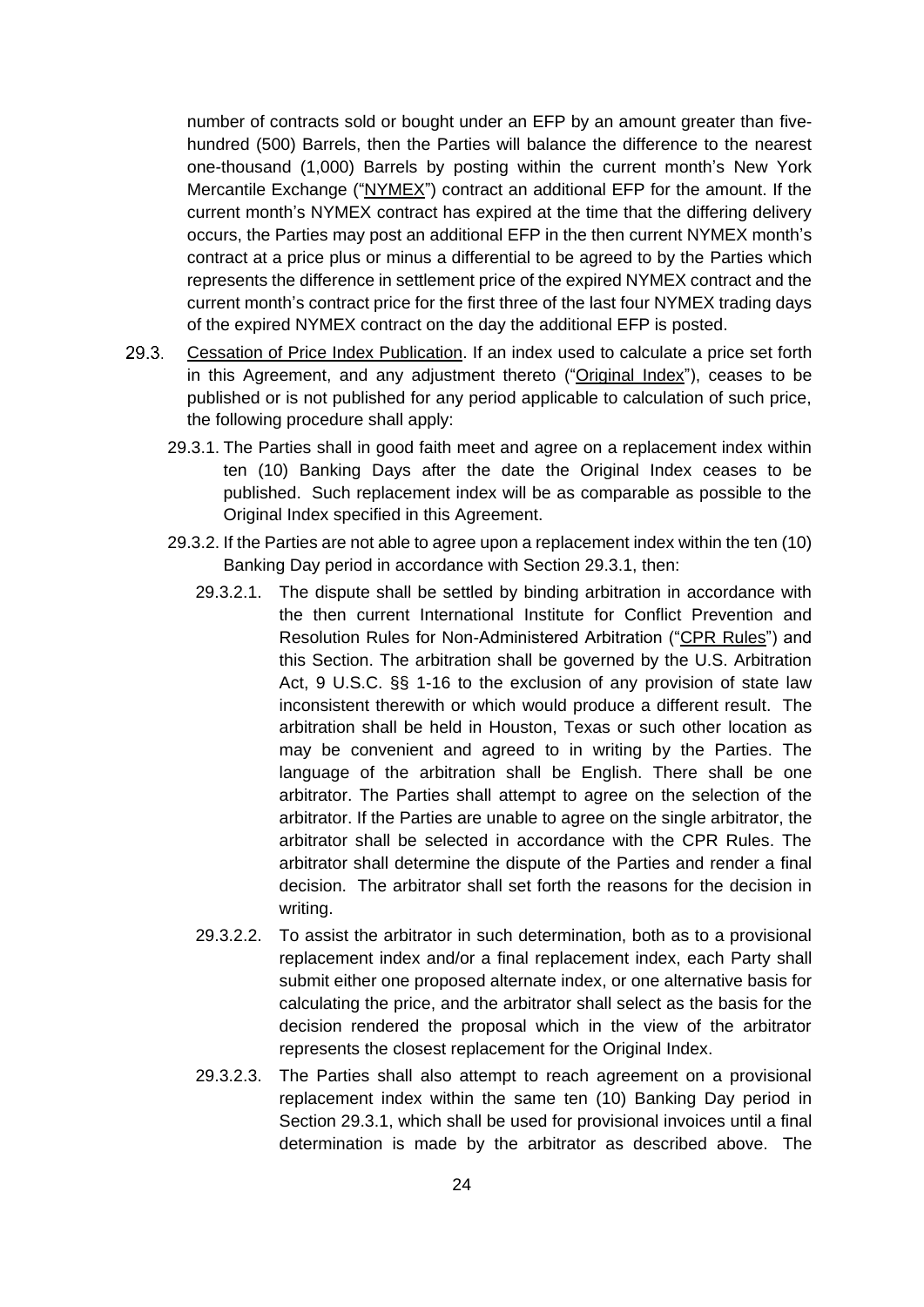provisional replacement index shall be without prejudice to either Party in the arbitration and shall not be disclosed to the arbitrator. If no agreement on a provisional replacement index is reached between the Parties within said ten (10) Banking Day period, either Party may ask the arbitrator determined above to set a provisional replacement index based on a written submission from both sides within ten (10) Banking Days after the appointment of the arbitrator.

29.3.2.4. Once the arbitrator has reached a final decision on the final replacement index, the price paid under this Agreement shall be adjusted using the final replacement index, and all invoices for deliveries made subsequent to the date the Original Index ceased to be published shall be promptly corrected and reissued using the final replacement index and price. The arbitrator shall order the relevant adjustment under the corrected invoices and the Party that owes money to the other shall pay said amount to the Party owed within ten (10) Banking Days of receipt of the corrected invoice.

## <span id="page-24-0"></span>30. **Payment**

- $30.1.$ Payment shall be made in U.S. Dollars by electronic funds transfer, in full, without discount, withholding, setoff or counterclaim (except as otherwise provided herein).
- $30.2.$ Payment shall be made on presentation of and in accordance with Seller's commercial invoice and the following documents:
	- 30.2.1. FOB, CFR and CIF Marine deliveries:
		- 30.2.1.1. U.S. domestic deliveries: The certificates of quantity and quality as issued in accordance with this Agreement showing the quantity and quality of Product loaded.
		- 30.2.1.2. International deliveries: A full set of clean original bills of lading properly issued or endorsed to the order of Buyer and other shipping documents. If any or all of the required documents are not available at the time payment is due, Buyer shall pay against Seller's commercial invoice and Letter of Indemnity in Seller's standard format (See Attachment A) in lieu of the missing documents (facsimile copy acceptable).
	- 30.2.2. Delivered Marine deliveries: The certificates of quantity and quality as issued in accordance with this Agreement showing the quantity and quality of Product discharged.
	- 30.2.3. Ex-Tank, Into Tank, In Situ (Book), Free into pipe, or ex-pipe deliveries: The certificates of quantity and quality, pipeline meter ticket(s), terminal operator's records for the transfer, or other supporting documents as applicable. In the case of a book transfer, Seller's written notification to Buyer (e-mail acceptable) stating book transfer volume and date, and on Buyer's acceptance of book transfer, quantity shall be exact barrels per Agreement quantity (without quantity tolerance, if any) specified in a Confirmation. Payment for book transfers (except LPG book transfers) shall be made on the effective date of the book transfer, provided that the invoice is received in Buyer's office by 4pm Buyer's local time on the day prior to the effective date of the book transfer.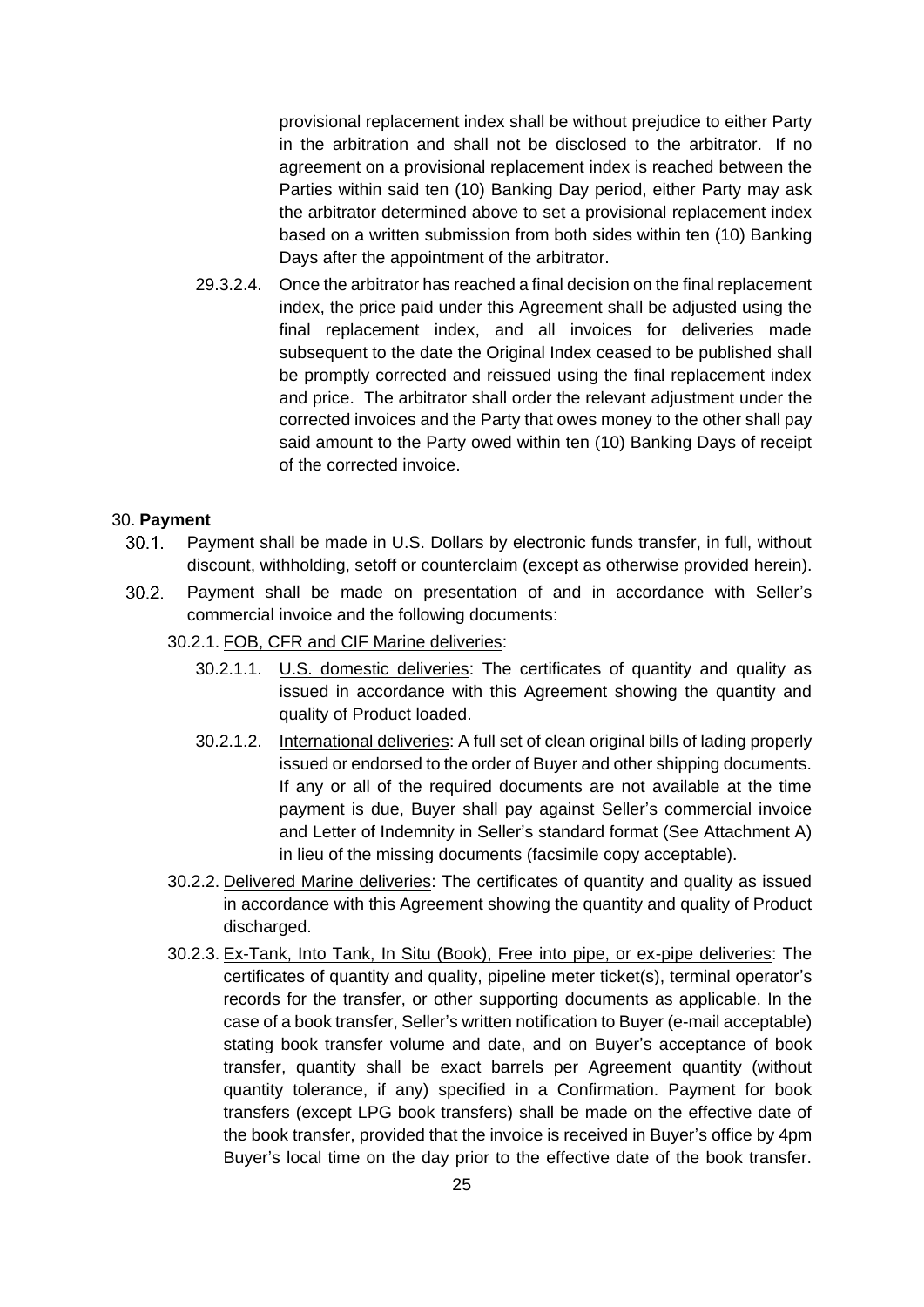Invoices received after 4pm Buyer's local time shall be deemed received at 9am Buyer's local time on the next Banking Day.

- 30.2.4. FCA into and delivered from tank truck and railcar deliveries: Bills of lading, weight ticket or meter ticket (as applicable).
- $30.3.$ Where the due date for payment falls on a Saturday or on a weekday other than Monday, which is not a Banking Day, then any such payment shall be made on the preceding Banking Day. Where the last day for payment falls on a Sunday or a Monday, which is not a Banking Day, then any such payment shall be made on the following Banking Day.
- $30.4.$ Except as otherwise provided herein, the payment of any other costs, expenses or charges, which arise and are due under the terms of this Agreement from one Party to the other, shall be made against presentation of one Party's invoice by the Party from whom payment is due on or by the date specified on the invoice.
- $30.5.$ If, less than five (5) Banking Days prior to the due date, Seller requests payment to be made to a bank account which is different than that which has previously been used for settlement, then Buyer has the right to delay payment without incurring interest for up to five (5) Banking Days immediately following the date of notice of such change if and to the extent such delay is necessary to establish the validity and legal effect of the requested change.
- $30.6.$ If for any reason payment terms are not specified in a Confirmation, the Parties agree that the payment due date shall be as per Seller's invoice.
- $30.7<sub>•</sub>$ All U.S. Dollar amounts shall be rounded to the nearest cent (whereby half cents shall be rounded upward).
- $30.8.$ If the invoiced Party, in good faith, disputes the amount of any such invoice or any part thereof, such invoiced Party will pay such amount as it concedes to be correct; provided, however, if the invoiced Party disputes the amount due it must provide supporting documentation acceptable in industry practice to support the amount paid or disputed. In the event the Parties are unable to resolve such dispute, either Party may pursue any remedy available at law or in equity to enforce its rights pursuant to this Agreement.
- $30.9.$ Notwithstanding anything to the contrary in this Agreement, if required by Seller, pursuant to Section 34 below, or as a result of an Event of Default, Buyer shall make advance payment in U.S. Dollars by electronic funds transfer to Seller for Products purchased by Buyer pursuant to one or more Transactions under this Agreement ("Prepayment"). Specifically, for each Transaction pursuant to which Seller is obligated to deliver Products to Buyer and for which Seller requires Buyer to make a Prepayment, Seller shall issue an invoice to Buyer and Buyer shall make the Prepayment to Seller by the date specified on Seller's invoice ("Prepayment Due Date"). All Prepayments shall be in an amount equal to the price (or estimated price if the price is based on an index and is not known at the time the invoice is issued) multiplied by the total quantity (or estimated quantity if the actual quantity is not known at the time the invoice is issued) of Products to be purchased for each outstanding Transaction for which Prepayment is required (each a "Prepayment Amount"). Each Prepayment Amount shall be paid by electronic funds transfer, in same day funds (without setoff, counterclaim or deduction), to the account specified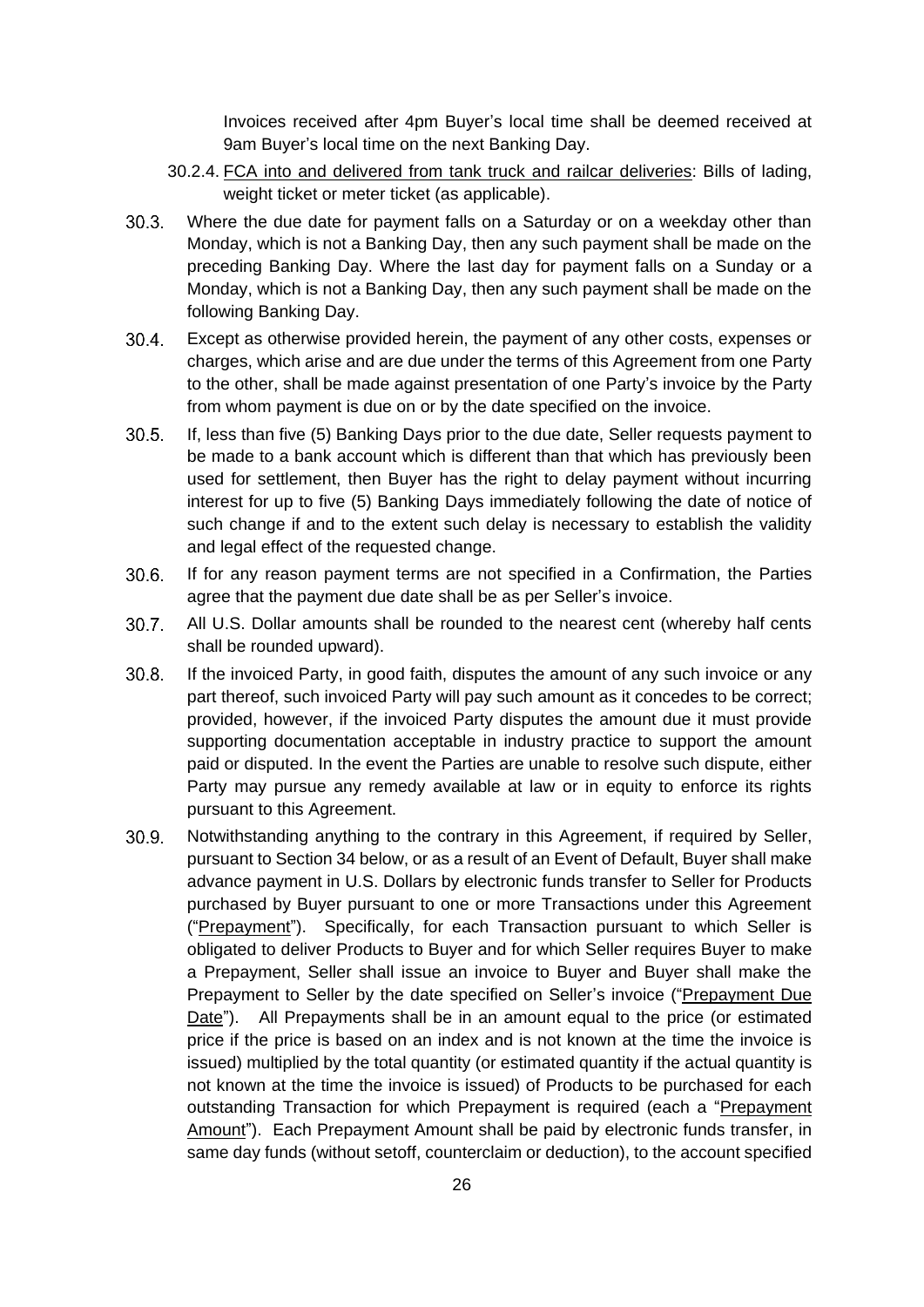by Seller. If, pursuant to a Transaction, the actual quantity of Products delivered differs from the contract quantity or the price differs from the estimated price upon which Prepayment was made or other amounts are owing by or to Buyer (including, without limitation, other charges related to the Transaction(s) or amounts arising from any overpayments or underpayments for prior periods), the Party owing such amounts shall pay such amounts owing by it within two (2) Banking Days of receipt of request by the Party to whom the payment is owed. In the event Buyer fails to timely make the Prepayment, Seller shall have the right to immediately withhold or suspend delivery of Products until such time as the required payment is received. Such suspension of delivery of Products shall not relieve Buyer of its obligation to purchase Products pursuant to any Transaction and shall be in addition to, and not in replacement of, any other right or remedy available to Seller under this Agreement.

## <span id="page-26-0"></span>31. **Change of Banking Account Details**

 $31.1$ In the event that Buyer receives any request for payment to Seller to be made to a bank account which is different from that which is set out in the Confirmation, Buyer shall be required to forthwith verify and re-confirm the request before any payment is made by Buyer to the bank account set out in the said request.

#### <span id="page-26-1"></span>32. **Late Payment Interest**

- $32.1.$ Unless otherwise agreed by the Parties in writing, if either Party fails to timely pay any amount due under this Agreement by the due date, the amount not paid shall bear simple interest commencing on the day immediately after the date on which it became due up to and including the date of payment, at the rate calculated as an annual rate (365/366 day year basis as applicable), equal to two percent (2%) above the JP Morgan Chase Bank, New York, N.Y. prime interest rate (or Citibank N.A. New York, NY, prime interest rate if JP Morgan Chase Bank interest rate is unknown), or the maximum amount allowed by law, whichever is less, in effect on the day payment was due.
- $32.2$ Under no circumstances shall this interest be construed as an agreement by Seller to provide extended credit and the charging of interest shall be without prejudice and in addition to any rights and remedies which Seller may have under this Agreement or otherwise.

#### <span id="page-26-2"></span>33. **Adequate Assurance**

Where Shell is Seller, Seller may, within Seller's full discretion, at any time request  $33.1$ and Buyer shall, not later than two (2) Banking Days after request by Seller, provide Adequate Assurance of Performance. After such request, and in the event that title has not already been transferred, Seller may withhold performance until such Adequate Assurance of Performance shall have been received by it. Any cost, expense, or charges associated with any letter of credit procured pursuant to this Section shall be for the account of Buyer.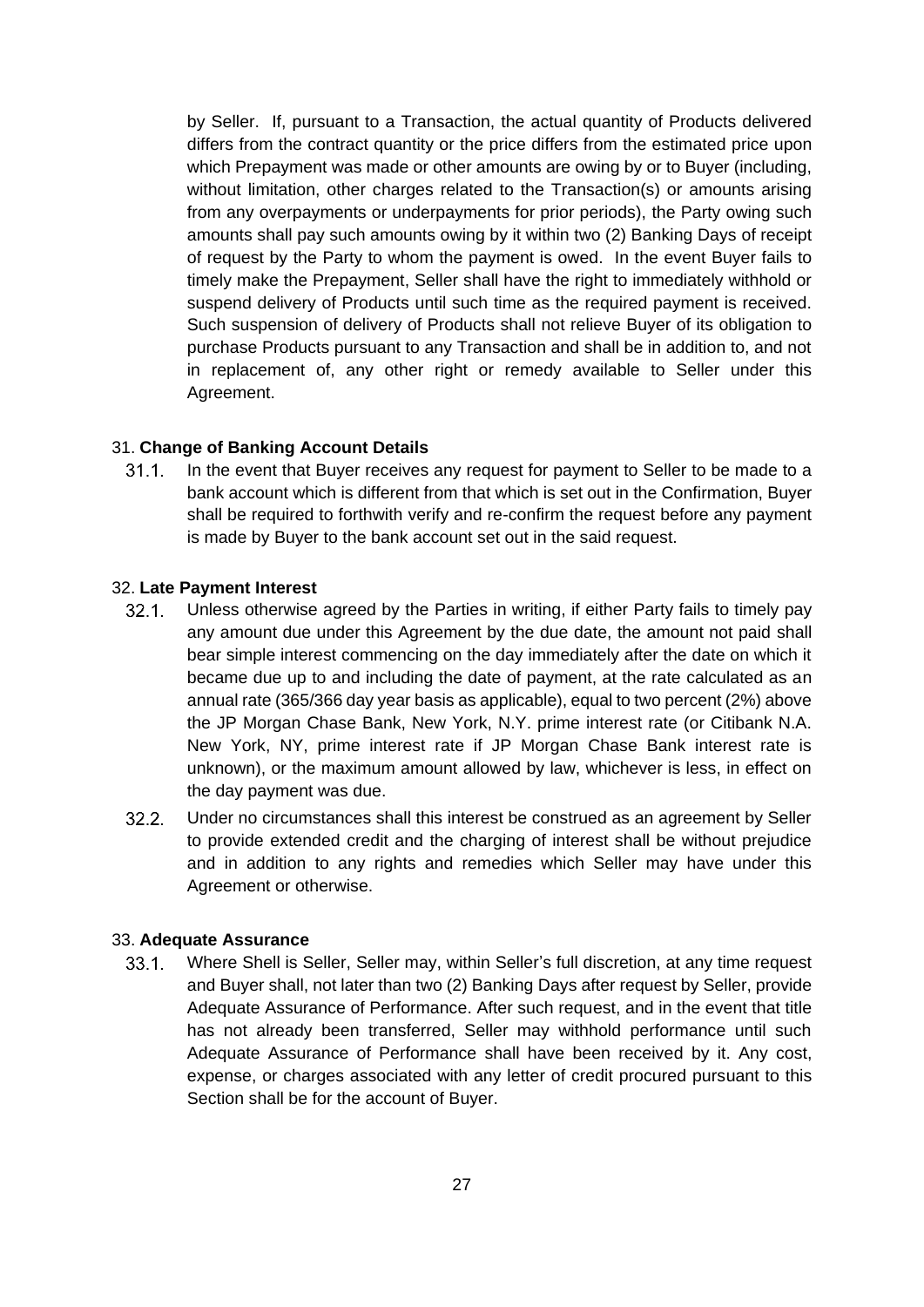### <span id="page-27-0"></span>34. **Financial Responsibility**

 $34.1.$ Notwithstanding anything to the contrary in this Agreement, if in the reasonable opinion of a Party (the "Secured Party") at any time the reliability or the financial responsibility of the other Party ("Posting Party") (or of any guarantor or other person furnishing security in support of Posting Party) is or becomes impaired or unsatisfactory, Adequate Assurance of Performance shall be given by Posting Party to Secured Party on demand by Secured Party in respect of each or any cargo or any portion thereof and/or Seller may require Prepayments under Section 30.9; provided, however, that if Seller requests both Adequate Assurance of Performance and Prepayments, then Seller's request for Adequate Assurance of Performance shall be limited to assurances for amounts in excess of the Prepayment Amount then due. In any event, any amounts of Adequate Assurance of Performance specified in such demand shall thereby become immediately due and payable. After such demand, and in the event that title has not already been transferred, Secured Party may withhold performance until such Adequate Assurance of Performance shall have been received by it. Any cost, expense, or charges associated with any letter of credit procured pursuant to this Section shall be for the account of the Party providing the letter of credit.

## <span id="page-27-1"></span>35. **Breach of Performance and Events of Default**

- Failure to Deliver or **Take Delivery**. Unless excused by Force Majeure or the other  $35.1.$ Party's failure to perform, if a Party fails to deliver or take delivery of any of the quantity of the Product as required in a particular Transaction during the applicable delivery period (the "Failing Party"), the non-Failing Party's exclusive remedy for the Failing Party's failure to deliver or take delivery of the Product shall be as set forth below:
	- 35.1.1. Seller Failure to Deliver. If Seller is the Failing Party, then Buyer shall have the right to terminate the Transaction, in which case Seller shall pay Buyer within five (5) Banking Days of receipt of Buyer's invoice an amount equal to the positive difference, if any, between (i) the Market Value and (ii) the Contract Value.
	- 35.1.2. Buyer Failure to Take Delivery. If Buyer is the Failing Party, then Seller shall have the right to terminate the Transaction, in which case Buyer shall pay to Seller within five (5) Banking Days of receipt of Seller's invoice an amount equal to the positive difference, if any, between (i) the Contract Value and (ii) the Market Value.
	- 35.1.3. Demurrage. As demurrage is a separate obligation from the obligation to take or deliver Product, the obligation to pay demurrage under this Agreement, if any is due, shall continue and not be extinguished by the payments under Section 35.1.1 and Section 35.1.2 above.
- $35.2.$ An event of default ("Event of Default") shall occur with respect to a Party (the "Defaulting Party") when:
	- 35.2.1. such Party fails to (i) pay an invoice for Product, or (ii) provide Adequate Assurance of Performance when due, and/or (iii) make Prepayments when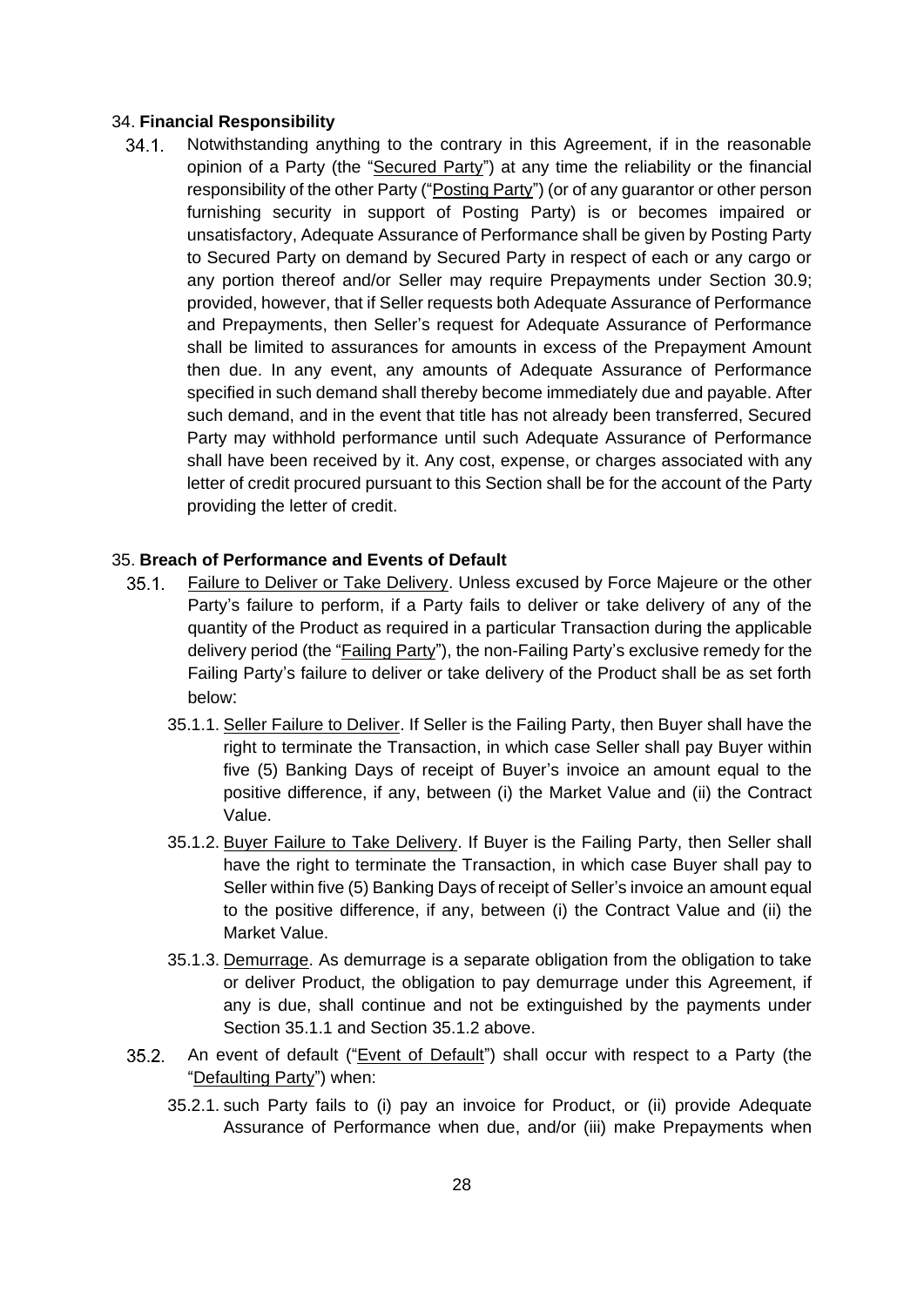required pursuant to Section 30.9, and such failure is not cured within two (2) Banking Days after receipt of written notice of such failure;

- 35.2.2. such Party, or its guarantor, (i) makes a general assignment for the benefit of its creditors, or (ii) commences a proceeding under applicable bankruptcy law or other law for the relief of debtors;
- 35.2.3. such Party, or its guarantor, files a petition seeking to take advantage of any other law relating to bankruptcy, insolvency, reorganization, winding-up, or composition or readjustment of debts;
- 35.2.4. such Party, or its guarantor, has a trustee, custodian, conservator, receiver or similar official appointed for it, or for a substantial part of its property;
- 35.2.5. such Party, or its guarantor, becomes insolvent or is unable to pay its debts as they become due; or
- 35.2.6. such Party, or its guarantor, becomes subject to any involuntary bankruptcy, reorganization, debt arrangement, or other proceeding under any applicable bankruptcy, insolvency or other similar law for the relief of debtors or any dissolution or liquidation proceeding is instituted against the Party or its guarantor.
- $35.3.$ If an Event of Default occurs and is continuing, the non-defaulting Party (the "Non-Defaulting Party") may, without limiting any other rights and remedies that may be available to the Non-Defaulting Party under this Agreement or otherwise, (i) offset all or any portion of any amounts owed by the Defaulting Party to the Non-Defaulting Party against any amounts owed by the Non-Defaulting Party to the Defaulting Party under this Agreement or otherwise, (ii) apply any payments made but not yet applied, or any Adequate Assurance of Performance posted under this Agreement by the Defaulting Party against any amounts that are owed under this Agreement to the Non-Defaulting Party, (iii) if the Non-Defaulting Party is Seller, suspend deliveries until all amounts due for all previous deliveries to the Defaulting Party have been paid in full; provided, however, to the extent the Non-Defaulting Party sustains damages related to the suspension of deliveries of Product(s), the Defaulting Party shall pay such damages to the Non-Defaulting Party, (iv) require Prepayments under Section 30.9, if the Defaulting Party is Buyer, and/or (v) designate an Early Termination Date in the manner described in Section 35.4.
- $35.4.$ If an Event of Default occurs, the Non-Defaulting Party may, by written notice to the Defaulting Party, terminate all transactions between the Parties for the purchase and sale of Products, whether governed by these GTCs or otherwise (the "Terminated Transactions"), as of a date designated in the notice that is no earlier than the day such notice is effective and no later than twenty (20) days after such notice is effective as an early termination date ("Early Termination Date"). If an Early Termination Date has been designated, the Non-Defaulting Party shall in good faith calculate the Settlement Amount of the Terminated Transaction or all Terminated Transactions, as the case may be, as of the Early Termination Date (or as soon thereafter as reasonably practicable). The Non-Defaulting Party shall aggregate all amounts due between the Parties into a single net amount (the "Termination Payment") by aggregating or setting off, as appropriate, (i) the Settlement Amount for each Terminated Transaction, (ii) all Unpaid Amounts owed to the Non-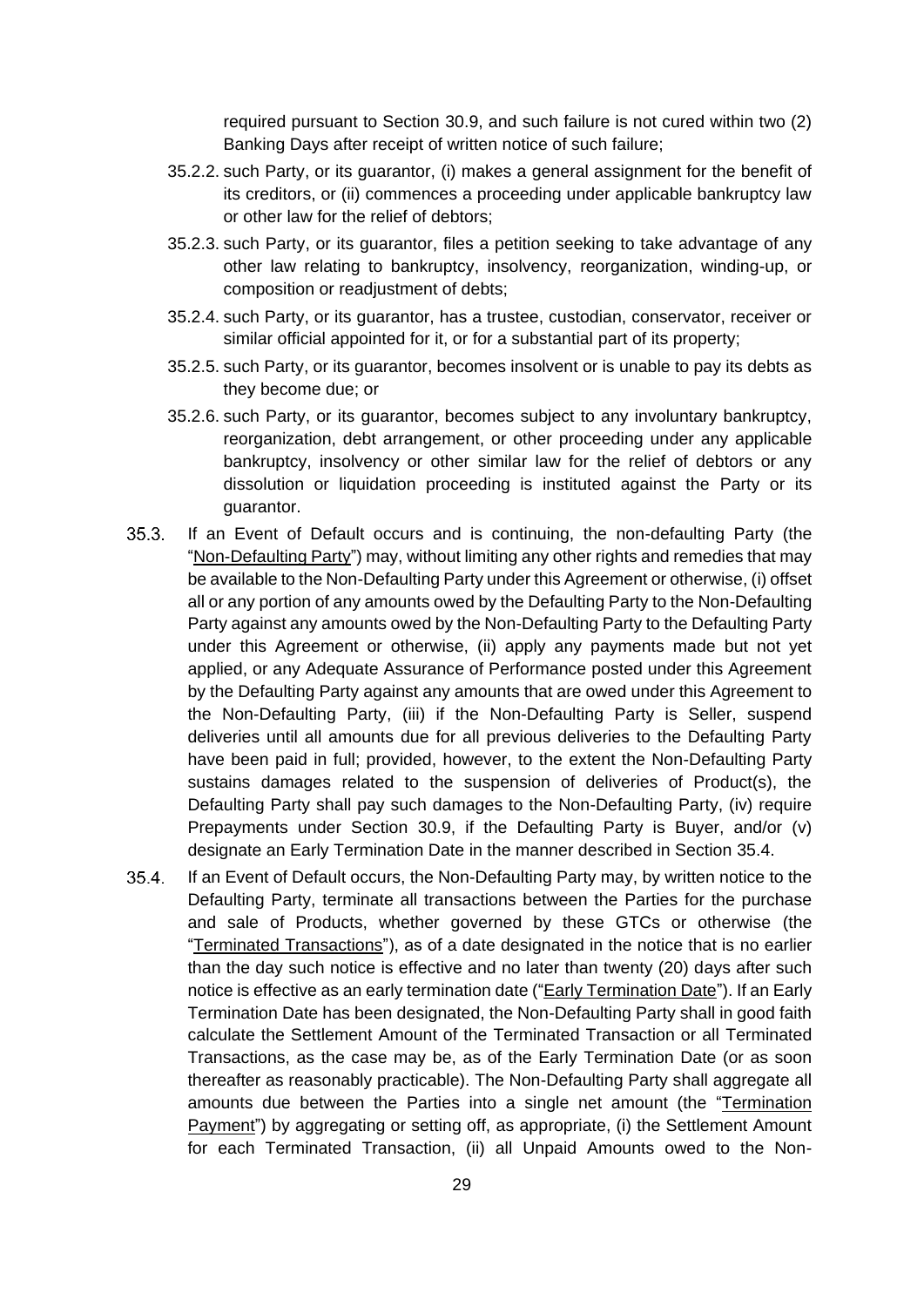Defaulting Party, and (iii) all Unpaid Amounts owed to the Defaulting Party; provided, however, if the net of the Settlement Amounts for all such Terminated Transaction(s) would be an amount owing to the Defaulting Party, then such net amount shall be zero for purposes of determining the Termination Payment. The Non-Defaulting Party shall notify the Defaulting Party in writing of the amount of the Termination Payment due from the Defaulting Party, along with reasonable detail regarding the calculation of such amount. The Defaulting Party shall pay the Termination Payment to the Non-Defaulting Party within two (2) Banking Days after receipt of such notice, with interest (as provided in Section 32.1) from the Early Termination Date until paid. If an Early Termination Date is designated, the Non-Defaulting Party shall be entitled, in its sole discretion, to set-off any amount payable by the Non-Defaulting Party or any of its Affiliates to the Defaulting Party under this Agreement or otherwise, against any amounts payable by the Defaulting Party to the Non-Defaulting Party or any of its Affiliates under this Agreement or otherwise. The Non-Defaulting Party shall also be entitled to apply any Adequate Assurance of Performance posted by the Defaulting Party or its Affiliates to the Non-Defaulting Party or any of its Affiliates against any amounts owed to the Non-Defaulting Party by the Defaulting Party under this Agreement or otherwise. If an obligation is unascertained, the Non-Defaulting Party may in good faith estimate that obligation and set-off in respect of the estimate, subject to the Non-Defaulting Party accounting to the Defaulting Party when the obligation is ascertained.

- $35.5.$ The Parties acknowledge and agree that this Agreement is a "Forward Contract" as defined in the Bankruptcy Code and that each Party is a "Forward Contract Merchant" as defined the Bankruptcy Code.
- $35.6.$ For purposes hereof:
	- 35.6.1. "Settlement Amount" for a Terminated Transaction means the amount by which such Market Value differs from the Contract Value (it being understood that (i) in the event the Market Value of a Terminated Transaction exceeds the Contract Value for the Terminated Transaction, the difference in value shall be due from Seller to Buyer, and (ii) in the event that the Market Value of a Terminated Transaction is less than the Contract Value, the difference in value shall be due from Buyer to Seller);
	- 35.6.2. "Unpaid Amounts" means any unpaid amounts due and payable under this Agreement and all Terminated Transactions, whether due prior to or after any Early Termination Date (but excluding any Settlement Amounts), including but not limited to attorneys' fees and other expenses payable, as well as any other amounts due and payable by the Defaulting Party to the Non-Defaulting Party under this Agreement;
	- 35.6.3. "Contract Value" means the volume of Product(s) remaining to be purchased under (i) the Terminated Transaction, or (ii) a Transaction where a Party has failed to perform under Section 35.1 above, multiplied by the applicable Price(s) specified in the Confirmation for the Terminated Transaction; and
	- 35.6.4. "Market Value" means (i) as determined by the Non-Defaulting Party in a commercially reasonable manner, the volume of Product(s) remaining to be purchased under the Terminated Transaction multiplied by the market price on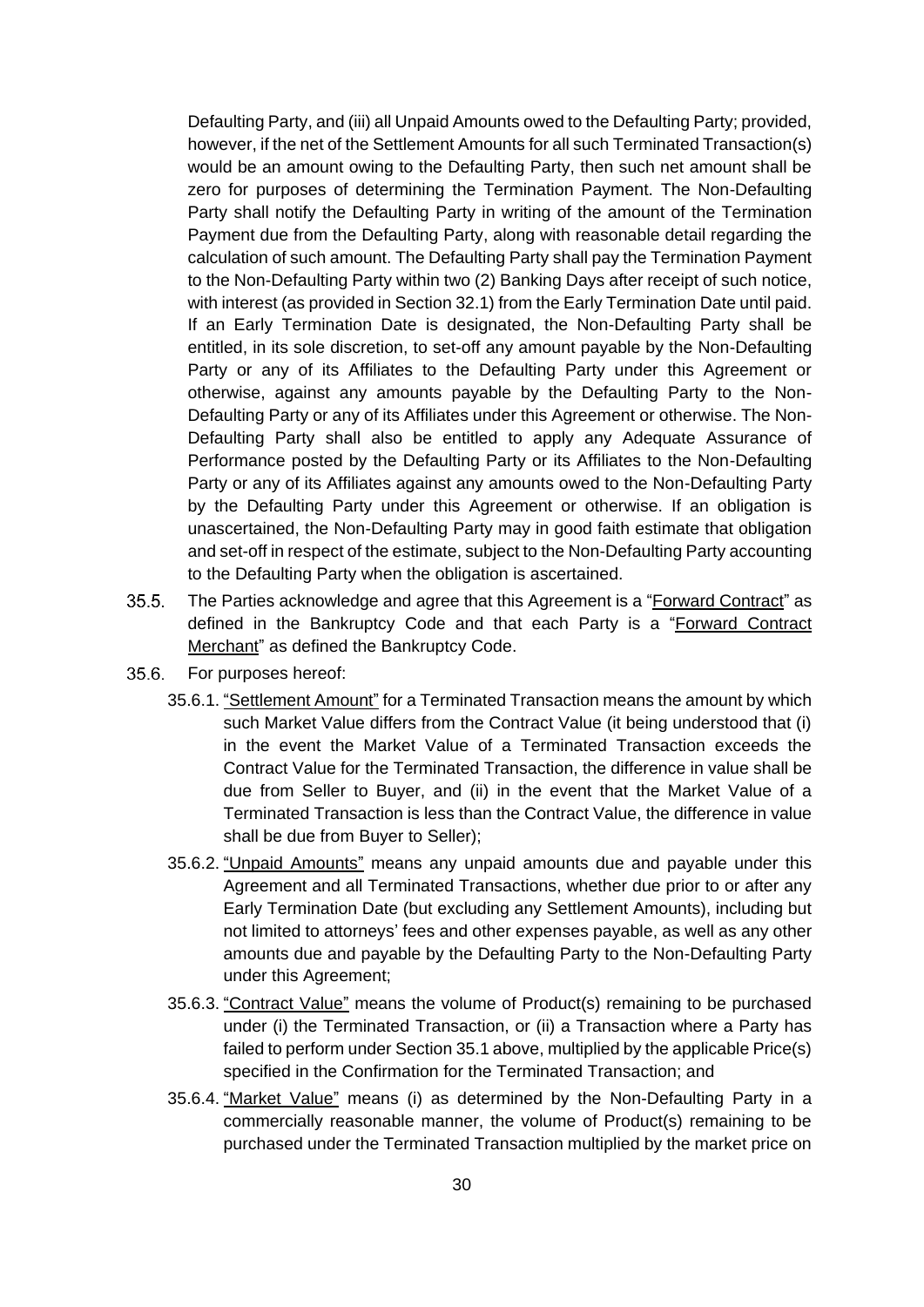the Early Termination Date for an equivalent transaction at the delivery location, or (ii), as determined by the non-Failing Party in a commercially reasonable manner, the volume of Product(s) which the Failing Party failed to take or deliver as applicable under Section 35.1 above multiplied by the market price on the date of the failure for an equivalent transaction at the delivery location. To ascertain the market price, the Non-Defaulting Party or non-Failing Party, as the case may be, may consider, among other valuations, quotations from leading dealers in swap contracts or physical trading markets, similar sales or purchases and any other bona fide third-party offers, all adjusted for the length of the term, relevant due date or delivery dates, broker fees, volume and differences in transportation costs. A Party shall not be required to enter into a replacement transaction in order to determine the Market Value of a Terminated Transaction.

 $35.7$ Except as otherwise provided herein, all rights, including setoff rights, under this Section 35 shall be in addition to any other rights and remedies to which any Party is otherwise entitled (whether under this Agreement, by operation of law, contract, normal business practice, or otherwise).

#### <span id="page-30-0"></span>36. **Taxes, Fees, and Other Charges**

- $36.1.$ For Transactions within the U.S. the following provisions shall apply, as applicable:
	- 36.1.1. Buyer shall pay to Seller all federal, state and local excise taxes, sales taxes, gross receipts taxes, license fees, inspection fees, environmental taxes and fees and other similar assessments or charges, now or hereafter levied or assessed, by any governmental authority that Seller may be required to collect or pay on the importation, manufacture, sale, purchase, transportation, storage, resale or use of the Products (each a "Tax" and collectively "Taxes"), or imposed upon crude oil or any other raw material from which such products are made, insofar as the same is not expressly included in the price for the Products. In the event that a refund opportunity arises with respect to any Tax paid by one Party as a result of the transactions governed by the Confirmation, both Parties shall reasonably work together to pursue such refund and the refund shall be paid to the Party that incurred the Tax burden.
	- 36.1.2. Notwithstanding the above, Buyer shall provide Seller with a properly completed exemption certificate or valid fuel license for any Tax from which Buyer may claim exemption. Buyer shall be responsible for the related Tax and, if applicable, any related penalty and interest, if such exemption certificate or fuel license is later held by any proper taxing authority to be invalid.
	- 36.1.3. If the Confirmation involves goods imported into the Customs Territory of the United States, the Party acting as the importer of record for U.S. customs purposes is responsible for filing the clearance declaration and shall be liable for paying any applicable import related fees and/or tax, such as customs duties, harbor maintenance fees, merchandise processing fees, and oil spill fees. Supplier shall provide importer of record all documentation necessary to support the customs declaration. If the Confirmation involves goods for which U.S. import duty drawback can be claimed, the Parties may separately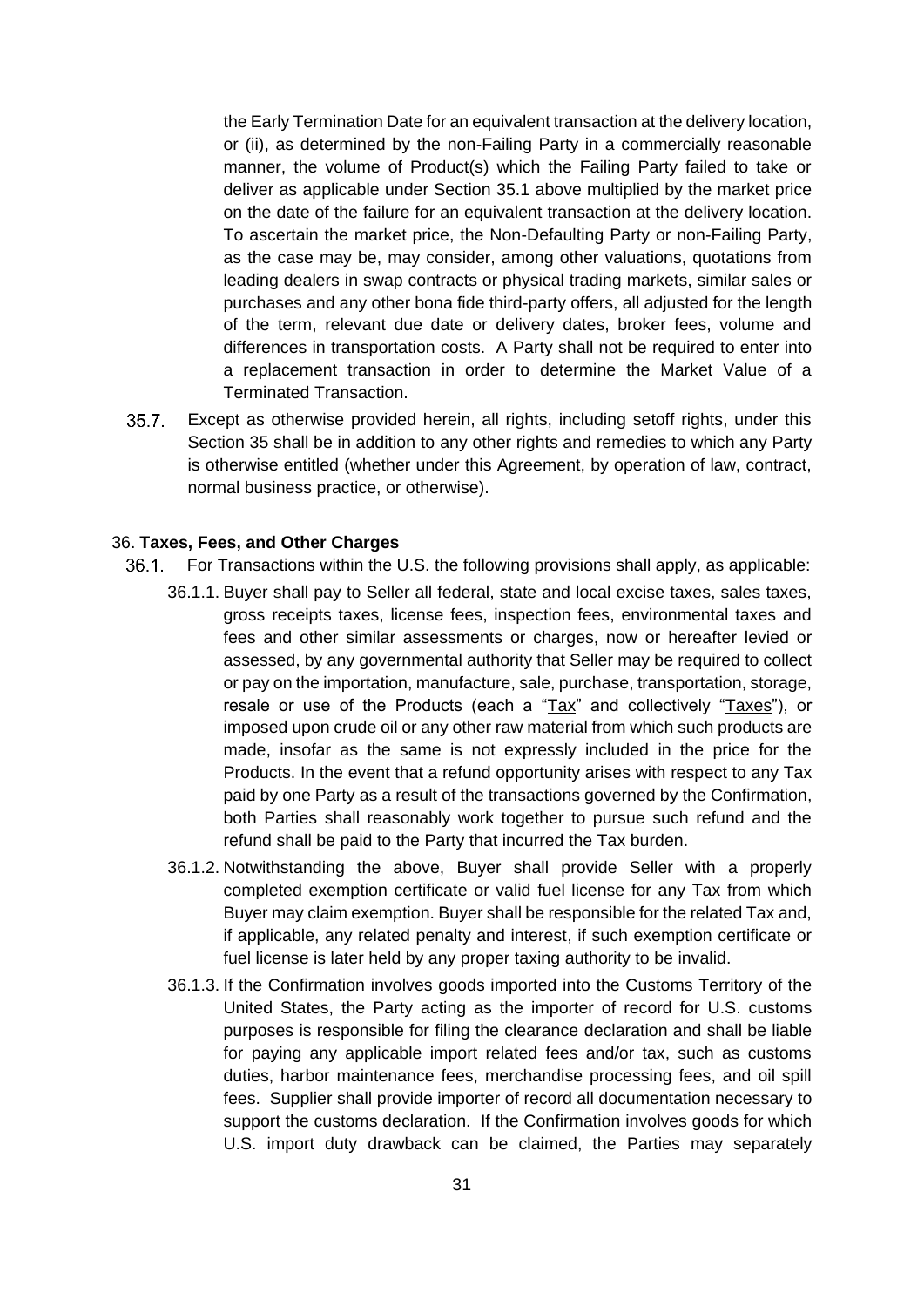negotiate the sharing of such drawback refund. "Customs Territory of the United States" means the U.S., the District of Columbia, and Puerto Rico.

- 36.1.4. Buyer shall not be liable for any of Seller's income taxes; any withholding taxes imposed on gross amounts; any franchise tax measured by capital, capital stock, net worth, gross margin, gross receipt or gross profit; any minimum or alternative minimum tax; or any taxes imposed by law on Seller that are prohibited by law from being passed on to Buyer. Further, Buyer shall not be liable to Seller for any employment related tax, fee, or charge. Buyer shall not be liable for any of Seller's inventory based taxes, ad valorem taxes or property taxes. Buyer shall be responsible for filing returns and paying inventory based taxes, ad valorem taxes and property taxes on property and/or inventory that they own on the assessment date.
- 36.1.5. Seller will furnish to Buyer a properly completed Internal Revenue Service ("I.R.S.") Form W-8 or I.R.S. Form W-9, as appropriate, to enable Buyer to determine if U.S. income tax withholding is required. If U.S. withholding applies, Buyer will withhold amounts on its payments to Seller as required under United States law, unless Seller provides Buyer with the appropriate documentation to mitigate such tax.
- 36.1.6. Seller warrants that no individual will be engaged by Seller, either directly or indirectly, under the Transaction to perform services exclusively for the Buyer, and that any individual engaged as part of Seller's agent's, consultant's and/or subcontractor's personnel will spend no more than twenty-five percent (25%) of their time each year (as so engaged) performing services under the Transaction.
- $36.2.$ For Transactions outside the U.S., the provisions in Attachment D shall apply.

#### <span id="page-31-0"></span>37. **Customs Reporting**

 $37.1.$ Where Buyer is the importer of record, Seller shall provide Buyer, in a timely manner for importation purposes, (i) a copy of a valid certificate of origin in addition to the applicable bills of lading, load reports, and gauger/inspection reports, and (ii) any information necessary for Buyer to comply with the additive reporting requirements applicable to Buyer's importation of the Product into the U.S.

#### <span id="page-31-1"></span>38. **Duty Drawback**

 $38.1.$ Nothing herein shall limit either Party's right to claim duty drawback on any of its imports.

#### <span id="page-31-2"></span>39. **Warranties**

- $39.1.$ Seller warrants that at the time title in the Product delivered under this Agreement passes to Buyer, Seller has the right to sell the said Product to Buyer and Seller has unencumbered title to the said Product.
- $39.2<sub>1</sub>$ EXCEPT AS OTHERWISE SET FORTH HEREIN, SELLER MAKES NO OTHER WARRANTIES OR REPRESENTATIONS OF ANY KIND CONCERNING THE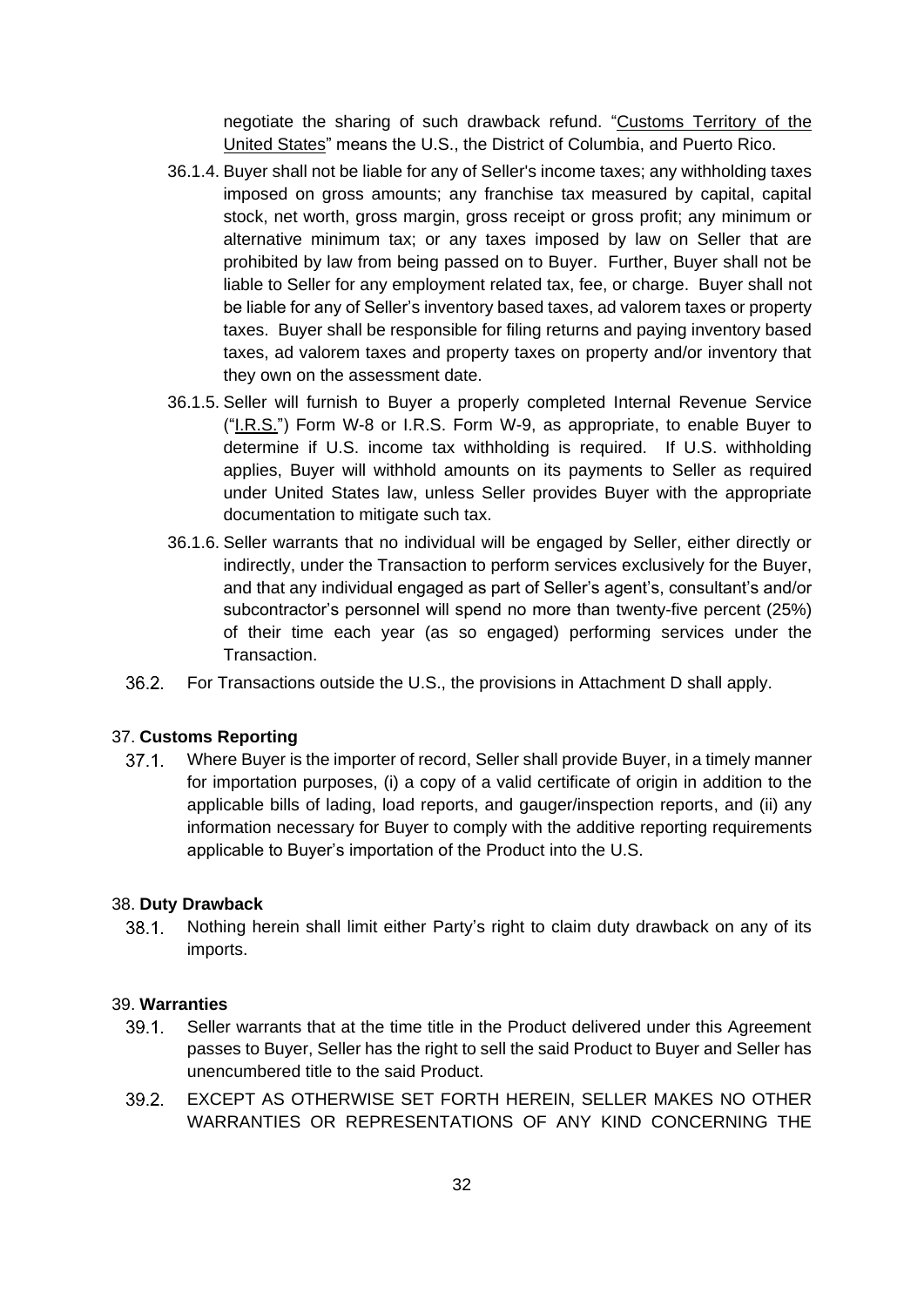PRODUCTS, EXPRESS OR IMPLIED, INCLUDING WARRANTIES OF MERCHANTABILITY AND FITNESS FOR A PARTICULAR PURPOSE.

## <span id="page-32-0"></span>40. **Quantity and Quality Claims**

- In respect of Marine deliveries, a claim for any quantity discrepancy shall be allowed  $40.1$ only where:
	- 40.1.1. For Tankers and Ocean-Going Barges:
		- 40.1.1.1. the difference between:
			- 40.1.1.1.1. the Load Port shore quantity and the Vessel received quantity (with valid VEF applied) is greater than 0.2% (for FOB, CFR and CIF); or
			- 40.1.1.1.2. the Discharge Port shore quantity and Vessel delivered quantity (with valid VEF applied) is greater than 0.2% (for Delivered, CIF Outturn, and CFR Outturn); and
		- 40.1.1.2. the cumulative difference between the Bill of Lading quantity and the outturn quantity for the voyage is greater than 0.3%.
	- 40.1.2. For Inland Barges:
		- 40.1.2.1. the difference between:
			- 40.1.2.1.1. the Load Port shore quantity and the Vessel received quantity (with valid VEF applied) is greater than 0.3% (for FOB, CFR, and CIF); or
			- 40.1.2.1.2. the difference between the Discharge Port shore quantity and Vessel delivered quantity (with valid VEF applied) is greater than 0.3% (for Delivered); and
		- 40.1.2.2. the cumulative difference between the Bill of Lading quantity and the outturn quantity for the voyage is greater than 0.3%.
- $40.2.$ Any claim relating to quantity and/or quality of Product delivered under this Agreement must be submitted in writing (e-mail acceptable) with full supporting documentation no later than ninety (90) calendar days after the completion of delivery date. IF A CLAIM RELATING TO QUANTITY AND/OR QUALITY AND ITS SUPPORTING DOCUMENTATION IS PROVIDED LATER THAN NINETY (90) CALENDAR DAYS AFTER THE COMPLETION OF DELIVERY DATE, THE CLAIM WILL BE DEEMED TO HAVE BEEN WAIVED.

## <span id="page-32-1"></span>41. **Force Majeure**

Neither Party shall be liable to the other if it is rendered unable, by an event of Force  $41.1.$ Majeure, to perform in whole or in part any obligation or condition of this Agreement, for so long as the event of Force Majeure exists and to the extent that performance is prevented, curtailed, impeded, or hindered by the event of Force Majeure; provided, however, that the Party unable to perform shall use all commercially reasonable efforts to avoid or remove the event of Force Majeure. The obligation to use all commercially reasonable efforts to avoid or remove the event of Force Majeure shall not require settlement of strikes, lockouts, or other labor disputes. During the period that performance by one of the Parties of a part or whole of its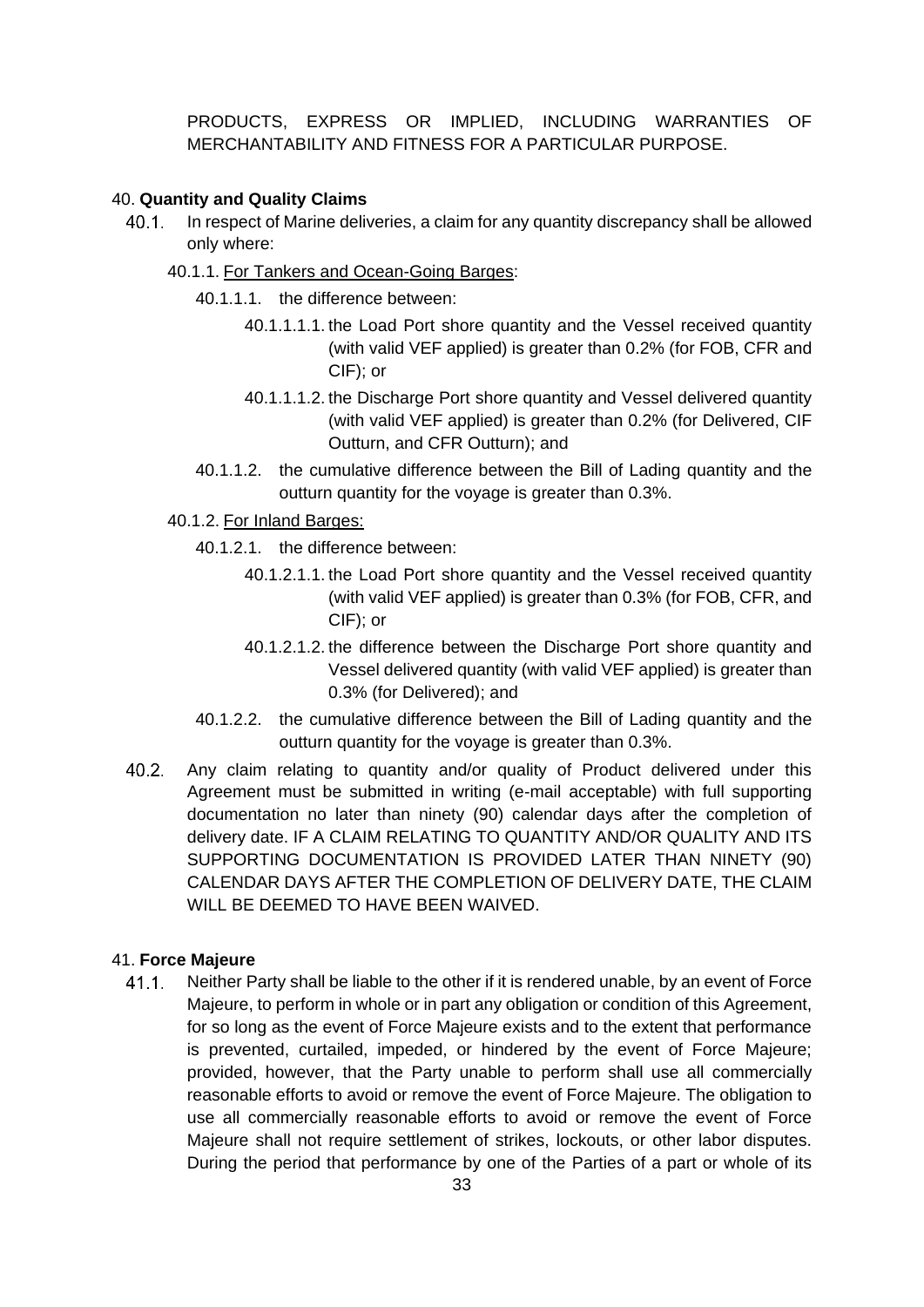obligations has been suspended by reason of an event of Force Majeure, the other Party likewise may suspend the performance of all or a part of its obligations to the extent that such suspension is commercially reasonable. The Party claiming Force Majeure shall use commercially reasonable efforts to immediately communicate the event to the other Party and, as soon as reasonably possible, notify the other Party in writing with reasonably full particulars of the event, the expected duration of the event and the volumes of Product to be affected by the suspension or curtailment of performance under this Agreement. If the Force Majeure event is forecast to (or actually) last(s) thirty (30) days or more, the Party not claiming Force Majeure shall have the right to terminate this Agreement by giving written notice. Excuse from performing due to an event of Force Majeure shall not operate to extend the term of this Agreement nor obligate either Party to make up deliveries or receipts, as the case may be.

- $41.2.$ "Force Majeure" means: Acts of God; strikes; lockouts; boycotts; picketing; labor or other industrial disturbance; acts of a public enemy; fires; acts of terrorism or threat thereof; explosions; material breakage of or material accidents to refinery equipment, lines of pipe, storage tanks, docks; wars (declared or undeclared); blockades; insurrections; riots; epidemics; landslides; earthquakes; storms; lightning; floods; extreme cold or freezing; extreme heat; washouts; arrests and restraints of governments and people; compliance with any federal, state, or local law, or with any regulation, order, or rule of domestic or international governmental agencies, or authorities or representatives of any domestic or international government acting under claim or color of authority; including compliance with any permitting regulations, the commandeering or requisitioning by U.S. civil or military authorities of any raw or component materials, crude oil, products, or facilities including, but not limited to, producing, manufacturing, transportation, and delivery facilities, and perils of navigation, even when occasioned by negligence, malfeasance, default, or errors in judgment of the pilot, master, mariners or other servants of the ship's owner; civil disturbances; or any cause whatsoever beyond the reasonable control of either Party, whether similar to or dissimilar from the causes listed above.
- $41.3.$ Notwithstanding the provisions of this Section, nothing contained in this Agreement shall relieve either Party of the obligation to pay in full any amounts due under the Agreement, including Buyer's obligation to pay in full the purchase price or any other amounts due for the Products actually delivered and accepted hereunder.
- $41.4$ Seller's ability to supply Product under this Agreement is dependent on continued availability of necessary raw materials and petroleum products from its usual and anticipated suppliers and continued availability of energy supplies. If raw materials, petroleum products, or energy supplies are not readily available in sufficient quantities due to a declaration of Force Majeure by Seller's supplier, to permit Seller to meet its total commitments for Product, then Seller shall have the right to allocate, in a fair and reasonable manner, among its customers whose contracts are directly affected by the Force Majeure event, and its own requirements, the Product(s) that is available.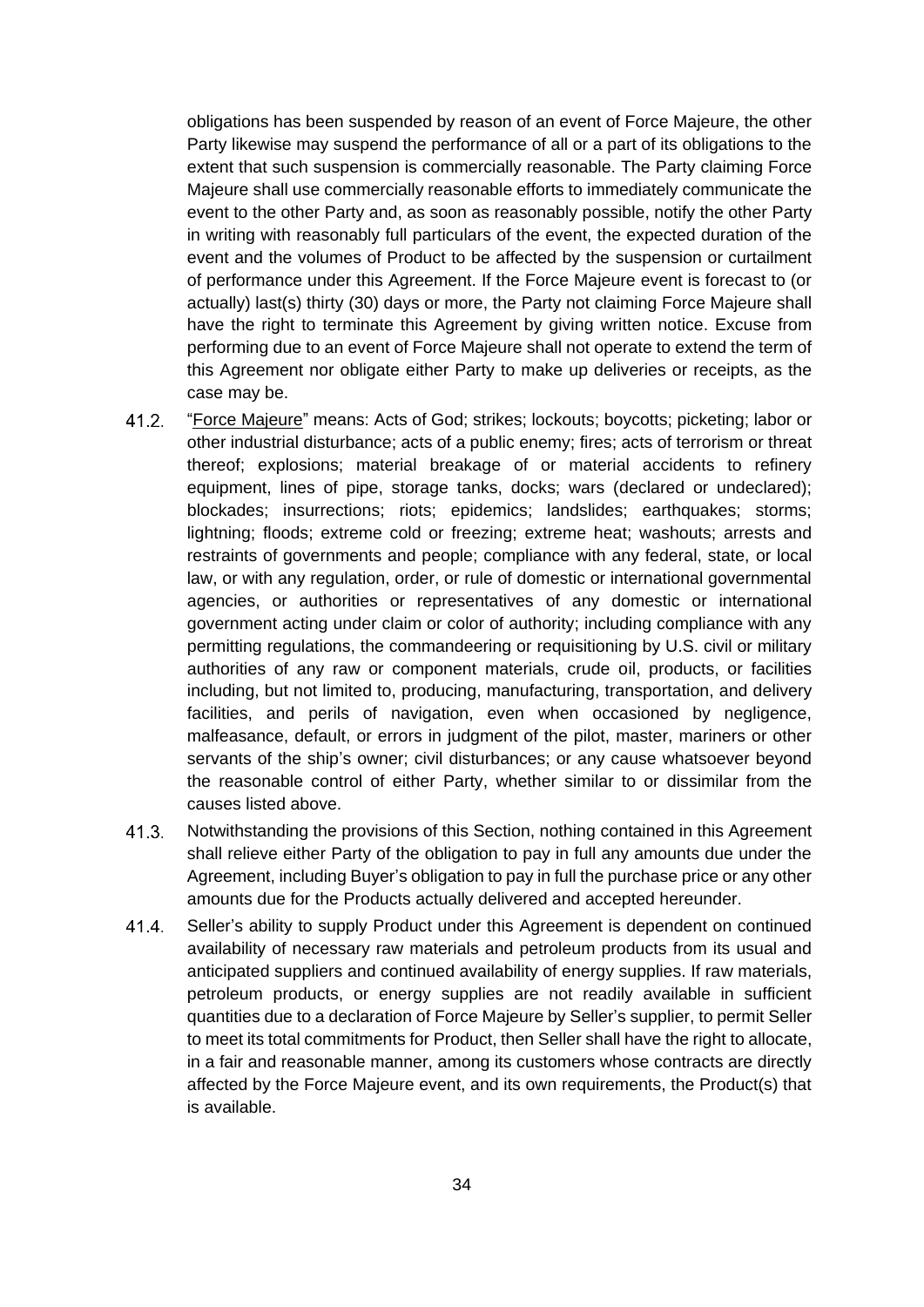### <span id="page-34-0"></span>42. **New and Changed Regulations**

- $42.1.$ It is understood by the Parties that each Party is entering into this Agreement in reliance on the laws, rules, regulations, decrees, agreements, concessions and arrangements (hereinafter called "Regulations") in effect on the date hereof with governments, government instrumentalities or public authorities affecting the Product sold/purchased hereunder including, but without limitation to the generality of the foregoing, those relating to the production, acquisition, gathering, manufacturing, transportation, storage, trading or delivery thereof, insofar as such Regulations affect the Parties.
- $42.2.$ In the event that at any time and from time to time during the term of this Agreement any Regulations are changed or new Regulations become effective, whether by law, decree or regulation or by response to the insistence or request of any governmental or public authority or any person purporting to act therefore, and the material effect of such changed or new Regulations (i) is not covered by any other provision of this Agreement, and (ii) has a material adverse economic effect upon either Party, the affected Party shall have the option to request renegotiation of the prices or other pertinent terms provided for in this Agreement. The said option may be exercised by the affected party at any time after such changed or new Regulation is promulgated, by written notice of desire to renegotiate, such notice to contain the new prices or terms desired by the affected Party. If the Parties do not agree upon new prices or terms within thirty (30) days after affected Party gives such notice, affected Party shall have the right to terminate this Agreement at the end of the said thirty (30) day period. Any Product lifted during such thirty (30) day period shall be sold and purchased at the price and on the terms applying hereunder without any adjustment in respect of the new or changed Regulations concerned. A termination pursuant to this Section shall not be treated as an Event of Default.

## <span id="page-34-1"></span>43. **Assignment**

- This Agreement shall extend to and be binding upon the successors and assigns of  $43.1.$ the Parties, but neither this Agreement nor any part, including any rights, interests or obligations hereunder (except (i) the right of the Non-Defaulting Party to receive payment pursuant to Section 35 hereof, which may be assigned without the Defaulting Party's consent, and (ii) as provided in Section 43.2 below), shall be assigned or transferred by either Party or by operation of law, merger or otherwise without the prior written consent of the other Party, which shall not be unreasonably withheld. Any assignment or transfer made by either Party without the other Party's written consent need not be recognized by and shall not be binding upon the other Party. Upon the making of any such assignment, unless otherwise agreed by the Parties, the assignor shall remain bound to perform or procure performance of the said obligations (as so accepted) by the assignee. For the purpose of this Agreement, a merger constitutes an assignment subject to this provision.
- $43.2.$ Notwithstanding Section 43.1 above, Seller may without Buyer's consent assign all or a portion of its rights to receive and obtain payment under the Agreement in connection with any finance, securitization or bank funding arrangements, always providing such assignment does not contravene any applicable law, regulation or decree binding upon Buyer. Any payment made by Buyer to the payee specified in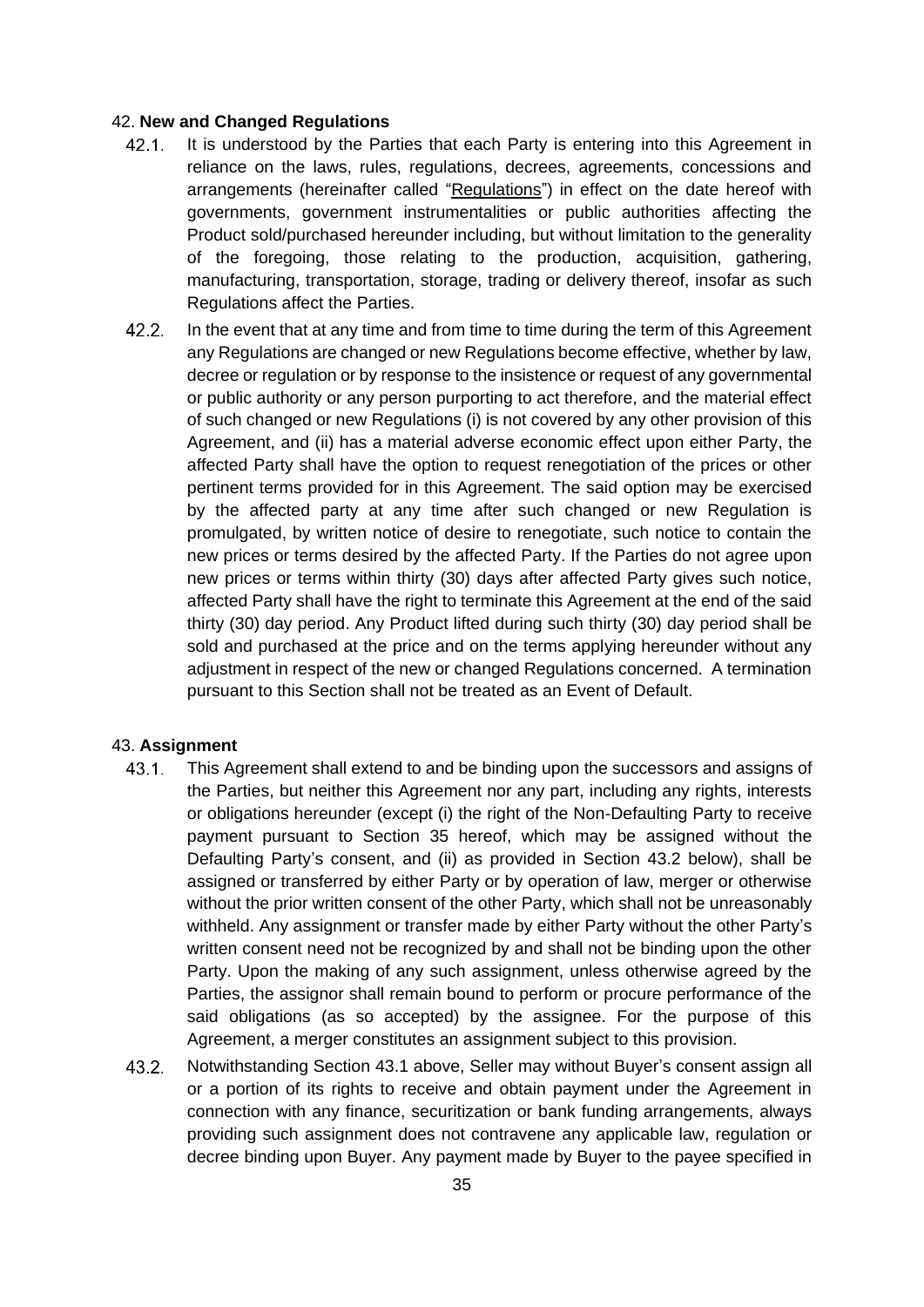Seller's invoice in respect of Product delivered under the Agreement shall be in full discharge of Buyer's payment obligations to Seller under the Agreement. Any such assignment will not detract from Seller's obligations under the Agreement.

## <span id="page-35-0"></span>44. **Regulation, Evaluation, Authorization and Restriction of Chemical Substances**

- $44.1.$ The provisions of this Section 44 shall apply only in respect of deliveries of the Product under the Agreement where either the Load Port or Discharge Port is located within the European Economic Area ("EEA"). "REACH" means Regulation (EC) No 1907/2006 of the European Parliament and of the Council of 18 December 2006 concerning the Regulation, Evaluation, Authorization and Restriction of Chemical substances.
- $44.2.$ The Seller and the Buyer each agree and undertake to the other that they will comply with those obligations under REACH which are applicable to the sale of the Product under the Agreement and its physical introduction into the EEA.
- 44.3. The Seller shall provide the following information ("Substance Identifier") to the Buyer for each chemical substance contained in or comprising the Product at the relevant time:
	- 44.3.1. a Chemical Abstracts Service ("CAS") registry number and/or the European Commission ("EC") number, which includes European Inventory of Existing Chemical Substances ("EINECS"), European List of Notified Chemical Substances ("ELINCS"), "no-longer polymers" list ("NLP") or any other appropriate identifier number as defined by REACH; or
	- 44.3.2. if the Seller is unable to provide the Buyer with any of the information described in 45.3.1 above, then the Seller shall provide the Buyer with the information necessary for the Buyer to ascertain the CAS or EC number.
- The Seller shall provide the Substance Identifier to the Buyer: 44.4.
	- 44.4.1. at the time of loading for FOB, CFR, CIF, and FCA deliveries;
	- 44.4.2. at the time of transfer for Ex-Tank, Into Tank, In Situ, and free into pipe deliveries;
	- 44.4.3. by the time of discharge for Delivered deliveries; or
	- 44.4.4. by the time the Product reaches the agreed delivery point in the case of Delivered deliveries.
- Where the Seller is not an Importer (as defined by REACH), nor an EEA 44.5. manufacturer, and is not subject to obligations under REACH in respect of the Product sold under this Agreement, the following shall apply:
	- 44.5.1. in providing the Buyer with Substance Identifiers pursuant to its obligations under Section 44.3.1, regardless of their source, it provides no warranty or representation as to the accuracy or completeness of such Substance Identifiers; and
	- 44.5.2. notwithstanding any other provision to the contrary in this Agreement, it accepts no liability for loss, damage, delay or expense incurred by the Buyer for whatever reason arising from its reliance on the accuracy of the Substance Identifiers provided and the existence of a valid (pre) registration of the Substances to be imported into the EEA.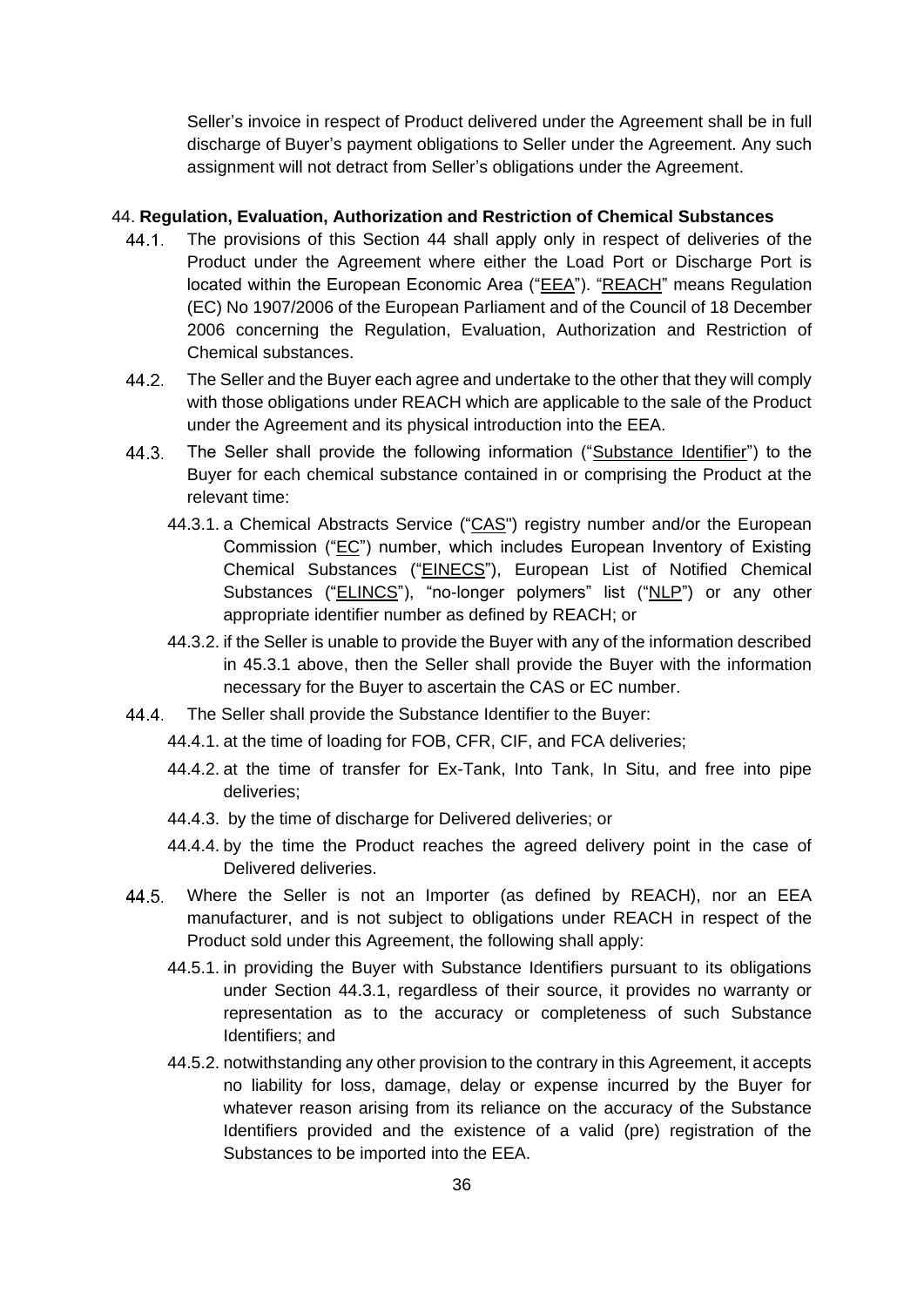#### 45. **Compliance with Laws and Regulations**

- $45.1.$ Each Party shall comply with all effective federal, state, and local regulations, laws, executive orders, and/or rules applicable to this Agreement and the Product sold hereunder.
- $45.2.$ Toxic Substances Control Act - Applicable to U.S. exports:
	- 45.2.1. Where Seller is the exporter of record, and where necessary to enable Seller to comply with the U.S. EPA's Toxic Substances Control Act ("TSCA") export notification requirements, including without limitation those requirements found at 40 CFR 707, as applicable, Buyer shall provide Seller the country of import.
- $45.3.$ Reformulated Gasoline and Blendstock (Pre-EPA Streamlining):
	- 45.3.1. Seller and Buyer shall comply with all applicable federal, state, and local regulations for reformulated gasoline and blendstocks including but not limited to regulations found at 40 CFR §§ 80.65–80.89 as maybe revised or amended from time to time.
	- 45.3.2. Except to the extent exempt or modified pursuant to 40 CFR § 80.81, Buyer agrees that pursuant to 40 CFR  $\S$  80.69(a)(5), the title to RBOB is to be transferred only to an oxygenate blender who is registered with the U.S. EPA as such, or to an intermediate owner with the restriction that the RBOB shall only be transferred to a registered oxygenate blender.
	- 45.3.3. Except to the extent exempt or modified pursuant to 40 CFR § 80.81, pursuant to 40 CFR § 80.69(a)(6), Buyer hereby agrees to have a contract with the oxygenate blender, or a contract with an intermediate owner, that requires the intermediate owner to require the oxygenate blender to; or, if Buyer is the oxygenate blender, Buyer shall:
		- 45.3.3.1. Blend Seller's RBOB with oxygenate in accordance with Seller's written instructions regarding blending procedures that are calculated to assure blending with the proper oxygenate type and amount of oxygenate;
		- 45.3.3.2. Allow Seller's (or the refiner or importer of the relevant Product) independent surveyor to conduct quality assurance, sampling and testing as required in 40 CFR § 80.69(a)(11);
		- 45.3.3.3. Stop selling any gasoline found to not comply with the standards under which the RBOB was produced or imported; and
		- 45.3.3.4. Allow Seller to obtain samples of reformulated gasoline produced from Seller's RBOB subsequent to the addition of oxygenate and prior to combining the resulting gasoline with any other gasoline in accordance with 40 CFR § 80.
	- 45.3.4. In the event Seller has elected to participate in the alternative quality assurance program under 40 CFR § 80.69(a)(11), the terms contained in this Sub-section 45.3.4 shall be operative in place of Sub-section 45.3.2–45.3.3.4 above. Except to the extent exempt or modified pursuant to 40 CFR § 80.81, Seller's participation in the alternative quality assurance program under 40 CFR § 80.69(a)(11) requires that Buyer hereby agrees to have a contract with the oxygenate blender, or a contract with an intermediate owner, that requires the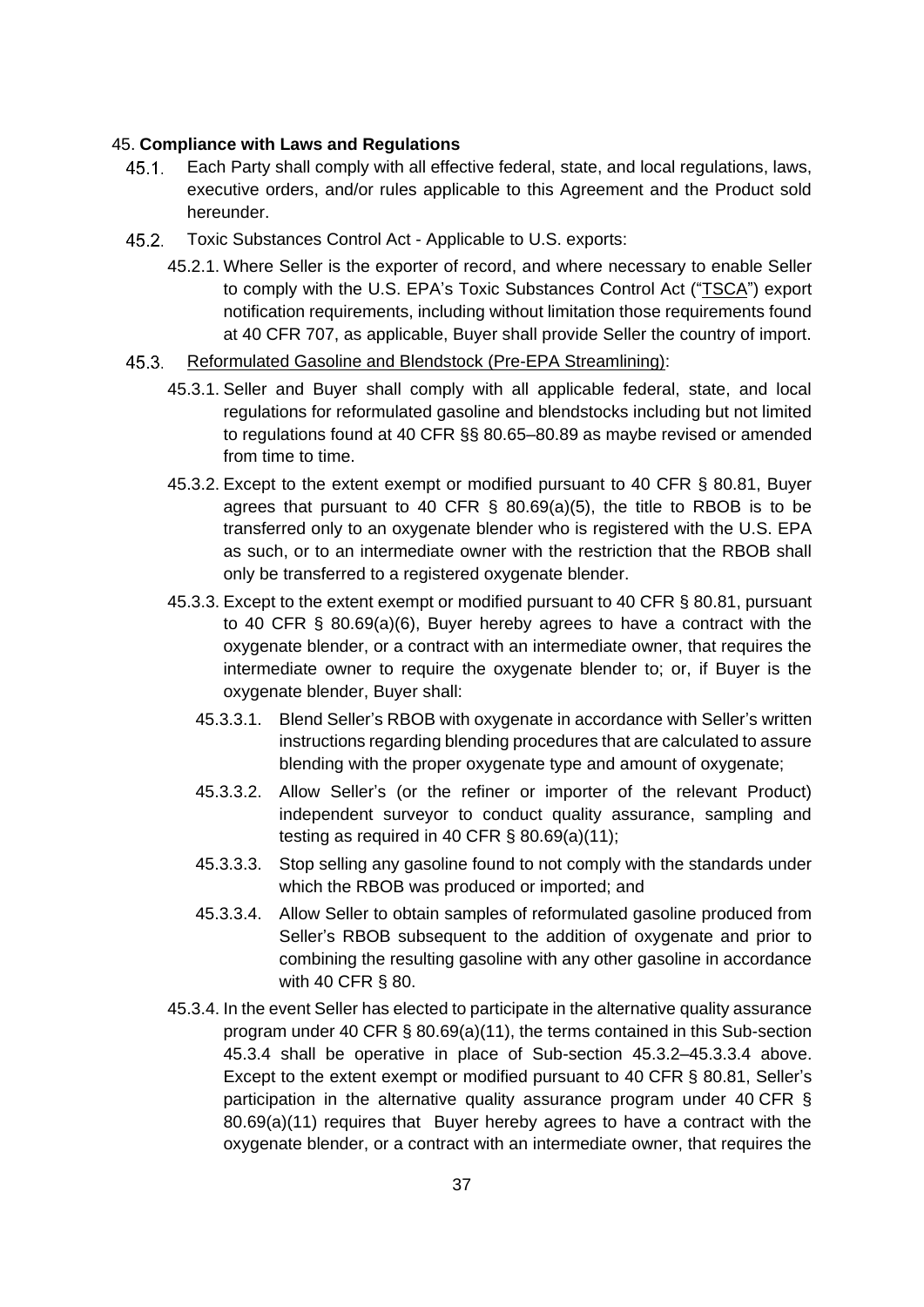intermediate owner to require the oxygenate blender to; or, if Buyer is the oxygenate blender, Buyer shall:

- 45.3.5. Allow Seller's (or the refiner or importer of the relevant Product) independent surveyor to conduct quality assurance, sampling and testing as required in 40 CFR § 80.69(a)(11);
- 45.3.6. Maintain relevant records or information, including copies of product transfer documents, the source of any gasoline received, the oxygenate blending instructions for the RBOB from the Seller, the rate (volume %) that oxygenate was blended into the gasoline, and the destination of any gasoline distributed; and
- 45.3.7. Require that any terminal that blends oxygenate with RBOB, and any Parties downstream from the oxygenate blending terminal, must include information on the product transfer documents providing the type and amount of oxygenate contained in the gasoline and the identification of the oxygenate blending facility that blended the product.
- 45.4. Gasoline and Blendstock (EPA Streamlining):
	- 45.4.1. Seller and Buyer shall comply with all applicable federal, state, and local regulations for gasoline and blendstocks including but not limited to regulations found at 40 CFR § 1090 as maybe revised or amended from time to time.
	- 45.4.2. Except to the extent exempt or modified pursuant to 40 CFR § 1090 Subpart G, Buyer agrees that pursuant to 40 CFR § 1090, the title to BOB is to be transferred only to an oxygenate blender who is registered with the U.S. EPA as such, or to an intermediate owner with the restriction that the BOB shall only be transferred to a registered oxygenate blender.
	- 45.4.3. Maintain relevant records or information, including copies of product transfer documents, the source of any gasoline received, the oxygenate blending instructions for the BOB from the Seller, the rate (volume %) that oxygenate was blended into the gasoline, and the destination of any gasoline distributed.
	- 45.4.4. Require that any terminal that blends oxygenate with BOB, and any Parties downstream from the oxygenate blending terminal, must include information on the product transfer documents providing the type and amount of oxygenate contained in the gasoline and the identification of the oxygenate blending facility that blended the product.
	- 45.4.5. Allow Seller's (or the refiner or importer of the relevant Product) independent surveyor to conduct quality assurance, sampling and testing as required in 40 CFR § 1090.
	- 45.4.6. Stop selling any gasoline found to not comply with the standards under which the BOB was produced or imported.
- $45.5$ Renewable Identification Numbers:
	- 45.5.1. In the event renewable fuel, as defined in 40 CFR § 80.1401, is bought or sold under this Agreement:
		- 45.5.1.1. If Seller has agreed to transfer to Buyer Renewable Identification Numbers ("RINs") associated with the Product sold hereunder, then Seller shall transfer to Buyer RINs for each gallon of renewable fuel sold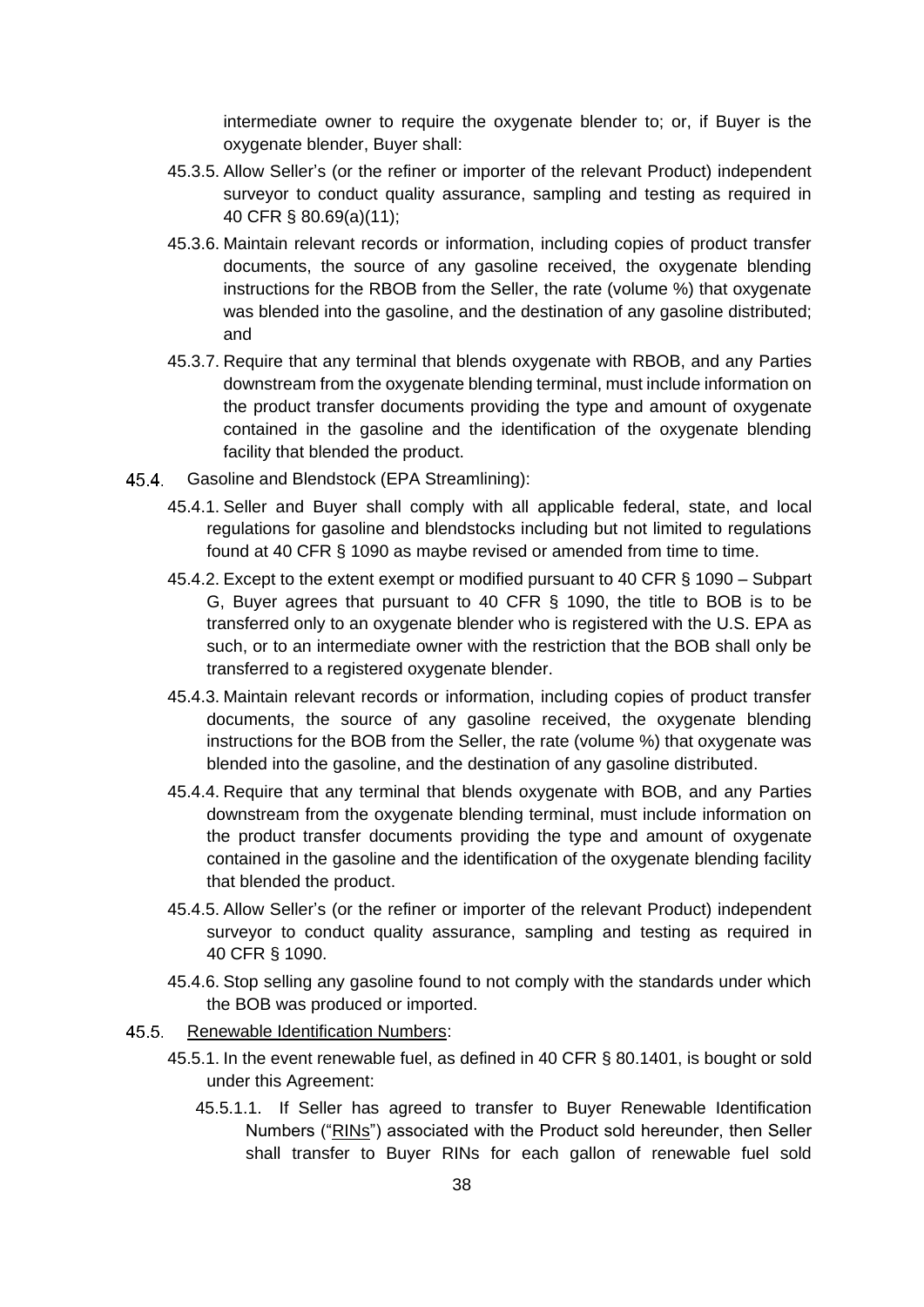hereunder, with the maximum equivalence value assigned to the specific renewable fuel in accordance with 40 CFR § 80.1415. Unless otherwise provided in a Confirmation, for ethanol delivered on or after January 1 through January 31 of the same year, Seller may provide either RINs generated in the current year or in the previous year. For ethanol delivered on or after February 1 and through December 31 of the same year, Seller must provide Buyer RIN's generated in the same year as that in which the corresponding Product was delivered. To the extent the Product sold hereunder is biodiesel, then Seller must provide Buyer RIN's generated in the same year as that in which the corresponding Product was delivered

45.5.1.2. Attachment B, Renewable Identification Numbers, is incorporated herein and made a part hereof for all purposes, and shall only be applicable to the transfer (sale and purchase) of Renewable Identification Numbers in connection with the sale and purchase of physical Products.

#### $45.6.$ California Low Carbon Fuel Standard Regulations:

- 45.6.1. To the extent the Product sold hereunder is a transportation fuel as identified in Title 17 of the California Code of Regulations ("CCR") § 95480.1(a)(1)–(12), the Parties agree that, unless otherwise agreed and stated in the Confirmation, Seller shall transfer to Buyer the California Air Resources Board Low Carbon Fuel Standard ("LCFS") compliance obligations as the regulated Party pursuant to CCR §§ 95480 *et. seq*., for the total volume of fuel transferred to Buyer. Buyer accepts the transfer of the LCFS compliance obligations as a regulated party, including, as applicable, the responsibility for accounting for the base deficit in the annual credits and deficits balance calculation under CCR § 95485(a)(2). Seller shall provide Buyer with a product transfer document ("PTD") that prominently states (i) the volume and average carbon intensity (except as provided below) of the Product, and (ii) that Buyer accepts the LCFS compliance obligations, Buyer is now the regulated Party for the acquired product, and Buyer is responsible for meeting all applicable requirements of the LCFS regulation with respect to the Product. Additionally, Seller shall provide Buyer with relevant physical pathway information, if required, for initial demonstration under CCR  $\S$  95484(c)(2). To the extent the Product is oxygenate intended to be blended with CARBOB or biomass-based diesel intended to be blended with diesel fuel, Seller's PTD shall identify the carbon intensity, rather than the average carbon intensity, of the Product.
- 45.6.2. To the extent the Parties have agreed that Seller shall retain the LCFS compliance obligations as the regulated Party, and such agreement is specifically stated in the Confirmation, Seller agrees to be responsible for complying with the applicable LCFS obligations as the regulated Party as referenced above. Seller shall provide Buyer with a PTD that prominently states that Seller has elected to remain the regulated Party and is responsible for meeting all applicable requirements of the LCFS regulation for the Product.
- 45.6.3. Where the Product being sold hereunder is California reformulated gasoline that will be blended with additional oxygenate and meets the conditions of CCR § 95484(a)(1)(D), Buyer agrees that it will be blending additional oxygenate into the Product.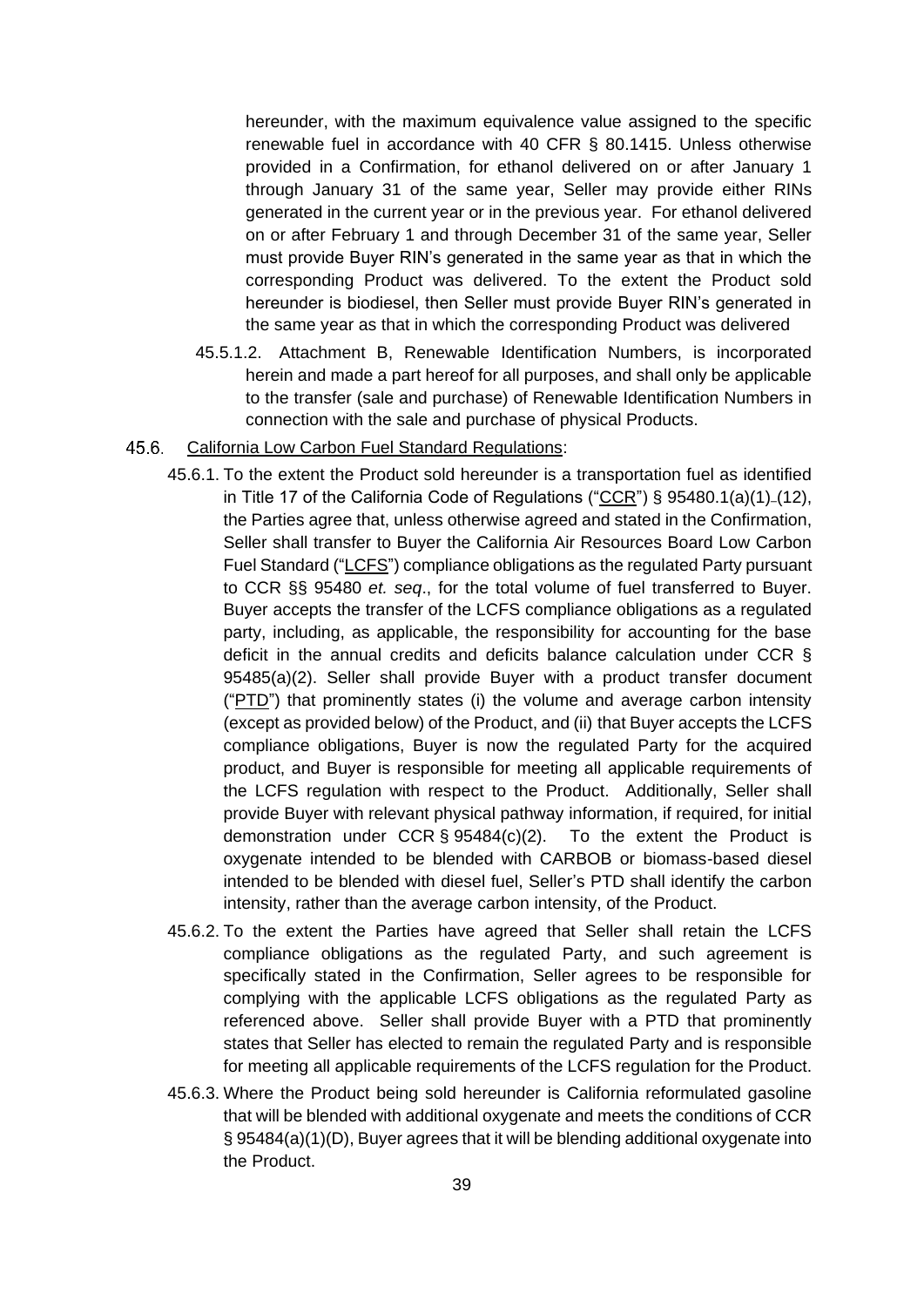- 45.6.4. Attachment C, California Low Carbon Fuel Standard Credits and Oregon Clean Fuels Program Credits, is incorporated herein and made a part hereof for all purposes, and shall only be applicable to the transfer (sale and purchase) of California Low Carbon Fuel Standard Credits or Oregon Clean Fuels Program Credits (as set forth in Section 45.7 below), as applicable, in connection with the sale and purchase of physical Products.
- $45.7.$ Oregon Clean Fuels Program Regulations:
	- 45.7.1. To the extent the Product sold hereunder is a transportation fuel identified in OCFP Regulations § 340-253-0200(2) (as defined below), the Parties agree that, unless otherwise agreed and stated in the Confirmation, Buyer (i) is the regulated Party under the OCFP Regulations, for the total volume of fuel transferred to Buyer hereunder; (ii) must comply with the registration, recordkeeping and reporting requirements under OCFP Regulations §§ 340-253-0500, 340-253- 0600, 340-253-0620, 340-253-0630 and 340-253-0650, for the fuel transferred hereunder; and (iii) is responsible for compliance with the clean fuel standard for such fuel under OCFP Regulations § 340-253-0100(6) of the OCFP Regulations. In addition, unless otherwise agreed in the Confirmation, Seller shall provide Buyer with a PTD that prominently states that Buyer is now the regulated Party for the entire volume of Product transferred hereunder.
	- 45.7.2. To the extent the Parties have agreed that Seller shall remain the regulated Party under the OCFP Regulations, and such agreement is specifically stated in the Confirmation, Seller (i) agrees to remain the regulated Party for the volume of fuel transferred hereunder; and (ii) shall provide Buyer with a PTD that prominently states that Seller remains the regulated Party and is responsible for meeting all applicable requirements of the Oregon Clean Fuels Program for the Product.
	- 45.7.3. For purposes of this Agreement, "OCFP Regulations" means the regulations, orders, decrees and standards issued by a governmental authority implementing or otherwise applicable to the Oregon Clean Fuels Program as set forth in the Oregon Administrative Rules §§ 340-253-0000 *et. seq.*, and each successor regulation, as may be subsequently amended, modified, restated from time to time.

#### $45.8.$ Endocrine Disruptor Screening Program

45.8.1. To the extent the Product sold hereunder is subject to the U.S. Environmental Protection Agency's Endocrine Disruptor Screening Program, ("Regulated Product"), Regulated Product purchased under this Agreement shall neither be used by Buyer nor sold to Buyer's customers for use or sale in the U.S. as a pesticide or pesticide inert. The term "pesticide" is any substance or mixture of substances intended for preventing, destroying, repelling, or mitigating pests and includes but is not limited to insecticides, fungicides, and herbicides. If Buyer fails to comply with the Buyer's obligation under this Agreement then Seller may, in addition to any other remedies, postpone or withhold the supply of Regulated Product, and/or terminate Transactions for any Regulated Product supply under this Agreement or any other agreement between the Parties.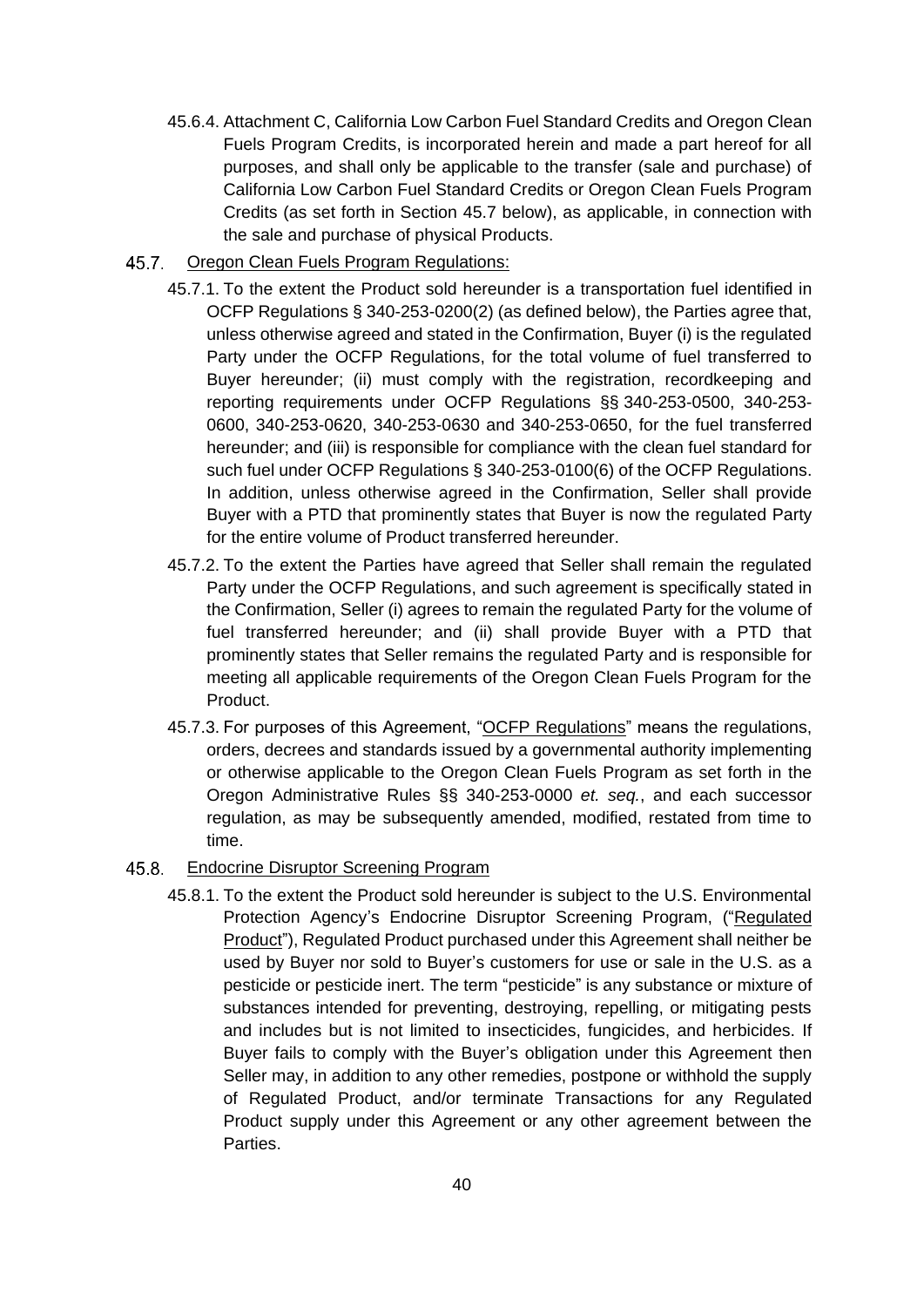# 46. **Safety Data Sheets**

- Seller shall provide to Buyer current Safety Data Sheets that provide warnings and  $46.1.$ safety and health information concerning the Product. Additionally, where Shell is Seller, Shell will make Safety Data Sheets available at epc.shell.com. Buyer shall be responsible for further distribution of said Safety Data Sheets to all persons who might handle the product, including customers, employees, and contractors.
- $46.2.$ Nothing herein shall relieve Buyer of its duties in relation to the safe and proper evaluation, storage, use, transport and disposal of the Product sold hereunder.

# 47. **Notices**

- $47.1.$ Except as otherwise provided, all notices (including demurrage claims), consents, and other communications under this Agreement required to be in writing shall be deemed to have been duly given (i) when delivered in person, (ii) when received by fax, (iii) when received by the addressee if sent by express mail, Federal Express, or other express delivery service receipt requested, (iv) five (5) Banking Days after being placed in the U.S. mail, by first class postage, or registered or certified mail, return receipt requested, (v) by e-mail only in instances specifically provided for herein shall be deemed duly given immediately (with receipt confirmed) or (vi) when sent by any other means as the Parties may agree from time to time, in each case to the appropriate address as designated by the Parties.
- $47.2.$ All notices under this Agreement received after 17:00 hours receiving Party's local time, shall be deemed received 09:00 hours receiving Party's local time the following Banking Day.

# 48. **Governing Law and Jurisdiction**

- 48.1. THIS AGREEMENT, AND ALL DISPUTES ARISING OUT OF OR IN CONNECTION WITH, ASSOCIATED WITH, OR RELATED THERETO SHALL BE GOVERNED BY, INTERPRETED, CONSTRUED AND ENFORCED IN ACCORDANCE WITH THE LAW OF THE STATE OF TEXAS WITHOUT REGARD TO PRINCIPLES OF CONFLICTS OF LAWS.
- BOTH PARTIES SUBMIT TO THE EXCLUSIVE JURISDICTION OF THE COURTS 48.2 OF THE STATE OF TEXAS AND OF THE UNITED STATES OF AMERICA SITTING IN HOUSTON, TEXAS IN CONNECTION WITH ANY ACTION OR PROCEEDING ARISING OUT OF OR IN CONNECTION WITH, ASSOCIATED WITH, OR RELATED TO, THIS AGREEMENT. THE PARTIES HEREBY WAIVE ANY OBJECTION TO VENUE IN THE FOREGOING JURISDICTION AND ANY OBJECTION TO ANY ACTION OR PROCEEDING ON THE BASIS OF FORUM NON CONVENIENS. TO THE MAXIMUM EXTENT PERMITTED BY LAW, EACH PARTY HEREBY WAIVES ANY RIGHT TO TRIAL BY JURY.
- Without derogating from the specific time limits set out in Section 8.3 (submission  $48.3$ of demurrage claims) and Section 40.2 (complaint of quantity discrepancy or of variation of quality), and any other provisions requiring compliance within a given period, all of which shall remain in full force and effect, any claim arising under the Agreement and any dispute under Section 48 shall be commenced within two (2)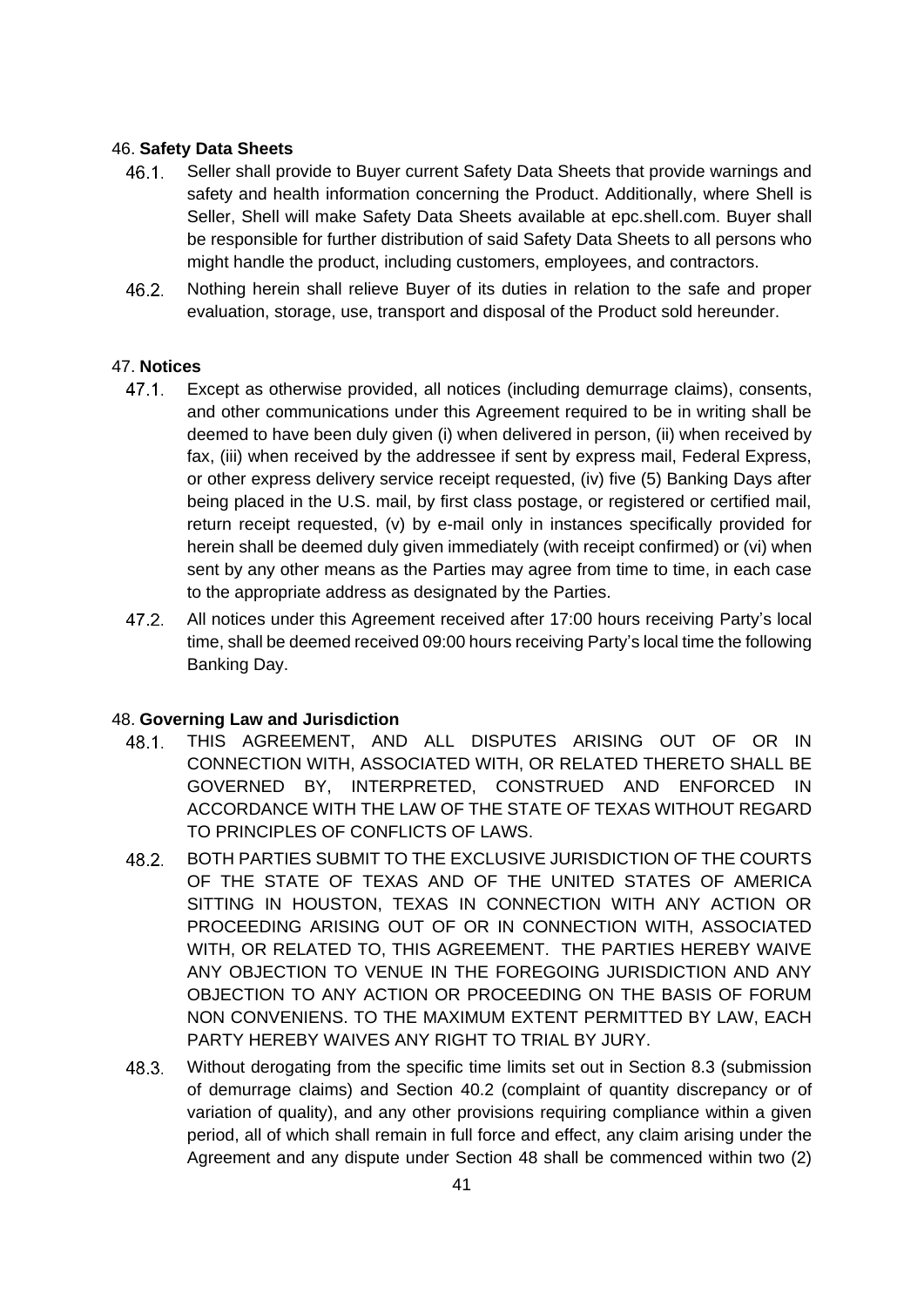years of the date on which the Product was delivered or, in the case of a total loss, of the date upon which the Product should have been delivered, except with regards to tax claims which must be brought within four (4) years or in accordance with the applicable statute of limitation, whichever is longer, failing which the claim shall be time barred and any liability or alleged liability of the other Party shall be extinguished.

48.4 The UN Convention on Contracts for the International Sale of Goods (1980) shall not apply.

# 49. **Limitation of Liability**

 $49.1$ IN NO EVENT SHALL EITHER PARTY BE LIABLE TO THE OTHER WHETHER UNDER THIS AGREEMENT OR OTHERWISE IN CONNECTION WITH THIS AGREEMENT FOR LOSS OF PROFITS OR INDIRECT, SPECIAL, EXEMPLARY, PUNITIVE, OR CONSEQUENTIAL DAMAGES. THE LIMITATION CONTAINED IN THIS SECTION SHALL SURVIVE TERMINATION OF THIS AGREEMENT. The provisions of this Section 49.1 shall continue and apply notwithstanding the termination or expiration of the Agreement for any reason whatsoever.

## 50. **Waiver**

 $50.1$ No waiver by either Party of any breach of any of the covenants or conditions under this Agreement shall be construed as a waiver of any succeeding breach of the same or any other covenant or condition.

# 51. **Survivability**

If for any reason the Agreement shall be terminated then such termination shall be  $51.1.$ without prejudice to any rights, obligations or liabilities of either Party which have accrued at the date of termination but have not been performed or discharged, and any parts of the Agreement having any relevance thereto or any bearing thereon shall, notwithstanding the termination of the Agreement for any reason, continue in force and effect.

#### 52. **Interpretation**

 $52.1.$ Clause, Section and sub-section headings contained herein are for convenience of reference only and shall not affect the interpretation thereof. Except where the context otherwise requires, words denoting the singular include the plural and vice versa; words denoting any gender include all genders; and words denoting persons include firms and corporations and vice versa. The word "or" is not exclusive. The word "include" and its derivatives shall not be construed as terms of limitation. Unless otherwise expressly stated, the words "hereof", "herein" and "hereunder" and words of similar import refer to this Agreement as a whole and not to any particular provision of this Agreement. The words "will" and "shall" are expressions of command, not merely expressions of future intent or expectation.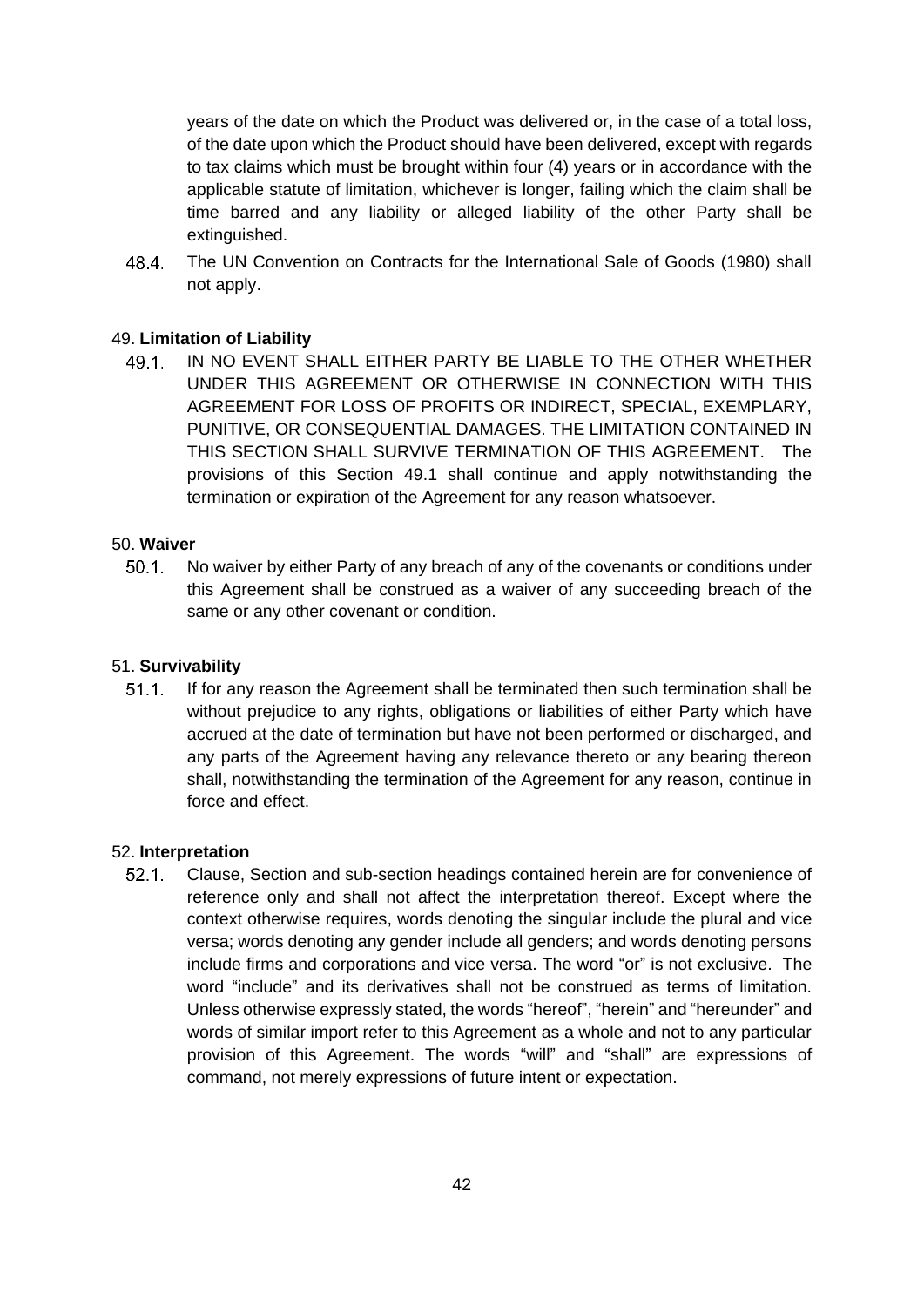### 53. **Severability**

 $53.1.$ If any provision of this Agreement is determined to be invalid, illegal or unenforceable, all other provisions of this Agreement will nevertheless remain in full force and effect.

# 54. **No Third Party Beneficiary**

Except as may be specifically provided in the Confirmation, no term of the  $54.1.$ Agreement is intended to, or does, confer a benefit or remedy on any third party.

## 55. **Recording, Retention and Monitoring of Communications**

- $55.1.$ Each Party hereby acknowledges to the other Party and consents that such other Party may from time to time and without further notice and to the extent permitted by law:
	- 55.1.1. record and retain electronic transmissions (including telephone conversations, e-mail and instant messaging between the Parties' respective representatives in connection with the Agreement or other commercial matters between the Parties) on central and local databases for their respective legitimate purposes; and
	- 55.1.2. monitor electronic transmissions through their internal and external networks for purposes of security and compliance with applicable laws, regulations and internal policies for their other legitimate business purposes.

## 56. **Data Privacy**

 $56.1.$ The Parties may provide each other with information regarding an identifiable individual, the processing and transfer of which will be in accordance with applicable data protection laws.

#### 57. **Anti-Corruption**

Each Party represents, warrants, and covenants that in connection with this  $57.1.$ Agreement and the business resulting therefrom: (i) it is aware of and will comply with Anti-Corruption Laws; (ii) whether directly or indirectly, it has not made, offered, authorized, or accepted and will not make, offer, authorize, or accept any payment, gift, promise, or other advantage, to or for the use or benefit of any Government Official or any other person where that payment, gift, promise, or other advantage would comprise a facilitation payment or otherwise violate the Anti-Corruption Laws; (iii) it has maintained and will maintain adequate written policies and procedures to comply with Anti-Corruption Laws or, alternatively, has made itself aware of and shall adhere to the Shell General Business Principles and the Shell Code of Conduct (www.shell.com/about-us/our-values); (iv) it has maintained and will maintain adequate internal controls, including but not limited to using reasonable efforts to ensure that all transactions are accurately recorded and reported in its books and records to reflect truly the activities to which they pertain, such as the purpose of each transaction, with whom it was entered into, for whom it was undertaken, or what was exchanged; (v) it will, to its knowledge retain such books and records for the period required by Applicable Law or a Party's own retention policies, whichever is longer; (vi) in the event a Party becomes aware it has breached an obligation in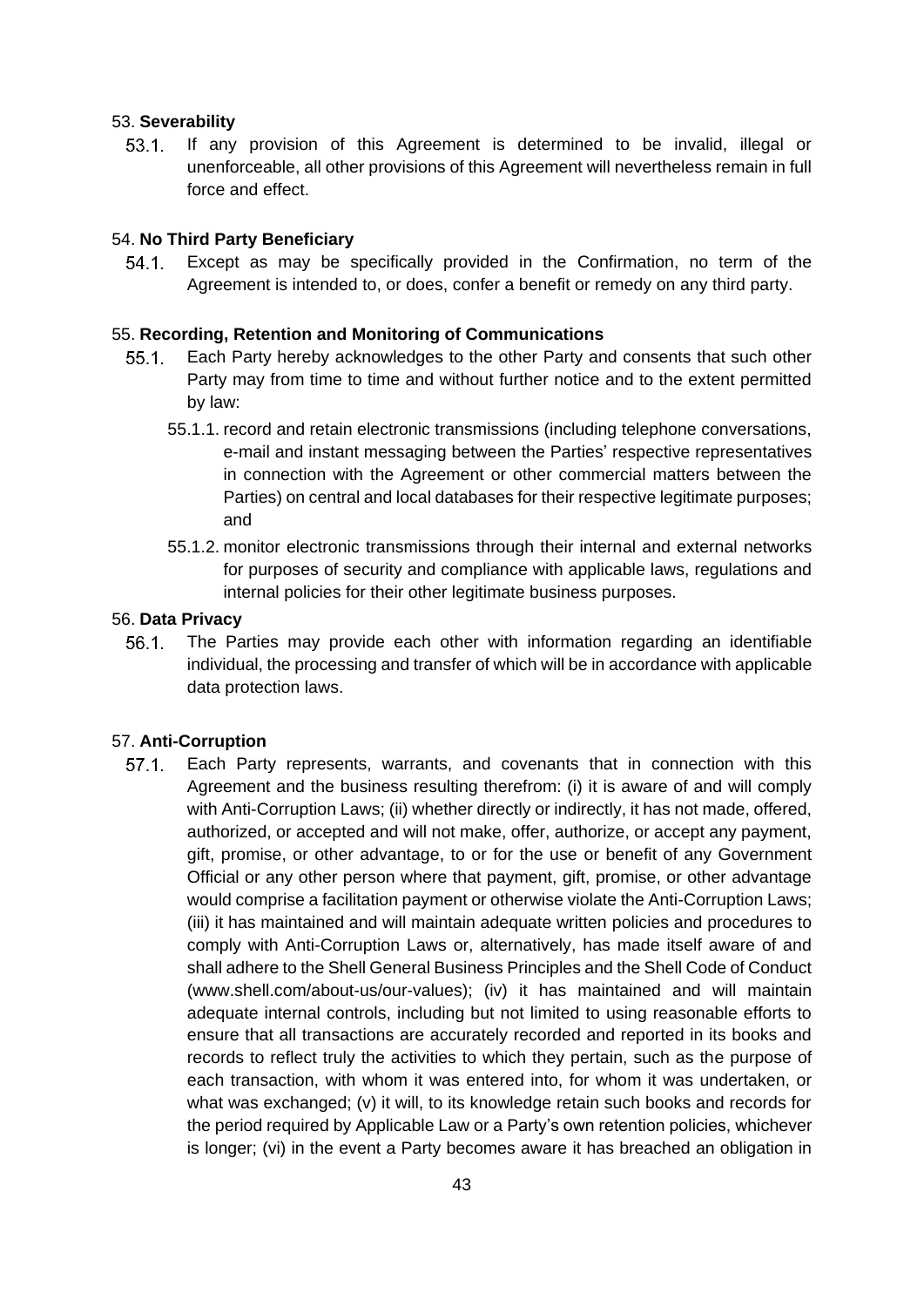this paragraph, it will promptly notify the other Party, subject to the preservation of legal privilege; (vii) it has used and will use reasonable efforts to require any subcontractors, agents, or any other third parties to also comply with the foregoing requirements in this paragraph; (viii) it will provide information (which unless publicly available will include documentary evidence) in support of the other/requesting Party's ongoing Know Your Customer ("KYC") process requirements, about its ownership, officers, and corporate structure (including any changes thereto); and (ix) only a Party (and not its Affiliates or a third party) shall make payments to the other Party, except with that other Party's prior written consent. Subject to the preservation of legal privilege, during the term and for seven (7) years thereafter and on reasonable notice, each Party shall have a right, at its expense, and the other Party shall take reasonable steps to enable this right, to audit the other Party's relevant books and records with respect to compliance with this paragraph.

Without limitation to any other available remedies, where a Party (the First Party)  $57.2.$ fails, or its subcontractors, agents, or other third parties fail, to comply with this paragraph, the other Party (the Second Party), acting in good faith, shall have a right to notify the First Party in writing of such failure to comply and, if the written notice contains reasonable detail about the failure to comply then, if the failure is incapable of being cured or, if capable of cure and the First Party does not cure the failure to comply within sixty (60) calendar days following receipt of the written notice, the Second Party shall have the right to terminate the Agreement on further written notice to the First Party. Nothing in this Agreement shall require a Party to perform any part of this Agreement or take any actions if, by doing so, the Party would not comply with the Anti-Corruption Laws. The obligations in this paragraph shall survive the termination or expiry of this Agreement.

#### 58. **Trade Controls and Boycotts**

- $58.1.$ The Parties each confirm that they are knowledgeable about Trade Controls Laws applicable to their performance of this Agreement, including the lists of Restricted Parties. The Parties shall comply with all applicable Trade Control Laws in the performance of this Agreement and in particular the Parties shall not, and shall procure that their contractors and agents shall not, do anything which is inconsistent with or which may cause any other Party to be exposed to the risk of any potential fines, penalties, and/or enforcement measures taken by government agencies or national courts under, or be in breach of, Trade Control Laws. Buyer agrees that the laws and regulations of the producing country with respect to the export of Product apply to this Agreement, except insofar as those laws and regulations are inconsistent with U.S. laws or regulations. If documents are required by Seller, or Seller's supplier(s), Buyer shall provide upon request any relevant documents for the purpose of verifying the final destination of the Product sold hereunder.
- 58.2. Notwithstanding anything to the contrary herein, nothing in this Agreement is intended, and nothing herein should be interpreted or construed, to induce or require either Party to act or refrain from acting (or agreeing to act or refrain from acting) in any manner which is inconsistent with, penalized or prohibited under Trade Control Laws applicable to the Parties. This Section 58 shall survive expiration or termination of this Agreement.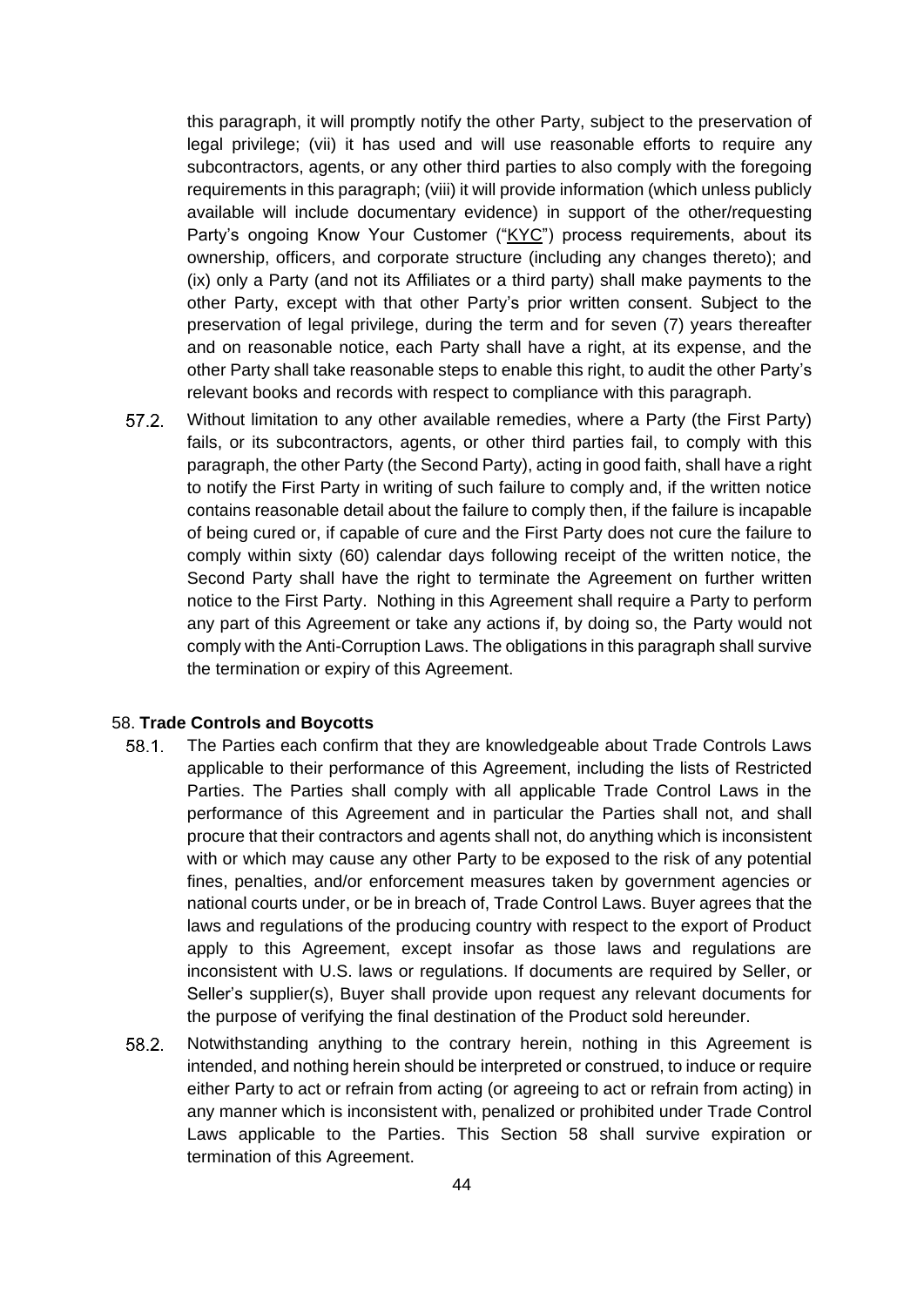- $58.3.$ The Buyer shall not directly or indirectly export, re-export, transfer divert, trade, ship, import, transport, store, sell, deliver or re-deliver any of the Products provided by the Seller to, or for end-use by, a Restricted Jurisdiction or a Restricted Party unless specifically authorized to do so in writing by the Seller. The Buyer shall not cause the Seller to be in breach of Trade Control Laws or Restricted Jurisdiction provisions.
- 58.4. Neither Party shall be obliged to perform any obligation under this Agreement, shall not be liable for damages or costs of any kind (including but not limited to penalties) for any delay or non-performance, and shall be entitled to suspend or terminate this Agreement with immediate effect, if either Party determines that such performance would be in violation of, inconsistent with, or would expose that Party to any potential fines, penalties, and/or enforcement measures taken by government agencies or national courts under Trade Control Laws.
- 58.5. Notwithstanding anything to the contrary, if the Product is to be exported from the United States by Buyer or its designee, Buyer shall be the "U.S. Principal Party in Interest" as that term is used by U.S. Customs and/or the Bureau of Industry and Security ("BIS"). Buyer shall comply with all regulations, including but not limited to those relating to licensing, reporting, filing and recordkeeping. In the event Buyer exports Product from the U.S., Buyer shall indemnify and hold harmless Seller from any and all damages, liabilities, penalties, fines, costs, and expenses, including attorneys' fees, arising out of claims, suit, allegations or charges of Buyer's failure to comply with the provisions of this Section.
- 58.6. Where Shell is the Seller, if the Product is designated for export, Buyer shall indemnify, defend and hold harmless Seller for all claims and damages of any nature arising from or related to allegations that the Product was not ultimately exported, or was comingled with any product not designated for export, in violation of this Agreement. Further, and for the avoidance of doubt, in the event that Buyer resells any Product domestically that was designated for export, Buyer assumes all liability for any Product certification required under applicable law and shall provide Seller with documentation verifying the final destination of such Product sold hereunder and any other documentation requested by Seller evidencing Buyer's compliance with this Section.

#### 59. **Entire Agreement - Modification - Conflict**

 $59.1.$ This Agreement comprises the entire agreement and supersedes all prior communications between the Parties and any broker confirmation concerning the subject matter or in consideration hereof. This Agreement shall not be modified, amended or supplemented unless mutually agreed by the Parties, which agreement must be evidenced in writing. These GTCs shall apply except insofar as any such Section is inconsistent with any of the specific terms in a Confirmation, in which case, the Confirmation shall govern. For the avoidance of doubt, any repetition in a Confirmation of any Section or any part of such Section of these GTCs shall be for emphasis only and shall not by reason of such repetition exclude any other part of such Section or any other Section or any part thereof of the said GTCs.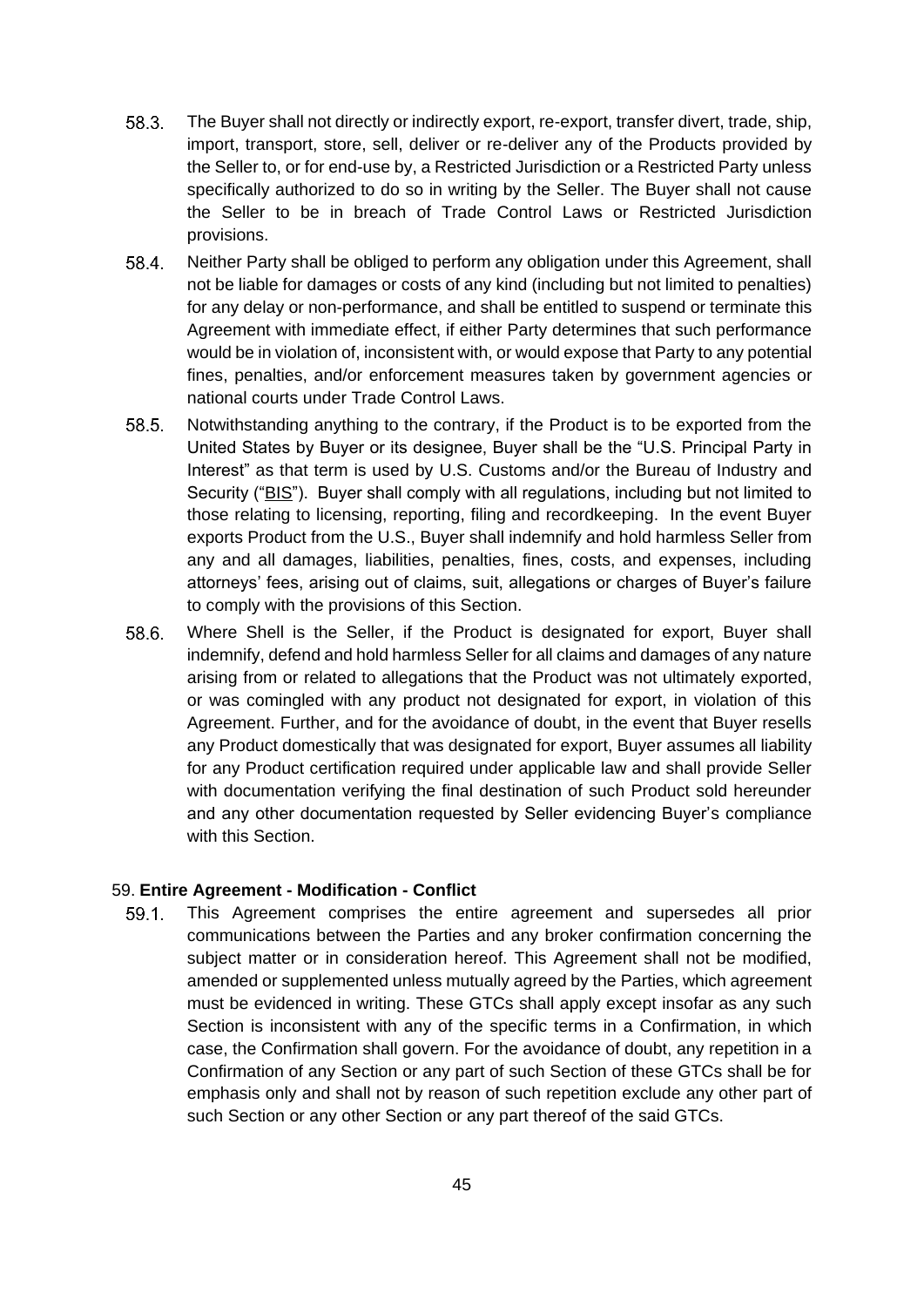### 60. **Definitions**

- $60.1$ "Adequate Assurance of Performance" means: (i) at the option of the Party providing the Adequate Assurance, either (a) an irrevocable stand-by letter of credit in a form and for a commercially-reasonable amount acceptable to the Secured Party issued or confirmed by a Qualified Institution acceptable to the Secured Party, or (b) cash in a commercially-reasonable amount acceptable to the Secured Party; or (ii) another form of assurance mutually agreed by the Parties;
- $60.2.$ "Affiliate" means, in relation to any person, an entity controlled, directly or indirectly, by the person, any entity that controls, directly or indirectly, the person or any entity directly or indirectly under common control with the person. For this purpose, "control" of any entity or person means ownership of a majority of the voting power of the entity or person;
- 60.3. "Agreement" means these GTCs (including, where applicable, the Attachments attached hereto) together with a Confirmation;
- 60.4 "All Fast" shall mean that the Vessel is completely secured to the berth and that the gangway is down and secured, or for lightering purposes shall mean when the Vessel has arrived at the designated lightering area and tenders a valid NOR;
- $60.5.$ "Anti-Corruption Laws" means the (a) United States Foreign Corrupt Practices Act of 1977; (b) the United Kingdom Bribery Act 2010 (as amended from time to time); and, (c) all other applicable national, regional, provincial, state, municipal or local laws and regulations that prohibit tax evasion, money laundering or otherwise dealing in the proceeds of crime or the bribery of, or the providing of unlawful gratuities, facilitation payments or other benefits to, any Government Official or any other person;
- 60.6. "API" shall mean the American Petroleum Institute;
- $60.7$ "Arrival Date Range" shall be the time period provided in a Confirmation, or as further narrowed by agreement between the Parties, within which Seller's Vessel shall tender NOR at the Discharge Port and be ready to discharge Product. For purposes of CFR and CIF Marine deliveries, the Parties may agree by specifying in a Confirmation or other writing that the Arrival Date Range at the Discharge Port is given for the sole purpose of calculating Laytime and demurrage, and shall not be construed as establishing a guaranteed date of arrival or delivery at the Discharge Port;
- $60.8.$ "ASTM" shall mean ASTM International;
- 60.9. "Banking Day" means a day other than a Saturday or Sunday when federal banks are open for business in New York, NY;
- "Bankruptcy Code" means Title 11 of the U.S. Code, 11 U.S.C. §§ 101 *et. seq*., as amended from time to time;
- 60.11. "Barrel" means forty-two (42) U.S. Gallons at sixty degrees (60°) Fahrenheit;
- 60.12. "Buyer's Receiver" shall mean the terminal, pipeline, or other facility, or other body, person or company, to whom the Product will be discharged;
- "CBP" shall mean the U.S. Bureau of Customs and Border Protection;
- "Confirmation" means a confirmation setting forth the trade details of a Transaction between the Parties, either: (i) in the form of an electronic confirmation and matched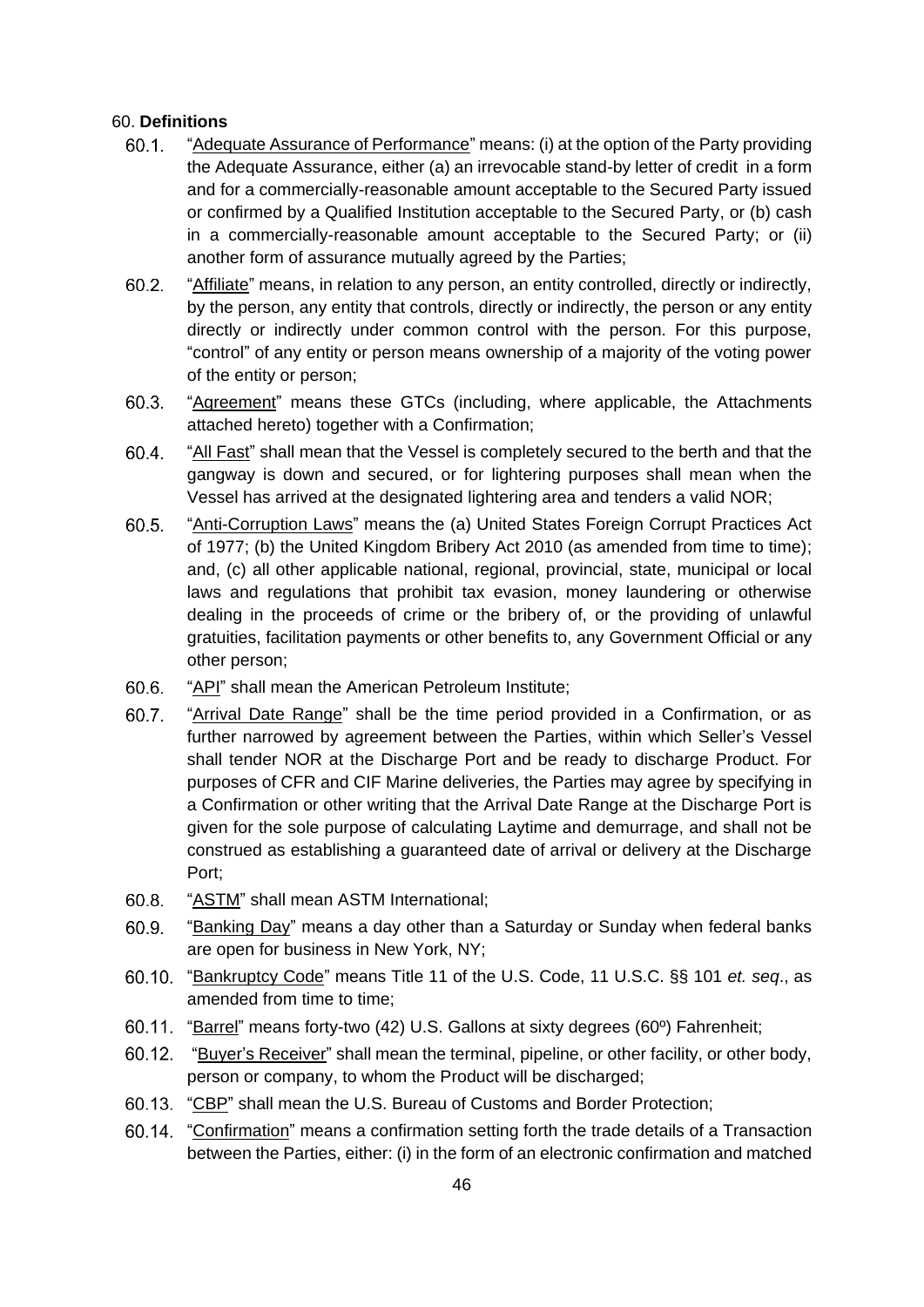by the agreed upon electronic confirmation matching system, or (ii) absent the ability to confirm a Transaction through an electronic confirmation matching system, by written confirmation;

- 60.15. "CFR" shall mean cost and freight;
- 60.16. "CIF" shall mean cost, insurance, and freight;
- 60.17. "CFR Outturn" and "CIF Outturn" shall each have the meaning ascribed to CFR and CIF respectively in sub-section 60.15 and 60.16, except as modified by this Agreement.
- 60.18. "Delivered" shall include delivered outturn and ex-ship marine deliveries;
- 60.19. "Delivery Port" means the loading port, terminal, or lightering area, in the case of FOB, CIF, and CFR marine movements, or the discharge port or lightering area in the case of Delivered marine movements, at which the Product to be delivered hereunder is or will be delivered from Seller to Buyer or, where the context requires, the operator, authority or governing body of such port or terminal;
- 60.20. "Delivery Window" shall mean the Arrival Date Range for Delivered marine deliveries, and the Loading Date Range for FOB, CIF, and CFR marine deliveries.
- 60.21. "Discharge Port" means the port or terminal at which the Product to be delivered hereunder is or will be discharged or, where the context requires, the operator, authority or governing body of such port or terminal;
- 60.22. "ETA," in the case of FOB marine deliveries, means the estimated time of arrival of the Vessel at the Load Port and, in the case of CFR, CIF and Delivered marine deliveries means the estimated time of arrival of the Vessel at the Discharge Port;
- 60.23. "FCA" shall mean free carrier;
- 60.24. "FOB" shall mean free on board;
- 60.25. "Gallon" shall mean one (1) U.S. liquid gallon containing two hundred and thirty-one (231) cubic inches when the liquid is at a temperature of sixty degrees (60º) Fahrenheit and at the vapor pressure of the liquid being tested;
- "Government Official" means any official or employee of any government, or any agency, ministry, department of a government (at any level), person acting in an official capacity for a government regardless of rank or position, official or employee of a company wholly or partially controlled by a government (for example, a state owned oil company), political party and any official of a political party; candidate for political office, officer or employee of a public international organization, such as the United Nations or the World Bank, or immediate family member (meaning a spouse, dependent child or household member) of any of the foregoing;
- 60.27. "GTCs" shall mean these General Terms and Conditions for the Sale and Purchase of Products – February 1, 2021;
- 60.28. "Inland Barge" shall mean a U.S. Coast Guard approved barge, restricted to operations in the inland waterways or local coastline areas;
- 60.29. "Laytime" shall consist of the time allowed to Seller for loading or Buyer for discharge (as applicable), day or night, Saturdays, Sundays, and holidays included;
- 60.30. "Letter of Indemnity" shall be as contained in Attachment A of these GTCs;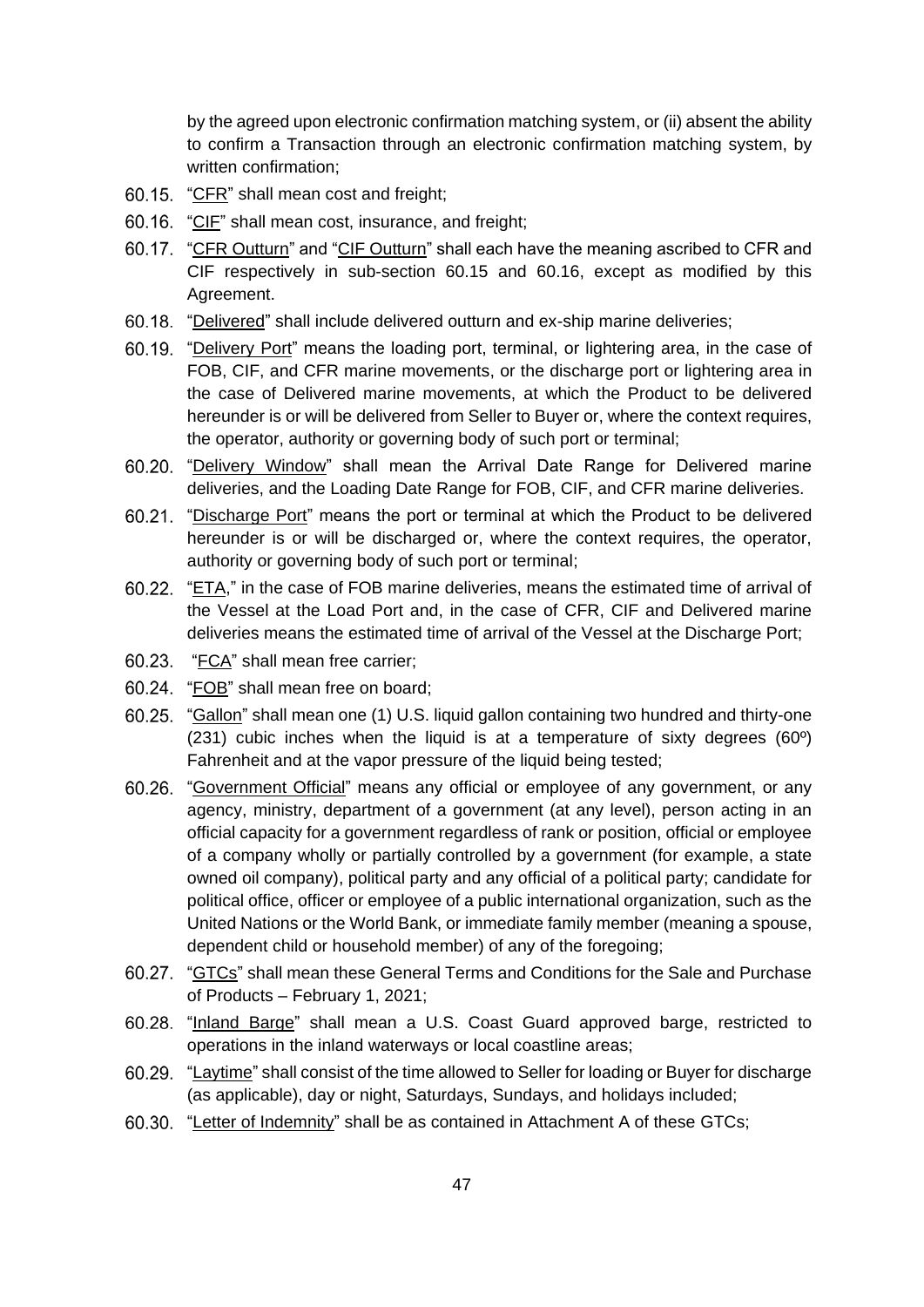- 60.31. "Lightering" shall mean the discharge or unlading of a cargo from a larger Vessel to a smaller Vessel for purposes of further transportation;
- 60.32. "Load Port" means the port, terminal, or lightering area at which the Product to be delivered hereunder is or will be loaded or, where the context requires, the operator, authority or governing body of such port or terminal;
- 60.33. "Loading Date Range" shall be the time period provided in a Confirmation, or as further narrowed by agreement between the Parties, within which Buyer's Vessel shall tender NOR at the Load Port and be ready to load Product and within which Seller shall make Product available for loading;
- 60.34. "LPG" means liquefied petroleum gas;
- 60.35. "Marine" shall mean deliveries by waterborne Vessel;
- 60.36. "NOR" means when the Vessel is in all respects ready to load or discharge, as applicable, the valid notice of readiness to load or discharge (when given within the Loading Date Range (FOB, CFR, or CIF) or Arrival Date Range (Delivered) unless otherwise agreed), as the case may be, as given by the master of the Vessel (or his/her representative) to the Load Port or to the Discharge Port as applicable;
- 60.37. "OBQ" shall mean on board quantity:
- "Ocean-Going Barge" shall mean a U.S. Coast Guard approved barge having ABS Load Line Certification and permitted to operate in offshore waters;
- 60.39. "OCIMF" shall mean Oil Companies International Marine Forum;
- 60.40. "Party" shall mean the Seller or Buyer individually, as applicable;
- 60.41. "Parties" shall mean the Seller and Buyer collectively:
- 60.42. "Product" means any commodity or commodities bought or sold between the Parties as identified in a particular Confirmation;
- 60.43. "Qualified Institution" means: (i) the U.S. office of a commercial bank or trust company (which is not an Affiliate of either Party) organized under the laws of the U.S. (or any state or political subdivision thereof), or (ii) the U.S. branch of a foreign bank (which is not an Affiliate of either Party), in each case having assets of at least ten billion dollars (\$10,000,000,000), and having a credit rating of at least A- by Standard's & Poor's and at least A3 by Moody's;
- 60.44. "RBOB" shall mean reformulated blendstock for oxygenated blending;
- 60.45. "REACH" means Regulation (EC) No 1907/2006 of the European Parliament and of the Council of 18 December 2006 concerning the Regulation, Evaluation, Authorization and Restriction of Chemical substances (REACH);
- **"**Restricted Jurisdiction**"** means a country, state, territory or region which is subject to comprehensive economic or trade restrictions under Trade Control Laws, which may change from time to time, applicable to either Party to the Agreement;
- 60.47. "Restricted Party" means any individual, legal person, entity or organization (i) targeted by national, regional or multilateral trade or economic sanctions under Trade Control Laws; or (ii) directly or indirectly owned or controlled or acting on behalf of such persons, entities or organizations and including their directors, officers or employees;
- 60.48. "ROB" shall mean remaining on board;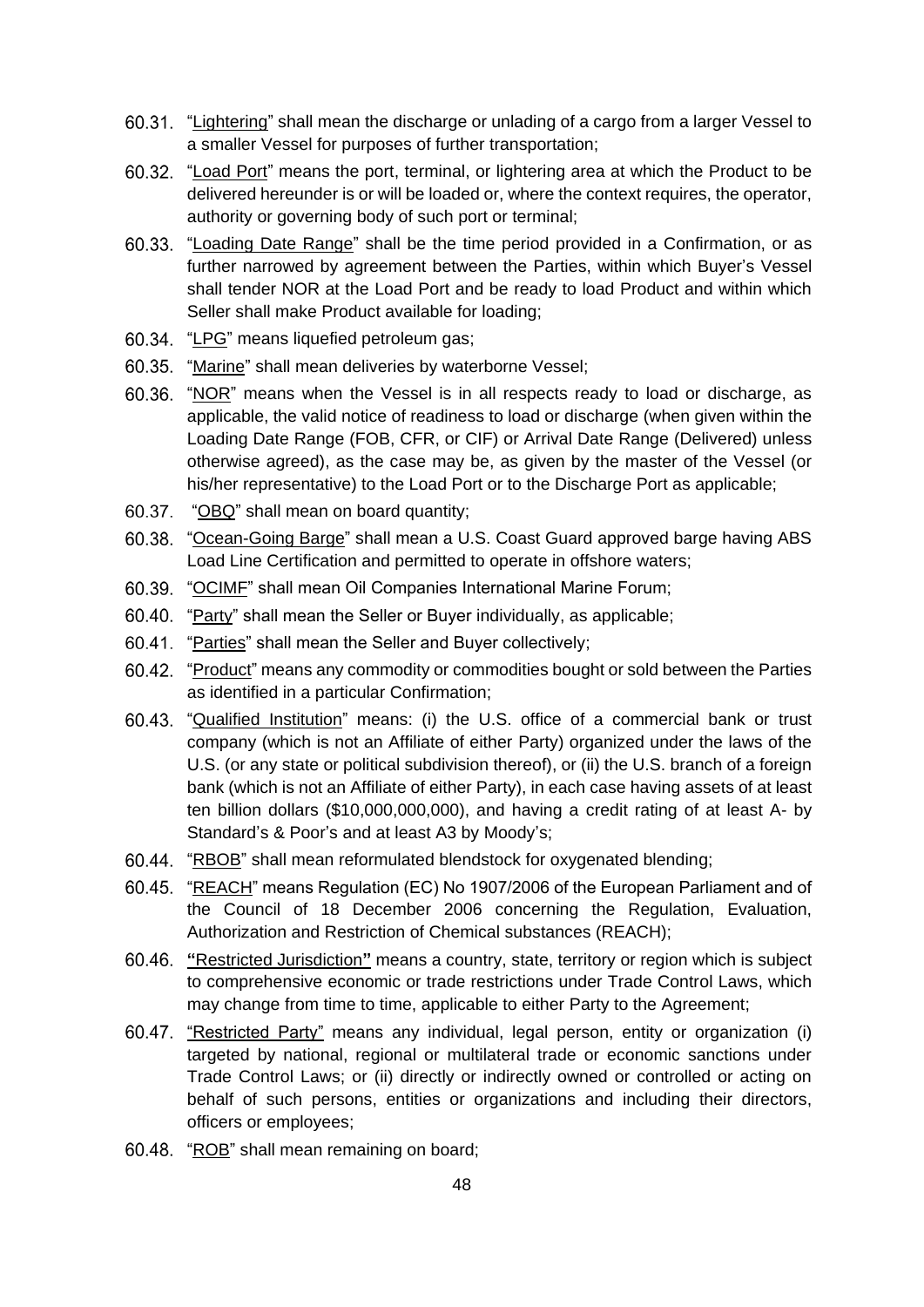- 60.49. "RVP" shall mean Reid vapor pressure;
- "Shell" shall mean Shell Trading (US) Company or Shell Oil Products US.
- 60.51. "Tanker" shall mean any self propelled vessel capable of carrying bulk Product;
- "Terminal Party" shall mean the Seller for FOB marine deliveries and the Buyer for CIF, CFR and Delivered marine deliveries;
- 60.53. "Terminal Party's Supplier" shall mean the terminal, pipeline, or other facility, from which Product will be loaded and/or any body, person, or company being a direct or indirect source of supply for Seller;
- 60.54. "Trade Control Laws" means any applicable trade or economic sanctions or embargoes, Restricted Party lists, controls on the imports, export, re-export, use, sale, transfer, trade, or otherwise disposal of goods, services or technology, antiboycott legislation or similar laws or regulations, rules, restrictions, licenses, orders or requirements in force from time to time, including without limitation those of the European Union, the United Kingdom, the United States of America, and other government laws applicable to a Party to the Agreement;
- 60.55. "Transaction" means any purchase or sale of Product between the Parties that is evidenced by a Confirmation that incorporates the GTCs;
- 60.56. "Transship" and "Transshipment" shall mean the transfer of a cargo outside the territorial waters of the U.S. from one Vessel for further transportation on the same Vessel or a different ship or conveyance where a Discharge Port under this Agreement is located within the U.S.;
- 60.57. "Vessel" means a Tanker, Bulk Carrier, Ocean-Going Barge, or any other barge;
- 60.58. "VEF" means Vessel experience factor;
- "Vessel Party" shall mean the Buyer for FOB marine deliveries and the Seller for CIF, CFR, and Delivered marine deliveries;
- 60.60. "Worldscale" shall mean the New Worldwide Tanker Nominal Freight Scale as current on the day of commencement of loading of the Vessel in question.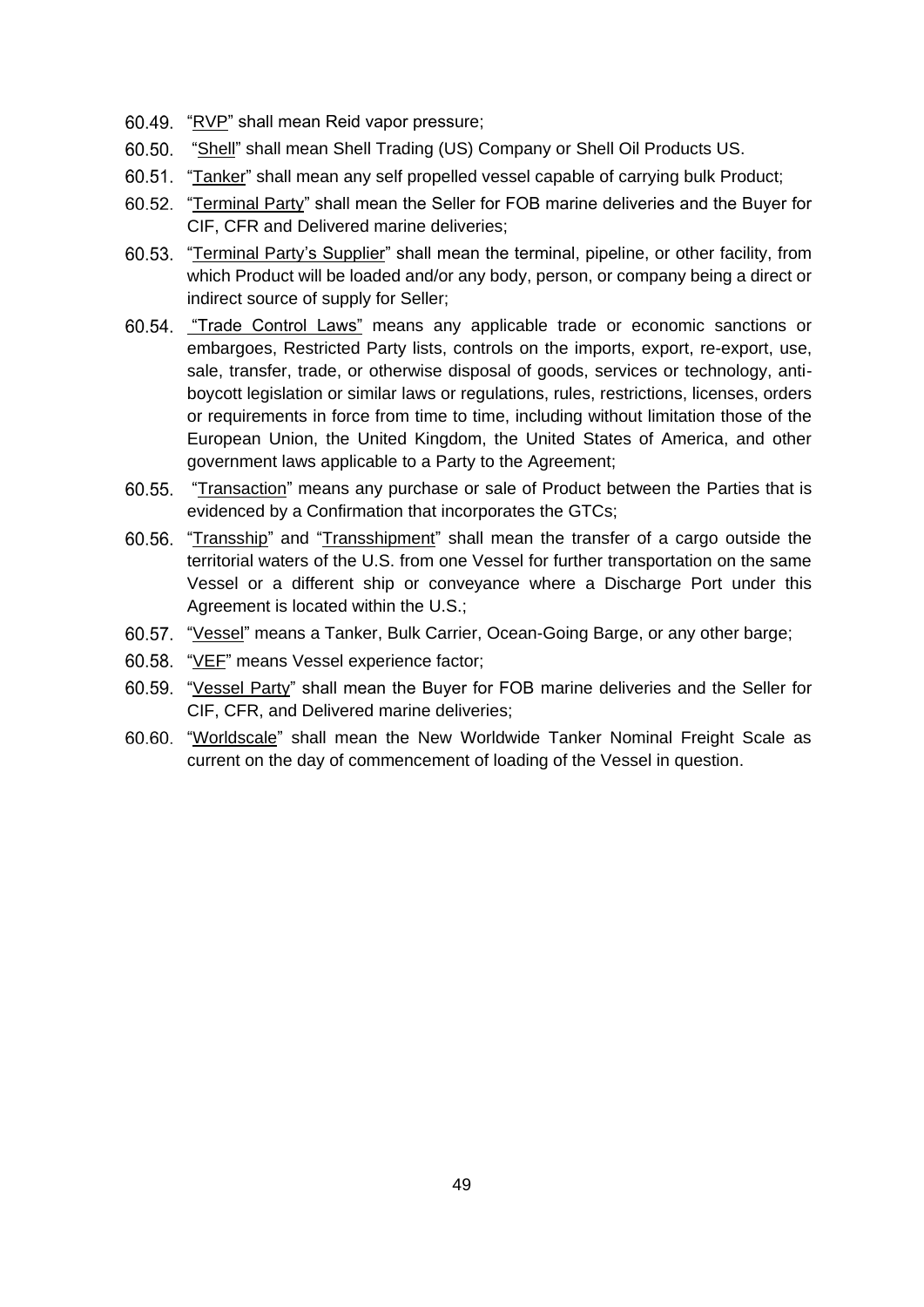# **PART F - Attachments**

# **Attachment A - Seller's Letter of Indemnity format**

# **LETTER OF INDEMNITY**

In consideration of your paying for the cargo of {VOLUME} U.S. Barrels/Metric Tons of {TYPE OF PRODUCT} which sailed from {PORT} on {VESSEL} on {BILL OF LADING DATE} loaded with the cargo when the full set of Bills of Lading and Original Shipping documents for the cargo have not been delivered to you at the time payment is due under our contract dated {CONTRACT DATE}

We hereby warrant to you that at the time property passed as specified under the terms of the contract we had the right to sell the cargo to you, and we had unencumbered title to the cargo.

We hereby undertake to indemnify you and hold you harmless against any claim made against you by anyone as a result of breach by us of any of our warranties as set out above; and all loss, costs (including, but not limited to, costs as between attorney or solicitor and own client), damages, and expenses which you may suffer, incur, or be put to which are not too remote as a result of our failure to deliver the above document(s) in accordance with the contract.

This indemnity shall be limited in value to 200% CIF or FOB value of the cargo based on agreed delivery method, and shall expire at the earlier of (i) on delivery by us of the aforesaid document(s) and their acceptance by you; or (ii) at 24.00 hours on the day 36 calendar months after the date of discharge unless before that time Sellers have received written notice from Buyers that: a) some person is making a claim in connection with the warranties set out above or, b) legal proceedings have been commenced against Buyers for the same reason. When Sellers have received such notice, then this indemnity shall continue in force until such claim or legal proceedings are settled.

This indemnity shall be governed by and construed in accordance with New York Law and all disputes, controversies, or claims arising out of or in relation to this indemnity or the breach, termination, or validity hereof shall be subject to the exclusive jurisdiction of the New York Courts.

Signed: {NAME} {POSITION} Company: ..........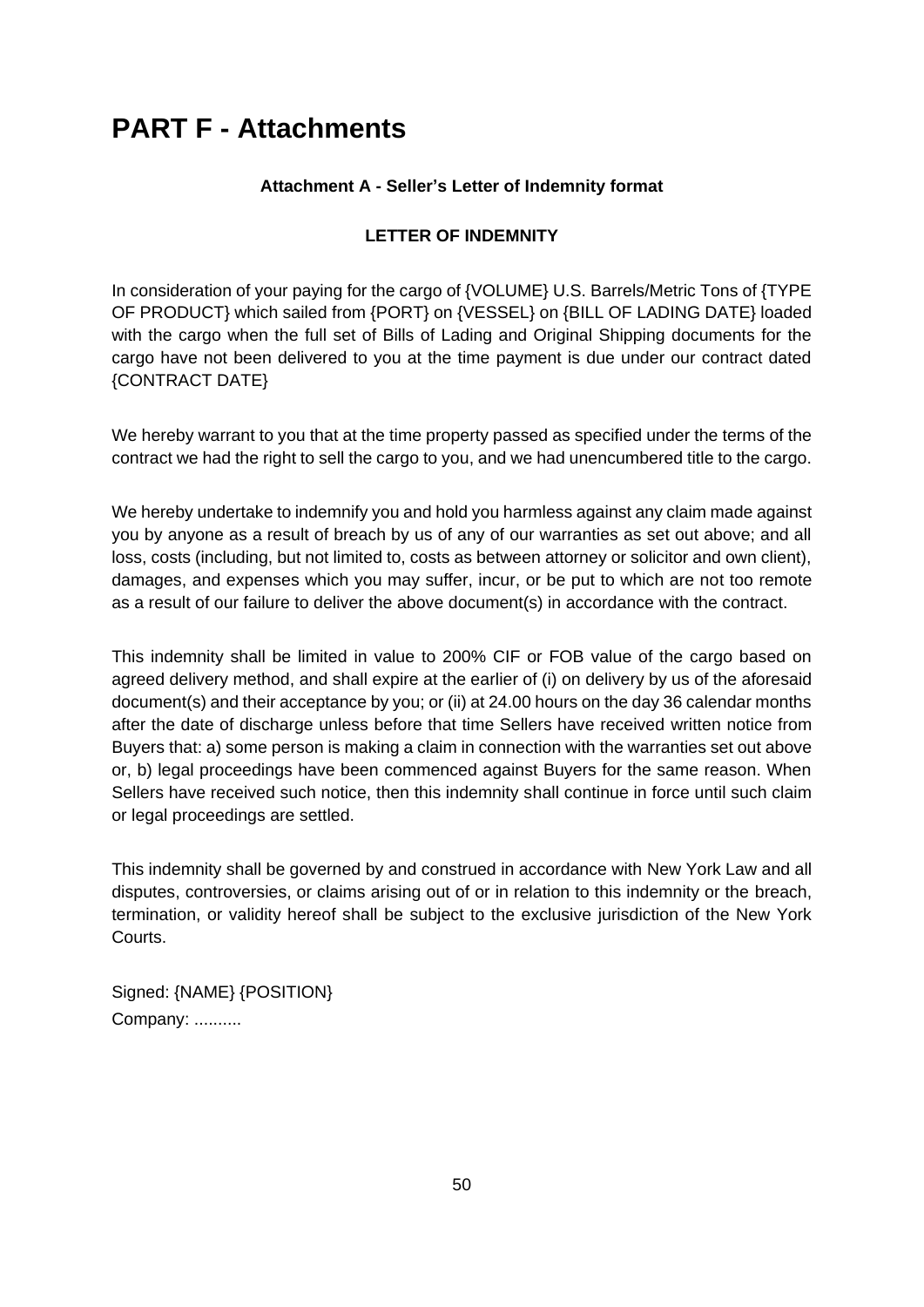### **Attachment B - Renewable Identification Numbers**

The terms of this Attachment B shall only be applicable to the transfer (sale and purchase) of Renewable Identification Numbers in connection with the sale and purchase of physical Products and shall be referred to herein as the "RINs General Terms".

# 1. **DEFINITIONS AND INTERPRETATION**

- 1.1. Definitions. Capitalized terms not defined herein shall have the meaning ascribed to them in the GTCs. The following terms shall have the meaning ascribed to them below.
	- 1.1.1. "Applicable Law" means any federal, state or local law, statute, regulation, code, ordinance, license, permit, compliance requirement, decision, order, writ, injunction, directive, judgment, policy, decree, including any judicial or administrative interpretations thereof, or any agreement, concession or arrangement with any Governmental Authority, applicable to the RINs transferred, sold or purchased hereunder and either party or either party's performance under the Agreement, and any amendments or modifications to the foregoing.
	- 1.1.2. "Approved Facility" means a facility registered with the EPA under the RFS Program and either (i) generally acceptable to the Buyer in its sole discretion, or (ii) as agreed by the Parties and designated in the relevant Confirmation.
	- 1.1.3. "B-RIN" has the meaning in § 80.1401 of the RFS Program.
	- 1.1.4. "D-Code" means the number designating the type of renewable fuel with which a given RIN is associated, as described in § 80.1425(g) of the RFS Program.
	- 1.1.5. "Deficient RIN Payment" has the meaning specified in Section 4.2 below.
	- 1.1.6. "Deficient Quantity" means the volume of Deficient RINs.
	- 1.1.7. "Deficient RIN" has the meaning specified in Section 4.1 below.
	- 1.1.8. "Eastern Prevailing Time" means the time prevailing on the East Coast of the U.S., taking into account daylight savings time if it is in effect.
	- 1.1.9. "EMTS" means the EPA Moderated Transaction System or any replacement or successor system designated by the EPA for the recording or transfer of RINs.
	- 1.1.10. "EPA" means the U.S. Environmental Protection Agency or any successor having responsibility at law for the implementation and administration of the RFS Program.
	- 1.1.11. "Facility" means a facility at which the batch of renewable fuel associated with the purchased RINs was produced or imported.
	- 1.1.12. "Generator" means an entity that generates RINs under the RFS Program.
	- 1.1.13. "Governmental Authority" means any U.S. federal, state, regional, local or municipal governmental body, agency, instrumentality, authority or entity established or controlled by a government or subdivision thereof, including any legislative, administrative or judicial body, or any person acting on behalf thereof.
	- 1.1.14. "GTCs" means the Shell Trading (US) Company General Terms and Conditions for the Sale and Purchase of Products, dated, February 1, 2021.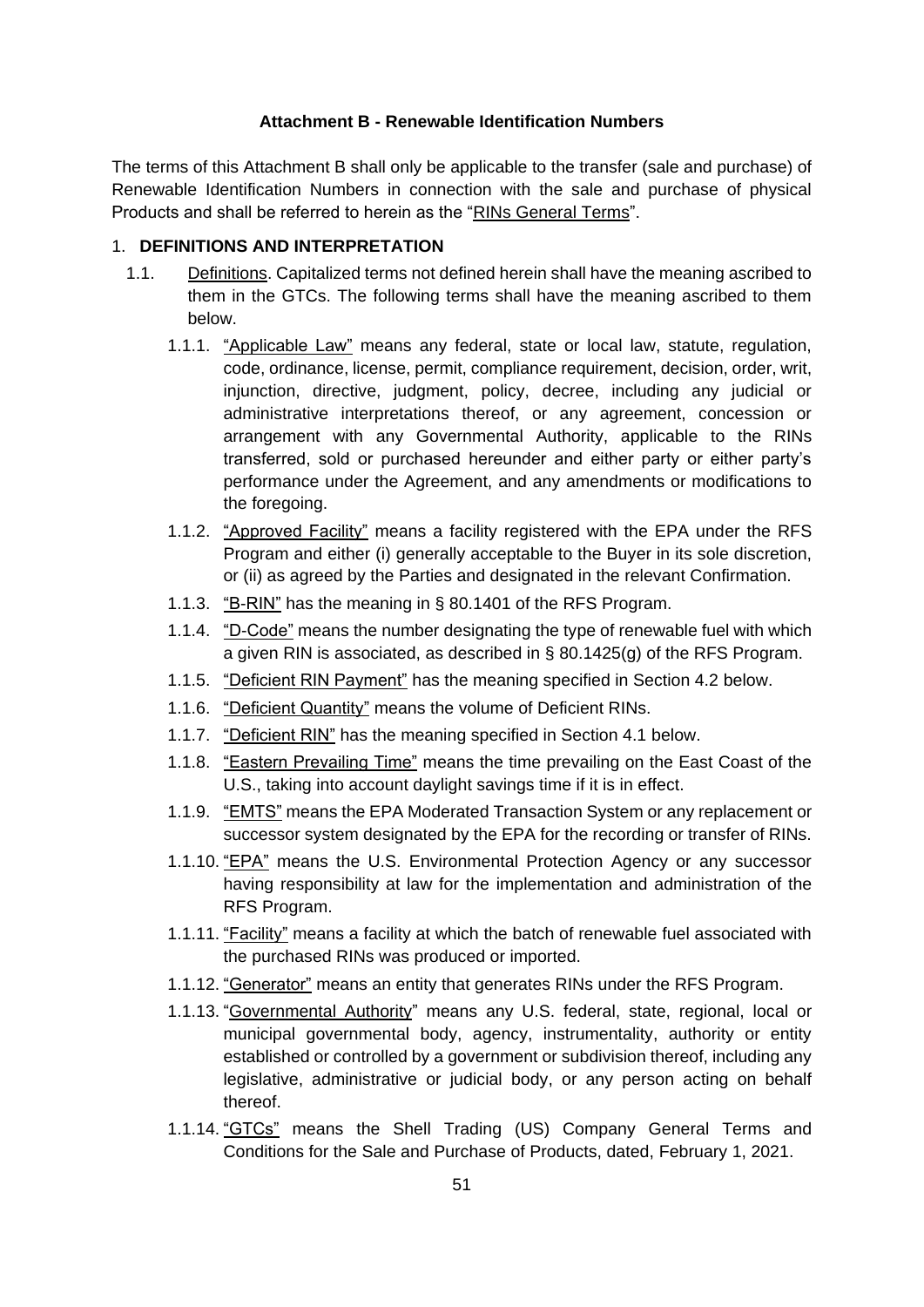- 1.1.15. "Initiate" means the submission of a sell transaction in EMTS by Seller provided, however, that a Seller shall not be deemed to have submitted any RINs where Seller cancels such sell transaction in EMTS before Buyer accepts it in EMTS.
- 1.1.16. "K-Code" means the number designating whether or not a RIN is separated or assigned to a volume of fuel under the RFS Program.
- 1.1.17. "Product Transfer Document" means such document(s) as may be required pursuant to the RFS Program to be provided by the transferor to the transferee when the ownership of neat and/or blended renewable fuels or separated RINs is transferred. Seller will endeavor to cause each Product Transfer Document to include a corresponding invoice number.
- 1.1.18. "Q-RIN" has the meaning in § 80.1401 of the RFS Program.
- 1.1.19. "Qualified Replacement RIN" means a valid RIN (i) of the same category as that specified in the relevant Confirmation and generated either in the same year specified in the relevant Confirmation, or if RINs generated in the year specified in the relevant Confirmation are not reasonably available in the market or have expired, the then current compliance year; or (ii) acceptable to the Buyer in the Buyer's sole discretion.
- 1.1.20. "Required Authorizations" has the meaning set out in Section 3.1.1 below.
- 1.1.21. "RFS Program" means Renewable Fuel Standard Program under the Energy Policy Act of 2005 and the Energy Independence and Security Act of 2007 and implementing regulations, including without limitation, 40 C.F.R. Part 80, Subpart M, as the same may be amended from time to time.
- 1.1.22. "RIN" means a Renewable Identification Number generated pursuant to the RFS Program.
- 1.1.23. "RIN Generation Year" means the calendar year in which a RIN was generated under the RFS Program.
- 1.1.24. "RIN Transaction" means any purchase or sale of RINs between the Parties that is evidenced by a Confirmation that incorporates the GTCs.
- 1.1.25. "Title Transfer Date" means the date when the EMTS reflects RINs in Buyer's EMTS account.
- 1.1.26. "Transaction Volume" means each volume of RINs specified in a Confirmation.
- 1.1.27. "Transfer Period" means, for a RIN Transaction, the date range as specified in the Confirmation during which Seller must Initiate the Transaction Volume.
- 1.1.28. "Transfer Date" means the date specified as such on the Product Transfer Document.
- 1.1.29. "U.S." means United States of America, and every reference to money, price, or Contract Price pertains to U.S. Dollars.
- 1.1.30. "Verified RIN" has the meaning in § 80.1401 of the RFS Program.
- 1.2. Interpretation. Unless otherwise specified, all section references in these RINs General Terms are to the Sections of these RINs General Terms. All headings in these General Terms are intended solely for convenience of reference and shall not affect the meaning or interpretation of these RINs General Terms, the GTCs, or the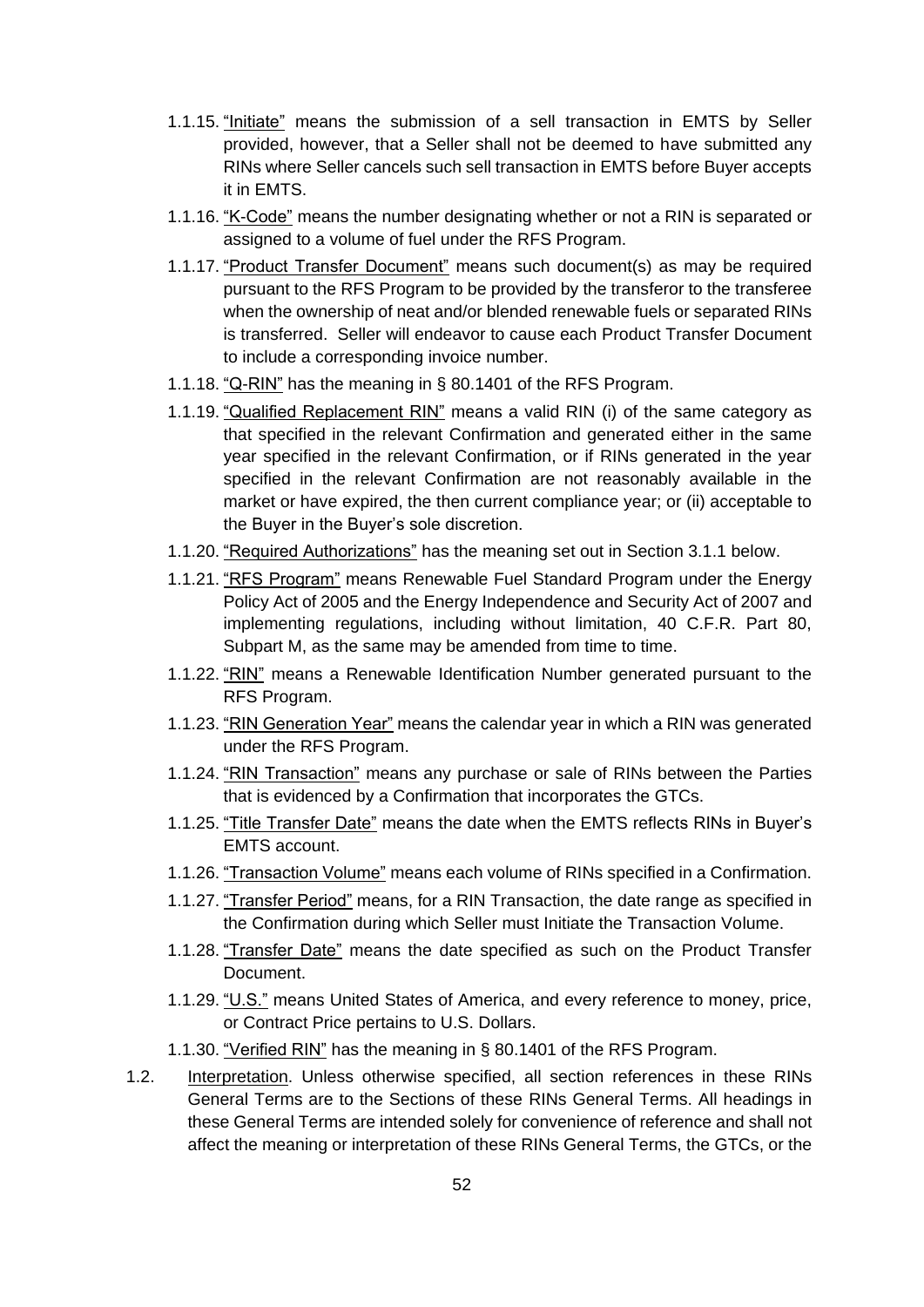Agreement. Unless expressly provided otherwise, the word "including" as used herein does not limit the preceding words or terms and shall be read to be followed by the words "without limitation" or words having similar import and the words "other" and "otherwise" shall not be construed as being limited by the context in which they appear or the words that precede them. Unless expressly provided otherwise, references to "consent" mean the prior written consent of the party at issue. Unless provided otherwise, when a party's response is required hereunder within a specific time period following receipt of notice or documentation, as applicable, the day of receipt thereof by such party shall be considered day zero. Any reference to "time" shall be a reference to time in Eastern Prevailing Time on a Banking Day. Any specific references to laws, statutes, or regulations will include any amendments, replacements, or modifications thereto.

1.3. Inconsistency. In the event of any inconsistency between the provisions of the Confirmation and these RINs General Terms, the Confirmation will prevail. In the event of a conflict between the provisions of the GTCs and these RINs General Terms, these RINs General Terms will prevail.

# 2. **GENERAL OBLIGATIONS; TITLE TRANSFER**

- 2.1. General Obligations.
	- 2.1.1. Seller shall issue a Product Transfer Document to Buyer and Seller shall subsequently Initiate each Transaction Volume specified in the Product Transfer Document in accordance with the Confirmation and in compliance with the RFS Program.
	- 2.1.2. Seller and Buyer shall do all things reasonably necessary to effectuate each RIN Transaction.
	- 2.1.3. All rights, title and interest in and to each RIN identified in a Confirmation shall transfer from Seller to Buyer on the Title Transfer Date.
- 2.2. In respect of each RIN Transaction, Seller and Buyer shall adhere to the rules of the RFS Program. Seller and Buyer shall comply with Applicable Law in the performance of their respective obligations under the Agreement and each RIN Transaction.
- 2.3. Buyer's Right to Deny RINs. Except as limited by Section 2.4, Buyer shall have the right, at its reasonable discretion, to deny any Initiated RINs in EMTS. For the avoidance of doubt, and without limitation, Buyer shall be conclusively deemed to have reasonably exercised its discretion to deny where:
	- 2.3.1. Buyer has blocked the Generator or Facility that produced the RINs or Qualified Replacement RINs in EMTS;
	- 2.3.2. The RINs are invalid under the RFS Program;
	- 2.3.3. There is a reasonable prospect that the RINs will be invalid under the RFS Program; or
	- 2.3.4. Buyer does not have or has not analyzed information sufficient to verify that any of the RINs are not invalid and that there is no reasonable prospect of such RINs becoming invalid under the RFS Program.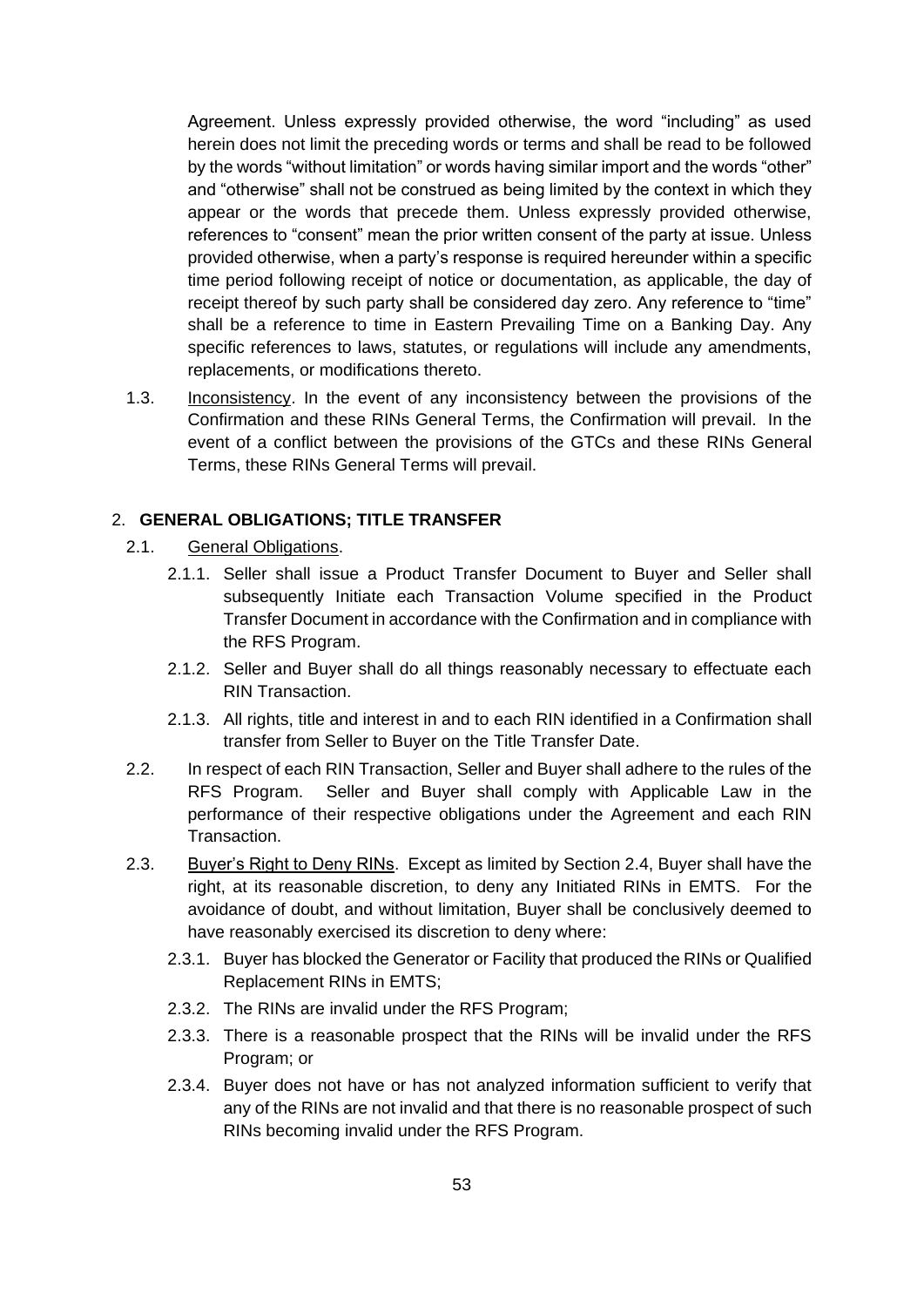- 2.3.5. For the purposes of making its assessment it shall be reasonable for Buyer to disregard the benefit of any warranties given to it under these RINs General Terms.
- 2.4. Without prejudice to the application of Section 6, it is not a reasonable exercise of discretion for Buyer to deny RINs solely on the basis of scarcity of supply of, and/or the market price of, RINs.

# 3. **REPRESENTATIONS AND WARRANTIES**

- 3.1. Representations and Warranties by Both Parties. Each party represents and warrants to the other party (which representations and warranties are deemed to be repeated by each party on each Transfer Date) that:
	- 3.1.1. It has the corporate and legal capacity, authority, and power, and all governmental and other licenses, authorizations, permits, consents, contracts and other approvals (if any), necessary to execute, deliver, and perform the Agreement ("Required Authorizations"), and has complied with any conditions to the Required Authorizations applicable to the execution, delivery and performance of the Agreement, and states that such Required Authorizations shall remain in full force and effect until its obligations under the Agreement have been fulfilled;
	- 3.1.2. It is a registered user of EMTS and has completed any registration required by the RFS Program;
	- 3.1.3. The Agreement and each RIN Transaction, and such party's performance of them, is in compliance with the RFS Program as the same may apply to the Agreement and each party's performance thereunder;
	- 3.1.4. Its obligations pursuant to the Agreement constitute its legal, valid and binding obligations, enforceable in accordance with their respective terms (subject to applicable bankruptcy, reorganization, insolvency, moratorium or similar laws affecting creditors' rights generally and subject, as to enforceability, to equitable principles of general application regardless of whether enforcement is sought in a proceeding in equity or at law);
	- 3.1.5. It has entered into the Agreement and each RIN Transaction as principal (and not as advisor, agent, broker or in any other capacity, fiduciary or otherwise), has a full understanding of the material terms and risks of the Agreement and each RIN Transaction, has made its own independent decision to enter into the Agreement and each RIN Transaction and as to whether the Agreement and each RIN Transaction is appropriate or suitable for it based upon its own judgment and upon advice from such advisors as it has deemed necessary and it is capable of assuming those risks;
	- 3.1.6. It has made its trading and investment decisions, including regarding the suitability thereof, based upon its own judgment and any advice from such advisors, as it has deemed necessary and not in reliance upon any view expressed by the other party and is capable of assessing the merits of and understanding (on its own behalf or through independent professional advice) the Agreement and each RIN Transaction, understands and accepts the terms, conditions and risks of this Agreement and each RIN Transaction, and is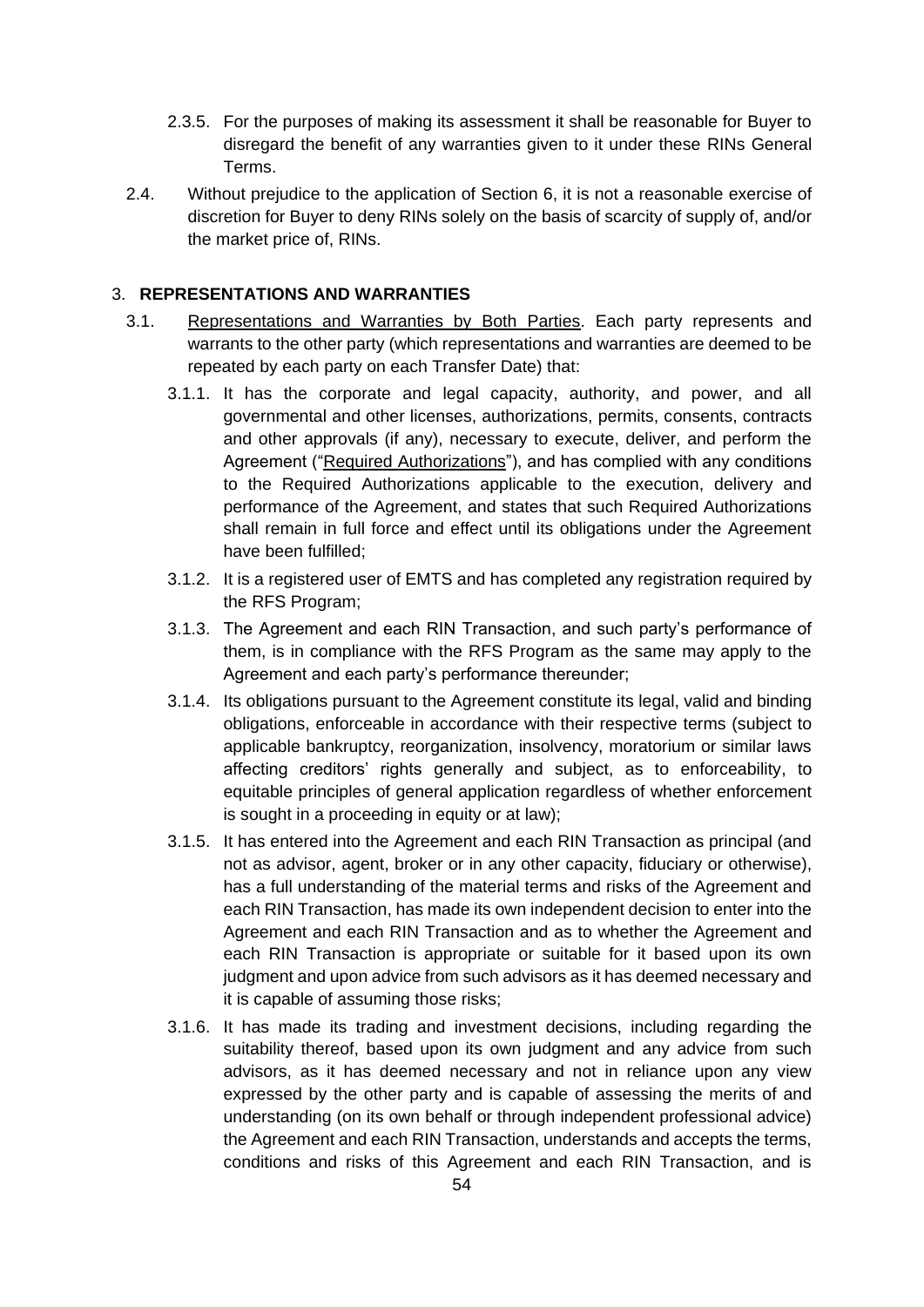capable of assuming, and assumes, the risks of the Agreement and each RIN Transaction; and

- 3.1.7. The Parties intend that each RIN Transaction shall be physically settled.
- 3.2. Representations and Warranties by Seller.
	- 3.2.1. Seller represents and warrants to Buyer that on each Transfer Date:
		- 3.2.1.1. Seller shall convey good title to all RINs it sells hereunder, free and clear of any liens, security interests, and encumbrances or any interest in or to them by any third party;
		- 3.2.1.2. Each RIN Initiated or sold: (i) is valid under the RFS Program; (ii) has no basis for becoming invalid under of the RFS Program; (iii) shall not otherwise result in a violation of the RFS Program, nor shall the Seller engage in any future conduct that would result in such a violation;
		- 3.2.1.3. To the best of its knowledge, except with respect to RINs generated by Seller for which this representation and warranty is not qualified by Seller's knowledge, each RIN sold was generated or Initiated from an Approved Facility; and
		- 3.2.1.4. Each RIN Initiated or sold is of the D-Code, K-Code, and RIN Generation Year (other than where a later year is permitted in accordance with these RINs General Terms) specified in the relevant Confirmation (if any) and has not been retired.
	- **3.2.2. OTHER THAN THE WARRANTIES SPECIFIED OR REFERRED TO IN SECTION 3 AND THE REQUIREMENT OF COMPLIANCE WITH APPLICABLE LAW CONTAINED IN SECTION 2.2, TO THE EXTENT PERMITTED UNDER APPLICABLE LAW, SELLER MAKES NO OTHER REPRESENTATION OR WARRANTY, WRITTEN OR ORAL, EXPRESS OR IMPLIED, INCLUDING, WITHOUT LIMITATION, ANY REPRESENTATION OR WARRANTY THAT THE RINS WILL BE MERCHANTABLE OR FIT OR SUITABLE FOR A SPECIFIC PURPOSE, EVEN IF SUCH PURPOSE IS KNOWN TO SELLER, UNLESS OTHERWISE STATED IN THE CONFIRMATION FOR A PARTICULAR RIN TRANSACTION. SELLER EXPRESSLY DISCLAIMS ANY WARRANTY AGAINST INFRINGEMENT OF ANY PATENT, TRADEMARK OR COPYRIGHT AND IS NOT RESPONSIBLE FOR THEIR FUTURE USE OR MISUSE IN CONJUNCTION WITH COMPLIANCE WITH ANY OTHER GOVERNMENT REGULATIONS.**

#### 4. **REMEDIES FOR FAILURE TO INITIATE RINS AND DEFICIENT RINS**

- 4.1. In the event that, in relation to a RIN Transaction:
	- 4.1.1. Seller Initiates RINs that fail to comply in all material respects to the requirements and criteria set forth in the Confirmation or Agreement;
	- 4.1.2. Buyer exercises its right to deny all or part of a Transaction Volume pursuant to Section 2.3;
	- 4.1.3. Seller fails to Initiate all or part of a Transaction Volume during the applicable Transfer Period;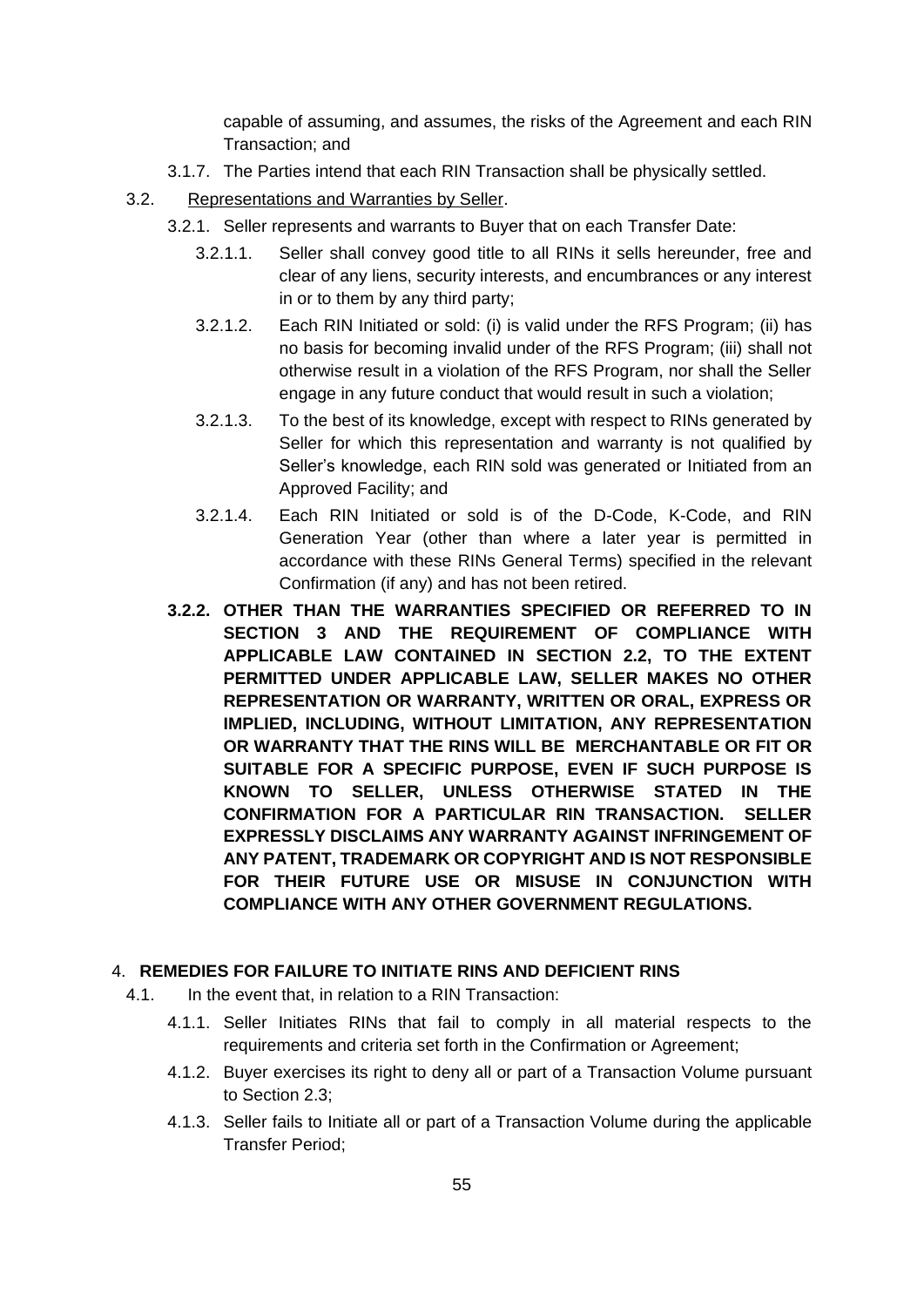- 4.1.4. Seller breaches any of the warranties contained in Section 3.1.2, or any warranty specified as subject to this Section 4.1.4 in the applicable Confirmation;
- 4.1.5. With respect to RINs Initiated or sold under this Agreement that are not Verified RINs, Seller breaches any of the warranties contained in Section 3.1.3 or 3.2;
- 4.1.6. With respect to RINs Initiated or sold under this Agreement that are B-RINs or Q-RINs, (i) Seller breaches any of the warranties contained in Section 3.1.3 or 3.2 that do not relate to the validity of the RINs under the RFS Program; or (ii) Seller breaches any of the warranties contained in Section 3.1.3 or 3.2, Buyer submits to Seller a notice Buyer received from the EPA pursuant to § 80.1474(b)(5) of the RFS Program which states that the Generator of the Initiated RINs has failed to perform corrective action as required under the RFS Program (and such notice has not subsequently been rescinded by the EPA), and (a) the RINs were generated by Seller; or (b) Buyer provides Seller with a certificate stating that the number of invalid RINs Initiated or sold by Seller exceeds the number of RINs that Buyer is eligible to allocate but has not yet allocated, to Buyer's limited exception under  $\S$  80.1474(e) or (f) of the RFS Program, as applicable;
- 4.1.7. Initiated RINs accepted by Buyer that are not Verified RINs are or become invalid for purposes of the RFS Program; or
- 4.1.8. Initiated RINs accepted by Buyer that are B-RINs or Q-RINs are or become invalid for purposes of the RFS Program, Buyer submits to Seller a notice Buyer received from the EPA pursuant to § 80.1474(b)(5) of the RFS Program which states that the Generator of the Initiated RINs has failed to perform corrective action as required under the RFS Program, and (i) the RINs were generated by Seller; or (ii) Buyer provides Seller with a certificate stating that the number of invalid RINs Initiated or sold by Seller exceeds the number of RINs that Buyer is eligible to allocate but has not yet allocated, to Buyer's limited exception under § 80.1474(e) or (f) of the RFS Program, as applicable, (each such affected RIN a "Deficient RIN"),

then, Seller shall, at Seller's sole cost and expense, Initiate Qualified Replacement RINs in a volume equal to the Deficient Quantity within six (6) Banking Days, or such time period as otherwise mutually agreed in writing by the Parties, after Seller receives notice from Buyer that at least one of the circumstances in these Sections 4.1.1 through 4.1.8 apply; provided, however, that if such day is not a Banking Day, then the deadline shall be the immediately preceding Banking Day.

4.2. If Seller fails to timely or fully comply with its obligation to Initiate contained in Section 4.1 above, then Seller shall, at Buyer's election by notice to Seller either (i) Initiate Qualified Replacement RINs in a volume equal to the Deficient Quantity in accordance with Section 4.1 above, or (ii) pay Buyer within five (5) Banking Days of receipt of Buyer's invoice, unless otherwise mutually agreed between the Parties, an amount equal to the product of the Deficient Quantity multiplied by the current market price (determined by Buyer in a commercially reasonable manner as of a day selected by Buyer that falls no sooner than the last day for performance of Seller's obligations under Section 4.1 above and no later than three (3) Banking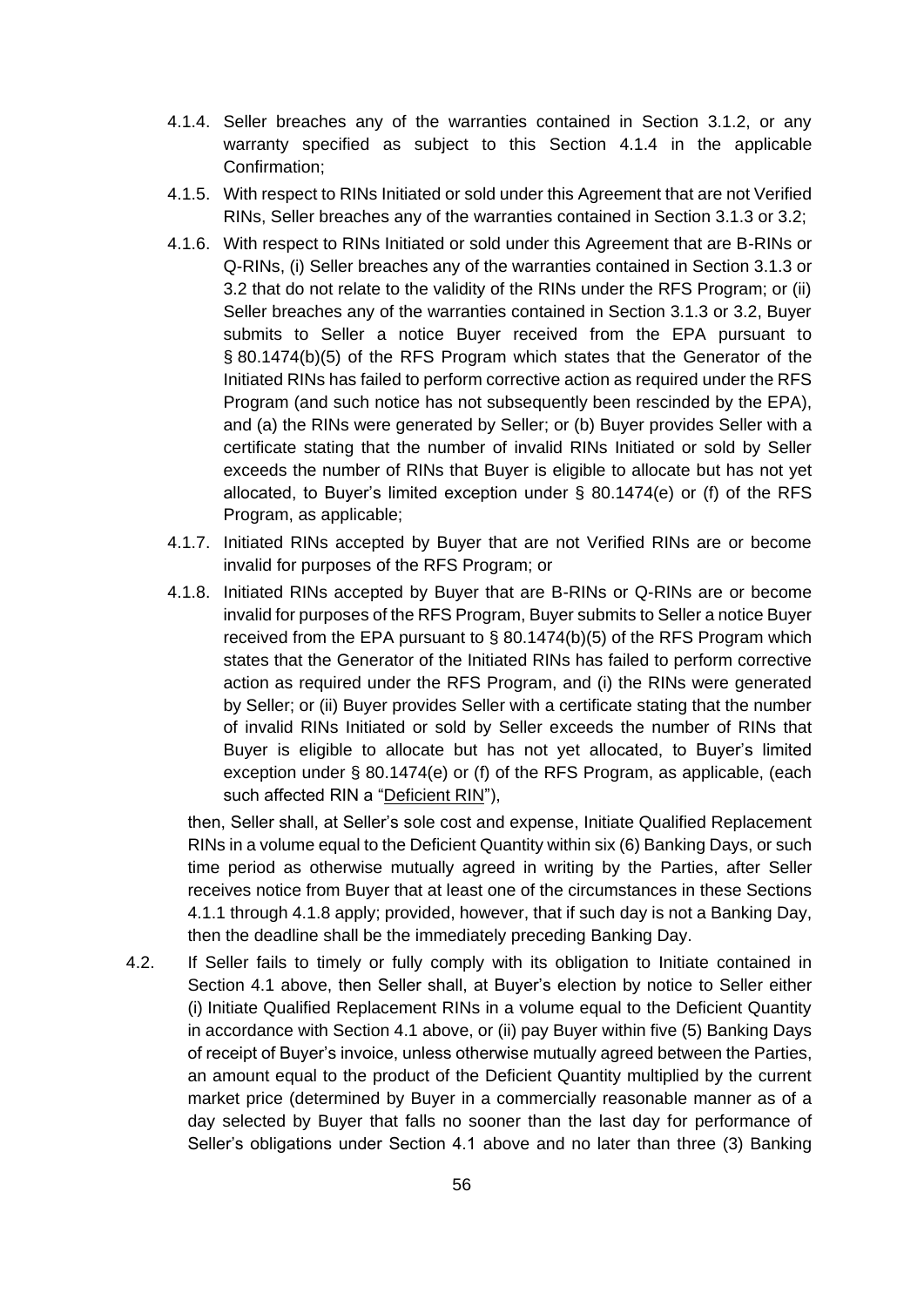Days after the date Buyer gives notice of its election) of the RINs contracted for, or if those RINs have expired or are no longer available, the current year RINs of the same D-Code (such payment, the "Deficient RIN Payment"). Buyer shall not be required to enter into an actual replacement transaction in order to receive payment under this paragraph.

- 4.3. Notwithstanding anything to the contrary, if Seller transfers Deficient RINs to Buyer, then to the extent such Deficient RINs are not invalid RINs under the RFS Program, Buyer shall be required to transfer such Deficient RINs back to Seller within five (5) business days of Buyer having received from Seller the Qualified Replacement RINs or the Deficient RIN Payment, as applicable.
- 4.4. In the event the provisions of this Section 4 are invoked, Seller and Buyer agree to work together in good faith to pursue an efficient, commercial and practical resolution consistent with the foregoing options (or any combination thereof) in order to cure any default with respect to any Deficient RINs, provided, however, the replacement RINs must be Qualified Replacement RINs unless otherwise mutually agreed.
- 4.5. Seller shall issue a PTD accurately describing the Qualified Replacement RIN. Buyer and Seller shall otherwise be subject to the general obligations set forth in Section 2.1.
- 4.6. Sections 4.1.1 through 4.1.8 and, for the avoidance of doubt, Section 2.3 shall apply equally to any Qualified Replacement RINs.
- 4.7. Except in respect of a failure to pay any amount due under Section 4.2, the remedies set out in this Section 4 are exclusive remedies for the occurrence of the events described in Section 4.

# 5. **EVENTS OF BREACH**

- 5.1. If:
	- 5.1.1. a party fails to make payment of any amount due when required under these RINs General Terms or any RIN Transaction, within two (2) Banking Days following receipt of a written notice of such failure from the other party ("Payment Failure"); or
	- 5.1.2. except for any breach or event described in Sections 4.1.1 through 4.1.8, and except for a Payment Failure, a party fails to perform or repudiates any material obligation to the other party under these RINs General Terms or breaches any representation, covenant or warranty in any material respect under these RINs General Terms and, in each case, if capable of being cured, is not cured to the satisfaction of the other party in its sole discretion, within two (2) Banking Days following receipt of written notice to such party that corrective action is needed, then the non-breaching party may, without penalty and without limiting any other rights and remedies that may be available to such non-breaching party under the Agreement or otherwise, (i) offset all or any portion of amounts owed by the breaching party against any amounts owed by the non-breaching party to the breaching party under the Agreement or otherwise, (ii) apply any prepayments made, or Adequate Assurance of Performance posted under this Agreement, by the breaching party to the non-breaching party against any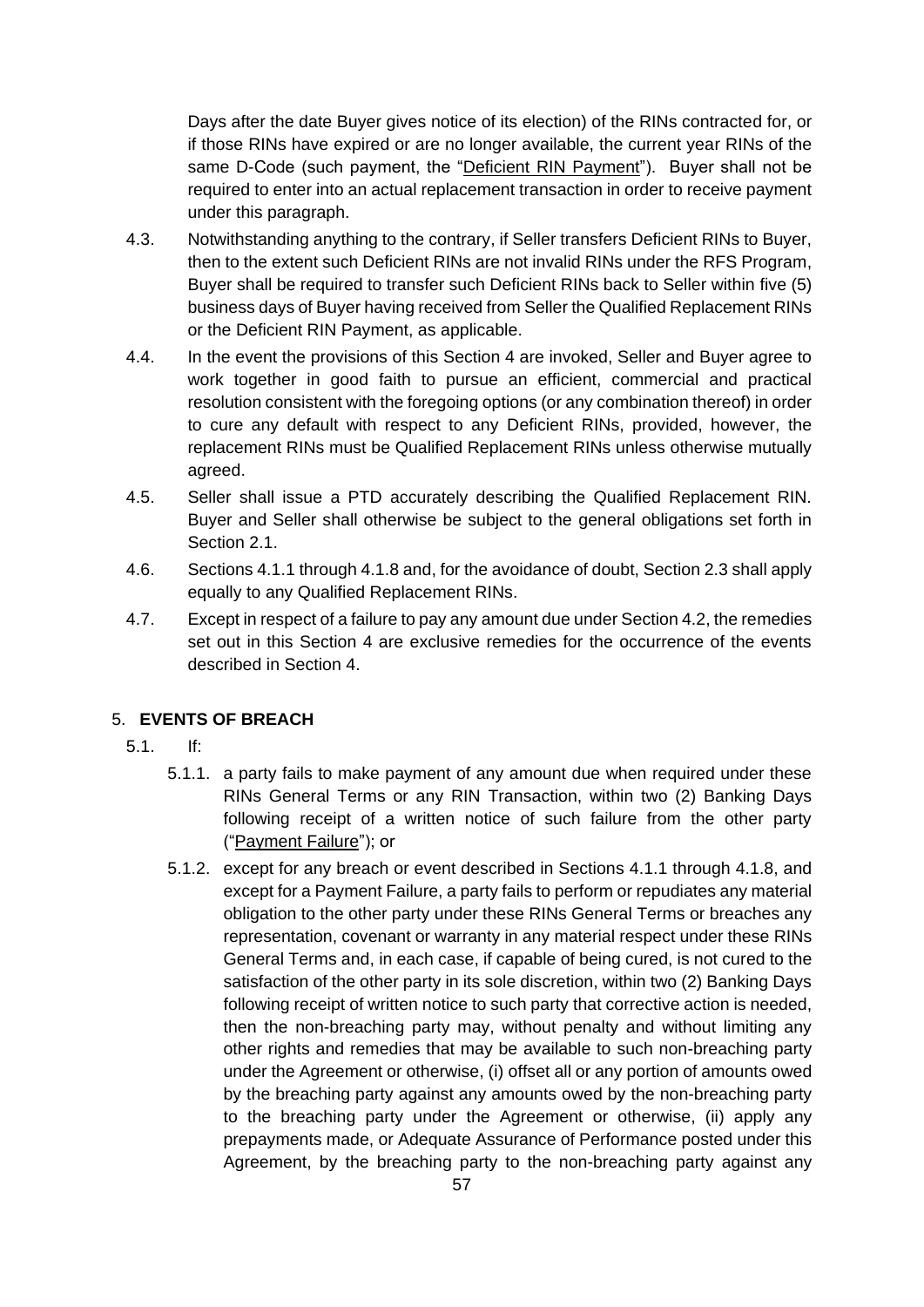amounts that are owed to the non-breaching party, (iii) place the breaching party on a pre-pay basis, and/or (iv) immediately suspend performance without further notice to the breaching party; provided, however, to the extent the nonbreaching party sustains damages related to the suspension of deliveries of Product(s) or RINs, the breaching party shall pay such damages to the nonbreaching party, and/or (v) terminate this Transaction and RIN Transaction upon giving written notice to the breaching party. The non-breaching party may also elect an Early Termination Date in the manner descried in the GTCs and terminate the RIN Transaction on said date.

# 6. **FORCE MAJEURE APPLICABLE TO TRANSFER OF RINS**

- 6.1. Subject to Section 6.2 below, a party shall be excused from the performance of its obligations with respect to a RIN Transaction to the extent its performance of such obligations is prevented, in whole or in part, due to the occurrence of any event or circumstance, whether foreseeable or unforeseeable, that is reasonably beyond the control of such party and which, by the exercise of due diligence, such party could not have remedied, avoided or overcome (any such event, a "Force Majeure"), which may include, without limitation, any of the following events:
	- 6.1.1. Compliance with Applicable Law, provided however, that Seller shall not be excused from performance where the RINs it Initiates or intends to Initiate are invalid for purposes of the RFS Program;
	- 6.1.2. Hostilities of war (declared or undeclared), embargoes, blockades, civil unrest, riots or disorders, acts of terrorism, or sabotage;
	- 6.1.3. Fires, explosions, lightning, maritime peril, collisions, storms, landslides, earthquakes, floods, and other acts of nature;
	- 6.1.4. Strikes, lockouts, or other labor difficulties (whether or not involving employees of Seller or Buyer); provided, however, that the decision to settle a strike or other labor difficulties shall be wholly within the discretion of the party facing such difficulty; or
	- 6.1.5. Disruption or breakdown of production or transportation facilities, equipment, labor or materials, including, without limitation, the closing of harbors, railroads or pipelines.
- 6.2. For purposes of these RINs General Terms, the term "Force Majeure" expressly excludes (i) a failure of performance of any person other than the Parties, except to the extent that such failure was caused by an event that would otherwise satisfy the definition of a Force Majeure event as set forth in this Section 6, (ii) the loss of Buyer's market or any market conditions for any RINs that are unfavorable for Buyer or Seller, (iii) the loss of Seller's intended supply of RINs, (iv) the failure of Seller's intended supplier of RINs to perform, (v) any failure by a party to apply for, obtain or maintain any permit, license, approval or right of way necessary under Applicable Law for the performance of any obligation hereunder, and (vi) a party's inability to economically perform its obligations under these RINs General Terms or the Agreement.
- 6.3. EMTS Unavailability. In the event that EMTS is disrupted or unavailable, the affected obligations of the Parties will be suspended (but not discharged) until EMTS is not disrupted and is available.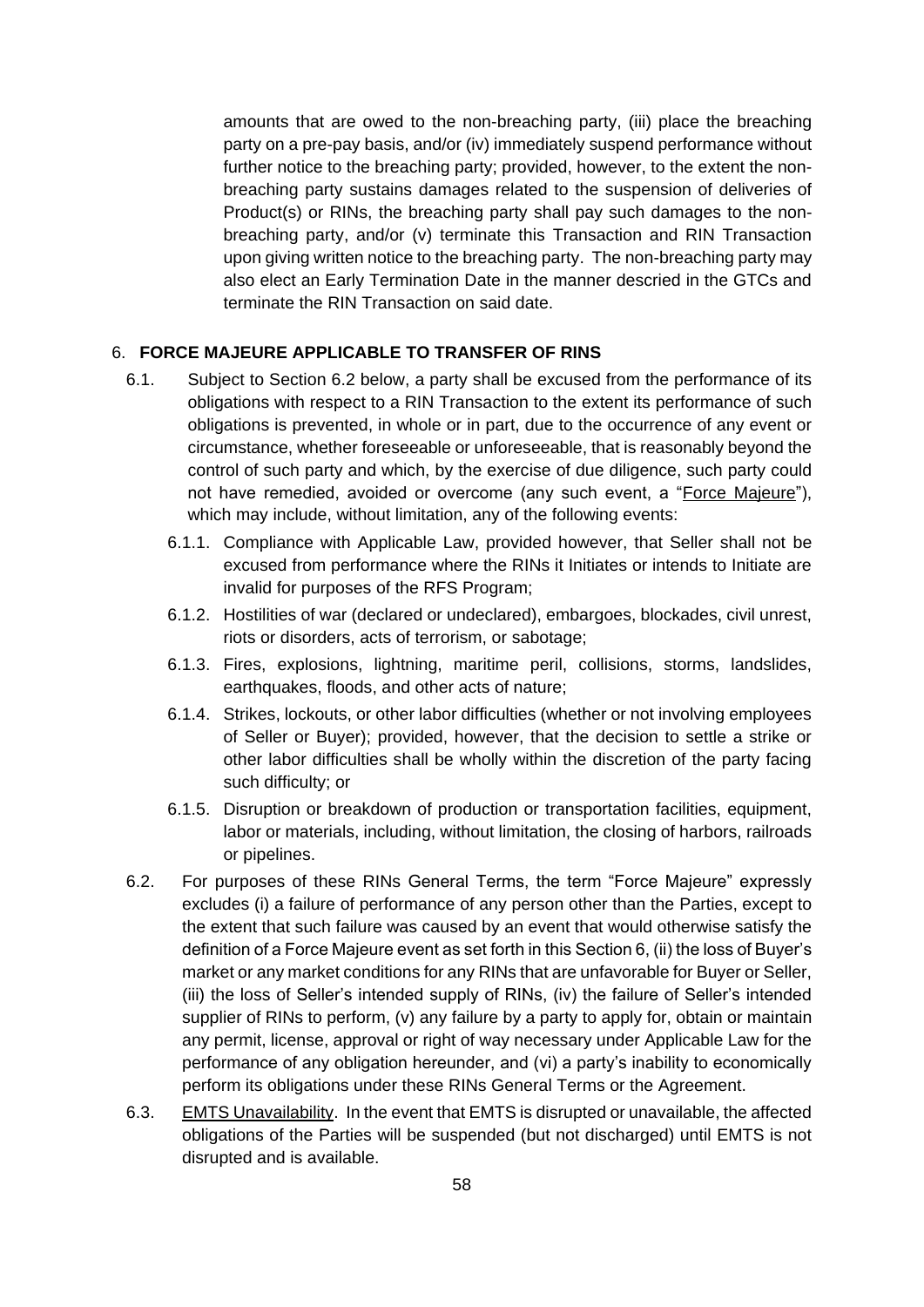- 6.4. Notwithstanding the provisions of Section 6.1 above, nothing contained in these RINs General Terms shall relieve a party of its obligation to make payments when due with respect to performance prior to the occurrence of a Force Majeure event, including Buyer's obligation to pay in full the purchase price or any other amounts due for the RINs actually Initiated and accepted hereunder.
- 6.5. If a party believes a Force Majeure event has occurred that will require it to invoke the provisions in this Section 6, such party shall use commercially reasonable efforts to give prompt oral notice to the other party followed by written notice within two (2) Banking Days following the occurrence of such event, of the underlying circumstances of the particular causes of Force Majeure, the expected duration thereof and the volume of the RINs affected. The party claiming Force Majeure shall also use commercially reasonable efforts to give the other party such notice of cessation of the Force Majeure event and the date when performance is expected to resume.

# 7. **TAXES APPLICABLE TO RINS**

7.1. Each party shall be responsible for any taxes that may be imposed on it arising from the sale or purchase, respectively, of RINs pursuant to any RIN Transaction.

# 8. **LIMITATION OF LIABILITY**

8.1. NEITHER BUYER NOR SELLER SHALL BE REQUIRED TO PAY OR BE LIABLE TO THE OTHER PARTY OR THE OTHER PARTY'S AFFILIATES FOR INCIDENTAL, CONSEQUENTIAL, INDIRECT, EXEMPLARY, SPECIAL OR PUNITIVE DAMAGES OR FOR LOST PROFITS OR ANY FINES OR PENALTIES ASSESSED BY ANY GOVERNMENTAL AUTHORITY INCLUDING, BUT NOT LIMITED TO, RFS PROGRAM FINES OR PENALTIES. IF AND TO THE EXTENT ANY PAYMENT REQUIRED TO BE MADE PURSUANT TO THIS AGREEMENT IS DEEMED TO CONSTITUTE LIQUIDATED DAMAGES, THE PARTIES ACKNOWLEDGE AND AGREE THAT SUCH DAMAGES ARE DIFFICULT OR IMPOSSIBLE TO DETERMINE AND THAT SUCH PAYMENT IS INTENDED TO BE A REASONABLE APPROXIMATION OF THE AMOUNT OF SUCH DAMAGES AND NOT A PENALTY. EACH PARTY SHALL TAKE REASONABLE STEPS TO MITIGATE DAMAGES FROM ANY BREACH HEREOF.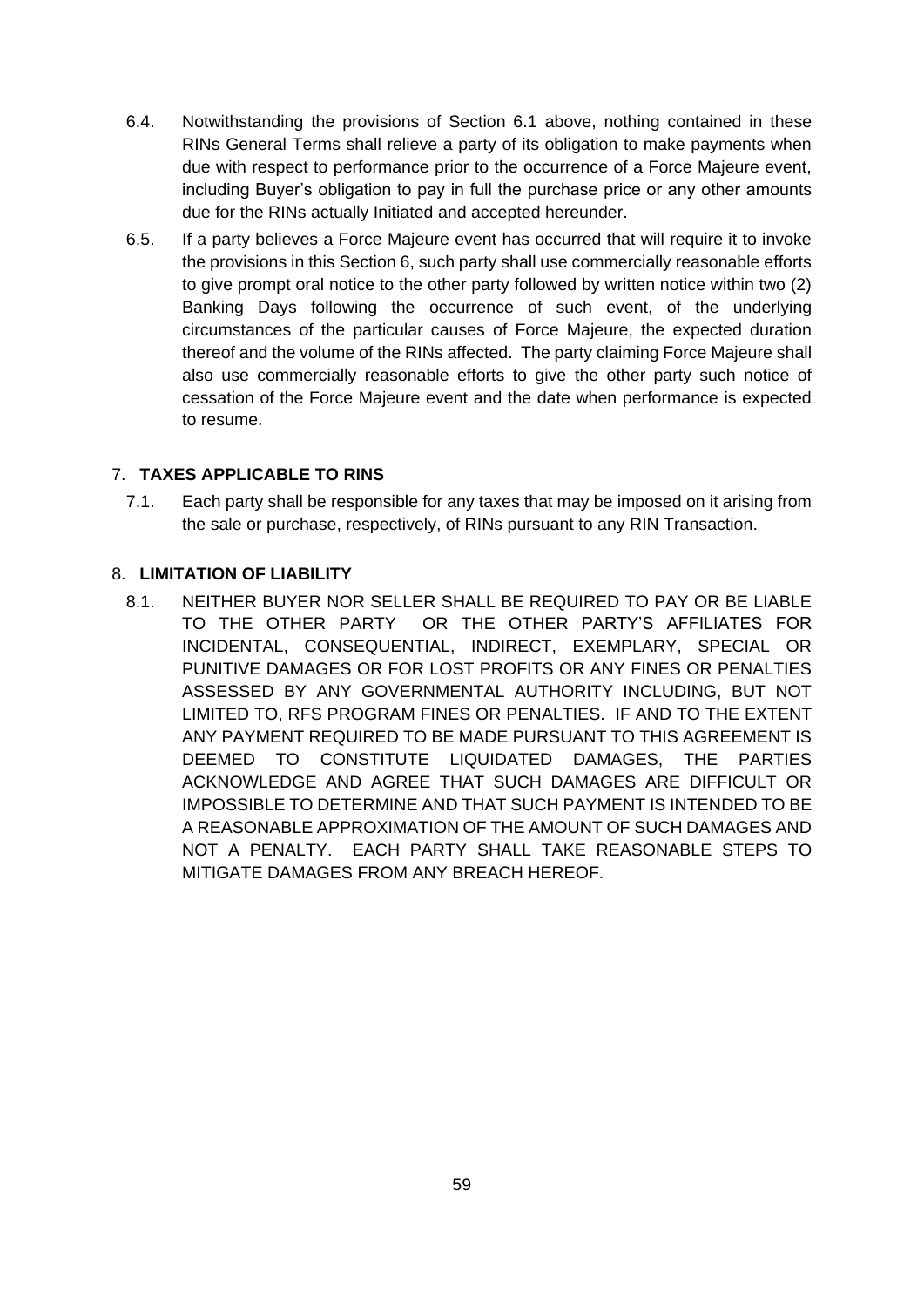# **Attachment C - LCFS and OFCP Credits**

The terms of this Attachment C shall only be applicable to the transfer (sale and purchase) of Credits (as defined below) in connection with the sale and purchase of physical Products and shall be referred to herein as the "LCFS/OCFP General Terms".

# 1. **DEFINITIONS AND INTERPRETATION**

- 1.1 Definitions. Capitalized terms not defined herein shall have the meaning ascribed to them in the GTCs. For purposes of these LCFS/OCFP General Terms, the following terms shall have the meaning ascribed to them below.
	- 1.1.1 "Accepted" or "Acceptance" has the meaning specified in Section 2.1.2 below.
	- 1.1.2 "Applicable Law" means any federal, national, state or local law, statute, regulation, code, ordinance, license, permit, compliance requirement, decision, order, writ, injunction, directive, judgment, policy, decree, including any judicial or administrative interpretations thereof, or any agreement, concession or arrangement with any Governmental Authority, applicable to either party or either party's performance under the Agreement, and any amendments or modifications to the foregoing.
	- 1.1.3 "ARB" means the California Air Resources Board or successor agency.
	- 1.1.4 "CFP Online System" has the meaning specified in the OCFP Regulations.
	- 1.1.5 "Contract Price" means the price (expressed in U.S. Dollars) of a Credit as specified in a Confirmation.
	- 1.1.6 "Contract Value" means the number of the Credits remaining to be delivered or purchased under a Credit Transaction multiplied by the Contract Price.
	- 1.1.7 "Credit" means, as applicable, a California Low Carbon Fuel Credit and/or an Oregon Clean Fuels Program Credit.
	- 1.1.8 "Credit Transaction" means, as applicable, a LCFS Transaction and/or an OCFP Transaction.
	- 1.1.9 "Credit Transfer Form" means, as applicable, a LCFS Credit Transfer Form and/or an OCFP Credit Transfer Form.
	- 1.1.10 "Defaulting Party" has the meaning specified in Section 5 below.
	- 1.1.11 "Deficient LCFS Credit" has the meaning specified in Section 4.1 below.
	- 1.1.12 "Deficient OCFP Credit" has the meaning specified in Section 4.1 below.
	- 1.1.13 "DEQ" means the Oregon Department of Environmental Quality or successor agency.
	- 1.1.14 "Eastern Prevailing Time" means the time prevailing on the East Coast of the U.S., taking into account daylight savings time if it is in effect.
	- 1.1.15 "Executive Officer" has the meaning specified in the LCFS Regulations
	- 1.1.16 "Governmental Authority" means any U.S. federal, state, regional, local or municipal governmental body, agency, instrumentality, authority or entity established or controlled by a government or subdivision thereof, including any legislative, administrative or judicial body, or any person acting on behalf thereof.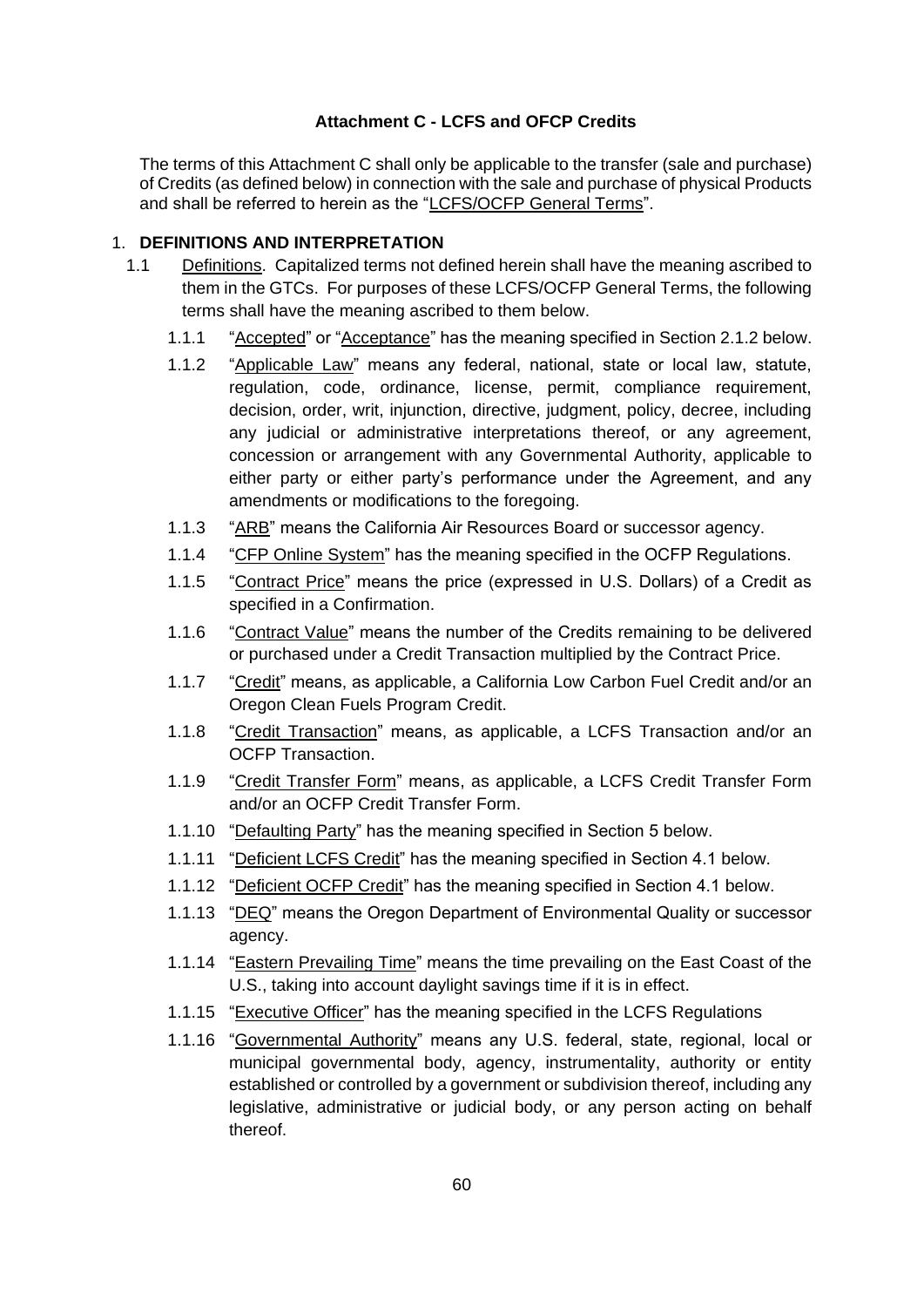- 1.1.17 "GTCs" means the Shell Trading (US) Company General Terms and Conditions for the Sale and Purchase of Products, dated February 1, 2021.
- 1.1.18 "Initiate" means the submission of a sell transaction in the LRT-CBTS or CFP Online System, as applicable, by Seller provided, however, that a Seller shall not be deemed to have submitted any Credits where Seller cancels such sell transaction in the LRT-CBTS or CFP Online System, as applicable, before Buyer accepts it in the LRT-CBTS or CFP Online System, as applicable.
- 1.1.19 "LCFS Account" means the account of a party showing the LCFS Credits and LCFS Deficits generated by the party or transferred, purchased or acquired by the party, as established with ARB or another Governmental Authority pursuant to the LCFS Regulations.
- 1.1.20 "LCFS Credit" means a "Credit" as defined in the LCFS Regulations.
- 1.1.21 "LCFS Credit Transfer Form" means the Credit Transfer Form that is incorporated by reference into the LCFS Regulations in 17 CCR § 95488(c)(1)(B), properly completed and executed by Seller in accordance with the LCFS Regulations.
- 1.1.22 "LCFS Deficit" means a "Deficit" as defined in the LCFS Regulations.
- 1.1.23 "LCFS Regulations" means the regulations, orders, decrees and standards issued by a Governmental Authority implementing or otherwise applicable to the California Low Carbon Fuel Standard as set forth in 17 CCR § 95480 *et. seq.*, and each successor regulation, as may be subsequently amended, modified, restated from time to time.
- 1.1.24 "LCFS Transaction" means any purchase or sale of LCFS Credits between the Parties that is evidenced by a Confirmation that incorporates the GTCs.
- 1.1.25 "LRT-CBTS" means "LCFS Reporting Tool and Credit Bank and Transfer System".
- 1.1.26 "LRT Transfer Notification" has the meaning specified in Section 2.1.1.1.1 below.
- 1.1.27 "Market Value" means the amount of the Credits remaining to be Initiated under a Credit Transaction multiplied by the market price for an equivalent transaction for Qualified Replacement Credits as determined by the determining party in a commercially reasonable manner. To ascertain the Market Value, the determining may consider, among other valuations, quotations from leading dealers in swap contracts or physical trading markets, similar sales or purchases and any other bona fide third-party offers, all adjusted for the length of the term, relevant Payment Due Dates, Transfer Dates, and transaction quantity. A party shall not be required to enter into a replacement transaction in order to determine the Market Value of a Credit Transaction. For the avoidance of doubt, any option pursuant to which one party has the right to extend the term of a Credit Transaction shall be considered in determining Contract Value and Market Values.
- 1.1.28 "OCFP Account" means the account of a party showing the OCFP Credits generated by the party or transferred, purchased or acquired by the party, as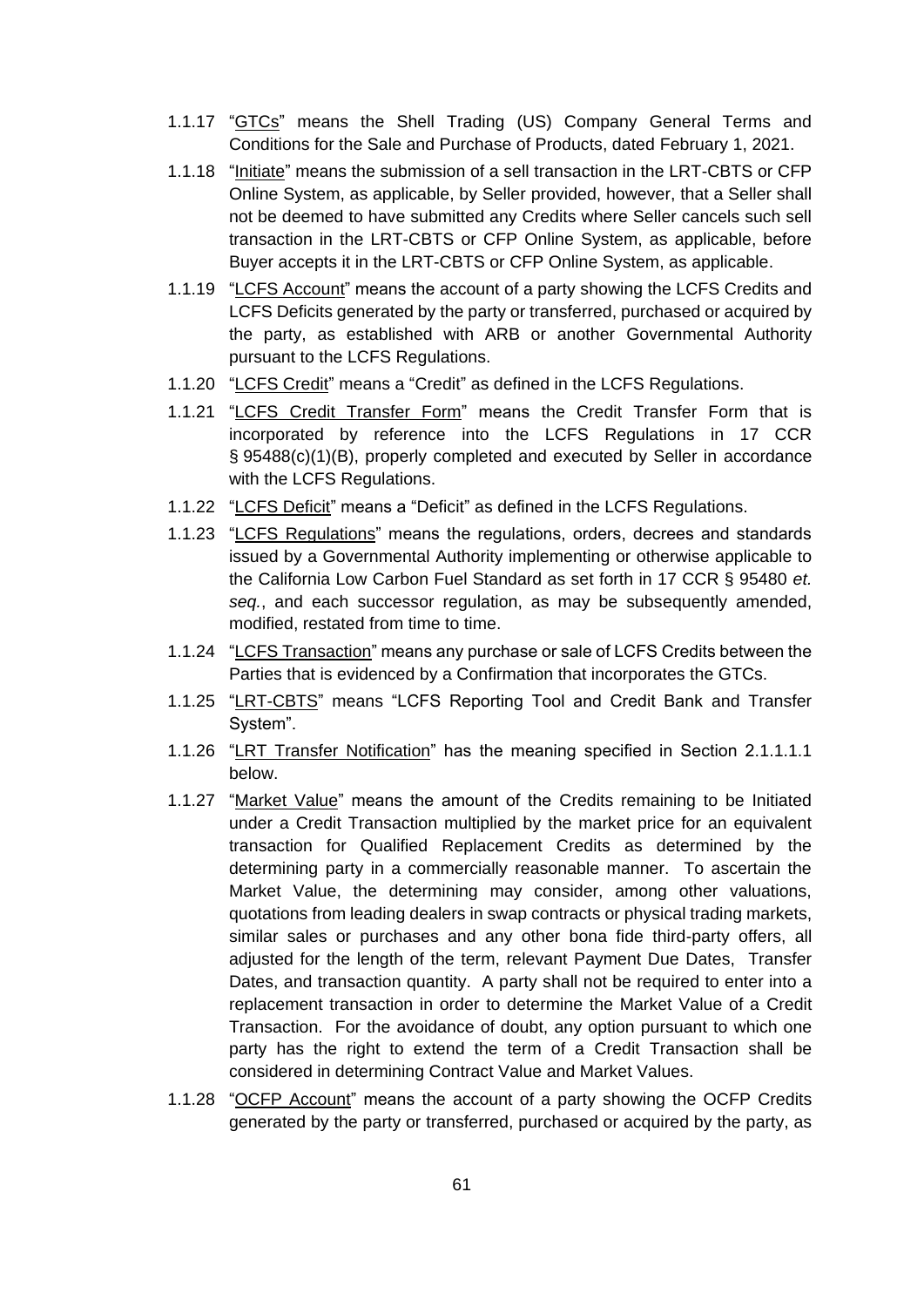established with DEQ or another Governmental Authority pursuant to the OCFP Regulations.

- 1.1.29 "OCFP Credit" means a "Credit" as defined in the OCFP Regulations.
- 1.1.30 "OCFP Credit Transfer Form" means the "Credit Transfer Form" referenced in § 340-253-1050(5) of the OCFP Regulations.
- 1.1.31 "OCFP Transaction" means any purchase or sale of OCFP Credits between the Parties that is evidenced by a Confirmation that incorporates the GTCs.
- 1.1.32 "OCFP Transfer Notification" has the meaning specified in Section 2.1.1.1.2 below.
- 1.1.33 "Other Party" has the meaning specified in Section 5 below.
- 1.1.34 "Payment Due Date" means the payment due date specified in the Confirmation (or otherwise agreed in writing by the Parties), provided that if the Payment Due Date is not so specified or agreed, then it shall be five (5) Banking Days after the later of (i) the Transfer Date or (ii) the payor's receipt of the payee's invoice.
- 1.1.35 "Pending Credits" has the meaning specified in Section 4.3 below.
- 1.1.36 "Qualified Replacement Credit" means, as applicable, a Qualified Replacement LCFS Credit or a Qualified Replacement OCFP Credit.
- 1.1.37 "Qualified Replacement LCFS Credit" means a valid LCFS Credit meeting the specifications set forth in the relevant Confirmation.
- 1.1.38 "Qualified Replacement OCFP Credit" means a valid OCFP Credit meeting the specifications set forth in the relevant Confirmation.
- 1.1.39 "Quantity" means, with respect to a Transfer Date, the number of Credits to be purchased and sold as specified in the Confirmation.
- 1.1.40 "Trade Date" means the date a Credit Transaction is entered into between the Parties.
- 1.1.41 "Transfer" or "Transferred" has the meaning specified in Section 2.2.2 below.
- 1.1.42 "Transfer Obligations" has the meaning specified in Section 2.1.1 below.
- 1.1.43 "Transfer Period" means, for a Credit Transaction, the date range as specified in the Confirmation during which Seller must Initiate the Quantity of Credits specified in the Confirmation.
- 1.1.44 "U.S." means United States of America, and every reference to money, price, or Contract Price pertains to U.S. Dollars.
- 1.2 Interpretation. Unless otherwise specified, all section references in these LCFS/OCFP General Terms are to the Sections of these LCFS/OCFP General Terms. All headings in these LCFS/OCFP General Terms are intended solely for convenience of reference and shall not affect the meaning or interpretation of these LCFS/OCFP General Terms, the GTCs, or the Agreement. Unless expressly provided otherwise, the word "including" as used herein does not limit the preceding words or terms and shall be read to be followed by the words "without limitation" or words having similar import and the words "other" and "otherwise" shall not be construed as being limited by the context in which they appear or the words that precede them. Unless expressly provided otherwise, references to "consent" mean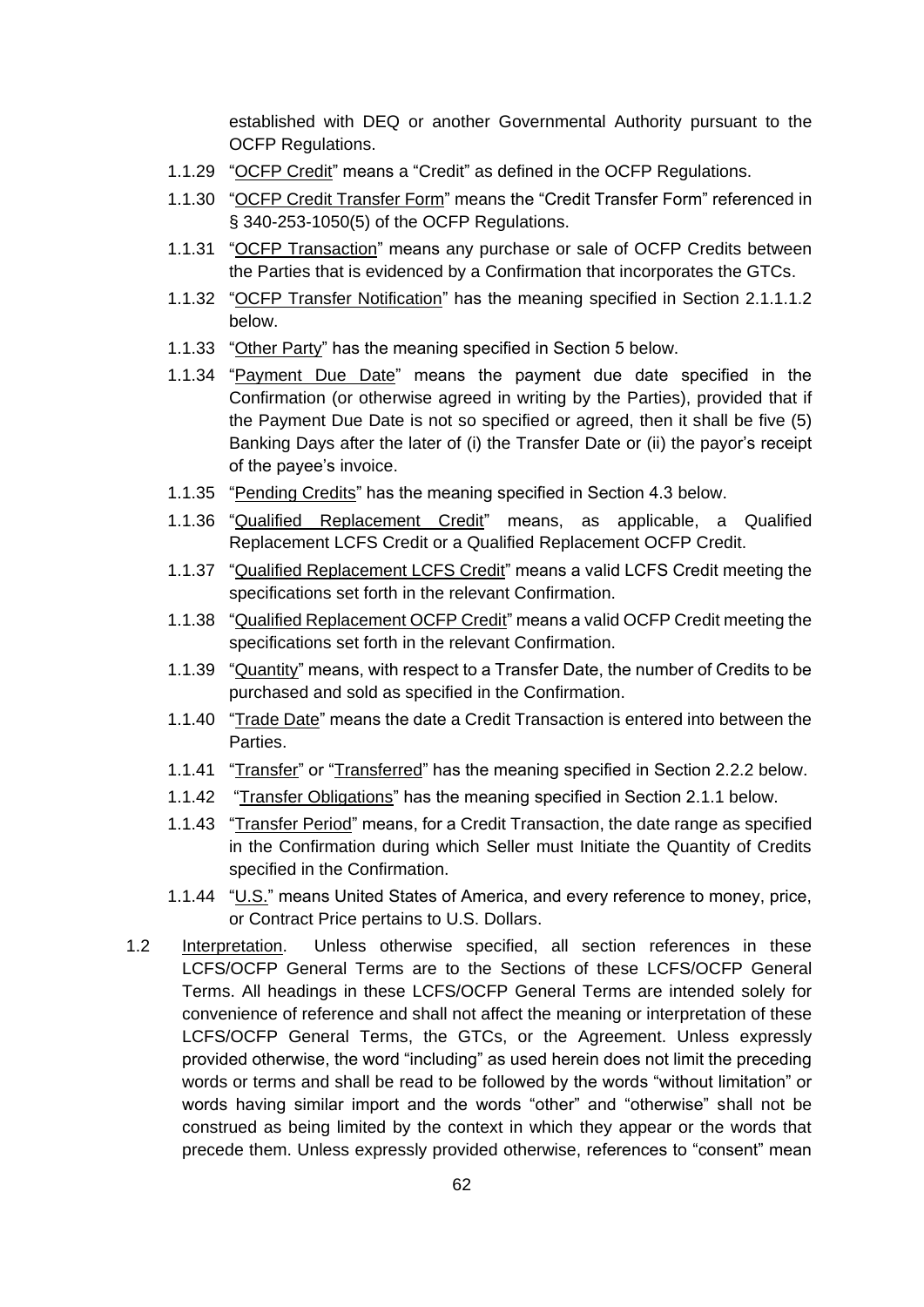the prior written consent of the party at issue. Unless provided otherwise, when a party's response is required hereunder within a specific time period following receipt of notice or documentation, as applicable, the day of receipt thereof by such party shall be considered day zero. Any reference to "time" shall be a reference to time in Eastern Prevailing Time on a Banking Day. Any specific references to laws, statutes, or regulations will include any amendments, replacements, or modifications thereto.

1.3 Inconsistency. In the event of any inconsistency between the provisions of the Confirmation and these LCFS/OCFP General Terms, the Confirmation will prevail. In the event of a conflict between the provisions of the GTCs and these LCFS/OCFP General Terms, these LCFS/OCFP General Terms will prevail.

# 2. **GENERAL PURCHASE AND SALE OBLIGATIONS; TITLE TRANSFER**

- 2.1 Purchase. Pursuant to, and subject to, the terms and conditions of the relevant Confirmation, the GTCs and these LCFS/OCFP General Terms, Seller agrees to sell and Initiate to Buyer the Quantity of Credits at the Contract Price during the Transfer Period, all as specified in the Confirmation, and Buyer agrees to purchase and Accept the Credits from Seller, subject to its rights under Section 2.3, within ten (10) calendar days of Initiation.
	- 2.1.1 Initiation. Each party shall take all actions required by the LCFS Regulations and/or OCFP Regulations, as applicable, to effect a transfer of the Credits from Seller to Buyer during the Transfer Period (the "Transfer Obligations").
		- 2.1.1.1 The Credits shall be deemed initiated ("Initiated") by Seller to Buyer upon:
			- 2.1.1.1.1 For LCFS Credits: Buyer's receipt from Seller of a Credit Transfer Form or a notification of an electronic transfer of LCFS Credits via the LRT-CBTS (each such notification, a "LRT Transfer Notification");
			- 2.1.1.1.2 For OCFP Credits: Buyer's receipt from Seller of an online Credit Transfer Form in the CFP Online System notifying Buyer of an electronic transfer of OCFP Credits (each such notification, an "OCFP Transfer Notification"); and
			- 2.1.1.1.3 Seller's satisfaction of all other Transfer Obligations applicable to Seller, if any.
		- 2.1.1.2 Seller shall Initiate Credits on or before the end of the Transfer Period as indicated on the Confirmation.
	- 2.1.2 Acceptance. Credits that are Initiated by Seller shall be deemed accepted ("Accepted") by Buyer upon:
		- 2.1.2.1 For LCFS Credits: either Buyer's submission of the LCFS Credit Transfer Form to the Executive Officer in accordance with the LCFS Regulations or Buyer's acceptance, via the LRT-CBTS, of a LRT Transfer Notification;
		- 2.1.2.2 For OCFP Credits: Buyer confirming the accuracy of the information in the OCFP Credit Transfer Form by signing the form using the CFP Online System; and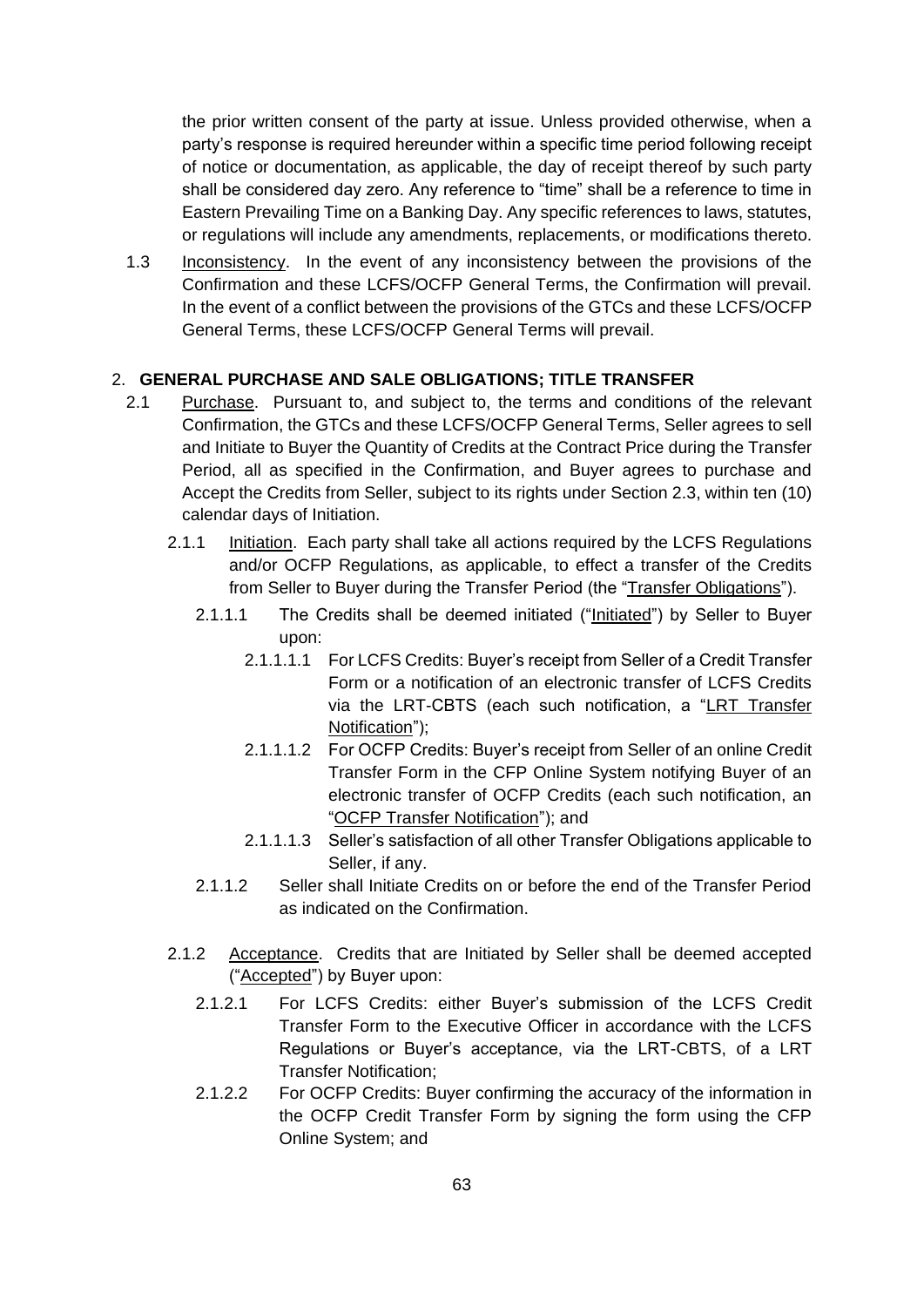- 2.1.2.3 Buyer's satisfaction of all other Transfer Obligations applicable to Buyer, if any; and Buyer's actions in Section 2.1.2.1 or 2.1.2.2, as applicable, together with the satisfaction of all other Buyer Transfer Obligations, if any, shall constitute the acceptance (the "Acceptance") by Buyer of the Credits.
- 2.2 Title Transfer. Title to the Credits shall be deemed to transfer from Seller to Buyer after:
	- 2.2.1 Initiation and Acceptance of the Credits; and
	- 2.2.2 upon the recordation of the addition of the Credits to the LCFS Account balance or OCFP Account balance, as applicable, of Buyer and the subtraction of the Credits from the LCFS Account balance or OCFP Account balance, as applicable, of Seller by ARB or DEQ, as applicable (the title transfer of Credits as set forth above hereafter referred to as the "Transfer" of the Credits and the date on which the Transfer occurs is the "Transfer Date").
- 2.3 Buyer Right to Reject. Buyer shall have the right, at its reasonable discretion, to reject any Credits Initiated by Seller upon notice to Seller within ten (10) calendar days of Initiation.
	- 2.3.1 For the avoidance of doubt, and without limitation, Buyer shall be conclusively deemed to have reasonably exercised its discretion to reject where:
		- 2.3.1.1 Buyer reasonably believes that the LCFS Credit Transfer Form or the information in a LRT Transfer Notification does not reflect the terms of the LCFS Transaction;
		- 2.3.1.2 Buyer reasonably believes that the OCFP Credit Transfer Form does not reflect the terms of the OCFP Transaction;
		- 2.3.1.3 the Credits are invalid under the LCFS Regulations or OCFP Regulations, as applicable, or are subject to a proceeding by a Governmental Authority or are otherwise encumbered;
		- 2.3.1.4 there is a reasonable prospect that the Credits will be invalid under the LCFS Regulations or OCFP Regulations, as applicable; or Buyer does not have information sufficient to verify that any of the Credits are valid and that there is no reasonable prospect of such Credits becoming invalid under the LCFS Regulations or OCFP Regulations, as applicable.
	- 2.3.2 For purposes of making its assessment it shall be reasonable for Buyer to disregard the benefit of any warranties given to it under these LCFS/OCFP General Terms. It is not a reasonable exercise of discretion for Buyer to reject Credits solely on the basis of market conditions and/or the market price of, Credits.
- 2.4 Recordation of Transfer. Upon notification from ARB or DEQ, as applicable, that any transfer of all or a portion of the Credits will not be recorded, the Parties shall promptly confer and shall cooperate in taking all reasonable actions necessary to cure any defects in the proposed transfer, so that the Transfer of such Credits can be recorded. Each party shall notify the other party of any errors in the LCFS Credit Transfer Form or OCFP Credit Transfer Form, as applicable, within five (5) Banking Days of the discovery of such an error.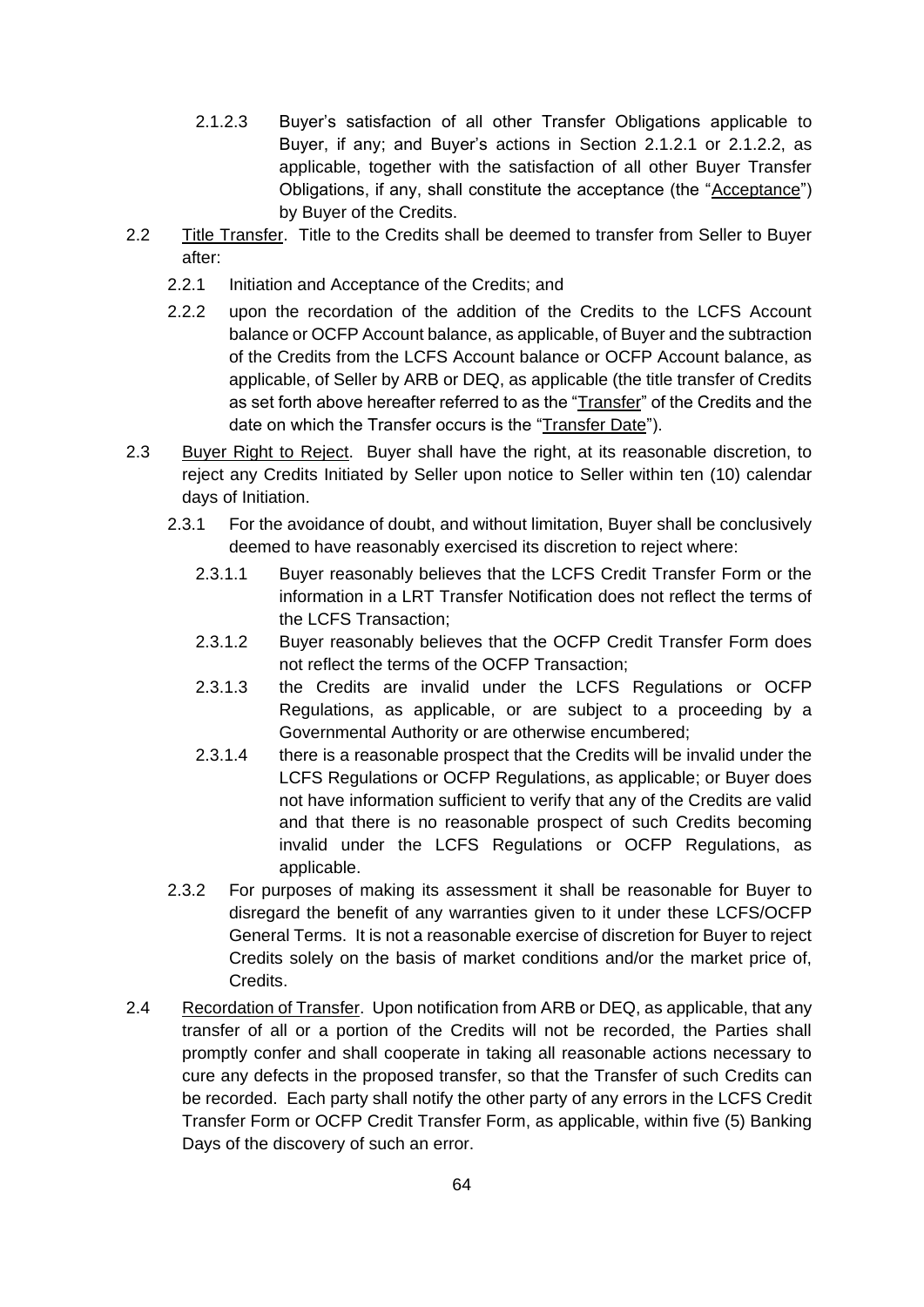# 3. **REPRESENTATIONS AND WARRANTIES**

- 3.1 Representations and Warranties by Both Parties. Each party represents, warrants and covenants to the other party as of the date of this Agreement (which representations and warranties are deemed to be repeated by each party on each Transfer Date with respect to a Credit Transaction) that:
	- 3.1.1 it is duly organized and validly existing under the laws of the jurisdiction of its organization or incorporation and, if relevant under such laws, in good standing;
	- 3.1.2 it has, and at all times during the term of this Agreement, will have, all necessary power and authority to execute, deliver, and perform its obligations hereunder;
	- 3.1.3 the execution, delivery, and performance of this Agreement by such party has been duly authorized by all necessary action and do not violate any of the terms or conditions of its governing documents, any contract to which it is a party, or any Applicable Law;
	- 3.1.4 there is no pending or, to such party's knowledge, threatened litigation or administrative proceeding that may materially adversely affect its ability to perform this Agreement;
	- 3.1.5 this Agreement constitutes a legal, valid and binding obligation of such party, except as the enforceability of this Agreement may be limited by the effect of any applicable bankruptcy, insolvency, reorganization, moratorium or similar laws affecting creditors' rights generally and by general principles of equity; and
	- 3.1.6 Seller and Buyer shall comply with Applicable Law in the performance of their respective obligations under this Agreement and each Credit Transaction.
- 3.2 Representations and Warranties by Seller.
	- 3.2.1 Seller represents and warrants to Buyer that on each Transfer Date:
		- 3.2.1.1 Seller conveys good title to all Credits it sells hereunder, free and clear of any liens, security interests, and encumbrances or any interest in or to them by any third party;
		- 3.2.1.2 each Credit transferred to Buyer hereunder is valid as contemplated by the LCFS Regulations or OCFP Regulations, as applicable, and is, indefeasibly, a "Credit" as defined by the LCFS Regulations or OCFP Regulations, as applicable;
		- 3.2.1.3 each Credit was deposited into Seller's LCFS Account or OCFP Account, as applicable, prior to Initiation hereunder and Seller has good title to each Credit prior to Initiation hereunder;
		- 3.2.1.4 the Quantity of LCFS Credits Initiated does not exceed the number of total LCFS Credits in the Seller's LCFS Account as determined in accordance with § 95488(c)(1)(A) of the LCFS Regulations;
		- 3.2.1.5 the Quantity of OCFP Credits Initiated does not exceed the number of total OCFP Credits in the Seller's OCFP Account as determined in accordance with § 340-253-1030(3)(b) of the OCFP Regulations;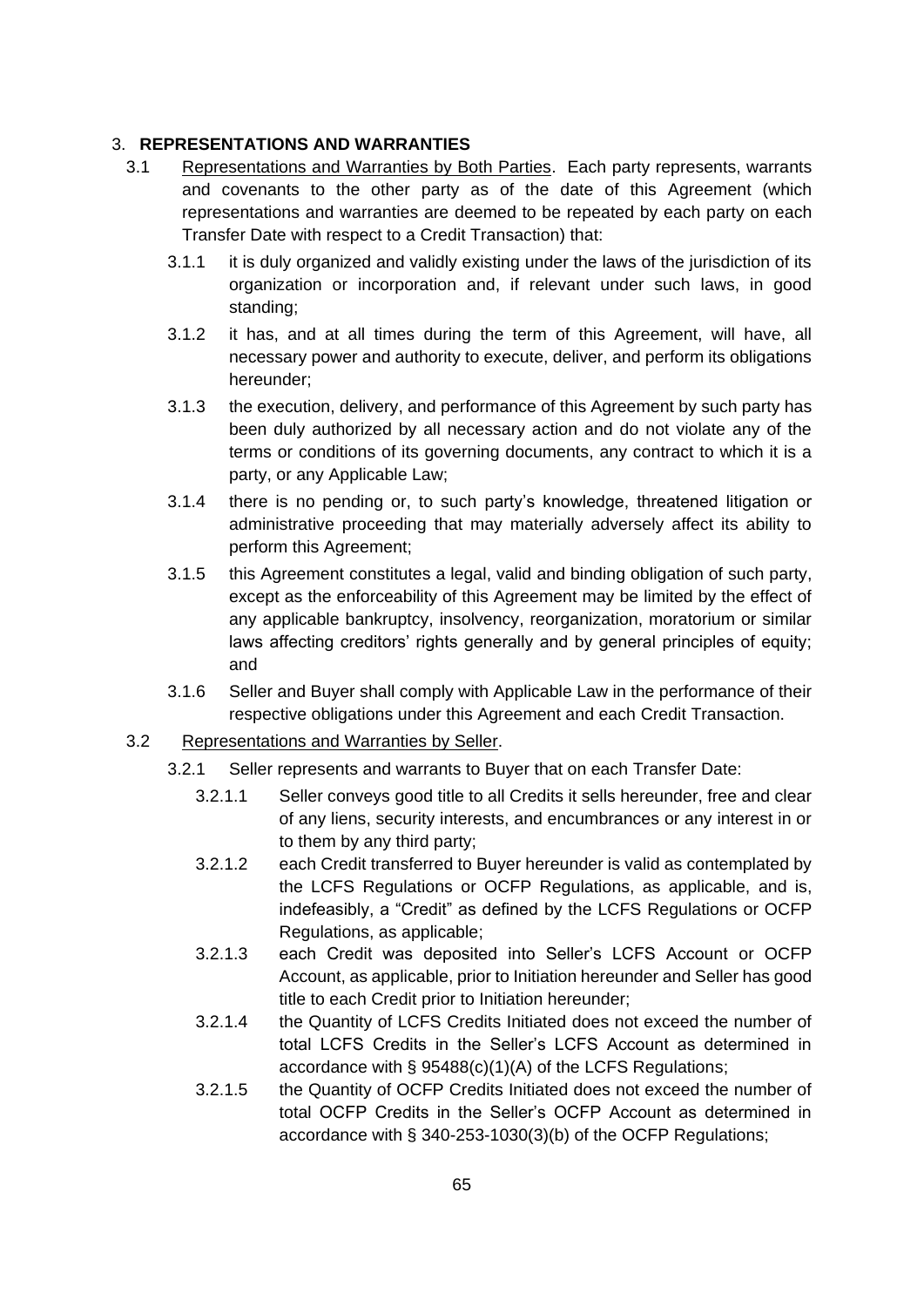- 3.2.1.6 upon Transfer and recordation of the Credits in Buyer's LCFS Account or OCFP Account, as applicable, the Credits shall be available for Buyer's use for retirement, transfer to a third party or otherwise;
- 3.2.1.7 Seller has not sold, transferred or encumbered (nor become legally obligated to do the same) any rights, title, or interest in the Credits to any person other than Buyer; and
- 3.2.1.8 neither the Seller, nor any of its associated or parent organizations or affiliates or its customers or the party that owns the project(s) producing the fuel that is the basis for the generation of the Credits has claimed (or will be entitled to claim) directly or indirectly, including on any voluntary or mandatory greenhouse gas registry program, any of the Credits as anything other than sold to Buyer.
- 3.2.2 **OTHER THAN THE WARRANTIES AND REPRESENTATIONS EXPRESSLY SET FORTH IN THIS AGREEMENT, TO THE EXTENT PERMITTED UNDER APPLICABLE LAW, SELLER MAKES NO OTHER REPRESENTATION OR WARRANTY, WRITTEN OR ORAL, EXPRESS OR IMPLIED, INCLUDING, WITHOUT LIMITATION, ANY REPRESENTATION OR WARRANTY WITH RESPECT TO MERCHANTABILITY OR FITNESS FOR ANY PARTICULAR PURPOSE, EVEN IF SUCH PURPOSE IS KNOWN TO SELLER, UNLESS OTHERWISE STATED IN THE CONFIRMATION FOR A PARTICULAR LCFS AND/OR OCFP TRANSACTION (AS APPLICABLE). SELLER EXPRESSLY DISCLAIMS ANY WARRANTY AGAINST INFRINGEMENT OF ANY PATENT, TRADEMARK OR COPYRIGHT AND IS NOT RESPONSIBLE FOR THEIR FUTURE USE OR MISUSE IN CONJUNCTION WITH COMPLIANCE WITH ANY OTHER GOVERNMENTREGULATIONS**
- 4. **REMEDIES FOR FAILURE TO INITIATE OR ACCEPT CREDITS, AND DEFICIENT CREDITS**
	- 4.1 In the event that, in relation to a Credit Transaction as specified in the applicable Confirmation:
		- 4.1.1 Seller fails to Initiate all or a part of the Credits by the end of the Transfer Period;
		- 4.1.2 Buyer exercises its right to reject all or part of a Quantity of Credits pursuant to Section 2.3 that Seller Initiated;
		- 4.1.3 Seller breaches any of its representations or warranties in Section 3.2, or any representation or warranty specified as subject to this Section 4 in the applicable Confirmation;
		- 4.1.4 LCFS Credits that have been Accepted by Buyer are or become invalid for purposes of the LCFS Regulations;
		- 4.1.5 OCFP Credits that have been Accepted by Buyer are or become invalid for purposes of the OCFP Regulations;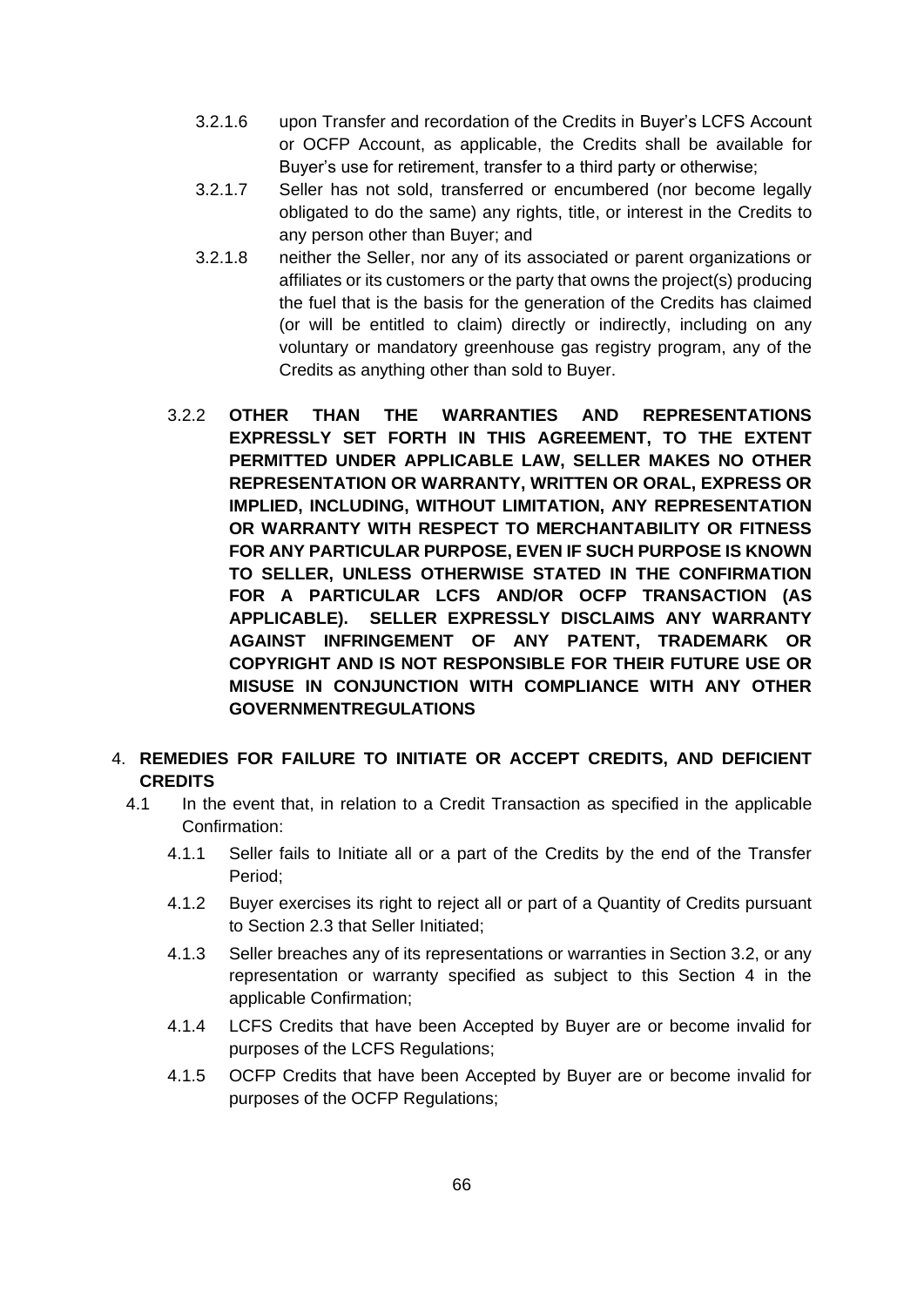- 4.1.6 the Executive Officer invalidates a Transfer of LCFS Credits from Seller to Buyer, for any reason, and Buyer and Seller, cooperating in good faith, are unable to remedy the invalidated Transfer; or
- 4.1.7 the DEQ invalidates a Transfer of OCFP Credits from Seller to Buyer, for any reason, and Buyer and Seller, cooperating in good faith, are unable to remedy the invalidated Transfer,

 (each such affected LCFS Credit, a "Deficient LCFS Credit", and each such affected OCFP Credit, a "Deficient OCFP Credit"), then, Seller shall, at Seller's sole cost and expense, Initiate a quantity of Qualified Replacement LCFS Credits or Qualified Replacement OCFP Credits, as applicable, equal to the quantity of Deficient LCFS Credits or Deficient OCFP Credits, as applicable, that satisfy the requirements under the applicable Credit Transaction within (i) in the case of Sections 4.1.1 or 4.1.2, three (3) Banking Days after Seller receives notice from Buyer that the circumstances in Section 4.1.1 or 4.1.2 apply, or (ii) in the case of Sections 4.1.3, 4.1.4, 4.1.5, 4.1.6 or 4.1.7, ten (10) Banking Days after the earlier of (A) Seller's receipt of notice from Buyer that the circumstances in Sections 4.1.3, 4.1.4, 4.1.5, 4.1.6 or 4.1.7, apply and (B) Seller's becoming aware that the circumstances in Sections 4.1.3, 4.1.4, 4.1.5, 4.1.6 or 4.1.7 apply.

- 4.2 Except where Section 4.3 applies, if Seller fails to timely or fully comply with its Initiation obligation in Section 4.1, then Seller shall, at Buyer's election by notice either (i) Initiate Qualified Replacement LCFS Credits or Qualified Replacement OCFP Credits, as applicable, equal to the quantity of Deficient LCFS Credits or Deficient OCFP Credits, as applicable, that satisfy the requirements under the applicable Credit Transaction in accordance with Section 4.1 above, or (ii) pay to Buyer, within five (5) Banking Days of receipt of Buyer's invoice, unless otherwise mutually agreed between the Parties, the positive difference, if any, between (a) the Market Value of the Qualified Replacement LCFS Credits or Qualified Replacement OCFP Credits, as applicable, and (b) the product of the quantity of Deficient LCFS Credits or Deficient OCFP Credits, as applicable, and the Contract Price specified in the Confirmation for the applicable LCFS Credits or OCFP Credits, with such sum increased by any amount already paid by Buyer to Seller on account of the Deficient LCFS Credits or Deficient OCFP Credits, as applicable. For purposes of this Section 4.2, (i) the phrase "the quantity of Credits that remain to be Initiated under that Credit Transaction" as used in the defined term "Market Value" shall refer to and mean the quantity of Deficient LCFS Credits or Deficient OCFP Credits, as applicable; and (ii) the Market Value shall be determined by Buyer as of the Banking Day notified by Buyer that falls no sooner than the last day for performance of Seller's obligations under Section 4.1 and no later than three (3) Banking Days after the date Buyer gives notice of its election.
- 4.3 In the event that Buyer fails to Accept, or provide notice of its rejection of, all or part of a Quantity of Credits Delivered by Seller or any replacement Credits as contemplated under Section 2.3, Seller shall provide written notice of such failure to Buyer. If Buyer fails to Accept or reject any portion of those Credits (the "Pending Credits") within two (2) Banking Days of receiving such notice, then Seller's obligation to sell and Initiate and Buyer's obligation to purchase and Accept shall be reduced to the extent of such Pending Credits, and Buyer shall pay Seller an amount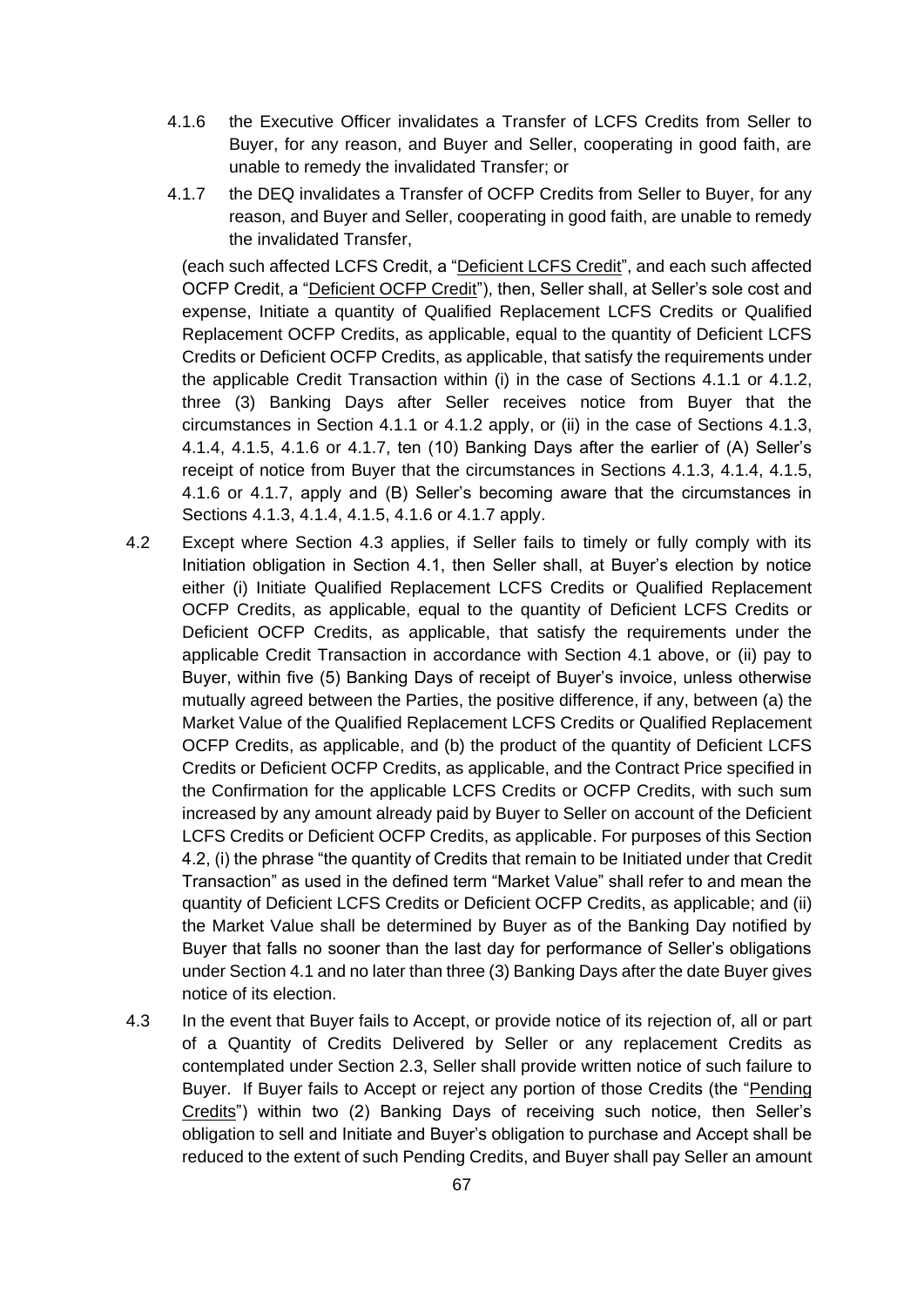equal to the positive difference, if any, between (i) the product of the quantity of Pending Credits and the Contract Price specified in the Confirmation for the applicable Credits and (ii) the Market Value of the Pending Credits. The Credit Transaction in respect of the Pending Credits shall be deemed to be cancelled and the related Credit Transfer Form or LRT Transfer Notification, as applicable, shall be deemed ineffective. For purposes of this Section 4.3, Market Value shall be determined by Seller in a commercially reasonable manner with the date of determination as of the date of cancellation.

- 4.4 In the event the provisions of this Section 4 are invoked, Seller and Buyer agree to work together in good faith to pursue an efficient, commercial and practical resolution consistent with the foregoing options (or any combination thereof) in order to cure any breach of Transfer Obligations resulting in Deficient LCFS Credits or Deficient OCFP Credits, as applicable, or Pending Credits, provided, however, any replacement Credits must satisfy all of the requirements that the Parties originally agreed to for the applicable Credit Transaction unless otherwise mutually agreed.
- 4.5 Seller shall deliver to Buyer a Credit Transfer Form or LRT Transfer Notification, as applicable, accurately describing any Qualified Replacement LCFS Credits or Qualified Replacement OCFP Credits. Buyer and Seller shall otherwise be subject to the general obligations set forth in Section 2.
- 4.6 Sections 4.1.2 through 4.1.7 and, for the avoidance of doubt, Section 2.3 shall apply equally to any Qualified Replacement LCFS Credits or Qualified Replacement OCFP Credits, as applicable.
- 4.7 Except in respect of a failure to pay any amount due under Section 4.2 or Section 4.3, the remedies set out in this Section 4 are exclusive remedies for the occurrence of the events described in Section 4.

#### 5. **REMEDIES FOR PAYMENT FAILURE**

5.1 If Buyer or Seller (each, as applicable, the "Defaulting Party") fails to make, when due, any payment required pursuant to these LCFS/OCFP General Terms and such failure is not remedied within three (3) Banking Days after receipt of written notice of such failure from the other party ("Other Party"), then the Other Party may, without penalty and without limiting any other rights and remedies that may be available to the Other Party under the Agreement or otherwise, (i) offset all or any portion of any amounts owed by the Defaulting Party against any amounts owed by the Other Party to the Defaulting Party under the Agreement or otherwise; (ii) apply any prepayments made, or Adequate Assurance of Performance posted under the Agreement, by the Defaulting Party to the Other Party against any amounts that are owed to the Other Party; (iii) place the Defaulting Party on a pre-pay basis; (iv) immediately suspend performance without further notice to the Defaulting Party provided, however, to the extent the Other Party sustains damages related to the suspension of deliveries of Product(s), the Defaulting Party shall pay such damages to the Other Party, and/or (v) terminate the Credit Transaction upon giving written notice to the Defaulting Party. The Other Party may also elect to designate an Early Termination Date in the manner described in Section 43.5 of the GTCs and terminate the Credit Transaction on said date.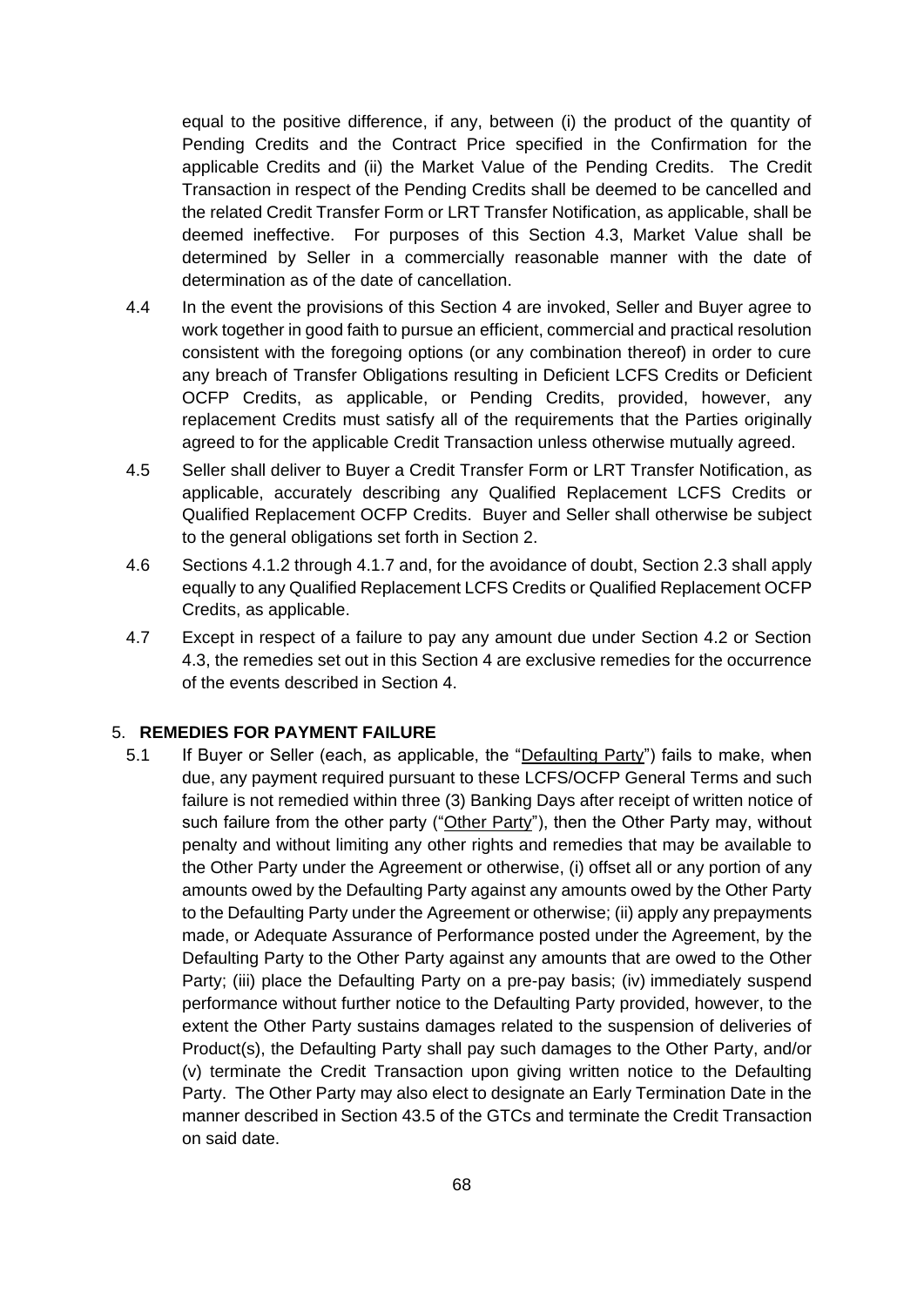# 6. **TAXES**

6.1 Each party shall be responsible for any taxes that may be imposed on it arising from the sale or purchase, respectively, of Credits pursuant to any Credit Transaction.

# 7. **LIMITATION OF LIABILITY**

7.1 NEITHER BUYER NOR SELLER SHALL BE REQUIRED TO PAY OR BE LIABLE TO THE OTHER PARTY OR THE OTHER PARTY'S AFFILIATES FOR INCIDENTAL, CONSEQUENTIAL, INDIRECT, EXEMPLARY, SPECIAL OR PUNITIVE DAMAGES OR FOR LOST PROFITS OR ANY FINES OR PENALTIES ASSESSED BY ANY GOVERNMENTAL AUTHORITY INCLUDING, BUT NOT LIMITED TO, LCFS REGULATIONS AND OCFP REGULATIONS FINES OR PENALTIES. IF AND TO THE EXTENT ANY PAYMENT REQUIRED TO BE MADE PURSUANT TO THIS AGREEMENT IS DEEMED TO CONSTITUTE LIQUIDATED DAMAGES, THE PARTIES ACKNOWLEDGE AND AGREE THAT SUCH DAMAGES ARE DIFFICULT OR IMPOSSIBLE TO DETERMINE AND THAT SUCH PAYMENT IS INTENDED TO BE A REASONABLE APPROXIMATION OF THE AMOUNT OF SUCH DAMAGES AND NOT A PENALTY. EACH PARTY SHALL TAKE REASONABLE STEPS TO MITIGATE DAMAGES FROM ANY BREACH HEREOF.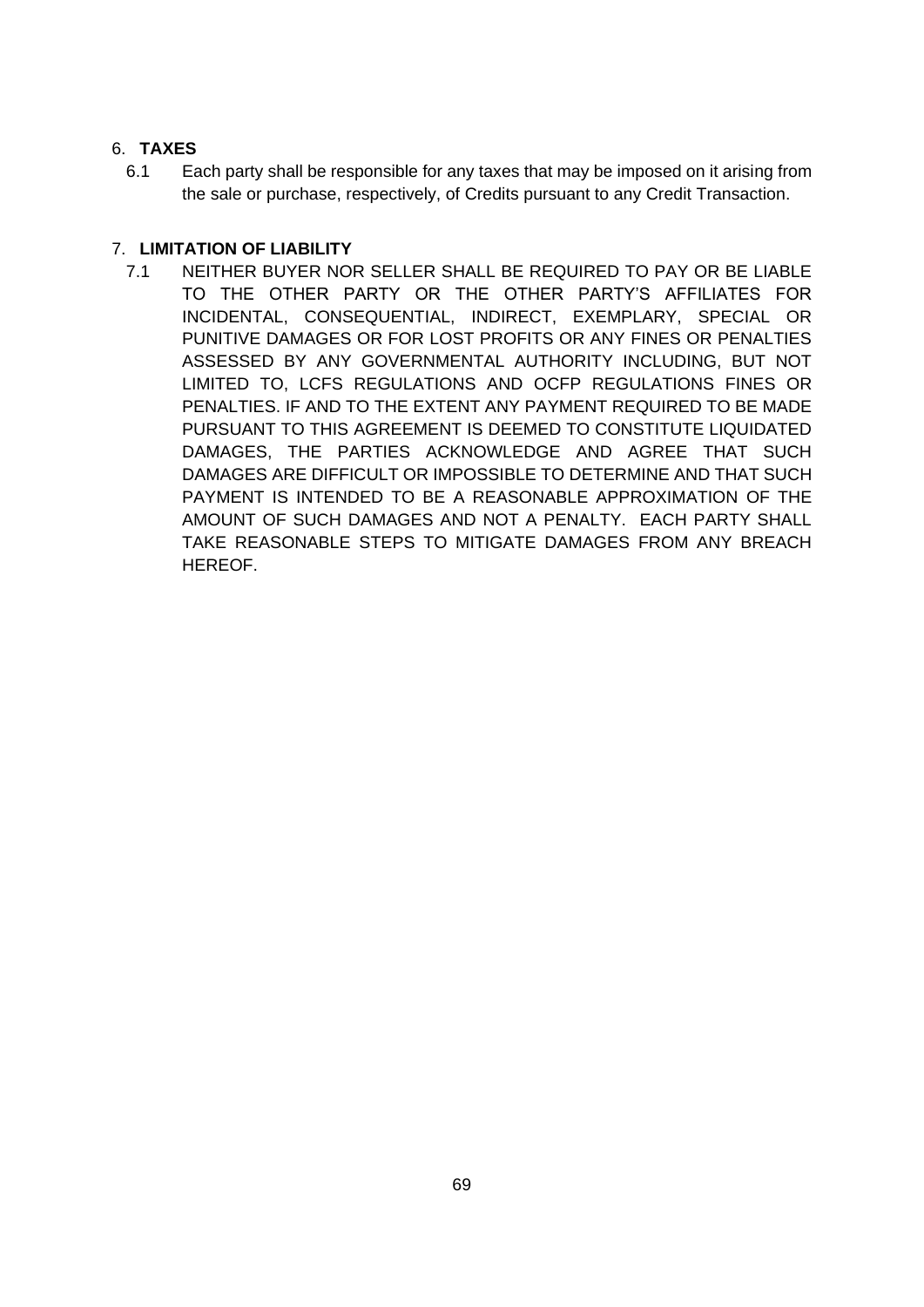# **Attachment D – Tax Clauses Applicable to Transactions Outside the U.S.**

## For Transactions outside the U.S., the following provisions shall apply, as applicable:

- 1. VAT/GST.
	- a. Where Value Added Tax ("VAT") or a Goods and Services Tax ("GST") or a similar tax becomes payable under the rules applicable at the Load Port or Discharge Port, the Seller shall issue a valid tax invoice setting out such VAT, GST or similar tax and the date for its payment. Payment of such tax shall be made to the Seller in addition to the price specified in the Agreement and any duty payable and in the same manner as provided for payment of such price. Such invoice may be rendered in either local currency of the country in which such tax is payable or, at the Seller's option, in the invoicing currency for the Product, converted at the appropriate exchange rate prevailing at the date of the tax point under the relevant VAT or GST rules.
	- b. A sale of Product may be zero rated for VAT or GST provided that:
		- i. if the destination of the Product is within the European Union ("EU"), the Buyer provides to the Seller:
			- 1. within thirty (30) days of the date of completion of loading:
				- a. evidence satisfactory to the EU states in which the Load Port and Discharge Port are located, that the Product has been received by the Buyer, or on the Buyer's behalf, or by some other party acting on its own behalf, within another EU state;
				- b. such other evidence as is satisfactory to the relevant authorities in the above EU states to allow zero rating of the supply of the Product; and
			- 2. before transfer of property in the Product to the Buyer, a valid VAT registration number issued by an EU state other than the EU state in which the Load Port is situated; and
			- 3. evidence satisfactory to the EU states in which the Load Port and Discharge Port are located, that the transport arrangements for the Product qualify for zero rating; or
		- ii. if the destination of the Product is outside the EU or outside the country in which the Load Port is located, and if required by the applicable VAT/GST regime in which the Load Port is located, the Buyer provides to the Seller, within thirty (30) days of completion of loading of the Product, evidence satisfactory to the EU state or the applicable VAT/GST regime in which the Load Port is located, that the Product has been received by the Buyer, or on the Buyer's behalf, or by some other party acting on its own behalf, at such destination.
	- c. In circumstances where Section 1(b) above may apply, the Seller will issue a valid tax invoice in respect of the Product which is zero rated for VAT or GST. However, if the Buyer fails to comply with the requirements set out in Section 1(b) above within the allotted time frame or in the event of any fraud or misappropriation in respect of the Product and/or the documents/information referred to in Section 1(b) above, the Seller shall be entitled to issue a further tax invoice for the amount of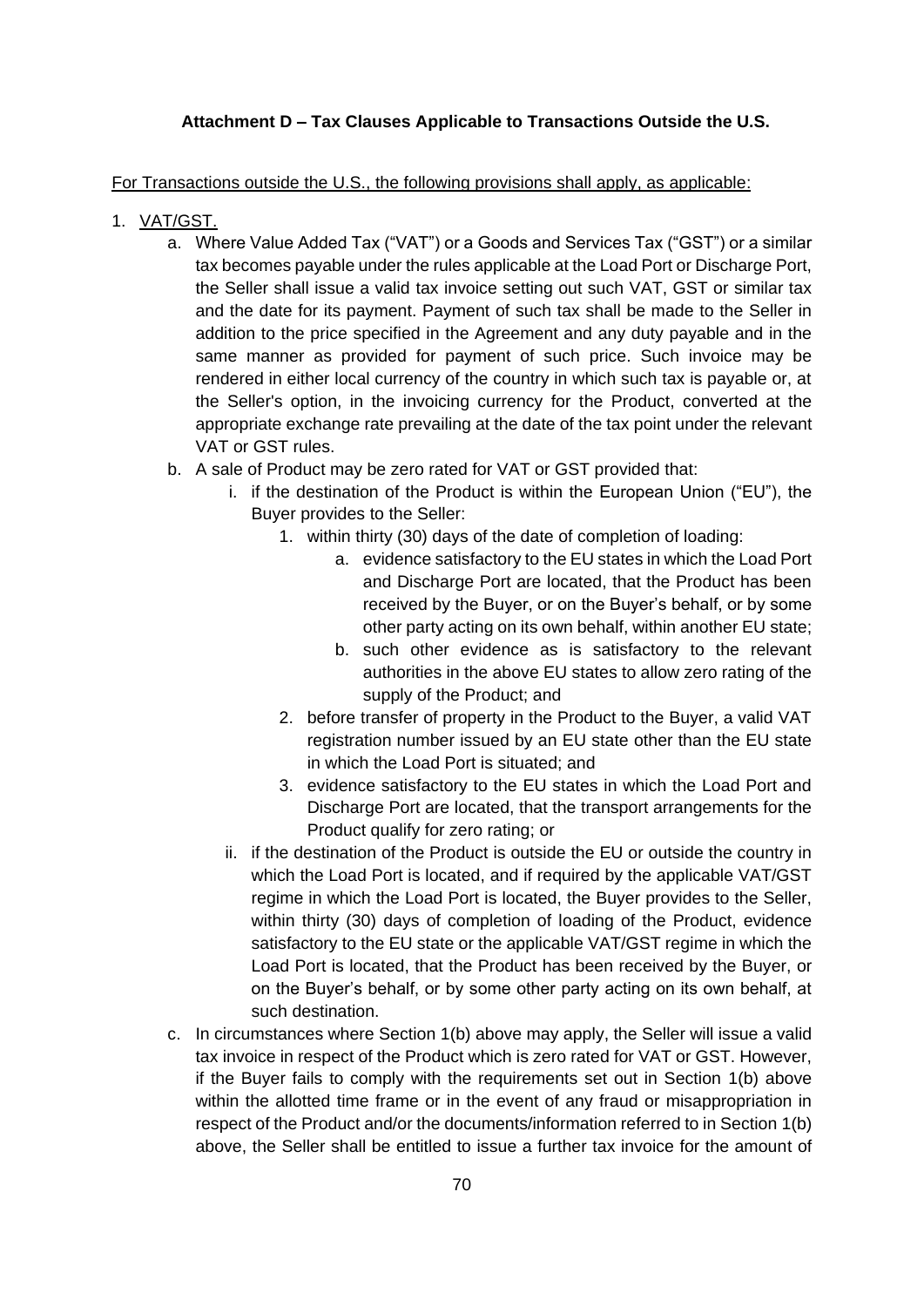any VAT or GST payable on the Product (inclusive of duty if appropriate) together with any penalties and/or interest at the rate stipulated under the VAT/GST rules applicable. Such invoice may be rendered either in local currency of the country in which such tax is payable or, at the Seller's option, in the invoicing currency for the Product, converted at the appropriate exchange rate prevailing at the date of the tax point under the relevant VAT/GST rules. Any such invoice shall be paid in full within one (1) Banking Day of presentation of such tax invoice or, if later, the date of payment for the Product, in each case without set-off, withholding, deduction or counterclaim, to the Seller's bank account. Any outstanding amount shall bear interest in accordance with the terms of the Agreement.

- d. The Buyer shall indemnify the Seller in respect of any costs, penalties and interest incurred by the Seller as a result of the Buyer's failure to pay, or delay in paying, any VAT, GST or similar tax in accordance with the Agreement.
- e. If the Seller is subsequently able to obtain a credit or repayment from the authorities of any such VAT, GST or similar tax which has been paid by the Buyer, the Seller shall within five (5) Banking Days from the time the Seller received the credit or repayment, reimburse the Buyer with the net amount so credited or repaid less any costs, penalties and interest. The Seller shall use all reasonable efforts, at the cost of the Buyer, to obtain such credit or repayment.
- f. For the purposes of this Section 1:
	- i. "evidence satisfactory" to an EU state shall, as a minimum and without prejudice to the destination provisions of the Agreement, require a certificate of discharge of the Product. For the avoidance of doubt, the Buyer shall not be obliged to provide any documents pursuant to this section which are not required by the relevant authorities in the EU state in question; and
	- ii. references to "completion of loading" (or like expressions) shall be deemed to refer to:
		- 1. the date on which risk and title in the Product passes to the Buyer in the case of free into pipe, Ex-Tank, In Situ, FCA, or Delivered delivery; or
		- 2. the date on which the Product passes the outlet flange of the Seller's storage tank in the case of Into Tank delivery, as the case may be.
- 2. Excise Duty or Mineral Oil Tax:
	- a. The provisions of this Section 2 shall apply only in respect of deliveries of the Product under this Agreement where either the Load Port or Discharge Port is located within the EU.
	- b. Excise Duty or Mineral Oil Tax may be payable in respect of the Product on its leaving bonded premises at the Load Port unless:
		- i. by the fifteenth (15th) calendar day of the month following the month in which loading of the Product hereunder from bonded premises is completed with an Accompanying Administrative Document ("AAD"), a properly completed Copy 3 thereof, together (except in the case of Delivered deliveries) with proof of discharge of the shipment, is returned to the Seller; or,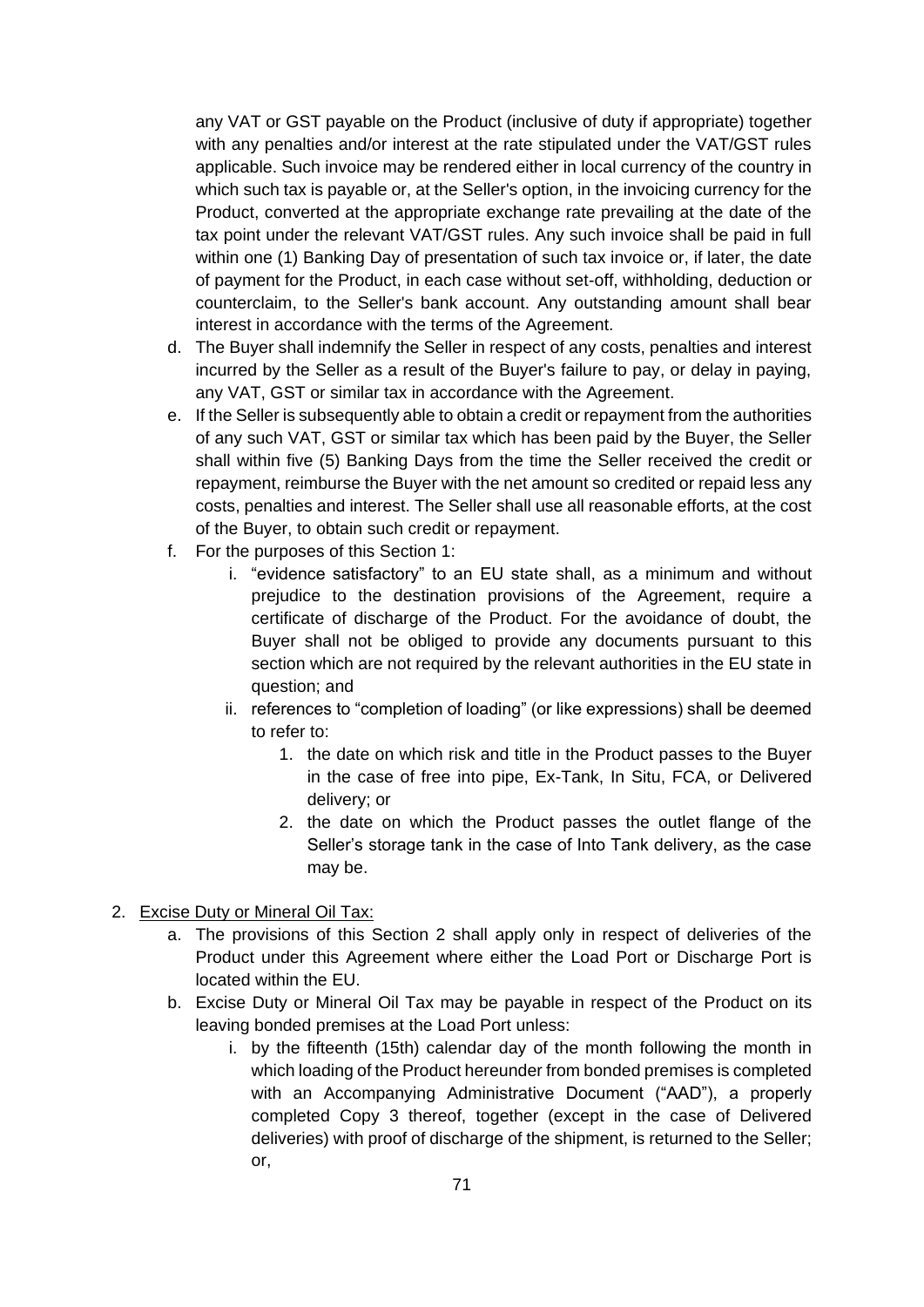- ii. the movement of the Product is under cover of a properly verified Electronic Administrative Document ("e-AD") processed in accordance with the procedures set out in Council Directive 2008/118/EC concerning the general arrangements for excise duty using the computerized system EMCS (Excise Movement and Control System); or
- iii. the Buyer has provided to the Seller evidence satisfactory to the EU state where the Product was taken out of bonded premises, that the Product was delivered to a non-EU state either duty paid or into bonded premises; or
- iv. the Buyer can provide evidence satisfactory to the EU state where the Product was taken out of bonded premises without an AAD as a result of the Buyer's nomination that the Product was delivered into bonded premises within the EU in circumstances where such deliveries allow for suppression of Mineral Oil Tax.
- c. If none of the exceptions set out in Section 2(b) above are complied with, or in the event of any fraud or misappropriation in respect of the Product and/or the documents referred to in Section 2(b) above, the Buyer shall indemnify, and hold indemnified, the Seller against all liability in respect of Excise Duty or Mineral Oil Tax incurred by the Seller and/or reimbursements of amounts equivalent to such Duty or Tax by the Seller directly or indirectly to its supplier or the owner of the bonded premises from which the Product was dispatched, including any interest, penalties and costs in respect thereof. In addition, notwithstanding compliance with Section 2(b) above, the Buyer shall, except in the case of CFR, CIF or Delivered delivery, remain liable under the above indemnity for any Excise Duty or Mineral Oil Tax claimed by any relevant EU state in respect of discrepancies between the loaded and discharged quantities.
- d. For the purposes of this Section 2:
	- i. "evidence satisfactory" to an EU state shall, as a minimum and without prejudice to the destination provisions of the Agreement, require a certificate of discharge of the Product. For the avoidance of doubt, the Buyer shall not be obliged to provide any documents pursuant to this section which are not required by the relevant authorities in the EU state in question; and
	- ii. references to "completion of loading" (or like expressions) shall be deemed to refer to:
		- 1. the date on which risk and title in the Product passes to the Buyer in the case of free into pipe, Ex-Tank, In Situ, FCA, or Delivered delivery; or
		- 2. the date on which the Product passes the outlet flange of the Seller's storage tank in the case of Into Tank delivery, as the case may be.

# 3. Supplement in respect of EU documentation:

- a. Imports into the EU under "Preference" from non-EU States:
	- i. If the loading terminal is located outside the EU and in a State with which there is a preferential agreement between such State and the EU whereby the Product enjoys a generalized tariff preference, the Seller shall provide the Buyer with such relevant original qualifying document(s) specifically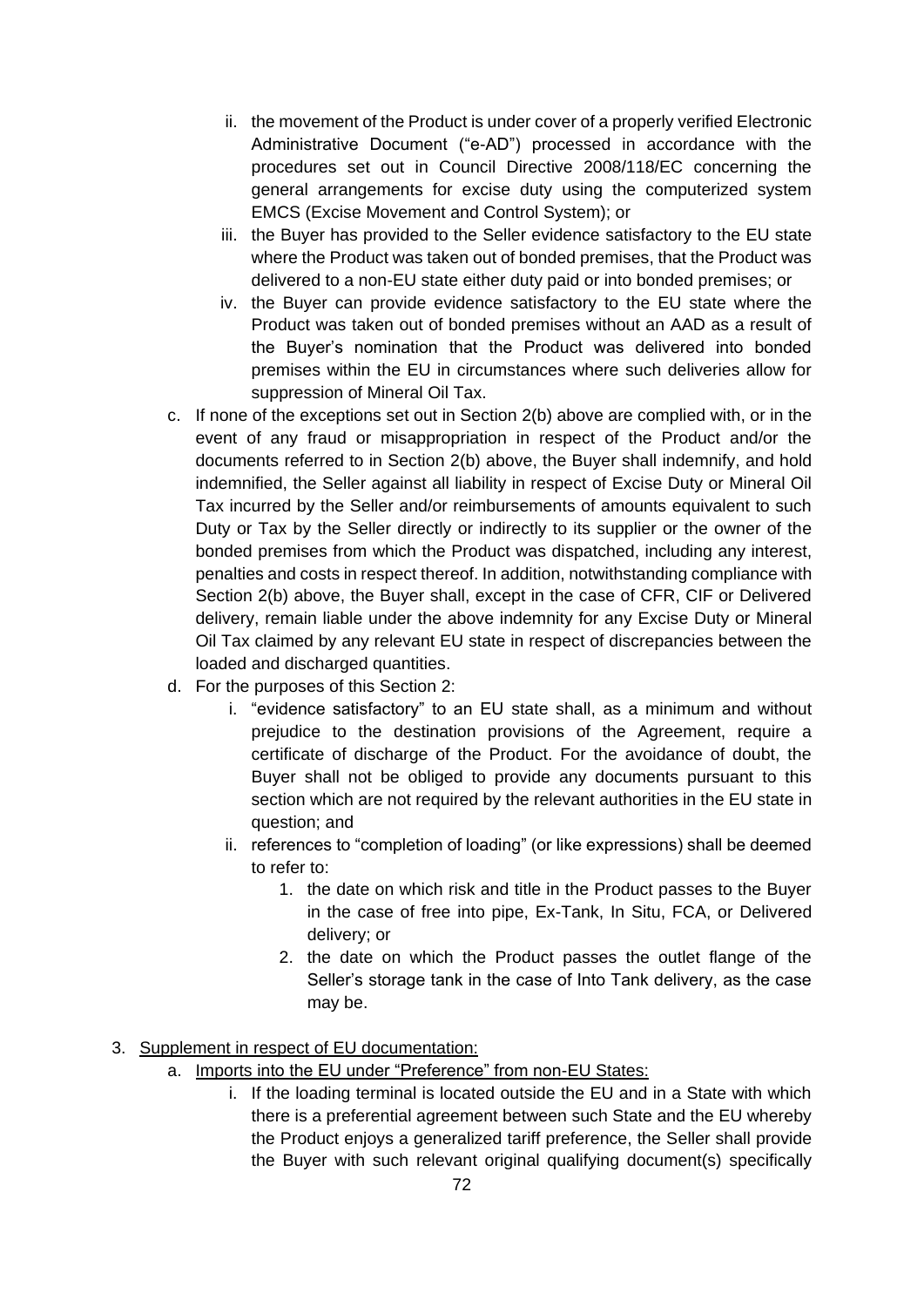requested by the Buyer in their voyage nomination documentation instructions (e.g. EUR1, GSP Form A).

- ii. The Buyer or the Buyer's agent or such other party acting on its own behalf shall submit such original qualifying document(s) to the relevant and local customs authorities, and only if such customs authorities accept such qualifying document(s) (thereby agreeing that a Generalized Tariff Preference is valid and import duty is therefore not due on the Product) shall such Product be deemed to be EU-qualified.
- iii. If the relevant qualifying document(s) is/are not available for presentation to the Buyer or its representative by 12:00 hours receiving party's local time on the Banking Day prior to the payment due date, or if the customs authorities have not accepted and/or verified such qualifying document(s) by that time, the Buyer shall pay the Seller's invoice in full, without any deduction or withholding for duty. However, if the relevant qualifying document(s) requested by the Buyer pursuant to Section 3(a)(i) are not presented to the Buyer or its representative at the Discharge Port at the time of discharge, the Seller shall indemnify the Buyer in respect of any duty which is incurred by the Buyer (directly or indirectly under a cost recovery mechanism from the end receiver) as a direct result of the Seller's failure, provided that any amount requested by the Buyer is accompanied by a copy of the customs duty assessment at Discharge Port.
- b. Movements to, from and within EU States:
	- i. Exports from EU States. If the Product to be delivered is loaded in an EU State and documented for an export destination free of Excise Duty, then the Product shall be exported and shall not re-enter the EU State unless full Excise Duty and VAT is paid by the Buyer or the Product is placed in a bonded warehouse that exempts it from import taxes and excise duty (if applicable). The Buyer shall indemnify the Seller for all duties, costs and other consequences resulting from any breach hereof that was incurred by the Seller (directly or indirectly under a cost recovery mechanism from the originating consignor at Load Port).
	- ii. Movements within EU States, excise duty:
		- 1. If the Product is to be moved within an EU State, as unfinished goods (e.g. feedstock, finished goods for further processing), the Seller will ensure that the Product will move Excise Duty suspended, provided that the Buyer confirms in writing that the destination is an excise warehouse and the status of the goods as "unfinished goods" under the applicable Excise Duty law.
		- 2. If an internal movement is made on a "Duty Paid" basis, the Buyer may defer its Excise Duty liability under any applicable deferment scheme operated by the EU state providing the Buyer has either notified the Seller in writing of its Excise Duty deferment account number and/or obtained permission to use the end receiver's Excise Duty deferment account number. However, if the Buyer and/or end receiver fails to make payment within the deferment period directly, and the tax obligation on the Excise Duty payable reverts to the Supplier, the Seller will be able to invoke the cost recovery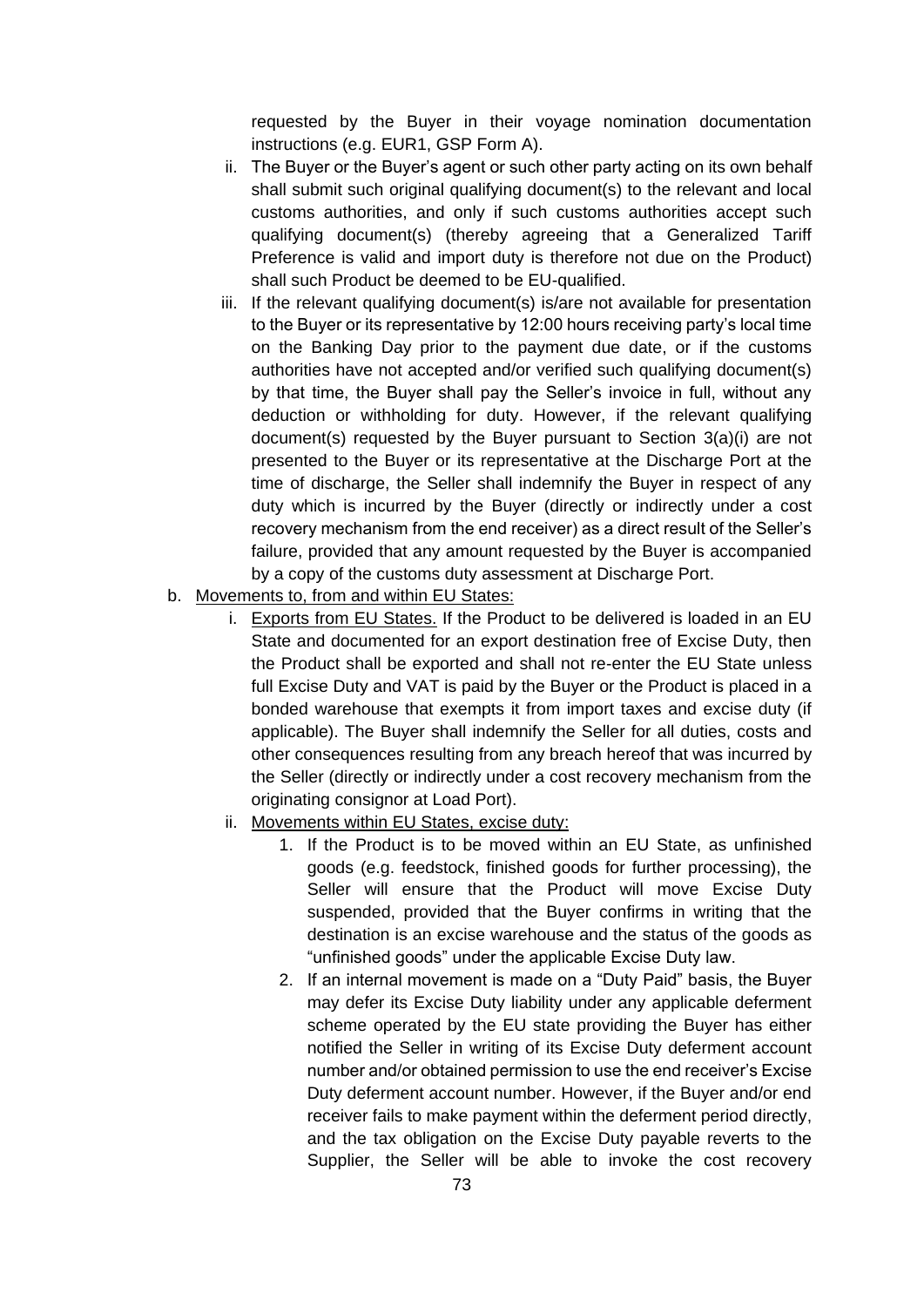mechanism under Section 3(b)(ii)(3) In addition, the Buyer is obliged to pay the Seller an amount equivalent to the applicable VAT rate based upon the Excise Duty amount deferred, upon receipt of a valid Tax Invoice for this additional amount.

- 1. If an internal movement is made on a "Duty Paid" basis, any and all taxes levied on the Product shall be for the Buyer's account payable in full either the local currency of the country in which the tax is payable or, at Seller's option, in the invoicing currency for the Product, converted at the appropriate exchange rate prevailing at the date if the tax point under the applicable Excise Duty law. Any amount due shall be payable at the same time as payment of the price plus the applicable VAT rate.
- c. Movements between EU States:
	- i. Notwithstanding the provisions of Sections 1 and 2:
		- 1. the Seller, the Seller's agent or some other party acting on its own behalf shall provide the Buyer, the Buyer's agent or some other party acting on its own behalf with the relevant original document(s) (e.g. an AAD or a T2L) showing that the Product is EU qualified and therefore in free circulation within the EU and import duty is therefore not due on such Product;
		- 2. the Buyer, the Buyer's agent or some other party acting on its own behalf shall submit such original document(s) to the relevant and local customs authorities and only if such customs authorities accept such document(s) shall the Product be deemed as free from import duty and excise duty (if applicable);
		- 3. if the relevant document(s) is/are not available for presentation to the Buyer, the Buyer's agent or some other party acting on its own behalf by 1200 hours receiving party's local time on the Banking Day prior to the payment due date, or if the customs authorities have not accepted and/or verified such document(s) by that time, the provisions of Section 3. a. i. shall apply mutatis mutandis.
	- ii. Without prejudice to the provisions of Sections 1 and 2, in order for any delivery of Product hereunder for transfer/transportation within the EU to be zero Intra Community Dispatch rated for VAT, the Buyer is required to provide the Seller, prior to commencement of loading/transfer, with a written declaration stating "(a) a valid VAT registration number of the Buyer in an EU state other than the EU state in which the loading terminal is located, and that (b) an Intra Community Acquisition of the Product will be reported in the country of destination".
- d. This Section shall apply to exports from Italy.
	- i. Notwithstanding the provisions of Sections 1 and 2 or Section 3.c.ii, where the Loading Port is in Italy and the destination of the cargo is an EU state other than Italy, the Buyer shall provide the Seller, prior to transfer of property, with a valid VAT registration number issued by the EU state in which Discharge Port is located.
	- ii. Where the Buyer is not VAT registered in the EU state in which the Discharge Port is located or cannot provide the Seller with a valid VAT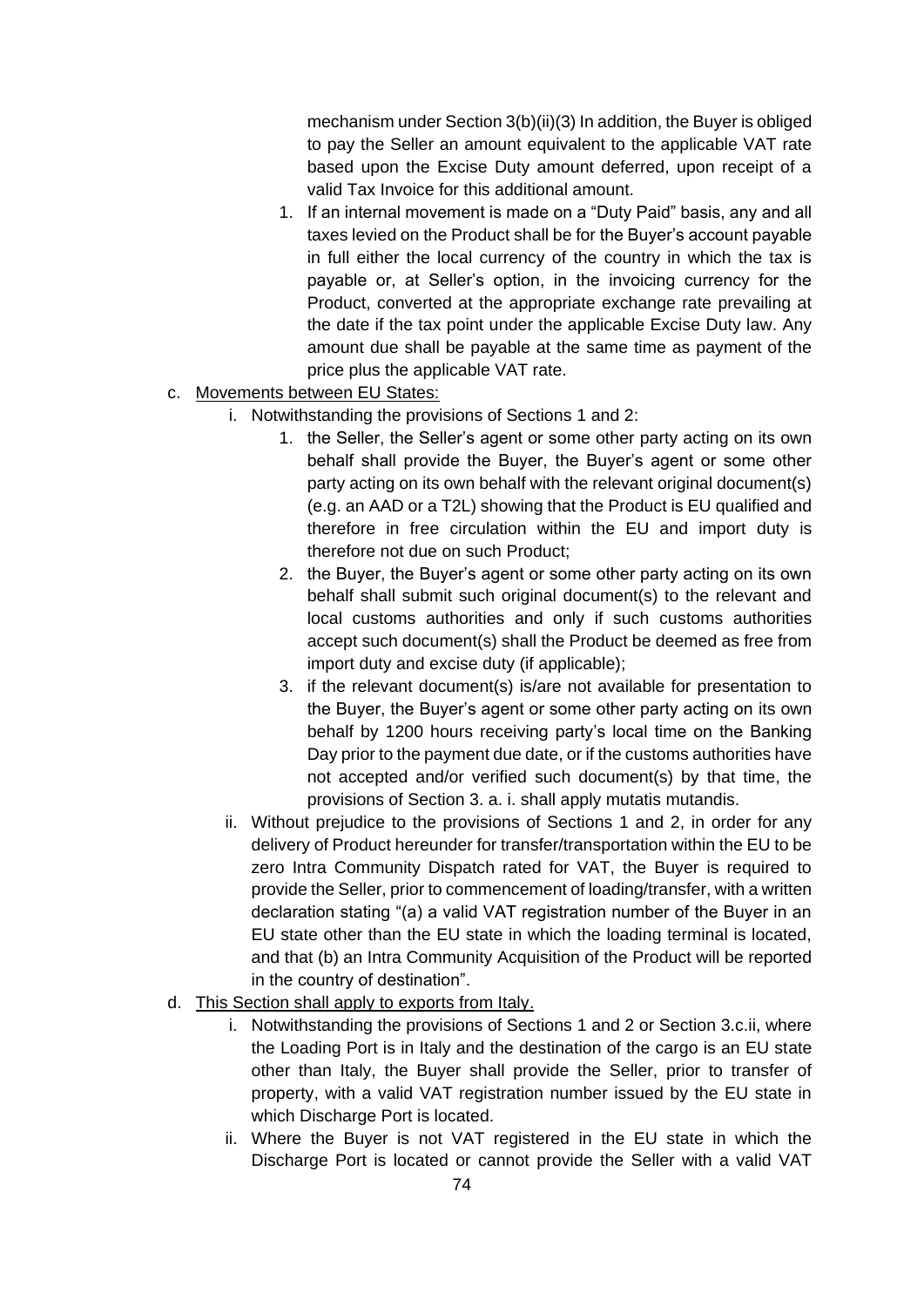registration number issued by the EU state in which the Discharge Port is located, the Buyer shall provide the Seller with a valid VAT registration number issued by another EU state, other than Italy. However, where the Buyer does not provide a valid VAT registration number for the EU state in which the Discharge Port is located, and notwithstanding that the Buyer has provided the Seller with a valid VAT number issued by another EU state other than Italy, the Seller shall be entitled to invoice the Buyer for Italian VAT.

- iii. Payment of such VAT shall be made by the Buyer to the Seller in addition to the price specified in the Confirmation and on the payment due date specified in the Confirmation or, if later, within one (1) Banking Day of presentation of Seller's tax invoice, in each case without set-off, withholding, deduction or counterclaim, to the Seller's bank account. Any outstanding amount shall bear interest in accordance with the provisions of Part D Section 33.
- e. Compulsory storage. All and any compulsory stock obligations arising out of the delivery to or by Inland Barge or Ocean-Going Barge by the Seller to the Buyer of Product from a Loading Port under the Agreement shall be for the Buyer's account.
- f. Other fiscal documentary requirements. The Parties will each comply with any applicable documentary requirement for fiscal purposes as now exists or comes into effect in the future. A party (a "defaulting party") that fails to comply with this obligation shall indemnify the other in respect of any costs or expenses incurred by that party which would not have been incurred but for the failure of the defaulting party.

## Definitions:

1. "EU qualified" means that the Product is or will be in free circulation within the EU and not subject to any import duties; "non-EU qualified" means Product that does not fall within the meaning of EU qualified;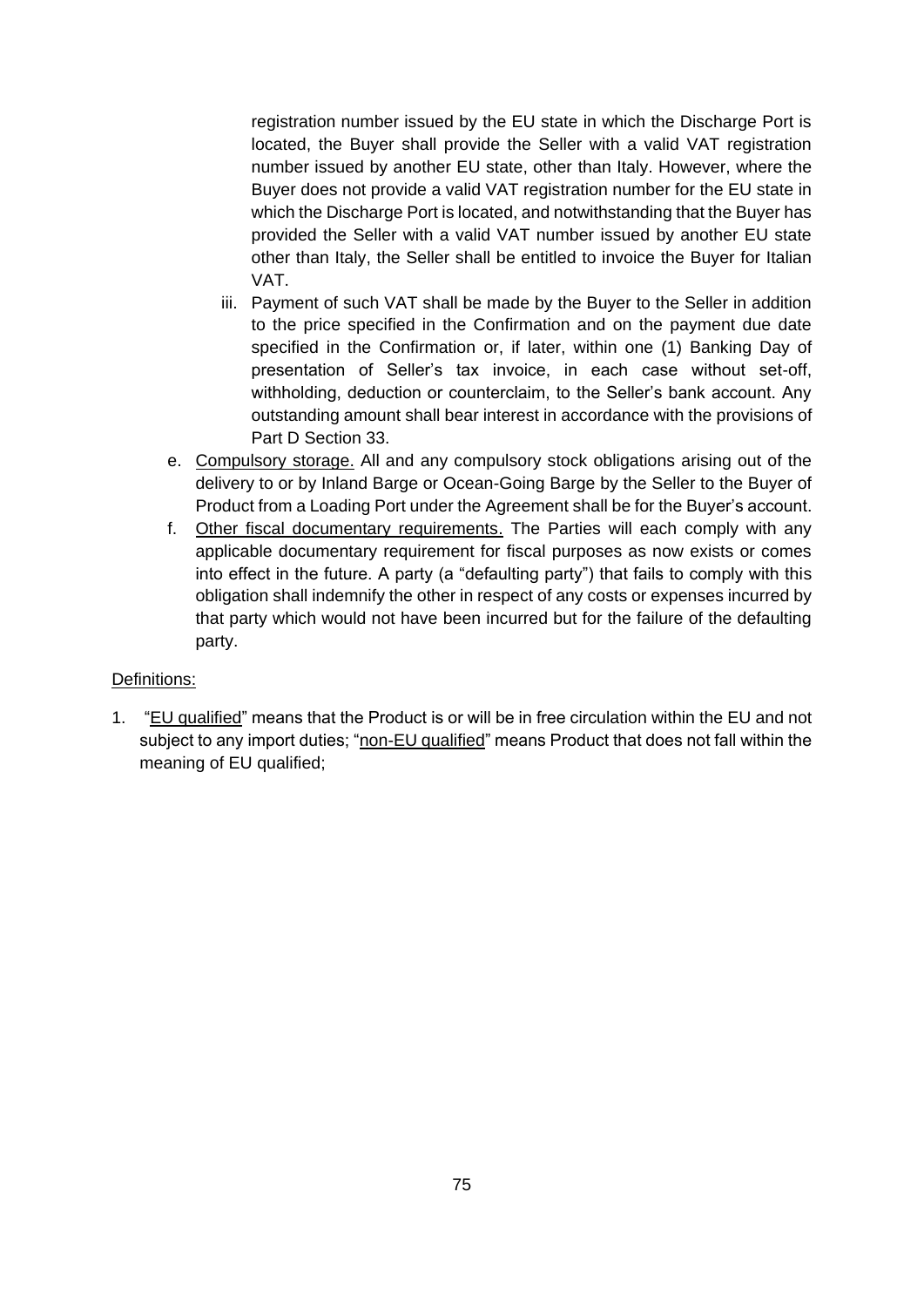#### **Attachment E – Sustainability Requirements**

In the event that any biofuel component is a part of any purchase or sale under these GTCs, the following language shall be incorporated into the Agreement:

### 1 **SUSTAINABILITY REQUIREMENTS**

- 1.1 Seller shall not knowingly source bio-component or feedstock for which the cultivation, production, or processing has involved:
- (i) the use of child labour in violation of ILO Convention #138 and/or ILO Convention #182; or
- (ii) the use of forced labour in violation of ILO Convention #105.
- 1.2 For bio-components or feedstock originating from **Agricultural/Energy Crops:** 
	- (a) Seller shall not knowingly source bio-component or feedstock that have been cultivated, produced or processed in key biodiversity areas or protected areas where doing so is legally prohibited, including but not limited to the following areas:
		- (i) The World Conservation Union "IUCN" Category I-VI protected areas;
		- (ii) Wetlands of International Importance designated under the Ramsar Convention;
		- (iii) Natura 2000 sites as determined under the European Birds and Habitats Directives;
		- (iv) Important Bird Areas (IBAs) as defined by Birdlife International; and
		- (v) Biosphere Reserves designated under the UNESCO Man and the Biosphere Programme.
	- (b) Seller shall not knowingly source bio-component or feedstock that have been cultivated, produced or processed on areas of land that were high carbon stock, including but not limited to, primary forests or peatlands (regardless of depth), after January 2008.
	- (c) Seller shall not knowingly source bio-component or feedstock that have involved the use of open burning techniques for land preparation, conversion or clearing, except in specific situations as identified in the ASEAN Guidelines, comparable guidelines in other regions, or as required where manual sugarcane harvesting is necessary.
- 1.3 For bio-components or feedstock originating from **Wastes & Residues** (excluding Forestry):
	- (a) Seller shall not knowingly source bio-components or feedstock that have been produced from material that has been incorrectly or deliberately classified as a waste, or material whose use has not respected the waste hierarchy.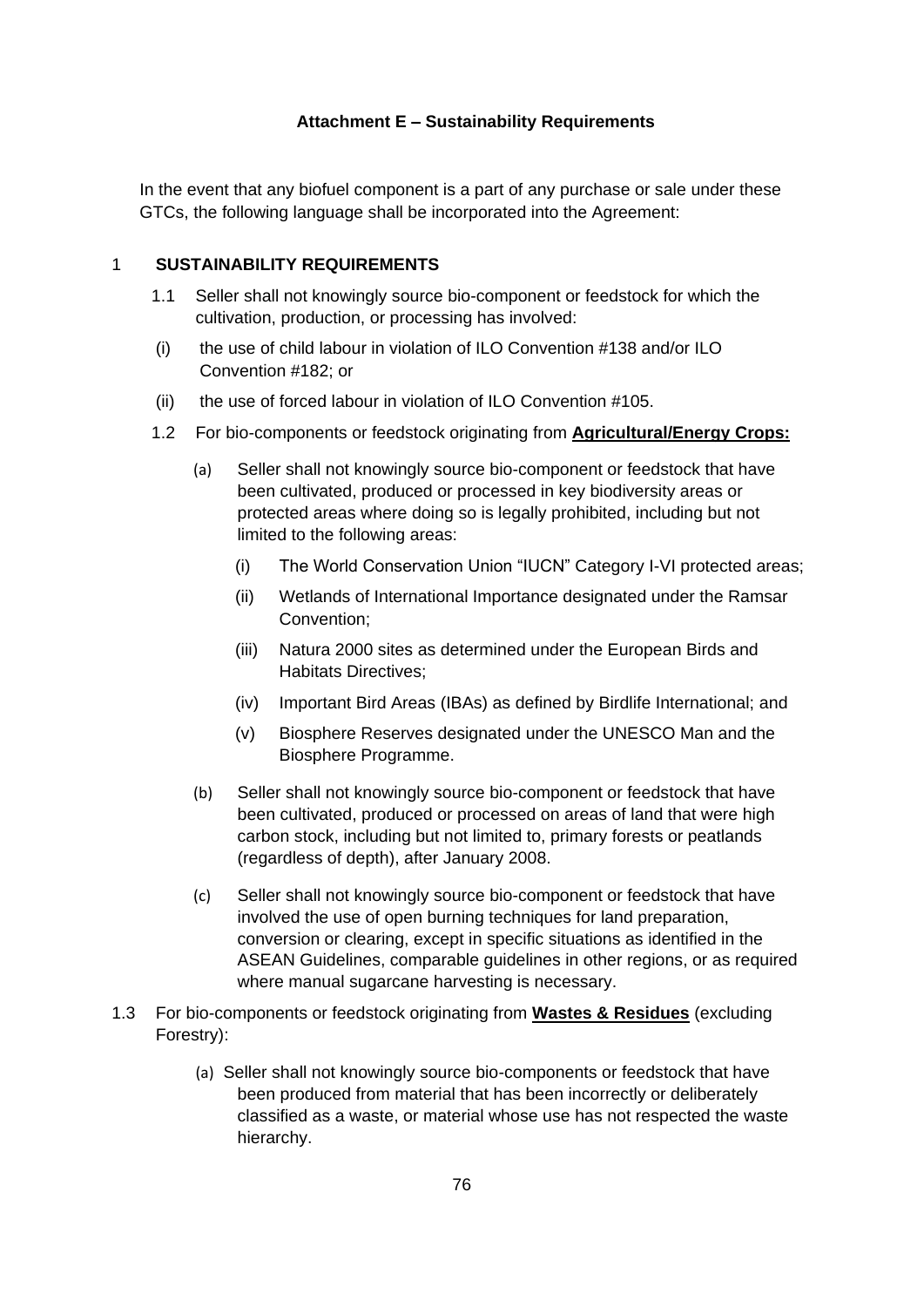- (b) Seller shall not knowingly source bio-components or feedstock, the production of which has involved, non-compliance with any national, regional or local water quality permit and/or water quality standard or regulation.
- (c) In the case of manure, Seller shall not knowingly source bio-component or feedstock the production of which has involved inhumane animal treatment or non-compliance with any national, regional or local animal welfare laws.
- (d) In the case of manure, Seller shall make commercially reasonable efforts to ensure bio-security and to prevent the spread of pathogens through the supply chain.
- (e) In the case of manure, Seller shall make commercially reasonable efforts to prevent sourcing of bio-components containing persistent agrochemicals listed, or proposed to be listed, under the Stockholm Convention and/or whose labelling disallows affected residues entering compost or mulch streams.
- 1.4 Seller warrants to Buyer that at the time of loading the goods, Seller is in full compliance with this Section.

# **2 SUPPLIER AND PRODUCT CERTIFICATION**

- 2.1 In this Section, "Supplier" shall mean the producer and/or originator of the biocomponents or feedstock.
- 2.2 For each delivery pursuant to this Section, Seller shall provide the following data to Buyer:
	- (i) biofuel feedstock type; and
	- (ii) country of origin of the feedstock.
- 2.3 In respect of bio-components or feedstock generated from palm (including palm wastes), South American soy or sugarcane, Seller shall only provide such biocomponents that are certified by the Relevant International Body ('RIB'), that being the RSPO (Roundtable for Sustainable Palm Oil) for palm, the RTRS (Roundtable on Responsible Soy) for soy, or Bonsucro for sugar cane, or the Roundtable on Sustainable Biomaterials or the International Sustainability & Carbon Certification (ISCC) in substitution for any of the aforementioned RIB's, or from a Supplier who:
	- (i) holds current membership of the aforementioned Relevant International Bodies; and
	- (ii) maintains membership of and complies with the code of conduct set by the RIB throughout the duration of this Agreement.
- 2.4 Seller shall inform Buyer immediately if it reasonably considers that its supplier's membership of the RIB has been revoked or is likely to be revoked or terminated.

### **3 COMPLIANCE AND AUDIT**

3.1 Seller shall: